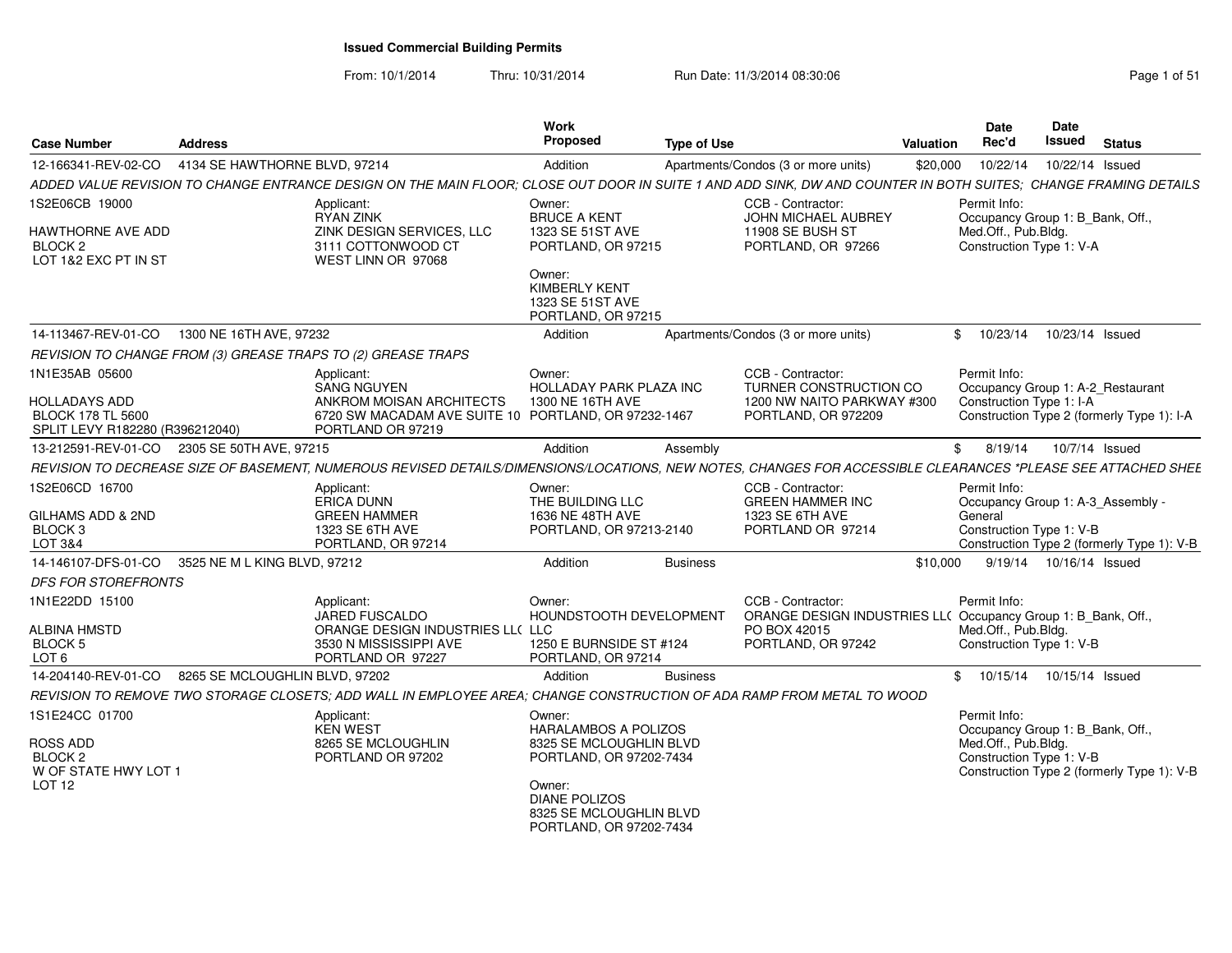From: 10/1/2014

Thru: 10/31/2014 Run Date: 11/3/2014 08:30:06 Research 2010 12:00 Page 2 of 51

| <b>Case Number</b>                                                                | Address                       |                                                                                                                                                                        | Work<br><b>Proposed</b>                           | <b>Type of Use</b> |                                                                   | Valuation | Date<br>Rec'd                                                                                                                                       | Date<br><b>Issued</b>     | <b>Status</b>  |  |
|-----------------------------------------------------------------------------------|-------------------------------|------------------------------------------------------------------------------------------------------------------------------------------------------------------------|---------------------------------------------------|--------------------|-------------------------------------------------------------------|-----------|-----------------------------------------------------------------------------------------------------------------------------------------------------|---------------------------|----------------|--|
| 14-181397-000-00-CO                                                               | 3203 SE WOODSTOCK BLVD, 97202 |                                                                                                                                                                        | Addition                                          | <b>Business</b>    |                                                                   | \$42,600  | 7/14/14                                                                                                                                             | 10/24/14 Issued           |                |  |
|                                                                                   |                               | ADDITION OF 180 SF POTTERY/CLAY MIXING ROOM OFF MAIN ARTS BUILDING, OPEN SPACE WITH DOUBLE DOORS AND OVERHEAD DOOR                                                     |                                                   |                    |                                                                   |           |                                                                                                                                                     |                           |                |  |
| 1S1E13 00100                                                                      |                               | Applicant:<br><b>MARK BECKIUS</b>                                                                                                                                      | Owner:<br>THE REED INSTITUTE                      |                    | CCB - Contractor:<br><b>MARK BECKIUS</b>                          |           | Permit Info:<br>Occupancy Group 1: B_Bank, Off.,                                                                                                    |                           |                |  |
| SECTION 13 1S 1E<br>TL 100 98.52 ACRES                                            |                               | <b>REIMERS &amp; JOLIVETTE INC</b><br>2344 NW 24TH AVE<br>Portland, OR 97210                                                                                           | 3203 SE WOODSTOCK BLVD<br>PORTLAND, OR 97202-8138 |                    | REIMERS & JOLIVETTE INC<br>2344 NW 24TH AVE<br>Portland, OR 97210 |           | Med.Off., Pub.Bldg.<br>Construction Type 1: V-B<br>Total Square Footage - Display Only: 180                                                         |                           |                |  |
| 14-177680-000-00-CO                                                               | 7126 SE MILWAUKIE AVE, 97202  |                                                                                                                                                                        | Addition                                          | Educational        |                                                                   | \$1       | 8/29/14                                                                                                                                             | 10/7/14 Final             |                |  |
|                                                                                   |                               | CHANGE OF OCCUPANCY IN BASEMENT OF THE SELLWOOD MASONIC LODGE TO (E) FOR CLASSROOM USE, EXISTING KITCHEN TO REMAIN. Construction work done under permit 14-179046-CO a |                                                   |                    |                                                                   |           |                                                                                                                                                     |                           |                |  |
| 1S1E23AB 12600                                                                    |                               | Applicant:<br><b>TERRY HELLEM</b>                                                                                                                                      | Owner:<br>PDXCHQ LLC                              |                    | CCB - Contractor:<br>ANTHONY EUGENE BECKET INC                    |           | Permit Info:<br>Occupancy Group 1: A-3_Assembly -                                                                                                   |                           |                |  |
| WESTMORELAND                                                                      |                               | PROJECTIVE BUILDING DESIGNS                                                                                                                                            | 6932 SW 2ND AVE                                   |                    | 6923 SW 2ND AVE                                                   |           | General                                                                                                                                             |                           |                |  |
| BLOCK 4<br>LOT 8&9                                                                |                               | PO BOX 6542<br>BEAVERTON OR 97007                                                                                                                                      | PORTLAND, OR 97219                                |                    | PORTLAND, OR 97219                                                |           | Construction Type 1: III-B<br>Construction Type 2 (formerly Type 1): III-B                                                                          |                           |                |  |
|                                                                                   |                               |                                                                                                                                                                        |                                                   |                    |                                                                   |           | Total Square Footage - Display Only:<br>13500                                                                                                       |                           |                |  |
| 14-197754-000-00-CO                                                               | 1001 SE 135TH AVE, 97233      |                                                                                                                                                                        | Addition                                          | Educational        |                                                                   | \$27,391  | 8/13/14                                                                                                                                             | 10/7/14 Final             |                |  |
|                                                                                   |                               | ADDITION OF NEW EXTERIOR WALK IN FREEZER OFF KITCHEN. CONSTRUCTED ON CONCRETE INSULATED SLAB                                                                           |                                                   |                    |                                                                   |           |                                                                                                                                                     |                           |                |  |
| 1S2E02 00100                                                                      |                               | Applicant:<br><b>KEN MUNCH</b>                                                                                                                                         | Owner:<br>SCHOOL DISTRICT #40                     |                    | CCB - Contractor:<br><b>BARGREEN ELLINGSON OF</b>                 |           | Permit Info:<br>Occupancy Group 1: S-1_Storage -                                                                                                    |                           |                |  |
| <b>TAYLOR'S SUB</b><br>LOT 3-10 TL 100<br>SPLIT LEVY R283941 (R822200800)         |                               | <b>BARGREEN ELLINGSON</b><br>3232 NW INDUSTRIAL ST<br>PORTLAND, OR 97210                                                                                               | 1500 SE 130TH AVE<br>PORTLAND, OR 97233-1719      |                    | OREGON INC<br>6626 TACOMA MALL BLVD<br>TACOMA, WA 98409           |           | Moderate Hazard, Warehouse<br>Construction Type 1: II-B<br>Construction Type 2 (formerly Type 1): III-B<br>Total Square Footage - Display Only: 180 |                           |                |  |
| 14-156126-REV-01-CO                                                               | 1021 NE GRAND AVE, 97232      |                                                                                                                                                                        | Addition                                          | Hotel/Motel        |                                                                   |           | \$10/1/14                                                                                                                                           |                           | 10/1/14 Issued |  |
|                                                                                   |                               | REVISION TO ELECTRICAL VAULT, VAULT TO BECOME LARGER AND DEEPER, REVISE ACCESS TO VAULT, LOCATION TO REMAIN THE SAME                                                   |                                                   |                    |                                                                   |           |                                                                                                                                                     |                           |                |  |
| 1N1E35BB 03800                                                                    |                               | Applicant:<br>RACHEL BRAND                                                                                                                                             | Owner:<br><b>GRAND VENTURES HOTEL LLC</b>         |                    | CCB - Contractor:<br>SD DEACON CORP OF OREGON                     |           | Permit Info:<br>Occupancy Group 1: R-1 Hotel or Motel                                                                                               |                           |                |  |
| <b>HOLLADAYS ADD</b><br>BLOCK 46<br>LOT 1-4 EXC PT IN ST                          |                               | <b>HOLST ARCHITECTURE</b><br>110 SE 8TH AVE<br>PORTLAND, OR 97214                                                                                                      | 1021 NE GRAND AVE<br>PORTLAND, OR 97232-2060      |                    | 901 NE GLISAN ST STE 100<br>PORTLAND OR 97232                     |           | Construction Type 1: I-B<br>Construction Type 2 (formerly Type 1): I-B                                                                              |                           |                |  |
| LOT 5-8                                                                           |                               |                                                                                                                                                                        |                                                   |                    |                                                                   |           |                                                                                                                                                     |                           |                |  |
| 13-140003-000-00-CO                                                               | 2001 N LOMBARD ST             |                                                                                                                                                                        | Addition                                          | Mercantile         |                                                                   | \$125,000 |                                                                                                                                                     | 4/16/13  10/10/14  Issued |                |  |
|                                                                                   |                               | CHANGE OF OCCUPANCY FROM S1 TO M - TENANT IMPROVEMENT FOR CONVENIENCE STORE; EXTEND CMU FIRE WALL ALONG WEST PROPERTY LINE; ADDITION OF PRE-FAB COOLER STRL            |                                                   |                    |                                                                   |           |                                                                                                                                                     |                           |                |  |
| 1N1E09DC 26200A1                                                                  |                               | Applicant:<br>LOMBARD 2001 LLC                                                                                                                                         | Owner:<br>LOMBARD 2001 LLC                        |                    | CCB - Contractor:<br><b>DM RENOVATIONS LLC</b>                    |           | Permit Info:<br>Occupancy Group 1: M Store, Service                                                                                                 |                           |                |  |
| <b>GRAYBROOK</b>                                                                  |                               | 2001 N LOMBARD ST                                                                                                                                                      | 2001 N LOMBARD ST                                 |                    | 10180 SE WASHINGTON ST                                            |           | Station                                                                                                                                             |                           |                |  |
| BLOCK <sub>3</sub><br>LOT 40 EXC N 5' & EXC PT IN ST                              |                               | PORTLAND, OR 97217-5643                                                                                                                                                | PORTLAND, OR 97217-5643                           |                    | PORTLAND, OR 97216                                                |           | Construction Type 1: II-B<br>Construction Type 2 (formerly Type 1): V-B                                                                             |                           |                |  |
| LOT 41-44 EXC PT IN ST<br>SER STA IMPS ONLY: SEE R172695<br>(R339501300) FOR LAND |                               |                                                                                                                                                                        |                                                   |                    |                                                                   |           | Total Square Footage - Display Only: 1680                                                                                                           |                           |                |  |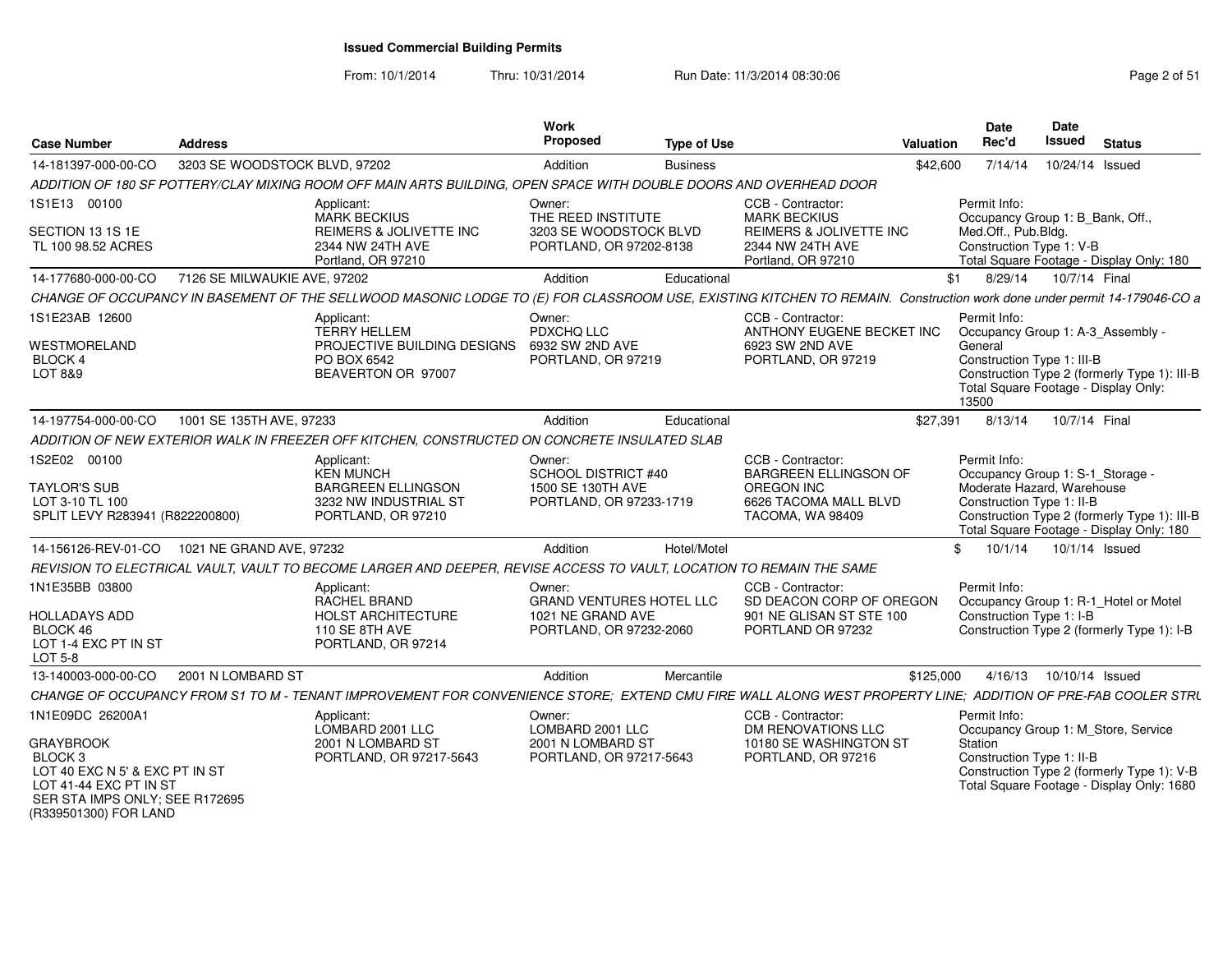From: 10/1/2014Thru: 10/31/2014 Run Date: 11/3/2014 08:30:06 Research 2010 12:00 Page 3 of 51

| <b>Address</b>                    |                                                                                                          | <b>Proposed</b>                                                                                                             |                                                                                                     |                                                                                                                                                                                                                                                                                                                                                                                               |                                                                                                                                                                      | Date<br>Rec'd                                                                  | <b>Issued</b>                                              | <b>Status</b>                                                                                                                                                                                                                                                                                                                                                                                                                                                                                                                                                                                          |
|-----------------------------------|----------------------------------------------------------------------------------------------------------|-----------------------------------------------------------------------------------------------------------------------------|-----------------------------------------------------------------------------------------------------|-----------------------------------------------------------------------------------------------------------------------------------------------------------------------------------------------------------------------------------------------------------------------------------------------------------------------------------------------------------------------------------------------|----------------------------------------------------------------------------------------------------------------------------------------------------------------------|--------------------------------------------------------------------------------|------------------------------------------------------------|--------------------------------------------------------------------------------------------------------------------------------------------------------------------------------------------------------------------------------------------------------------------------------------------------------------------------------------------------------------------------------------------------------------------------------------------------------------------------------------------------------------------------------------------------------------------------------------------------------|
|                                   |                                                                                                          | Addition                                                                                                                    | Mercantile                                                                                          |                                                                                                                                                                                                                                                                                                                                                                                               |                                                                                                                                                                      | 10/10/14                                                                       |                                                            |                                                                                                                                                                                                                                                                                                                                                                                                                                                                                                                                                                                                        |
|                                   |                                                                                                          |                                                                                                                             |                                                                                                     |                                                                                                                                                                                                                                                                                                                                                                                               |                                                                                                                                                                      |                                                                                |                                                            |                                                                                                                                                                                                                                                                                                                                                                                                                                                                                                                                                                                                        |
|                                   | Applicant:                                                                                               | Owner:                                                                                                                      |                                                                                                     | CCB - Contractor:                                                                                                                                                                                                                                                                                                                                                                             |                                                                                                                                                                      | Permit Info:                                                                   |                                                            |                                                                                                                                                                                                                                                                                                                                                                                                                                                                                                                                                                                                        |
|                                   | <b>LCG PENCE</b><br>2720 SW CORBETT AVE<br>PORTLAND OR 97201                                             | <b>1943 SE 6TH AVE</b>                                                                                                      |                                                                                                     | 2720 SW CORBETT<br>PORTLAND OR 97201                                                                                                                                                                                                                                                                                                                                                          |                                                                                                                                                                      |                                                                                |                                                            |                                                                                                                                                                                                                                                                                                                                                                                                                                                                                                                                                                                                        |
|                                   |                                                                                                          | 1943 SE 6TH AVE                                                                                                             |                                                                                                     |                                                                                                                                                                                                                                                                                                                                                                                               |                                                                                                                                                                      |                                                                                |                                                            |                                                                                                                                                                                                                                                                                                                                                                                                                                                                                                                                                                                                        |
|                                   |                                                                                                          | Addition                                                                                                                    | Mercantile                                                                                          |                                                                                                                                                                                                                                                                                                                                                                                               |                                                                                                                                                                      | 8/27/14                                                                        |                                                            |                                                                                                                                                                                                                                                                                                                                                                                                                                                                                                                                                                                                        |
|                                   |                                                                                                          |                                                                                                                             |                                                                                                     |                                                                                                                                                                                                                                                                                                                                                                                               |                                                                                                                                                                      |                                                                                |                                                            |                                                                                                                                                                                                                                                                                                                                                                                                                                                                                                                                                                                                        |
|                                   | Applicant:                                                                                               | Owner:                                                                                                                      |                                                                                                     | CCB - Contractor:                                                                                                                                                                                                                                                                                                                                                                             |                                                                                                                                                                      | Permit Info:                                                                   |                                                            |                                                                                                                                                                                                                                                                                                                                                                                                                                                                                                                                                                                                        |
|                                   | <b>LCG PENCE</b><br>2747 PENCE LOOP<br><b>SALEM OR 97302</b>                                             | 1943 SE 6TH AVE                                                                                                             |                                                                                                     | 2720 SW CORBETT<br>PORTLAND OR 97201                                                                                                                                                                                                                                                                                                                                                          |                                                                                                                                                                      |                                                                                |                                                            |                                                                                                                                                                                                                                                                                                                                                                                                                                                                                                                                                                                                        |
|                                   |                                                                                                          | Owner:<br><b>1943 SE 6TH AVE</b>                                                                                            |                                                                                                     |                                                                                                                                                                                                                                                                                                                                                                                               |                                                                                                                                                                      |                                                                                |                                                            |                                                                                                                                                                                                                                                                                                                                                                                                                                                                                                                                                                                                        |
| 5420 SE 82ND AVE                  |                                                                                                          | <b>Addition</b>                                                                                                             | Mercantile                                                                                          |                                                                                                                                                                                                                                                                                                                                                                                               |                                                                                                                                                                      | 12/20/13                                                                       |                                                            |                                                                                                                                                                                                                                                                                                                                                                                                                                                                                                                                                                                                        |
|                                   |                                                                                                          |                                                                                                                             |                                                                                                     |                                                                                                                                                                                                                                                                                                                                                                                               |                                                                                                                                                                      |                                                                                |                                                            |                                                                                                                                                                                                                                                                                                                                                                                                                                                                                                                                                                                                        |
|                                   | Applicant:<br>CARTER CASE<br><b>CASE DESIGN GROUP</b><br>1314 NW IRVING ST #203<br>PORTLAND, OR 97209    | Owner:<br>KYU HA YU                                                                                                         |                                                                                                     | CCB - Contractor:<br><b>DANIEL KIM</b><br>12984 SW PINE VIEW ST<br>TIGARD OR 97224                                                                                                                                                                                                                                                                                                            |                                                                                                                                                                      | Permit Info:                                                                   |                                                            |                                                                                                                                                                                                                                                                                                                                                                                                                                                                                                                                                                                                        |
| SEE R213406 (R540500410) FOR LAND |                                                                                                          | <b>GRACE YU</b>                                                                                                             |                                                                                                     |                                                                                                                                                                                                                                                                                                                                                                                               |                                                                                                                                                                      |                                                                                |                                                            |                                                                                                                                                                                                                                                                                                                                                                                                                                                                                                                                                                                                        |
|                                   |                                                                                                          | Addition                                                                                                                    | Utility                                                                                             |                                                                                                                                                                                                                                                                                                                                                                                               |                                                                                                                                                                      | 3/20/14                                                                        |                                                            |                                                                                                                                                                                                                                                                                                                                                                                                                                                                                                                                                                                                        |
|                                   |                                                                                                          |                                                                                                                             |                                                                                                     |                                                                                                                                                                                                                                                                                                                                                                                               |                                                                                                                                                                      |                                                                                |                                                            |                                                                                                                                                                                                                                                                                                                                                                                                                                                                                                                                                                                                        |
|                                   | Applicant:<br>SANDRA WALDEN<br><b>CROWN CASTLE USA</b><br>8432 154TH AVE NE, BLDG C<br>REDMOND, WA 98054 | Owner:<br><b>HUYEN THI</b><br>Owner:<br>KATHERINE L NGUYEN                                                                  |                                                                                                     | CCB - Contractor:<br><b>TEATHER BAILEY</b><br>CLACKAMAS, OR 97015                                                                                                                                                                                                                                                                                                                             |                                                                                                                                                                      |                                                                                |                                                            |                                                                                                                                                                                                                                                                                                                                                                                                                                                                                                                                                                                                        |
|                                   | <b>IMPS &amp; BLACKTOP ONLY</b>                                                                          | 5950 NE 122ND AVE, 97230<br><b>BRENT DEYO</b><br>5950 NE 122ND AVE, 97230<br>PHILIP JOHNSON<br>6936 NE M L KING BLVD, 97211 | ADDED VALUE REVISION TO INSTALL NEW 8' CHAIN LINK FENCING AND GATES ON PROPERTY<br>Owner:<br>Owner: | <b>GOODWILL INDUSTRIES OF THE</b><br>PORTLAND, OR 97214-4508<br>COLUMBIA WILLAMETTE INC<br>PORTLAND, OR 97214-4508<br><b>GOODWILL INDUSTRIES OF THE</b><br>PORTLAND, OR 97214-4508<br><b>COLUMBIA WILLAMETTE INC</b><br>PORTLAND, OR 97214-4508<br>11367 SW ARTESA CT<br>PORTLAND, OR 97225<br>11367 SW ARTESA CT<br>PORTLAND, OR 97225<br>16476 SW TIMBERLAND DR<br>BEAVERTON, OR 97007-7825 | Work<br><b>Type of Use</b><br><b>LCG PENCE</b><br><b>LCG PENCE</b><br>ADD 3 ANTENNAS TO EXISTING MONOPOLE, 3 REMOTE RADIO HEADS WITH ANCILLARY EQUIPMENT AND CABLING | RED BULL DEVELOPMENT<br>LEGACY WIRELESS SERVICES INC<br>15580 SE FOR MOR COURT | <b>Valuation</b><br>\$19,644<br>\$30,000<br>\$<br>\$20,000 | Date<br>10/10/14 Final<br>Occupancy Group 1: S-1_Storage -<br>Moderate Hazard, Warehouse<br>Construction Type 1: V-B<br>Construction Type 2 (formerly Type 1): V-B<br>10/10/14 Final<br>Occupancy Group 1: S-1_Storage -<br>Moderate Hazard, Warehouse<br>Construction Type 1: V-B<br>Construction Type 2 (formerly Type 1): V-B<br>10/14/14 Issued<br>REVISION TO CHANGE FROM CMU WALL TO 2x6 STUD WALL ON REAR WALL; REVISING STRUCTURAL SUPPORT AT COVERED ENTRY TO CANTILEVER ROOF FRAMING; REPLACING WINDOW W<br>Occupancy Group 1: A-2_Restaurant<br>Construction Type 1: V-B<br>10/30/14 Issued |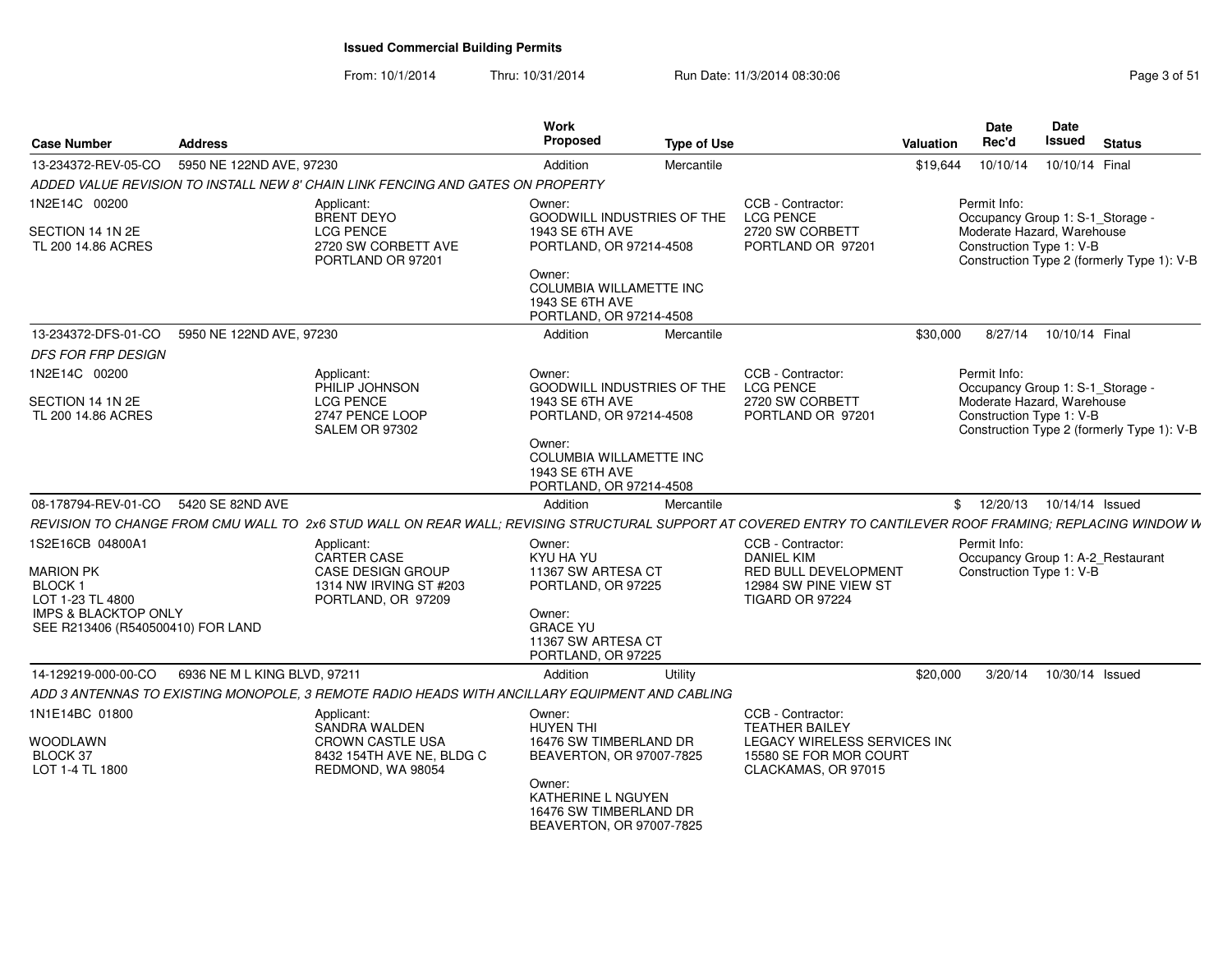From: 10/1/2014

Thru: 10/31/2014 Run Date: 11/3/2014 08:30:06 Research 2010 12:00 Page 4 of 51

| <b>Case Number</b>                                                                                                 | <b>Address</b>                                 |                                                                                                                           | Work<br>Proposed                                                                                                                                             | <b>Type of Use</b> |                                                                                                                          | Valuation | <b>Date</b><br>Rec'd                                                                             | <b>Date</b><br><b>Issued</b> | <b>Status</b> |
|--------------------------------------------------------------------------------------------------------------------|------------------------------------------------|---------------------------------------------------------------------------------------------------------------------------|--------------------------------------------------------------------------------------------------------------------------------------------------------------|--------------------|--------------------------------------------------------------------------------------------------------------------------|-----------|--------------------------------------------------------------------------------------------------|------------------------------|---------------|
| 14-207110-000-00-CO                                                                                                | 2210 NE RIVERSIDE WAY, 97211                   |                                                                                                                           | Addition                                                                                                                                                     | Utility            |                                                                                                                          | \$5,000   | 9/4/14                                                                                           | 10/30/14                     | Issued        |
|                                                                                                                    | ADD NEW NITROGEN TANK TO EXISTING CONCRETE PAD |                                                                                                                           |                                                                                                                                                              |                    |                                                                                                                          |           |                                                                                                  |                              |               |
| 1N1E11DA 01300                                                                                                     |                                                | Applicant:                                                                                                                | Owner:                                                                                                                                                       |                    | CCB - Contractor:                                                                                                        |           |                                                                                                  |                              |               |
| R A HEINTZ INDUSTRIAL PK<br><b>BLOCK 1 TL 1300</b><br>LAND & IMPS SEE R646257 (R682700141)<br>FOR MACH & EQUIP     |                                                | <b>AARON LOTHROP</b><br>STRIDE CORP<br>9222 SE WOODSTOCK BLVD<br>PORTLAND, OR 972665263                                   | SAPA PROFILES INC<br>AIRPORT OFFICE PARK BLDG #2<br>400 ROUSER<br>MOON TOWNSHIP, PA 15108                                                                    |                    | <b>AARON LOTHROP</b><br><b>STRIDE CORP</b><br>9222 SE WOODSTOCK BLVD<br>PORTLAND, OR 972665263                           |           |                                                                                                  |                              |               |
| 14-207103-000-00-CO                                                                                                | 7933 NE 21ST AVE, 97211                        |                                                                                                                           | Addition                                                                                                                                                     | Utility            |                                                                                                                          | \$10,000  | 9/10/14                                                                                          | 10/30/14 Issued              |               |
|                                                                                                                    | ADD STORAGE TANK ON THE EXISTING CONCRETE PAD  |                                                                                                                           |                                                                                                                                                              |                    |                                                                                                                          |           |                                                                                                  |                              |               |
| 1N1E11D 00500<br>SECTION 11 1N 1E<br>TL 500 5.16 ACRES<br>LAND & IMPS SEE R646260 (R941111083)<br>FOR MACH & EQUIP |                                                | Applicant:<br><b>AARON LOTHROP</b><br><b>STRIDE CORP</b><br>9222 SE WOODSTOCK BLVD<br>PORTLAND, OR 972665263              | Owner:<br><b>SAPA PROFILES INC</b><br>AIRPORT OFFICE PARK BLDG #2<br>400 ROUSER<br>MOON TOWNSHIP, PA 15108                                                   |                    | CCB - Contractor:<br><b>AARON LOTHROP</b><br><b>STRIDE CORP</b><br>9222 SE WOODSTOCK BLVD<br>PORTLAND, OR 972665263      |           |                                                                                                  |                              |               |
| 14-113232-000-00-CO                                                                                                | 4404 SW MULTNOMAH BLVD, 97219                  |                                                                                                                           | Addition                                                                                                                                                     | Utility            |                                                                                                                          | \$12,000  | 2/4/14                                                                                           | 10/24/14 Issued              |               |
|                                                                                                                    |                                                | REPLACE 6 EXISTING ANTENNAS ON EXISTING MONOPOLE. ADD RELATED EQUIPMENT PER PLANS                                         |                                                                                                                                                              |                    |                                                                                                                          |           |                                                                                                  |                              |               |
| 1S1E20CB 02100                                                                                                     |                                                | Applicant:<br><b>BRANDON CLOWER</b>                                                                                       | Owner:<br>L & N FOURTH L L C                                                                                                                                 |                    | CCB - Contractor:<br>WIRELESSWERKS USA INC                                                                               |           |                                                                                                  |                              |               |
| SECTION 20 1S 1E<br>TL 2100 0.78 ACRES                                                                             |                                                | 5505 SE TOLMAN ST<br>PORTLAND, OREGON 97206                                                                               | PO BOX 822316<br>VANCOUVER, WA 98682                                                                                                                         |                    | 8060 165TH AVE NE STE 210<br>REDMOND, WA 98052                                                                           |           |                                                                                                  |                              |               |
| 13-220565-000-00-CO                                                                                                | 6611 NE M L KING BLVD                          |                                                                                                                           | Addition                                                                                                                                                     | Utility            |                                                                                                                          | \$25,000  | 10/24/13                                                                                         | 10/24/14 Issued              |               |
|                                                                                                                    |                                                | REPLACE EXISTING ANTENNA SHROUDS, REPLACE 3 ANTENNAS, ADD 1 NEW EQUIPMENT CABINET TO EXISTING EQUIPMENT PLATFORM ON ROOF  |                                                                                                                                                              |                    |                                                                                                                          |           |                                                                                                  |                              |               |
| 1N1E15AD 90001<br>ALBERTA SIMMONS PLAZA<br>A CONDOMINIUM<br>POTENTIAL ADDITIONAL TAX                               |                                                | Applicant:<br><b>GEORGE PIERCE</b><br><b>RYKA CONSULTING</b><br>918 SOUTH HORTON ST, SUITE<br>1002<br>SEATTLE WA 98134    | Owner:<br>ALBERTA SIMMONS SENIOR<br>1625 SE LAFAYETTE ST<br>PORTLAND, OR 97202<br>Owner:<br><b>HOUSING INC</b><br>1625 SE LAFAYETTE ST<br>PORTLAND, OR 97202 |                    | CCB - Contractor:<br><b>WESTOWER COMMUNICATIONS</b><br><b>INC</b><br>19500 SW CIPOLE ROAD<br>TUALATIN, OR 97062          |           | Permit Info:<br>Occupancy Group 1: U_Private<br>Garage\Utility Misc.<br>Construction Type 1: V-A |                              |               |
| 14-208571-000-00-CO                                                                                                | 4617 SE WOODSTOCK BLVD, 97206                  |                                                                                                                           | Addition                                                                                                                                                     | Utility            |                                                                                                                          | \$96,400  | 9/5/14                                                                                           | 10/23/14 Issued              |               |
|                                                                                                                    |                                                | REPLACE 6 ANTENNAS ON EXISTING MONOPOLE, REPLACE GROUND EQUIPMENT, COMPOUND FENCING AND LANDSCAPING; NEW DIESEL GENERATOR |                                                                                                                                                              |                    |                                                                                                                          |           |                                                                                                  |                              |               |
| 1S2E18CB 14300<br><b>WOODSTOCK</b><br>BLOCK 14<br>LOT 1-4 TL 14300                                                 |                                                | Applicant:<br><b>ED FOURNIER</b><br><b>LAND SERVICES NORTHWEST</b><br>PO BOX 302<br><b>BEND, OR 97709</b>                 | Owner:<br><b>GWF LLC</b><br>7858 SW 5TH AVE<br>PORTLAND, OR 97219                                                                                            |                    | CCB - Contractor:<br><b>MIKE BENNETT</b><br>MONTI ELECTRIC INC<br><b>PO BOX 220</b><br>TROUTDALE, OR 97060               |           |                                                                                                  |                              |               |
| 14-103414-000-00-CO                                                                                                | 5111 NE FREMONT ST, 97213                      |                                                                                                                           | Addition                                                                                                                                                     | Utility            |                                                                                                                          | \$8,000   | 1/10/14                                                                                          | 10/21/14 Issued              |               |
|                                                                                                                    |                                                | REPLACE 3 OF 6 EXISTING ANTENNAS WITH NEW MODELS, ADD RRH TO TOWER                                                        |                                                                                                                                                              |                    |                                                                                                                          |           |                                                                                                  |                              |               |
| 1N2E19CD 00600<br><b>NORTH EAST PORTLAND</b><br>BLOCK 6                                                            |                                                | Applicant:<br><b>SHANIN PRUSIA</b><br><b>URBAN WIRELESS</b><br>10376 SE SUNBURST WAY                                      | Owner:<br><b>JOY ENTERPRISES INC</b><br>5111 NE FREMONT ST<br>PORTLAND, OR 97213-1732                                                                        |                    | CCB - Contractor:<br><b>TEATHER BAILEY</b><br>LEGACY WIRELESS SERVICES IN Garage\Utility Misc.<br>15580 SE FOR MOR COURT |           | Permit Info:<br>Occupancy Group 1: U Private                                                     |                              |               |
| LOT <sub>6</sub>                                                                                                   |                                                | PORTLAND OR 97086                                                                                                         |                                                                                                                                                              |                    | CLACKAMAS, OR 97015                                                                                                      |           |                                                                                                  |                              |               |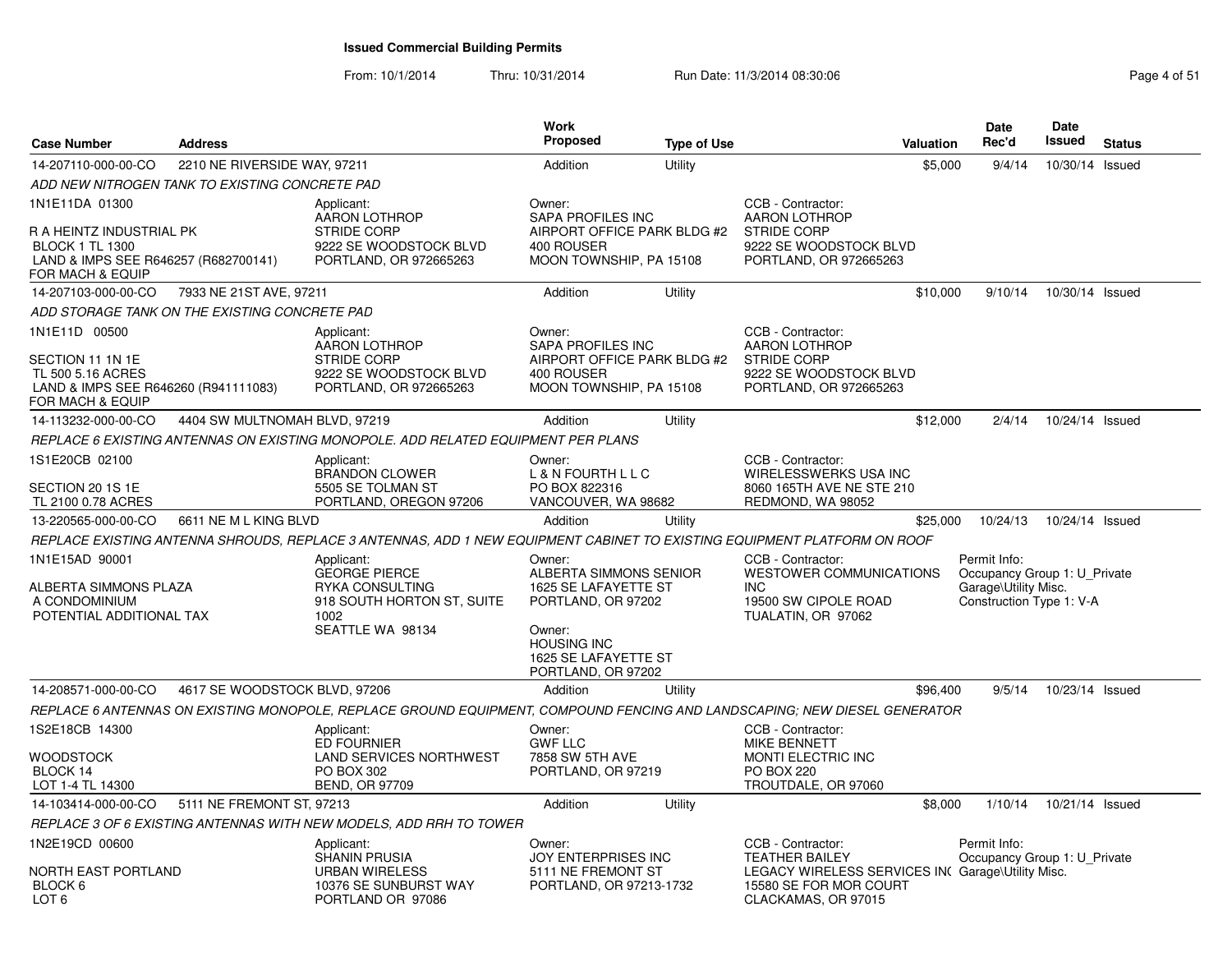| <b>Case Number</b>                                                          | <b>Address</b>              |                                                                                                                                              | <b>Work</b><br><b>Proposed</b>                                                                                               | <b>Type of Use</b> | Valuation                                                                                                                                              | <b>Date</b><br>Rec'd                                                                              | Date<br><b>Issued</b>     | <b>Status</b>  |
|-----------------------------------------------------------------------------|-----------------------------|----------------------------------------------------------------------------------------------------------------------------------------------|------------------------------------------------------------------------------------------------------------------------------|--------------------|--------------------------------------------------------------------------------------------------------------------------------------------------------|---------------------------------------------------------------------------------------------------|---------------------------|----------------|
| 14-176263-000-00-CO                                                         | 9927 SE ASH ST, 97216       |                                                                                                                                              | Addition                                                                                                                     | Utility            | \$10,000                                                                                                                                               | 6/27/14                                                                                           | 10/17/14 Issued           |                |
|                                                                             |                             | ADD 3 PANEL ANTENNAS, 3 RRH'S AND 3 FIBER JUNCTION AND POWER JUNCTION CYLINDERS AND ONE HYBRID CABLE TO EXISTING MONOPOLE                    |                                                                                                                              |                    |                                                                                                                                                        |                                                                                                   |                           |                |
| 1N2E33DD 03100                                                              |                             | Applicant:<br><b>OLIVIA WRIGHT</b><br>LYNX CONSULTING INC<br>17311 135TH AVE NE, SUITE A-100 9828 E BURNSIDE ST #200<br>WOODINVILLE WA 98072 | Owner:<br><b>JEMA BITAR PROPERTIE</b><br>PORTLAND, OR 97216-2363                                                             |                    | CCB - Contractor:<br>WILLIAM F BITAR & ASSOC LLC & NORTH SKY COMMUNICATIONS<br>PO BOX 87550<br>VANCOUVER WA 98687                                      | Permit Info:<br>Occupancy Group 1: U_Private<br>Garage\Utility Misc.<br>Construction Type 1: II-B |                           |                |
| 14-121906-000-00-CO                                                         | 10351 NW THOMPSON RD, 97229 |                                                                                                                                              | Addition                                                                                                                     | Utility            | \$15,000                                                                                                                                               |                                                                                                   | 2/28/14  10/14/14  Issued |                |
|                                                                             |                             |                                                                                                                                              |                                                                                                                              |                    | INSTALL EQUIPMENT RACK IN EXISTING CABINET; INSTALL THREE PANEL ANTENNAS AND THREE RRU'S ON EXISTING TOWER AT EXISTING RAD CENTER                      |                                                                                                   |                           |                |
| 1N1W26BB 02600<br>SECTION 26 1N 1W<br>TL 2600 3.44 ACRES                    |                             | Applicant:<br><b>PATRICK EVANS</b><br><b>SBA COMMUNICATIONS CORP</b>                                                                         | Owner:<br>16550 SW MERLO RD<br>BEAVERTON, OR 97006-5152                                                                      |                    | CCB - Contractor:<br>BEAVERTON SCHOOL DIST NO 48 SBA NETWORK SERVICES LLC<br>5900 BROKEN SOUND PARKWAY<br><b>NW</b><br>BOCA RATON, FL 33487            | Permit Info:<br>Occupancy Group 1: U Private<br>Garage\Utility Misc.<br>Construction Type 1: V-B  |                           |                |
| 14-181858-000-00-CO                                                         | 404 NW 10TH AVE, 97209      |                                                                                                                                              | Addition                                                                                                                     | Utility            | \$12,000                                                                                                                                               | 7/10/14                                                                                           |                           | 10/7/14 Issued |
|                                                                             |                             | REPLACE 8 ANTENNAS (ROOFTOP AND WALL MOUNT); INSTALL RELATED EQUIPMENT ON EXISTING ROOFTOP FACILITY                                          |                                                                                                                              |                    |                                                                                                                                                        |                                                                                                   |                           |                |
| 1N1E34CB 02100<br><b>COUCHS ADD</b><br>BLOCK 61<br>LOT <sub>2</sub>         |                             | Applicant:<br><b>BRANDON CLOWER</b><br>5505 SE TOLMAN ST<br>PORTLAND, OREGON 97206                                                           | Owner:<br>DEHEN PROPERTY LLC<br>PO BOX 4106<br>PORTLAND, OR 97208-4106                                                       |                    | CCB - Contractor:<br><b>TEATHER BAILEY</b><br>LEGACY WIRELESS SERVICES IN Garage\Utility Misc.<br>15580 SE FOR MOR COURT<br>CLACKAMAS, OR 97015        | Permit Info:<br>Occupancy Group 1: U Private<br>Construction Type 1: III-B                        |                           |                |
| 14-154418-000-00-CO                                                         |                             | 3710 SW US VETERANS HOSPITAL RD, 97201                                                                                                       | Addition                                                                                                                     | Utility            | \$12,000                                                                                                                                               | 5/8/14                                                                                            |                           | 10/7/14 Issued |
|                                                                             |                             | ONE REPLACEMENT PANEL ANTENNA AND ADDITION OF ONE RRU PER SECTOR, TOTAL OF 3 SECTORS                                                         |                                                                                                                              |                    |                                                                                                                                                        |                                                                                                   |                           |                |
| 1S1E09 01600<br>SECTION 09 1S 1E<br>TL 1600 27.58 ACRES                     |                             | Applicant:<br>AMANDA HOFFMAN<br><b>SMARTLINK LLC</b><br>621 SW ALDER ST SUITE 660<br>PORTLAND OR 97205                                       | Owner:<br>UNITED STATES OF AMERICA<br>620 SW MAIN ST<br>PORTLAND, OR 97205-3037<br>Owner:<br>US COURTHOUSE<br>620 SW MAIN ST |                    |                                                                                                                                                        |                                                                                                   |                           |                |
|                                                                             |                             |                                                                                                                                              | PORTLAND, OR 97205-3037                                                                                                      |                    |                                                                                                                                                        |                                                                                                   |                           |                |
| 14-207567-000-00-CO                                                         | 750 N FREMONT ST, 97227     |                                                                                                                                              | Addition                                                                                                                     | Utility            | \$20,000                                                                                                                                               | 9/3/14                                                                                            | 10/31/14 Issued           |                |
|                                                                             |                             |                                                                                                                                              |                                                                                                                              |                    | MODIFICATION OF EXISTING MONOPOLE TELECOM FACILITY - INSTALL (3) PANEL ANTENNAS AND (3) REMOTE RADIO HEADS ALONG WITH ANICILLARY EQUIPMENT AND CABLING |                                                                                                   |                           |                |
| 1N1E27BA 03800<br><b>RIVERVIEW SUB</b><br><b>BLOCK 4</b><br>LOT 5-7 TL 3800 |                             | Applicant:<br><b>SANDRA WALDEN</b><br><b>CROWN CASTLE USA</b><br>8432 154TH AVE NE, BLDG C<br>REDMOND, WA 98054                              | Owner:<br>PARADISE 39 GRAPE LLC<br>6010 NE FLANDERS ST UNIT B-1<br>PORTLAND, OR 97213                                        |                    | CCB - Contractor:<br>NORTH SKY COMMUNICATIONS<br>PO BOX 87550<br>VANCOUVER WA 98687                                                                    |                                                                                                   |                           |                |
| 14-161237-000-00-CO                                                         | 10501 NE FARGO ST           |                                                                                                                                              | Addition                                                                                                                     | Utility            | \$20,000                                                                                                                                               | 5/27/14                                                                                           |                           | 10/3/14 Issued |
|                                                                             |                             | INSTALL 3 SPRINT PANEL ANTENNAS, 3 RRH'S WITH ANCILLARY EQUIPMENT AND CABLING, ON EXISTING MONOPOLE                                          |                                                                                                                              |                    |                                                                                                                                                        |                                                                                                   |                           |                |
| 1N2E27BB 01200                                                              |                             | Applicant:<br>SANDRA WALDEN<br>CROWN CASTLE USA<br>8432 154TH AVE NE, BLDG C<br>REDMOND, WA 98054                                            | Owner:<br>CHURCH OF CHRISTIANS OF<br><b>SEVENTH DAY</b><br>4340 NE 92ND AVE<br>PORTLAND, OR 97220                            |                    | CCB - Contractor:<br><b>TEATHER BAILEY</b><br>LEGACY WIRELESS SERVICES IN( Garage\Utility Misc.<br>15580 SE FOR MOR COURT<br>CLACKAMAS, OR 97015       | Permit Info:<br>Occupancy Group 1: U Private<br>Construction Type 1: V-B                          |                           |                |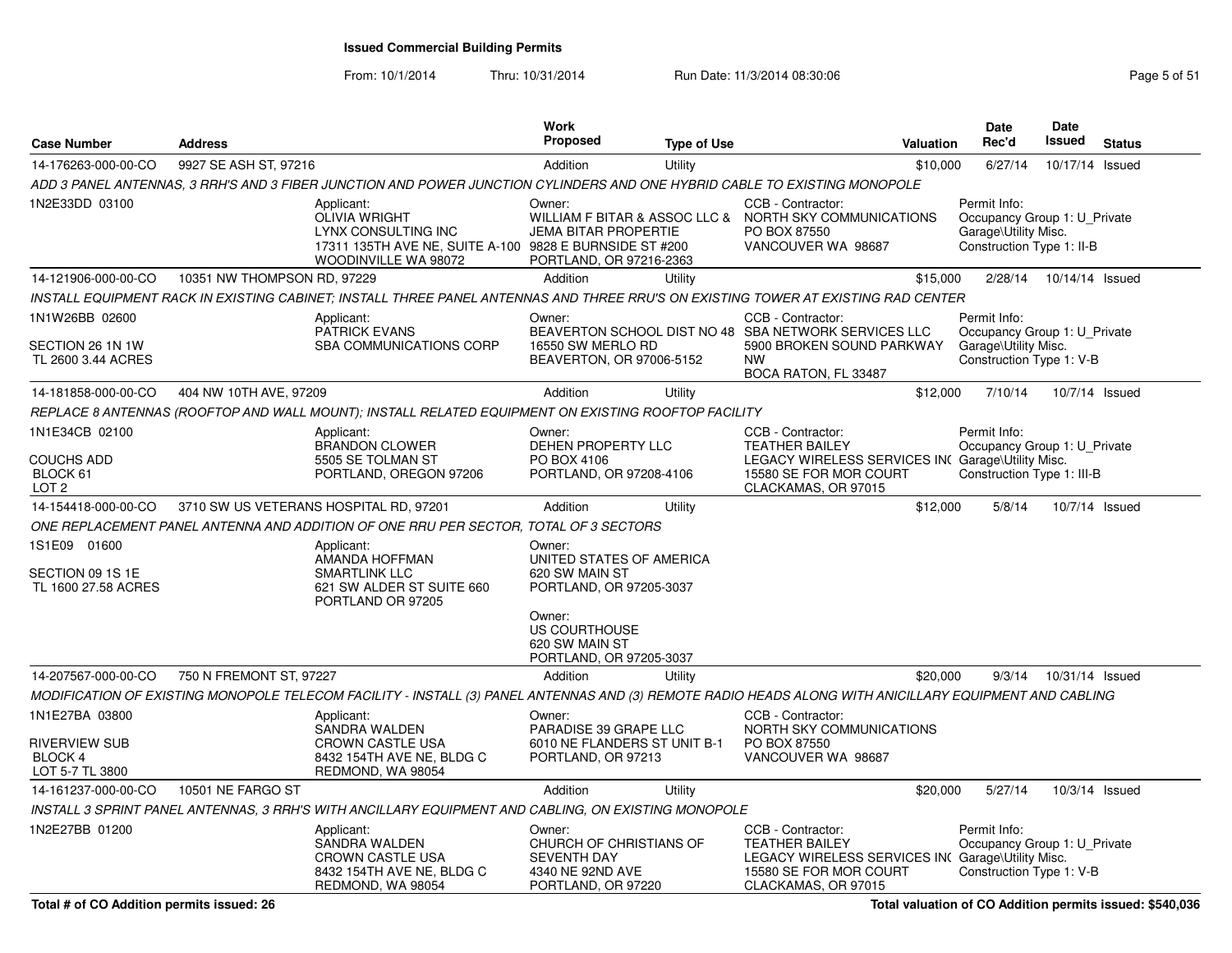From: 10/1/2014Thru: 10/31/2014 Run Date: 11/3/2014 08:30:06 Research 2010 12:00 Page 6 of 51

| <b>Case Number</b>                                       | <b>Address</b>             |                                                                                                                                                                | <b>Work</b><br>Proposed                                                          | <b>Type of Use</b>                           |                                                                                                   | Valuation                                         | Date<br>Rec'd                                                                  | Date<br>Issued | <b>Status</b>  |
|----------------------------------------------------------|----------------------------|----------------------------------------------------------------------------------------------------------------------------------------------------------------|----------------------------------------------------------------------------------|----------------------------------------------|---------------------------------------------------------------------------------------------------|---------------------------------------------------|--------------------------------------------------------------------------------|----------------|----------------|
| 14-220376-000-00-CO                                      | 685 N TOMAHAWK ISLAND DR   |                                                                                                                                                                | Alteration                                                                       |                                              | Apartments/Condos (3 or more units)                                                               | \$11,000                                          | 10/3/14                                                                        |                | 10/3/14 Issued |
|                                                          |                            | REMOVE AND REPLACE 6 DOORS ON EXISTING POOL HOUSE BUILDING, 4 SLIDERS AND 2 MAN DOORS                                                                          |                                                                                  |                                              |                                                                                                   |                                                   |                                                                                |                |                |
| 2N1E34CD 90000                                           |                            | Applicant:<br><b>BARKLEYS GENERAL</b>                                                                                                                          | Owner:<br>ASSOCIATION OF UNIT OWNERS                                             | CCB - Contractor:<br><b>BARKLEYS GENERAL</b> |                                                                                                   | Permit Info:<br>Occupancy Group 1: A-3_Assembly - |                                                                                |                |                |
| RIVERHOUSE CONDOMINIUM<br><b>GENERAL COMMON ELEMENTS</b> |                            | <b>CONTRACTING LLC</b><br>4705 N GANTEBEIN<br>PORTLAND, OR 97217                                                                                               | 438 N HAYDEN BAY DR<br>PORTLAND, OR 97217                                        |                                              | CONTRACTING LLC<br>4705 N GANTEBEIN<br>PORTLAND, OR 97217                                         |                                                   | General<br>Construction Type 1: V-B                                            |                |                |
|                                                          |                            |                                                                                                                                                                | Owner:<br>OF RIVERHOUSE<br>438 N HAYDEN BAY DR<br>PORTLAND, OR 97217             |                                              |                                                                                                   |                                                   |                                                                                |                |                |
| 14-221114-000-00-CO                                      | 2805 NW UPSHUR ST - Unit I |                                                                                                                                                                | Alteration                                                                       |                                              | Apartments/Condos (3 or more units)                                                               | \$11,200                                          | 10/3/14                                                                        |                | 10/3/14 Issued |
|                                                          |                            | BATHROOM REMODEL, REPLACE TUB SHOWER WITH TILE SHOWER ONLY, ADD FLOOR HEAT, REPLACE FIXTURES AND CABINETS                                                      |                                                                                  |                                              |                                                                                                   |                                                   |                                                                                |                |                |
| 1N1E29DC 90015                                           |                            | Applicant:<br>BOYD BROWN & SONS INC                                                                                                                            | Owner:<br><b>VALERIE EVANS</b>                                                   |                                              | CCB - Contractor:<br>BOYD BROWN & SONS INC                                                        |                                                   | Permit Info:<br>Occupancy Group 1: R-2 Residential                             |                |                |
| OLD FORESTRY COMMONS CONDOMINIUM<br><b>LOT 15</b>        |                            | 1431 LARCH ST<br>LAKE OSWEGO, OR 97034-6023                                                                                                                    | 2805 NW UPSHUR ST #I<br>PORTLAND, OR 97210                                       |                                              | 1431 LARCH ST<br>LAKE OSWEGO, OR 97034-6023                                                       |                                                   | Multi-family<br>Construction Type 1: V-B                                       |                |                |
| 14-219639-000-00-CO                                      | 6341 NE GLISAN ST          |                                                                                                                                                                | Alteration                                                                       |                                              | Apartments/Condos (3 or more units)                                                               | \$5,500                                           | 10/3/14                                                                        |                | 10/3/14 Issued |
|                                                          |                            | REPLACE STRUCTURAL BEAM AND COLUMN UNDER EXISTING BUILDING. OTHER WORK LISTED IN HS CASE NOT INCLUDED AND WILL REQUIRE A SEPERATE PERMT ***SEE 14-181613-HS*** |                                                                                  |                                              |                                                                                                   |                                                   |                                                                                |                |                |
| 1N2E32BC 09000                                           |                            | Applicant:<br>JEFFREY BRADY                                                                                                                                    | Owner:<br><b>JEFFREY BRADY</b>                                                   |                                              | CCB - Contractor:<br>ERNEST GUNNER COOK JR                                                        |                                                   | Permit Info:<br>Occupancy Group 1: R-2_Residential                             |                |                |
| PARKHURST ADD & SUB<br>BLOCK 10<br>LOT 8-10 TL 9000      |                            | 10060 E BURNSIDE ST<br>PORTLAND, OR 97216-2334                                                                                                                 | 10060 E BURNSIDE ST<br>PORTLAND, OR 97216-2334                                   |                                              | 746 SW 4TH ST<br>GRESHAM, OR 97080-9377                                                           |                                                   | Multi-family<br>Construction Type 1: V-B                                       |                |                |
| 14-217029-000-00-CO                                      | 6830 N COLUMBIA WAY, 97203 |                                                                                                                                                                | Alteration                                                                       |                                              | Apartments/Condos (3 or more units)                                                               | \$19,700                                          | 10/6/14                                                                        |                | 10/6/14 Issued |
|                                                          |                            | REBUILD JOIST SYSTEM UNDER ELEVATED CONCRETE WALKWAY, REMOVE CONCRETE PATIO AT UNIT #7 AND REBUILD A WOOD DECK AND RAIL SYSTEM*RESPONSE TO HS CASE 14-208290H. |                                                                                  |                                              |                                                                                                   |                                                   |                                                                                |                |                |
| 1N1E06DC 12800                                           |                            | Applicant:<br>CLEAR WATER CONSTRUCTION                                                                                                                         | Owner:<br><b>BRUCE CLARK</b>                                                     |                                              | CCB - Contractor:<br>CLEAR WATER CONSTRUCTION                                                     |                                                   | Permit Info:<br>Occupancy Group 1: R-2 Residential                             |                |                |
| <b>EAST ST JOHNS</b><br><b>BLOCK G</b><br>LOT 1-6        |                            | <b>SERVICES LLC</b><br>PO BOX 576<br>SHERWOOD, OR 97140                                                                                                        | 17476 NW SHADY FIR LOOP<br>BEAVERTON, OR 97006                                   |                                              | SERVICES LLC<br><b>PO BOX 576</b><br>SHERWOOD, OR 97140                                           |                                                   | Multi-family                                                                   |                |                |
|                                                          |                            |                                                                                                                                                                | Owner:<br><b>R BRUCE CLARK</b><br>17476 NW SHADY FIR LOOP<br>BEAVERTON, OR 97006 |                                              |                                                                                                   |                                                   |                                                                                |                |                |
| 14-222081-000-00-CO                                      | 2211 SW 1ST AVE - Unit 806 |                                                                                                                                                                | Alteration                                                                       |                                              | Apartments/Condos (3 or more units)                                                               | \$15,000                                          | 10/7/14                                                                        | 10/7/14 Issued |                |
|                                                          |                            | REMODEL KITCHEN AND BATHROOM: ADD NEW WALLS TO CREATE CLOSET SPACE IN BEDROOM                                                                                  |                                                                                  |                                              |                                                                                                   |                                                   |                                                                                |                |                |
| 1S1E03CC 90045                                           |                            | Applicant:                                                                                                                                                     | Owner:                                                                           |                                              | CCB - Contractor:                                                                                 |                                                   | Permit Info:                                                                   |                |                |
| AMERICAN PLAZA TOWERS CONDOMINIUM<br>FAMILY UNIT LOT 806 |                            | REMODELING & MAINTENANCE<br><b>SERVICES I</b><br>PO BOX 231061<br>TIGARD, OR 972811061                                                                         | DANIEL E OAKS<br>701 S HOWARD AVE #106<br><b>TAMPA, FL 33606</b>                 |                                              | <b>REMODELING &amp; MAINTENANCE</b><br><b>SERVICES I</b><br>PO BOX 231061<br>TIGARD, OR 972811061 |                                                   | Occupancy Group 1: R-2 Residential<br>Multi-family<br>Construction Type 1: I-A |                |                |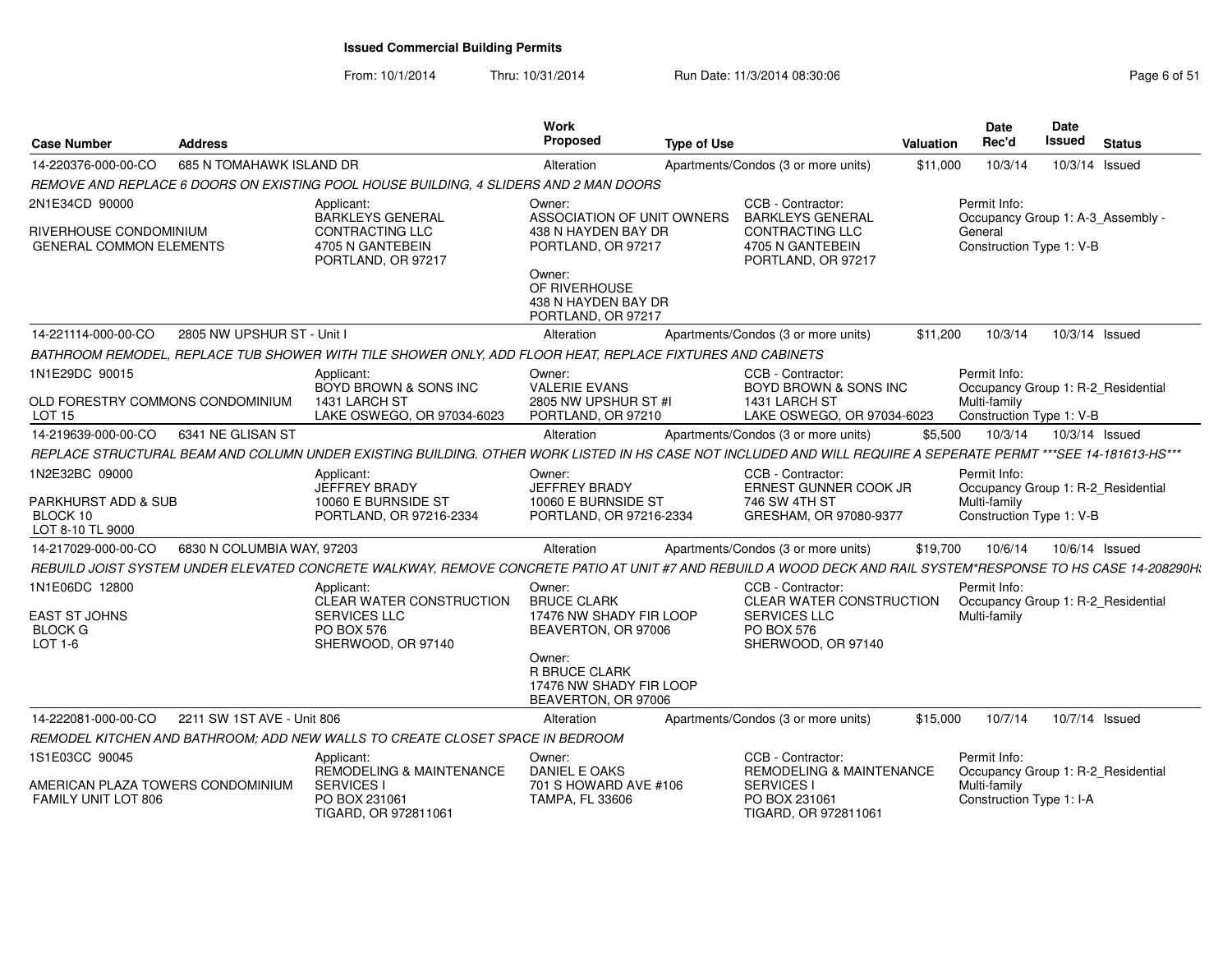From: 10/1/2014Thru: 10/31/2014 Run Date: 11/3/2014 08:30:06 Research 2010 12:00 Page 7 of 51

| <b>Case Number</b>                    | <b>Address</b>                           |                                                                                                                                                                  | Work<br><b>Proposed</b>                                                               | <b>Type of Use</b> |                                                                                                      | <b>Valuation</b> | <b>Date</b><br>Rec'd                                     | Date<br><b>Issued</b> | <b>Status</b>                      |
|---------------------------------------|------------------------------------------|------------------------------------------------------------------------------------------------------------------------------------------------------------------|---------------------------------------------------------------------------------------|--------------------|------------------------------------------------------------------------------------------------------|------------------|----------------------------------------------------------|-----------------------|------------------------------------|
| 14-222379-000-00-CO                   | 16400 NE LAS BRISAS CT, 97230            |                                                                                                                                                                  | Alteration                                                                            |                    | Apartments/Condos (3 or more units)                                                                  | \$2,873          | 10/7/14                                                  |                       | 10/7/14 Issued                     |
|                                       |                                          | WEATHERPROOF EXISTING DECKS: INSTALL FLASHING AT EXTERIOR ENVELOPE AT LEDGER AND RAIL BLOCKS. REINSTALL EXISTING DECK LEDGER AND RE-ATTACH JOISTS: RECONNECT RA  |                                                                                       |                    |                                                                                                      |                  |                                                          |                       |                                    |
|                                       |                                          | Applicant:<br><b>JIM CAREY</b><br>JR JOHNSON INC<br>PO BOX 17196<br>PORTLAND, OR 97217                                                                           | Owner:<br>LAS BRISAS BROADWAY LLC<br>12600 SE 38TH ST #103<br>BELLEVUE, WA 98006-5286 |                    | CCB - Contractor:<br><b>JIM CAREY</b><br>JR JOHNSON INC<br>PO BOX 17196<br>PORTLAND, OR 97217        |                  | Permit Info:<br>Multi-family<br>Construction Type 1: V-B |                       | Occupancy Group 1: R-2 Residential |
| 14-222375-000-00-CO                   | 16400 NE LAS BRISAS CT, 97230            |                                                                                                                                                                  | Alteration                                                                            |                    | Apartments/Condos (3 or more units)                                                                  | \$2,873          | 10/7/14                                                  |                       | 10/7/14 Issued                     |
|                                       |                                          | WEATHERPROOF EXISTING DECKS; INSTALL FLASHING AT EXTERIOR ENVELOPE AT LEDGER AND RAIL BLOCKS, REINSTALL EXISTING DECK LEDGER AND RE-ATTACH JOISTS; RECONNECT RA  |                                                                                       |                    |                                                                                                      |                  |                                                          |                       |                                    |
|                                       |                                          | Applicant:<br><b>JIM CAREY</b><br>JR JOHNSON INC<br>PO BOX 17196<br>PORTLAND, OR 97217                                                                           | Owner:<br>LAS BRISAS BROADWAY LLC<br>12600 SE 38TH ST #103<br>BELLEVUE, WA 98006-5286 |                    | CCB - Contractor:<br><b>JIM CAREY</b><br>JR JOHNSON INC<br>PO BOX 17196<br>PORTLAND, OR 97217        |                  | Permit Info:<br>Multi-family<br>Construction Type 1: V-B |                       | Occupancy Group 1: R-2 Residential |
| 14-222381-000-00-CO                   | 16400 NE LAS BRISAS CT, 97230            |                                                                                                                                                                  | Alteration                                                                            |                    | Apartments/Condos (3 or more units)                                                                  | \$2,873          | 10/7/14                                                  |                       | 10/7/14 Issued                     |
|                                       |                                          | WEATHERPROOF EXISTING DECKS: INSTALL FLASHING AT EXTERIOR ENVELOPE AT LEDGER AND RAIL BLOCKS. REINSTALL EXISTING DECK LEDGER AND RE-ATTACH JOISTS: RECONNECT RA  |                                                                                       |                    |                                                                                                      |                  |                                                          |                       |                                    |
|                                       |                                          | Applicant:<br><b>JIM CAREY</b><br><b>JR JOHNSON INC</b><br>PO BOX 17196<br>PORTLAND, OR 97217                                                                    | Owner:<br>LAS BRISAS BROADWAY LLC<br>12600 SE 38TH ST #103<br>BELLEVUE, WA 98006-5286 |                    | CCB - Contractor:<br><b>JIM CAREY</b><br><b>JR JOHNSON INC</b><br>PO BOX 17196<br>PORTLAND, OR 97217 |                  | Permit Info:<br>Multi-family<br>Construction Type 1: V-B |                       | Occupancy Group 1: R-2_Residential |
| 14-222386-000-00-CO                   | 16400 NE LAS BRISAS CT, 97230            |                                                                                                                                                                  | Alteration                                                                            |                    | Apartments/Condos (3 or more units)                                                                  | \$2,873          | 10/7/14                                                  |                       | 10/7/14 Issued                     |
|                                       |                                          | WEATHERPROOF EXISTING DECKS: INSTALL FLASHING AT EXTERIOR ENVELOPE AT LEDGER AND RAIL BLOCKS. REINSTALL EXISTING DECK LEDGER AND RE-ATTACH JOISTS: RECONNECT RA. |                                                                                       |                    |                                                                                                      |                  |                                                          |                       |                                    |
|                                       |                                          | Applicant:<br><b>JIM CAREY</b><br><b>JR JOHNSON INC</b><br>PO BOX 17196<br>PORTLAND, OR 97217                                                                    | Owner:<br>LAS BRISAS BROADWAY LLC<br>12600 SE 38TH ST #103<br>BELLEVUE, WA 98006-5286 |                    | CCB - Contractor:<br><b>JIM CAREY</b><br><b>JR JOHNSON INC</b><br>PO BOX 17196<br>PORTLAND, OR 97217 |                  | Permit Info:<br>Multi-family<br>Construction Type 1: V-B |                       | Occupancy Group 1: R-2 Residential |
| 14-222383-000-00-CO                   | 16400 NE LAS BRISAS CT, 97230            |                                                                                                                                                                  | Alteration                                                                            |                    | Apartments/Condos (3 or more units)                                                                  | \$2,873          | 10/7/14                                                  |                       | 10/7/14 Issued                     |
|                                       |                                          | WEATHERPROOF EXISTING DECKS: INSTALL FLASHING AT EXTERIOR ENVELOPE AT LEDGER AND RAIL BLOCKS. REINSTALL EXISTING DECK LEDGER AND RE-ATTACH JOISTS: RECONNECT RA. |                                                                                       |                    |                                                                                                      |                  |                                                          |                       |                                    |
|                                       |                                          | Applicant:<br><b>JIM CAREY</b><br><b>JR JOHNSON INC</b><br>PO BOX 17196<br>PORTLAND, OR 97217                                                                    | Owner:<br>LAS BRISAS BROADWAY LLC<br>12600 SE 38TH ST #103<br>BELLEVUE, WA 98006-5286 |                    | CCB - Contractor:<br><b>JIM CAREY</b><br><b>JR JOHNSON INC</b><br>PO BOX 17196<br>PORTLAND, OR 97217 |                  | Permit Info:<br>Multi-family<br>Construction Type 1: V-B |                       | Occupancy Group 1: R-2 Residential |
| 14-222565-000-00-CO                   | 2445 NW WESTOVER RD - Unit 215           |                                                                                                                                                                  | Alteration                                                                            |                    | Apartments/Condos (3 or more units)                                                                  | \$40,000         | 10/7/14                                                  |                       | 10/7/14 Issued                     |
|                                       | MINOR REMODEL OF KITCHEN AND 2 BATHROOMS |                                                                                                                                                                  |                                                                                       |                    |                                                                                                      |                  |                                                          |                       |                                    |
| 1N1E33C 90039<br>WESTOVER CONDOMINIUM |                                          | Applicant:<br><b>MATT RAPHAEL</b><br>RAPHAEL DESIGN INC                                                                                                          | Owner:<br><b>DANIEL E SHIFFMAN</b><br>1560 WINDING WAY                                |                    | CCB - Contractor:<br><b>MATT RAPHAEL</b><br>RAPHAEL DESIGN INC                                       |                  | Permit Info:<br>Multi-family                             |                       | Occupancy Group 1: R-2 Residential |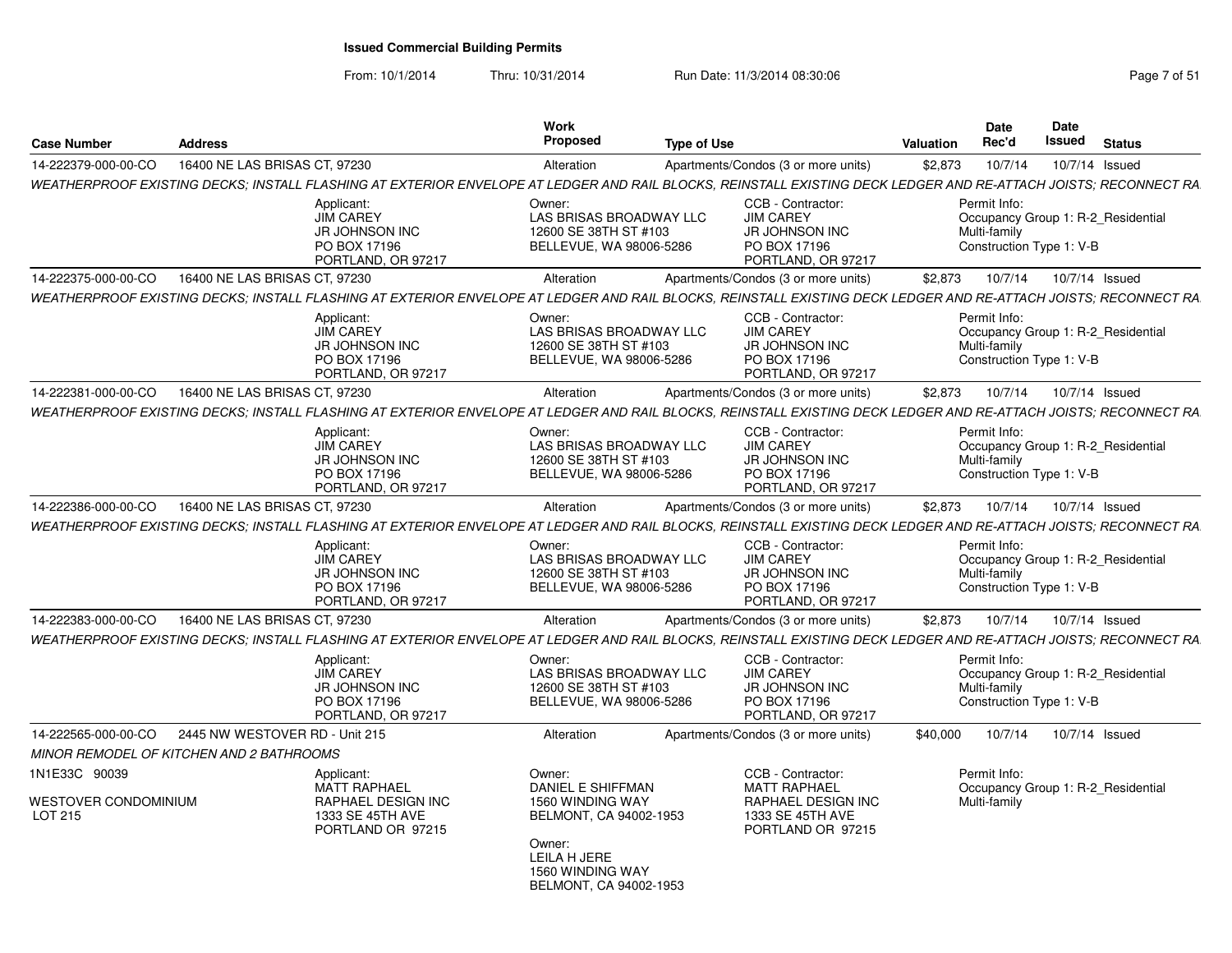From: 10/1/2014Thru: 10/31/2014 Run Date: 11/3/2014 08:30:06 Research 2010 12:00 Page 8 of 51

| <b>Case Number</b>                                                                                                              | <b>Address</b>                        |                                                                                                                                     | Work<br><b>Proposed</b>                                                                                              | <b>Type of Use</b> |                                                                                           | Valuation | <b>Date</b><br>Rec'd                                                                           | <b>Date</b><br><b>Issued</b> | <b>Status</b> |
|---------------------------------------------------------------------------------------------------------------------------------|---------------------------------------|-------------------------------------------------------------------------------------------------------------------------------------|----------------------------------------------------------------------------------------------------------------------|--------------------|-------------------------------------------------------------------------------------------|-----------|------------------------------------------------------------------------------------------------|------------------------------|---------------|
| 14-206020-REV-02-CO                                                                                                             | 1834 SW 5TH AVE, 97201                |                                                                                                                                     | Alteration                                                                                                           |                    | Apartments/Condos (3 or more units)                                                       | \$        | 10/8/14                                                                                        | 10/8/14 Issued               |               |
|                                                                                                                                 |                                       | REVISION TO SHOW STRUCTURAL CONNECTION DETAILS FOR FALL PROTECTION TIE-OFF POSTS                                                    |                                                                                                                      |                    |                                                                                           |           |                                                                                                |                              |               |
| 1S1E03CB 02700<br>PORTLAND<br>BLOCK 153<br>LOT 5<br>S 15' OF LOT 6<br>HISTORIC PROPERTY 15 YR 2006;<br>POTENTIAL ADDITIONAL TAX |                                       | Applicant:<br><b>KATHY JOHNSON</b><br>HENNEBERY EDDY ARCHITECTS.<br>INC.<br>921 SW WASHINGTON ST, SUITE<br>250<br>PORTLAND OR 97205 | Owner:<br><b>HARRISON COURT LLC</b><br>333 S STATE ST STE V-249<br>LAKE OSWEGO, OR 97034                             |                    | CCB - Contractor:<br>R & H CONSTRUCTION<br>1530 SW TAYLOR STREET<br>PORTLAND, OR 97205    |           | Permit Info:<br>Occupancy Group 1: R-2 Residential<br>Multi-family<br>Construction Type 1: V-B |                              |               |
| 14-162438-000-00-CO                                                                                                             |                                       | 6367 SW BEAVERTON HILLSDALE HWY, 97221                                                                                              | Alteration                                                                                                           |                    | Apartments/Condos (3 or more units)                                                       | \$23,000  | 5/29/14                                                                                        | 10/9/14 Issued               |               |
|                                                                                                                                 | REPAIR/REPLACE DRYROTTED DECK/LANDING |                                                                                                                                     |                                                                                                                      |                    |                                                                                           |           |                                                                                                |                              |               |
| 1S1E18BB 06401<br>PARTITION PLAT 1995-14<br>LOT 1                                                                               |                                       | Applicant:<br>EDWARD NUNO<br>3832 NE 205TH AVE<br>FAIRVIEW, OR 97024                                                                | Owner:<br>ASSOCIATED ENTERPRISES<br><b>APARTMENTS LLC</b><br>633 NW 19TH AVE<br>PORTLAND, OR 97209-1202              |                    | CCB - Contractor:<br><b>EDWARD NUNO</b><br>3832 NE 205TH AVE<br>FAIRVIEW, OR 97024        |           | Permit Info:<br>Occupancy Group 1: R-2 Residential<br>Multi-family<br>Construction Type 1: V-B |                              |               |
| 14-223608-000-00-CO                                                                                                             |                                       | 5856 SW BEAVERTON HILLSDALE HWY, 97221                                                                                              | Alteration                                                                                                           |                    | Apartments/Condos (3 or more units)                                                       | \$10,000  | 10/10/14                                                                                       | 10/10/14 Issued              |               |
|                                                                                                                                 |                                       | BUILDING A - REMOVE AND REPLACE ALL WINDOWS AND SLIDING GLASS DOORS LIKE FOR LIKE                                                   |                                                                                                                      |                    |                                                                                           |           |                                                                                                |                              |               |
| 1S1E18BD 01100<br>WETMORES SUB TR<br>LOT 1&2 TL 1100                                                                            |                                       | Applicant:<br><b>JOHN ALLEN</b><br>14915 SW 72ND AVE<br>PORTLAND, OR 97224                                                          | Owner:<br>TEMPO WEST APARTMENTS LLC<br>8417 SW BEAVERTON HILLSDALE SOLUTIONS LLC<br><b>HWY</b><br>PORTLAND, OR 97225 |                    | CCB - Contractor:<br>PORTLAND REAL ESTATE<br>1662 WORTHINGTON ST<br>LAKE OSWEGO, OR 97034 |           | Permit Info:<br>Occupancy Group 1: R-2 Residential<br>Multi-family<br>Construction Type 1: V-B |                              |               |
| 14-223611-000-00-CO                                                                                                             |                                       | 5856 SW BEAVERTON HILLSDALE HWY, 97221                                                                                              | Alteration                                                                                                           |                    | Apartments/Condos (3 or more units)                                                       | \$10,000  | 10/10/14                                                                                       | 10/10/14 Issued              |               |
|                                                                                                                                 |                                       | BUILDING B - REMOVE AND REPLACE ALL WINDOWS AND SLIDING GLASS DOORS LIKE FOR LIKE                                                   |                                                                                                                      |                    |                                                                                           |           |                                                                                                |                              |               |
| 1S1E18BD 01100<br>WETMORES SUB TR<br>LOT 1&2 TL 1100                                                                            |                                       | Applicant:<br><b>JOHN ALLEN</b><br>14915 SW 72ND AVE<br>PORTLAND, OR 97224                                                          | Owner:<br>TEMPO WEST APARTMENTS LLC<br>8417 SW BEAVERTON HILLSDALE SOLUTIONS LLC<br><b>HWY</b><br>PORTLAND, OR 97225 |                    | CCB - Contractor:<br>PORTLAND REAL ESTATE<br>1662 WORTHINGTON ST<br>LAKE OSWEGO, OR 97034 |           | Permit Info:<br>Occupancy Group 1: R-2_Residential<br>Multi-family<br>Construction Type 1: V-B |                              |               |
| 14-223612-000-00-CO                                                                                                             |                                       | 5856 SW BEAVERTON HILLSDALE HWY, 97221                                                                                              | Alteration                                                                                                           |                    | Apartments/Condos (3 or more units)                                                       | \$10,000  | 10/10/14                                                                                       | 10/10/14 Issued              |               |
|                                                                                                                                 |                                       | BUILDING C - REMOVE AND REPLACE ALL WINDOWS AND SLIDING GLASS DOORS LIKE FOR LIKE                                                   |                                                                                                                      |                    |                                                                                           |           |                                                                                                |                              |               |
| 1S1E18BD 01100<br>WETMORES SUB TR<br>LOT 1&2 TL 1100                                                                            |                                       | Applicant:<br><b>JOHN ALLEN</b><br>14915 SW 72ND AVE<br>PORTLAND, OR 97224                                                          | Owner:<br>TEMPO WEST APARTMENTS LLC<br>8417 SW BEAVERTON HILLSDALE SOLUTIONS LLC<br><b>HWY</b><br>PORTLAND, OR 97225 |                    | CCB - Contractor:<br>PORTLAND REAL ESTATE<br>1662 WORTHINGTON ST<br>LAKE OSWEGO, OR 97034 |           | Permit Info:<br>Occupancy Group 1: R-2_Residential<br>Multi-family<br>Construction Type 1: V-B |                              |               |
| 14-223615-000-00-CO                                                                                                             |                                       | 5856 SW BEAVERTON HILLSDALE HWY, 97221                                                                                              | Alteration                                                                                                           |                    | Apartments/Condos (3 or more units)                                                       | \$10,000  | 10/10/14                                                                                       | 10/10/14 Issued              |               |
|                                                                                                                                 |                                       | BUILDING D - REMOVE AND REPLACE ALL WINDOWS AND SLIDING GLASS DOORS LIKE FOR LIKE                                                   |                                                                                                                      |                    |                                                                                           |           |                                                                                                |                              |               |
| 1S1E18BD 01100<br>WETMORES SUB TR                                                                                               |                                       | Applicant:<br><b>JOHN ALLEN</b><br>14915 SW 72ND AVE                                                                                | Owner:<br>TEMPO WEST APARTMENTS LLC<br>8417 SW BEAVERTON HILLSDALE SOLUTIONS LLC                                     |                    | CCB - Contractor:<br>PORTLAND REAL ESTATE                                                 |           | Permit Info:<br>Occupancy Group 1: R-2_Residential<br>Multi-family                             |                              |               |
| LOT 1&2 TL 1100                                                                                                                 |                                       | PORTLAND, OR 97224                                                                                                                  | <b>HWY</b><br>PORTLAND, OR 97225                                                                                     |                    | 1662 WORTHINGTON ST<br>LAKE OSWEGO, OR 97034                                              |           | Construction Type 1: V-B                                                                       |                              |               |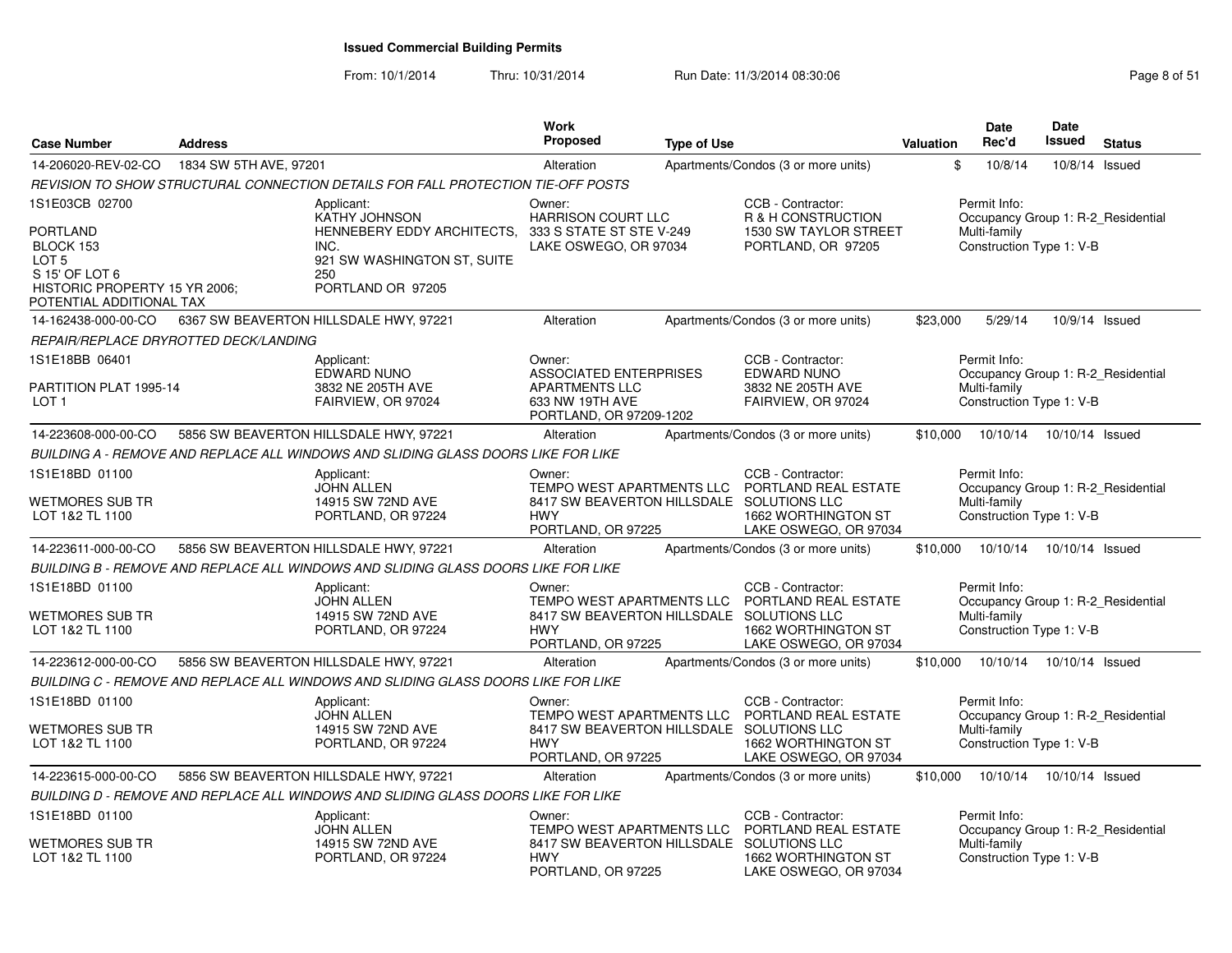From: 10/1/2014Thru: 10/31/2014 Run Date: 11/3/2014 08:30:06 Research 2010 12:00 Page 9 of 51

| <b>Case Number</b>                                     | Address                                                                                                                                                       | Work<br><b>Proposed</b><br><b>Type of Use</b>                                 |                                                                | Valuation | <b>Date</b><br>Rec'd                       | <b>Date</b><br>Issued | <b>Status</b>                          |  |
|--------------------------------------------------------|---------------------------------------------------------------------------------------------------------------------------------------------------------------|-------------------------------------------------------------------------------|----------------------------------------------------------------|-----------|--------------------------------------------|-----------------------|----------------------------------------|--|
| 14-223617-000-00-CO                                    | 5856 SW BEAVERTON HILLSDALE HWY, 97221                                                                                                                        | Alteration                                                                    | Apartments/Condos (3 or more units)                            | \$10,000  | 10/10/14                                   | 10/10/14 Issued       |                                        |  |
|                                                        | BUILDING E - REMOVE AND REPLACE ALL WINDOWS AND SLIDING GLASS DOORS LIKE FOR LIKE                                                                             |                                                                               |                                                                |           |                                            |                       |                                        |  |
| 1S1E18BD 01100                                         | Applicant:<br><b>JOHN ALLEN</b>                                                                                                                               | Owner:<br>TEMPO WEST APARTMENTS LLC                                           | CCB - Contractor:<br>PORTLAND REAL ESTATE                      |           | Permit Info:                               |                       | Occupancy Group 1: R-2 Residential     |  |
| WETMORES SUB TR<br>LOT 1&2 TL 1100                     | 14915 SW 72ND AVE<br>PORTLAND, OR 97224                                                                                                                       | 8417 SW BEAVERTON HILLSDALE SOLUTIONS LLC<br><b>HWY</b><br>PORTLAND, OR 97225 | 1662 WORTHINGTON ST<br>LAKE OSWEGO, OR 97034                   |           | Multi-family<br>Construction Type 1: V-B   |                       |                                        |  |
| 14-223619-000-00-CO                                    | 5856 SW BEAVERTON HILLSDALE HWY, 97221                                                                                                                        | Alteration                                                                    | Apartments/Condos (3 or more units)                            | \$10,000  | 10/10/14  10/10/14  Issued                 |                       |                                        |  |
|                                                        | BUILDING F - REMOVE AND REPLACE ALL WINDOWS AND SLIDING GLASS DOORS LIKE FOR LIKE                                                                             |                                                                               |                                                                |           |                                            |                       |                                        |  |
| 1S1E18BD 01100                                         | Applicant:<br>JOHN ALLEN                                                                                                                                      | Owner:<br>TEMPO WEST APARTMENTS LLC                                           | CCB - Contractor:<br>PORTLAND REAL ESTATE                      |           | Permit Info:                               |                       | Occupancy Group 1: R-2_Residential     |  |
| WETMORES SUB TR<br>LOT 1&2 TL 1100                     | 14915 SW 72ND AVE<br>PORTLAND, OR 97224                                                                                                                       | 8417 SW BEAVERTON HILLSDALE SOLUTIONS LLC<br><b>HWY</b><br>PORTLAND, OR 97225 | 1662 WORTHINGTON ST<br>LAKE OSWEGO, OR 97034                   |           | Multi-family<br>Construction Type 1: V-B   |                       |                                        |  |
| 14-223620-000-00-CO                                    | 5856 SW BEAVERTON HILLSDALE HWY, 97221                                                                                                                        | Alteration                                                                    | Apartments/Condos (3 or more units)                            | \$10,000  | 10/10/14  10/10/14  Issued                 |                       |                                        |  |
|                                                        | BUILDING G - REMOVE AND REPLACE ALL WINDOWS AND SLIDING GLASS DOORS LIKE FOR LIKE                                                                             |                                                                               |                                                                |           |                                            |                       |                                        |  |
| 1S1E18BD 01100                                         | Applicant:<br><b>JOHN ALLEN</b>                                                                                                                               | Owner:<br>TEMPO WEST APARTMENTS LLC                                           | CCB - Contractor:<br>PORTLAND REAL ESTATE                      |           | Permit Info:                               |                       | Occupancy Group 1: R-2_Residential     |  |
| WETMORES SUB TR<br>LOT 1&2 TL 1100                     | 14915 SW 72ND AVE<br>PORTLAND, OR 97224                                                                                                                       | 8417 SW BEAVERTON HILLSDALE SOLUTIONS LLC<br><b>HWY</b><br>PORTLAND, OR 97225 | 1662 WORTHINGTON ST<br>LAKE OSWEGO, OR 97034                   |           | Multi-family<br>Construction Type 1: V-B   |                       |                                        |  |
| 14-220058-000-00-CO                                    | 630 SE YAMHILL ST, 97214                                                                                                                                      | Alteration                                                                    | Apartments/Condos (3 or more units)                            | \$93.656  | 10/10/14  10/10/14  Issued                 |                       |                                        |  |
|                                                        | REMOVE AND REPLACE ALL EXISTING WINDOWS AND INTERIOR WINDOW TRIM THROUGHOUT APARTMENT BUILDING.                                                               |                                                                               |                                                                |           |                                            |                       |                                        |  |
| 1S1E02BC 00600                                         | Applicant:<br>LEE CONTRACTORS LLC                                                                                                                             | Owner:<br>630 S E YAMHILL L L C                                               | CCB - Contractor:<br>LEE CONTRACTORS LLC                       |           | Permit Info:                               |                       | Occupancy Group 1: R-2_Residential     |  |
| PARK ADD TO E P<br>BLOCK 136<br>LOT 7&8                | <b>PO BOX 869</b><br>BATTLE GROUND, WA 98604                                                                                                                  | 721 SW OAK ST #100<br>PORTLAND, OR 97205                                      | <b>PO BOX 869</b><br>BATTLE GROUND, WA 98604                   |           | Multi-family<br>Construction Type 1: III-B |                       |                                        |  |
| 14-196023-REV-01-CO                                    | 9457 N BRISTOL AVE, 97203                                                                                                                                     | Alteration                                                                    | Apartments/Condos (3 or more units)                            | \$2.000   | 10/10/14  10/10/14  Issued                 |                       |                                        |  |
|                                                        | ADDED VALUE REVISION TO CHANGE CONCRETE WALLS TO WOODEN POST & BEAM, REPLACE WALLS FOR LAUNDRY ROOM (was demo'ed), REPLACE REAR DECKS WITH NEW, AND ADD MISSI |                                                                               |                                                                |           |                                            |                       |                                        |  |
| 1N1W01AC 07000                                         | Applicant:<br>RAHIM ABBASI                                                                                                                                    | Owner:<br>9457 N BRISTOL AVENUE LLC                                           | CCB - Contractor:<br><b>TERRAFIRMA FOUNDATION</b>              |           | Permit Info:                               |                       | Occupancy Group 1: R-3_Residential One |  |
| OAK PARK ADD<br>BLOCK <sub>9</sub><br>LOT <sub>2</sub> | ABBASI DESIGN WORKS<br>510 SW 5TH AVE SUITE 200<br>PORTLAND, OR 97204                                                                                         | 3129 NE BRYCE ST<br>PORTLAND, OR 97212-1721                                   | <b>SYSTEMS</b><br>1308 NW PARK ST<br>ROSEBURG, OR 97470        |           | and Two Family<br>Construction Type 1: V-B |                       |                                        |  |
| 14-224545-000-00-CO                                    | 1856 SW RIVER DR                                                                                                                                              | Alteration                                                                    | Apartments/Condos (3 or more units)                            | \$20,000  | 10/13/14  10/13/14  Issued                 |                       |                                        |  |
|                                                        | CHANGE OF OCCUPANCY TO CREATE CURRENT RETAIL TO LIVE/WORK                                                                                                     |                                                                               |                                                                |           |                                            |                       |                                        |  |
| 1S1E03CD 00101                                         | Applicant:                                                                                                                                                    | Owner:                                                                        | CCB - Contractor:                                              |           | Permit Info:                               |                       |                                        |  |
|                                                        | Jonathan Cross<br>J Cafe<br>533 NE Holladay Street, #101                                                                                                      | Jonathan Cross<br>J Cafe<br>533 NE Holladay Street, #101                      | <b>MARK JACOBS</b><br>MARK JACOBS CONSTRUCTION<br>PO BOX 25531 |           | Multi-family<br>Construction Type 1: I-A   |                       | Occupancy Group 1: R-2 Residential     |  |
|                                                        | Portland OR 97232                                                                                                                                             | Portland OR 97232                                                             | PORTLAND, OR 97298                                             |           |                                            |                       |                                        |  |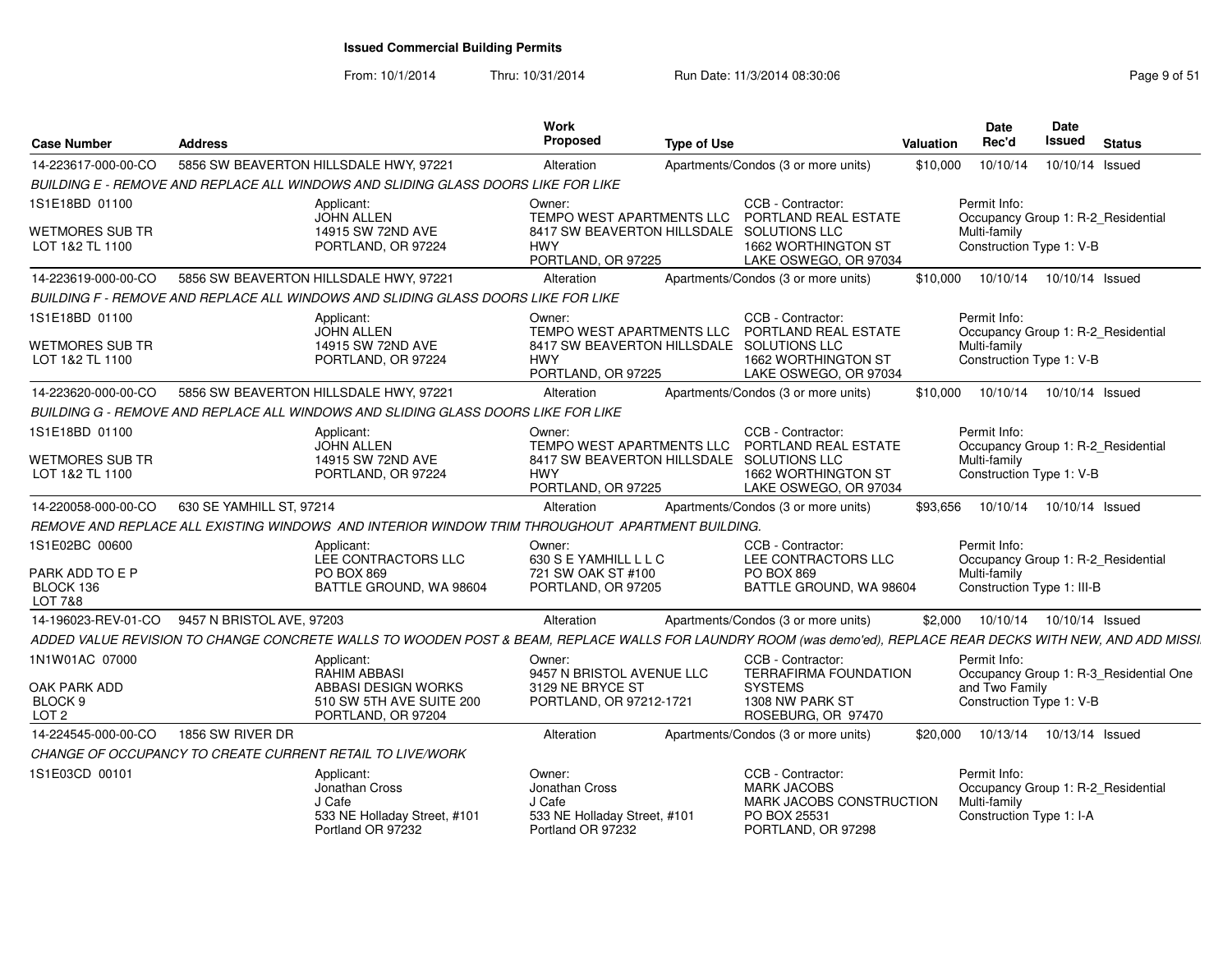| <b>Case Number</b>                                                  | <b>Address</b>                       |                                                                                                                                                             | <b>Work</b><br>Proposed                                                                 | <b>Type of Use</b> |                                                                                                                    | Valuation | Date<br>Rec'd                                                                                  | <b>Date</b><br>Issued | <b>Status</b>             |
|---------------------------------------------------------------------|--------------------------------------|-------------------------------------------------------------------------------------------------------------------------------------------------------------|-----------------------------------------------------------------------------------------|--------------------|--------------------------------------------------------------------------------------------------------------------|-----------|------------------------------------------------------------------------------------------------|-----------------------|---------------------------|
| 14-224912-000-00-CO                                                 | 3550 SE 130TH AVE, 97236             |                                                                                                                                                             | Alteration                                                                              |                    | Apartments/Condos (3 or more units)                                                                                | \$15,000  | 10/13/14                                                                                       | 10/13/14 Issued       |                           |
|                                                                     |                                      | REMOVING 170 SF FLAT ROOF STRUCTURE AND EXTERIOR STAIR AND REPLACING WITH NEW SLOPED ROOF; REPLACE SECOND FLOOR DOOR WITH NEW WINDOW                        |                                                                                         |                    |                                                                                                                    |           |                                                                                                |                       |                           |
|                                                                     |                                      | Applicant:<br>RYAN YOSHIDA<br>SCOTT/EDWARDS ARCHITECTURI 2437 NE 9TH AVE<br>2525 E BURNSIDE ST<br>PORTLAND, OR 97214                                        | Owner:<br>LCK INVESTMENT LLC<br>PORTLAND, OR 97212-4104                                 |                    | CCB - Contractor:<br>PARADIGM CONSTRUCTION<br>10260 SW GREENBURG RD #400<br>PORTLAND OR 97223                      |           | Permit Info:<br>Occupancy Group 1: R-2 Residential<br>Multi-family<br>Construction Type 1: V-B |                       |                           |
| 14-224077-000-00-CO                                                 | 632 NW WESTOVER TER                  |                                                                                                                                                             | Alteration                                                                              |                    | Apartments/Condos (3 or more units)                                                                                | \$21,038  | 10/14/14                                                                                       |                       | 10/14/14 Under Inspection |
|                                                                     |                                      | CONVERT GARAGE TO LIVING SPACE FOR OFFICE, INFILL OVERHEAD DOOR AND ADD WINDOWS                                                                             |                                                                                         |                    |                                                                                                                    |           |                                                                                                |                       |                           |
| 1N1E32AD 90018<br>THE TERRACES CONDOMINIUM                          |                                      | Applicant:<br>NEIL KELLY CO INC<br>804 N ALBERTA ST                                                                                                         | Owner:<br>ASSOCIATION OF UNIT OWNERS<br>727 NW WESTOVER TER                             |                    | CCB - Contractor:<br>NEIL KELLY CO INC<br>804 N ALBERTA ST                                                         |           | Permit Info:<br>Occupancy Group 1: R-2 Residential<br>Multi-family                             |                       |                           |
| LOT 18                                                              |                                      | PORTLAND, OR 97217-2693                                                                                                                                     | PORTLAND, OR 97210-3135                                                                 |                    | PORTLAND, OR 97217-2693                                                                                            |           | Construction Type 1: V-B                                                                       |                       |                           |
|                                                                     |                                      |                                                                                                                                                             | Owner:<br>OF THE TERRACES CONDOMINIUM<br>727 NW WESTOVER TER<br>PORTLAND, OR 97210-3135 |                    |                                                                                                                    |           |                                                                                                |                       |                           |
|                                                                     |                                      |                                                                                                                                                             | Owner:<br><b>GARR M KING</b><br>632 NW WESTOVER TER #18<br>PORTLAND, OR 97210           |                    |                                                                                                                    |           |                                                                                                |                       |                           |
|                                                                     |                                      |                                                                                                                                                             | Owner:<br><b>MARY J KING</b><br>632 NW WESTOVER TER #18<br>PORTLAND, OR 97210           |                    |                                                                                                                    |           |                                                                                                |                       |                           |
| 14-225430-000-00-CO                                                 | 7828 SE ASPEN SUMMIT DR              |                                                                                                                                                             | Alteration                                                                              |                    | Apartments/Condos (3 or more units)                                                                                | \$35,000  | 10/14/14                                                                                       | 10/14/14 Issued       |                           |
|                                                                     |                                      | REPAIR FIRE-DAMAGE LIKE FOR LIKE. REPLACE TRUSSES, R. SHEATHING, SHINGLE ROOF, INTERIOR WALL / CEILING FINISHES / INSULATION. SEPARATE MECH PERMIT REQUIRED |                                                                                         |                    |                                                                                                                    |           |                                                                                                |                       |                           |
| 1S2E21DB 00205                                                      |                                      | Applicant:<br>EDWARD CRABAUGH                                                                                                                               | Owner:<br>COTTONWOOD SCOTT                                                              |                    | CCB - Contractor:<br><b>JIM CAREY</b>                                                                              |           | Permit Info:<br>Occupancy Group 1: R-2_Residential                                             |                       |                           |
| <b>ASPEN SUMMIT VILLAGE</b><br>LOT 2 INC UND 24.76% INT TR A THRU G |                                      | <b>ECEC</b><br>812 SW WASHINGTON #300<br>PORTLAND OR                                                                                                        | <b>MOUNTAIN H</b><br>4210 SPICEWOOD SPRINGS RD<br>#211<br>AUSTIN, TX 78759              |                    | JR JOHNSON INC<br>PO BOX 17196<br>PORTLAND, OR 97217                                                               |           | Multi-family<br>Construction Type 1: V-B                                                       |                       |                           |
|                                                                     |                                      |                                                                                                                                                             | Owner:<br>LLC<br>4210 SPICEWOOD SPRINGS RD<br>#211<br>AUSTIN, TX 78759                  |                    |                                                                                                                    |           |                                                                                                |                       |                           |
| 14-218087-000-00-CO                                                 | 10010 SE DIVISION ST - Bldg 1, 97266 |                                                                                                                                                             | Alteration                                                                              |                    | Apartments/Condos (3 or more units)                                                                                | \$30,000  | 10/15/14                                                                                       | 10/15/14 Issued       |                           |
|                                                                     |                                      | CONVERT EXISTING B OCCUPANCIES ON NORTH END OF 1ST FLOOR TO 2 APARTMENTS                                                                                    |                                                                                         |                    |                                                                                                                    |           |                                                                                                |                       |                           |
| 1S2E09AA 06600                                                      |                                      | Applicant:<br><b>DAN YOUNG</b><br><b>OREGON BUSINESS</b><br><b>ARCHITECTURE</b><br>PO BOX 80301<br>PORTLAND, OR 97280                                       |                                                                                         |                    | CCB - Contractor:<br>T & H CONSTRUCTION &<br>DEVELOPMENT LLC<br>21611 S CLEARVIEW CT<br>OREGON CITY, OR 97045-9104 |           | Permit Info:<br>Occupancy Group 1: R-2_Residential<br>Multi-family<br>Construction Type 1: V-B |                       |                           |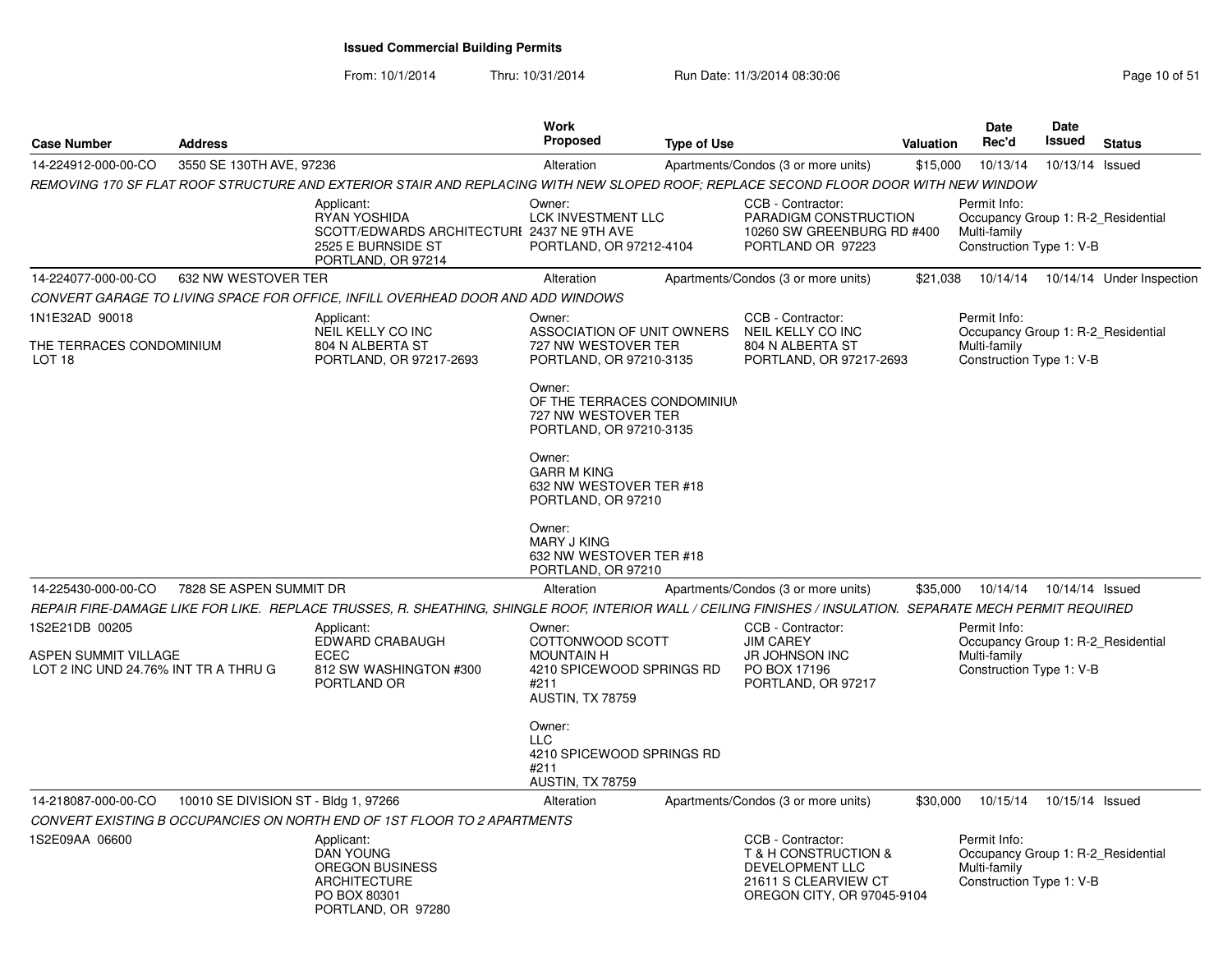From: 10/1/2014Thru: 10/31/2014 Run Date: 11/3/2014 08:30:06 Research 2010 11:05 Page 11 of 51

| <b>Address</b>                     |                                                                                                                | Work<br>Proposed                                                                                                                                                                                                                                                               | <b>Type of Use</b>                                                                                                                                                                     |                                                                                                                                                                                                                                                                                                                                                                                                                   |                                                                                                                                                                                                                                                                              | Date<br>Rec'd                                                                  | Date<br><b>Issued</b>                                                                                                                              | <b>Status</b>                                                                                                                                                                                                                                                                                                                                                                                                                                      |
|------------------------------------|----------------------------------------------------------------------------------------------------------------|--------------------------------------------------------------------------------------------------------------------------------------------------------------------------------------------------------------------------------------------------------------------------------|----------------------------------------------------------------------------------------------------------------------------------------------------------------------------------------|-------------------------------------------------------------------------------------------------------------------------------------------------------------------------------------------------------------------------------------------------------------------------------------------------------------------------------------------------------------------------------------------------------------------|------------------------------------------------------------------------------------------------------------------------------------------------------------------------------------------------------------------------------------------------------------------------------|--------------------------------------------------------------------------------|----------------------------------------------------------------------------------------------------------------------------------------------------|----------------------------------------------------------------------------------------------------------------------------------------------------------------------------------------------------------------------------------------------------------------------------------------------------------------------------------------------------------------------------------------------------------------------------------------------------|
|                                    |                                                                                                                | Alteration                                                                                                                                                                                                                                                                     |                                                                                                                                                                                        |                                                                                                                                                                                                                                                                                                                                                                                                                   | \$23,000                                                                                                                                                                                                                                                                     | 10/15/14                                                                       |                                                                                                                                                    |                                                                                                                                                                                                                                                                                                                                                                                                                                                    |
|                                    |                                                                                                                |                                                                                                                                                                                                                                                                                |                                                                                                                                                                                        |                                                                                                                                                                                                                                                                                                                                                                                                                   |                                                                                                                                                                                                                                                                              |                                                                                |                                                                                                                                                    |                                                                                                                                                                                                                                                                                                                                                                                                                                                    |
|                                    | Applicant:<br><b>DAN YOUNG</b><br>OREGON BUSINESS<br><b>ARCHITECTURE</b><br>PO BOX 80301<br>PORTLAND, OR 97280 | Owner:                                                                                                                                                                                                                                                                         |                                                                                                                                                                                        | CCB - Contractor:<br><b>DEVELOPMENT LLC</b><br>21611 S CLEARVIEW CT                                                                                                                                                                                                                                                                                                                                               |                                                                                                                                                                                                                                                                              |                                                                                |                                                                                                                                                    |                                                                                                                                                                                                                                                                                                                                                                                                                                                    |
|                                    |                                                                                                                | Alteration                                                                                                                                                                                                                                                                     |                                                                                                                                                                                        |                                                                                                                                                                                                                                                                                                                                                                                                                   |                                                                                                                                                                                                                                                                              | 10/15/14                                                                       |                                                                                                                                                    |                                                                                                                                                                                                                                                                                                                                                                                                                                                    |
| REVISION TO ADD (4) STRUT BRACKETS |                                                                                                                |                                                                                                                                                                                                                                                                                |                                                                                                                                                                                        |                                                                                                                                                                                                                                                                                                                                                                                                                   |                                                                                                                                                                                                                                                                              |                                                                                |                                                                                                                                                    |                                                                                                                                                                                                                                                                                                                                                                                                                                                    |
|                                    | Applicant:<br>EARTHOLIS CONSTRUCTION INC<br>9233 N BRISTOL AVE                                                 | Owner:<br>JAN M DUFF                                                                                                                                                                                                                                                           |                                                                                                                                                                                        |                                                                                                                                                                                                                                                                                                                                                                                                                   |                                                                                                                                                                                                                                                                              |                                                                                |                                                                                                                                                    |                                                                                                                                                                                                                                                                                                                                                                                                                                                    |
|                                    |                                                                                                                |                                                                                                                                                                                                                                                                                |                                                                                                                                                                                        |                                                                                                                                                                                                                                                                                                                                                                                                                   |                                                                                                                                                                                                                                                                              |                                                                                |                                                                                                                                                    |                                                                                                                                                                                                                                                                                                                                                                                                                                                    |
|                                    |                                                                                                                |                                                                                                                                                                                                                                                                                |                                                                                                                                                                                        |                                                                                                                                                                                                                                                                                                                                                                                                                   |                                                                                                                                                                                                                                                                              |                                                                                |                                                                                                                                                    |                                                                                                                                                                                                                                                                                                                                                                                                                                                    |
|                                    | Applicant:<br><b>GARY R MILLER</b><br>16760 S SPRINGWATER RD<br>OREGON CITY, OR 97045-9439                     | Owner:<br><b>GARY R MILLER</b><br>Owner:<br><b>LAURA L MILLER</b>                                                                                                                                                                                                              |                                                                                                                                                                                        |                                                                                                                                                                                                                                                                                                                                                                                                                   |                                                                                                                                                                                                                                                                              |                                                                                |                                                                                                                                                    |                                                                                                                                                                                                                                                                                                                                                                                                                                                    |
|                                    |                                                                                                                | Alteration                                                                                                                                                                                                                                                                     |                                                                                                                                                                                        |                                                                                                                                                                                                                                                                                                                                                                                                                   | \$2,500                                                                                                                                                                                                                                                                      | 10/15/14                                                                       |                                                                                                                                                    |                                                                                                                                                                                                                                                                                                                                                                                                                                                    |
| INSTALL ROOF-HATCH SKYLIGHT        |                                                                                                                |                                                                                                                                                                                                                                                                                |                                                                                                                                                                                        |                                                                                                                                                                                                                                                                                                                                                                                                                   |                                                                                                                                                                                                                                                                              |                                                                                |                                                                                                                                                    |                                                                                                                                                                                                                                                                                                                                                                                                                                                    |
| REGENCY COURT CONDOMINIUM          | Applicant:<br><b>ERIC GAMER</b><br>ERIC R GAMER DESIGN<br>3305 NE 59TH AVE<br>PORTLAND OR 97213                | Owner:<br>Owner:                                                                                                                                                                                                                                                               |                                                                                                                                                                                        | CCB - Contractor:<br>TODD STEPHEN BENSON<br>12803 NE 242ND CT                                                                                                                                                                                                                                                                                                                                                     |                                                                                                                                                                                                                                                                              |                                                                                |                                                                                                                                                    |                                                                                                                                                                                                                                                                                                                                                                                                                                                    |
|                                    |                                                                                                                | Alteration                                                                                                                                                                                                                                                                     |                                                                                                                                                                                        |                                                                                                                                                                                                                                                                                                                                                                                                                   | \$36,900                                                                                                                                                                                                                                                                     | 10/16/14                                                                       |                                                                                                                                                    | 10/16/14 Under Inspection                                                                                                                                                                                                                                                                                                                                                                                                                          |
|                                    |                                                                                                                |                                                                                                                                                                                                                                                                                |                                                                                                                                                                                        |                                                                                                                                                                                                                                                                                                                                                                                                                   |                                                                                                                                                                                                                                                                              |                                                                                |                                                                                                                                                    |                                                                                                                                                                                                                                                                                                                                                                                                                                                    |
| WAVERLY YACHT CLUB                 | Applicant:<br><b>GREENPOINTE DESIGN &amp;</b><br><b>CONSTRUCTION INC</b><br>16313 OAKTREE TERR                 | Owner:<br><b>REBA SUNDBERG</b>                                                                                                                                                                                                                                                 |                                                                                                                                                                                        | CCB - Contractor:<br><b>GREENPOINTE DESIGN &amp;</b><br><b>CONSTRUCTION INC</b><br>16313 OAKTREE TERR                                                                                                                                                                                                                                                                                                             |                                                                                                                                                                                                                                                                              |                                                                                |                                                                                                                                                    |                                                                                                                                                                                                                                                                                                                                                                                                                                                    |
|                                    | TL 4900 LOT 6 BLOCK 319                                                                                        | 10040 SE DIVISION ST - Bldg 8, 97266<br>924 SW 16TH AVE, 97205<br>PORTLAND, OR 97203<br>2234 NE KILLINGSWORTH ST, 97211<br>REVISION - MODIFICATIONS TO EXTEND FOOTING FURTHER BACK<br>1755 NE CLACKAMAS ST - Unit 1755<br>600 SE MARION ST - Unit 101<br>OREGON CITY, OR 97045 | CONVERT B OCCUPANCY SPACE IN NW CORNER OF 1ST FLOOR TO MANAGERS APARTMENT UNIT<br>Alteration<br>REPLACE DETERIORATED DECK BEAM AT UNITS 615A, B, & E, (2) BEAMS AND (3) PIER COLUMNS 2 | 621 SW MORRISON ST #800<br>PORTLAND, OR 97205<br>924 SW 16TH AVE #103<br>PORTLAND, OR 97205<br>16760 S SPRINGWATER RD<br>OREGON CITY, OR 97045-9439<br>16760 S SPRINGWATER RD<br>OREGON CITY, OR 97045-9439<br>HARVEY L CLAUSSEN<br>1631 NE BROADWAY PMB 157<br>PORTLAND, OR 97232-1425<br>ELESE B CLAUSSEN<br>1631 NE BROADWAY PMB 157<br>PORTLAND, OR 97232-1425<br>600 SE MARION ST #101<br>PORTLAND, OR 97202 | Apartments/Condos (3 or more units)<br>TABOR POINTE APARTMENTS LLC T & H CONSTRUCTION &<br>Apartments/Condos (3 or more units)<br>Apartments/Condos (3 or more units)<br>Apartments/Condos (3 or more units)<br>Apartments/Condos (3 or more units)<br>OREGON CITY, OR 97045 | Valuation<br>OREGON CITY, OR 97045-9104<br>\$15,126<br>BRUSH PRAIRIE, WA 98606 | Permit Info:<br>Multi-family<br>\$<br>Permit Info:<br>Multi-family<br>Permit Info:<br>Permit Info:<br>Multi-family<br>Permit Info:<br>Multi-family | 10/15/14 Issued<br>Occupancy Group 1: R-2_Residential<br>Construction Type 1: V-B<br>10/15/14 Issued<br>Occupancy Group 1: R-2_Residential<br>Construction Type 1: III-B<br>10/15/14<br>10/15/14 Issued<br>Occupancy Group 1: U_Private<br>Garage\Utility Misc.<br>Construction Type 1: V-B<br>10/15/14 Issued<br>Occupancy Group 1: R-2_Residential<br>Construction Type 1: V-B<br>Occupancy Group 1: R-2_Residential<br>Construction Type 1: V-A |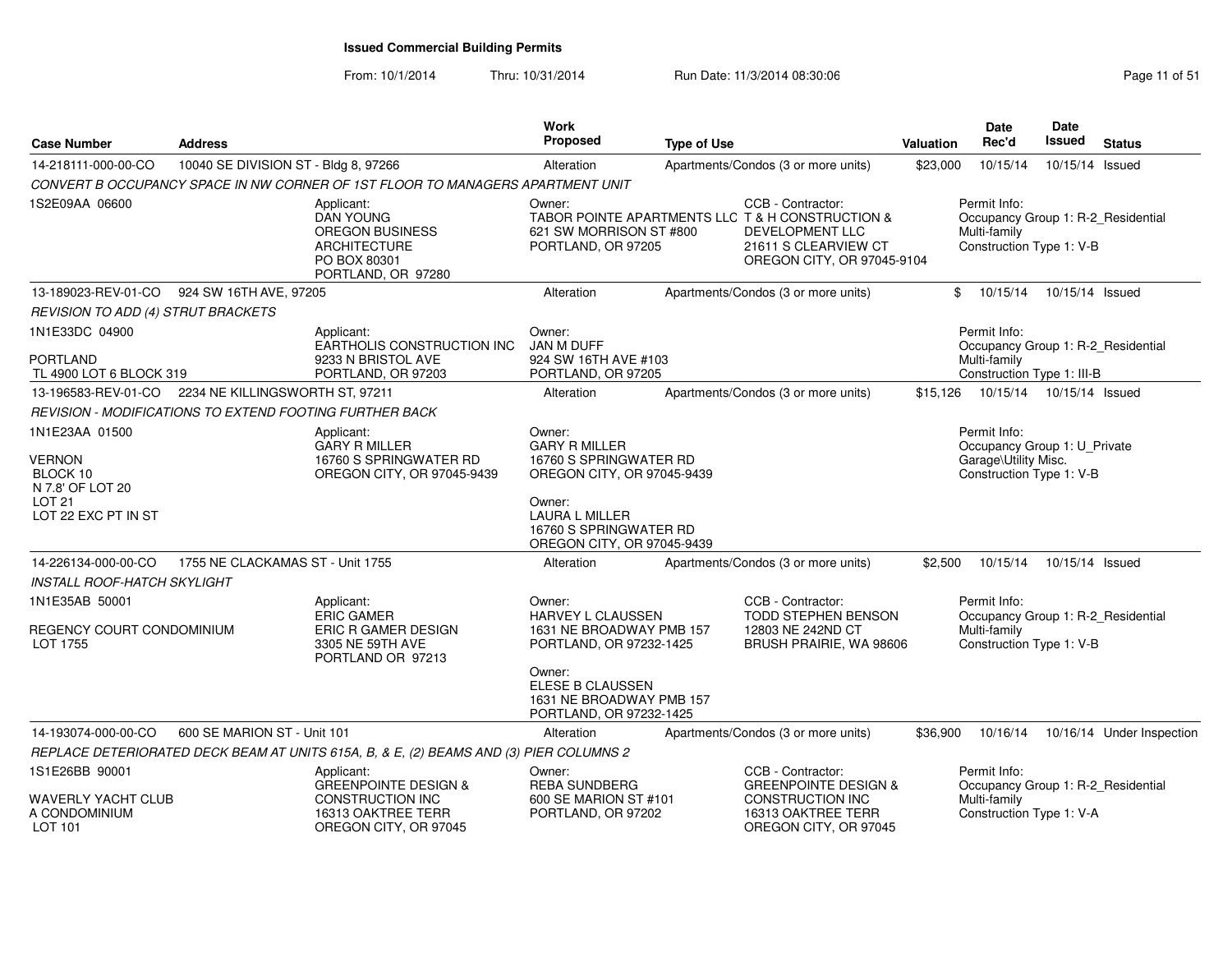| <b>Case Number</b>                                                                | <b>Address</b>               |                                                                                                                                 | <b>Work</b><br>Proposed                                                                                                                                               | <b>Type of Use</b> |                                                                                                                            | <b>Valuation</b> | Date<br>Rec'd                                                                                    | Date<br><b>Issued</b> | <b>Status</b>             |
|-----------------------------------------------------------------------------------|------------------------------|---------------------------------------------------------------------------------------------------------------------------------|-----------------------------------------------------------------------------------------------------------------------------------------------------------------------|--------------------|----------------------------------------------------------------------------------------------------------------------------|------------------|--------------------------------------------------------------------------------------------------|-----------------------|---------------------------|
| 14-213347-000-00-CO                                                               | 2754 NW KENNEDY CT - Unit 60 |                                                                                                                                 | Alteration                                                                                                                                                            |                    | Apartments/Condos (3 or more units)                                                                                        | \$2,720          | 10/16/14                                                                                         |                       | 10/16/14 Under Inspection |
| ADD NEW EXTERIOR DECK TO SE SIDE OF THE PROPERTY                                  |                              |                                                                                                                                 |                                                                                                                                                                       |                    |                                                                                                                            |                  |                                                                                                  |                       |                           |
| 1N1W26 80060<br>BROWNSTONE HOMES<br>A CONDOMINIUM<br>LOT <sub>60</sub>            |                              | Applicant:<br>DUSTIN BOLEYN<br>DECKING SOLUTIONS LLC<br>554 SE 39TH AVE<br>HILLSBORO, OR 97123                                  | Owner:<br>PHILIP T MARTIN<br>2754 NW KENNEDY CT #60<br>PORTLAND, OR 97229-8098<br>Owner:<br><b>LORI K MARTIN</b><br>2754 NW KENNEDY CT #60<br>PORTLAND, OR 97229-8098 |                    | CCB - Contractor:<br><b>DUSTIN BOLEYN</b><br>DECKING SOLUTIONS LLC<br>554 SE 39TH AVE<br>HILLSBORO, OR 97123               |                  | Permit Info:<br>Occupancy Group 1: U Private<br>Garage\Utility Misc.<br>Construction Type 1: V-B |                       |                           |
| 14-227401-000-00-CO                                                               | 3101 SE MORRISON ST. 97214   |                                                                                                                                 | Alteration                                                                                                                                                            |                    | Apartments/Condos (3 or more units)                                                                                        | \$50,000         | 10/20/14                                                                                         | 10/20/14 Issued       |                           |
|                                                                                   |                              | REPAIR SHEETROCK: REPLACE ALL INTERIOR TRIM AND DOORS, REPLACE EXTERIOR DOORS; REPAIR STORAGE UNIT IN BASEMENT.                 |                                                                                                                                                                       |                    |                                                                                                                            |                  |                                                                                                  |                       |                           |
| 1S1E01BA 11600                                                                    |                              | Applicant:<br>3101 SE MORRISON LLC<br>2525 NE GLISAN ST #100<br>PORTLAND, OR 97232                                              |                                                                                                                                                                       |                    |                                                                                                                            |                  | Permit Info:<br>Occupancy Group 1: R-2 Residential<br>Multi-family<br>Construction Type 1: V-B   |                       |                           |
| 13-208985-000-00-CO                                                               | 2829 SE BELMONT ST           |                                                                                                                                 | Alteration                                                                                                                                                            |                    | Apartments/Condos (3 or more units)                                                                                        | \$5,000          | 10/20/14                                                                                         | 10/20/14 Issued       |                           |
|                                                                                   |                              | LEGALIZE GATES INSTALLED AT COMMON ENTRY (ALCOVE) AT CONCO BUILDING and LEGALIZE FENCE CONSTRUCTED ALONG PROPERTY LINE.         |                                                                                                                                                                       |                    |                                                                                                                            |                  |                                                                                                  |                       |                           |
| 1S1E01BB 80000                                                                    |                              | Applicant:<br><b>NATHAN SMITH</b><br><b>BELVEDERE HOA</b>                                                                       | Owner:<br>BELVEDERE CONDOMINIUM &<br><b>ASSOCIATION</b><br>420 SW WASHINGTON ST #30<br>PORTLAND, OR 97204-2233                                                        |                    | CCB - Contractor:<br>METRO OVERHEAD DOOR INC<br>2525 NE COLUMBIA BLVD<br>PORTLAND, OR 97211                                |                  | Permit Info:<br>Occupancy Group 1: U Private<br>Garage\Utility Misc.<br>Construction Type 1: V-B |                       |                           |
| 14-227881-000-00-CO                                                               | 6341 NE GLISAN ST            |                                                                                                                                 | Alteration                                                                                                                                                            |                    | Apartments/Condos (3 or more units)                                                                                        | \$13,950         | 10/20/14                                                                                         | 10/20/14 Final        |                           |
| REROOF BUILDING ON WEST SIDE OF PROPERTY                                          |                              |                                                                                                                                 |                                                                                                                                                                       |                    |                                                                                                                            |                  |                                                                                                  |                       |                           |
| 1N2E32BC 09000<br>PARKHURST ADD & SUB<br>BLOCK 10<br>LOT 8-10 TL 9000             |                              | Applicant:<br><b>JEFF BRADY</b><br>10060 E BURNSIDE<br>PORTLAND OR 97216                                                        | Owner:<br><b>JEFFREY BRADY</b><br>10060 E BURNSIDE ST<br>PORTLAND, OR 97216-2334                                                                                      |                    | CCB - Contractor:<br>ALL ROOFING EAGLE<br><b>CONSTRUCTION INC</b>                                                          |                  | Permit Info:<br>Occupancy Group 1: R-2 Residential<br>Multi-family<br>Construction Type 1: V-B   |                       |                           |
| 14-227011-000-00-CO                                                               | 1346 SE 43RD AVE, 97215      |                                                                                                                                 | Alteration                                                                                                                                                            |                    | Apartments/Condos (3 or more units)                                                                                        | \$3,981          | 10/21/14                                                                                         |                       | 10/21/14 Under Inspection |
|                                                                                   |                              | REPLACE 2 COLUMNS IN BASEMENT, REPLACE 3 COLUMNS AND POUR NEW FOOTINGS AT REAR BALCONY OF 4-PLEX                                |                                                                                                                                                                       |                    |                                                                                                                            |                  |                                                                                                  |                       |                           |
| 1S2E06BC 17600<br>POWERS TR<br><b>BLOCK4</b><br>LOT <sub>5</sub><br>N 4' OF LOT 6 |                              | Applicant:<br>PORTLAND MARINE<br><b>CONTRACTORS LLC</b><br>9029 SE 29TH AVE<br>MILWAUKIE, OR 97222                              | Owner:<br><b>DANIEL H BELL</b><br>PO BOX 1114<br>PORTLAND, OR 97207                                                                                                   |                    | CCB - Contractor:<br>PORTLAND MARINE<br>CONTRACTORS LLC<br>9029 SE 29TH AVE<br>MILWAUKIE, OR 97222                         |                  | Permit Info:<br>Occupancy Group 1: R-2_Residential<br>Multi-family<br>Construction Type 1: V-B   |                       |                           |
| 14-222755-000-00-CO                                                               | 255 SW HARRISON ST, 97201    |                                                                                                                                 | Alteration                                                                                                                                                            |                    | Apartments/Condos (3 or more units)                                                                                        | \$22,554         | 10/22/14                                                                                         | 10/22/14 Issued       |                           |
|                                                                                   |                              | LIFT EXISTING GENERATOR AT LEVEL 2 STORAGE AREA AND DRILL EXISTING CONCRETE PAD TO ADD ISOLATION SPRINGS TO ELIMINATE VIBRATION |                                                                                                                                                                       |                    |                                                                                                                            |                  |                                                                                                  |                       |                           |
| 1S1E03CB 01000                                                                    |                              | Applicant:<br><b>ADAM MUELLER</b><br><b>MCKINSTRY</b><br>16790 NE MASON ST<br>PORTLAND, OR 97230                                | Owner:<br>1600 SW 4TH AVE #870<br>PORTLAND, OR 97201                                                                                                                  |                    | CCB - Contractor:<br>HARRISON WEST CONDOMINIUMS MCKINSTRY CO LLC<br>16970 NE MASON ST, SUITE 100<br>PORTLAND OR 97230-7398 |                  |                                                                                                  |                       |                           |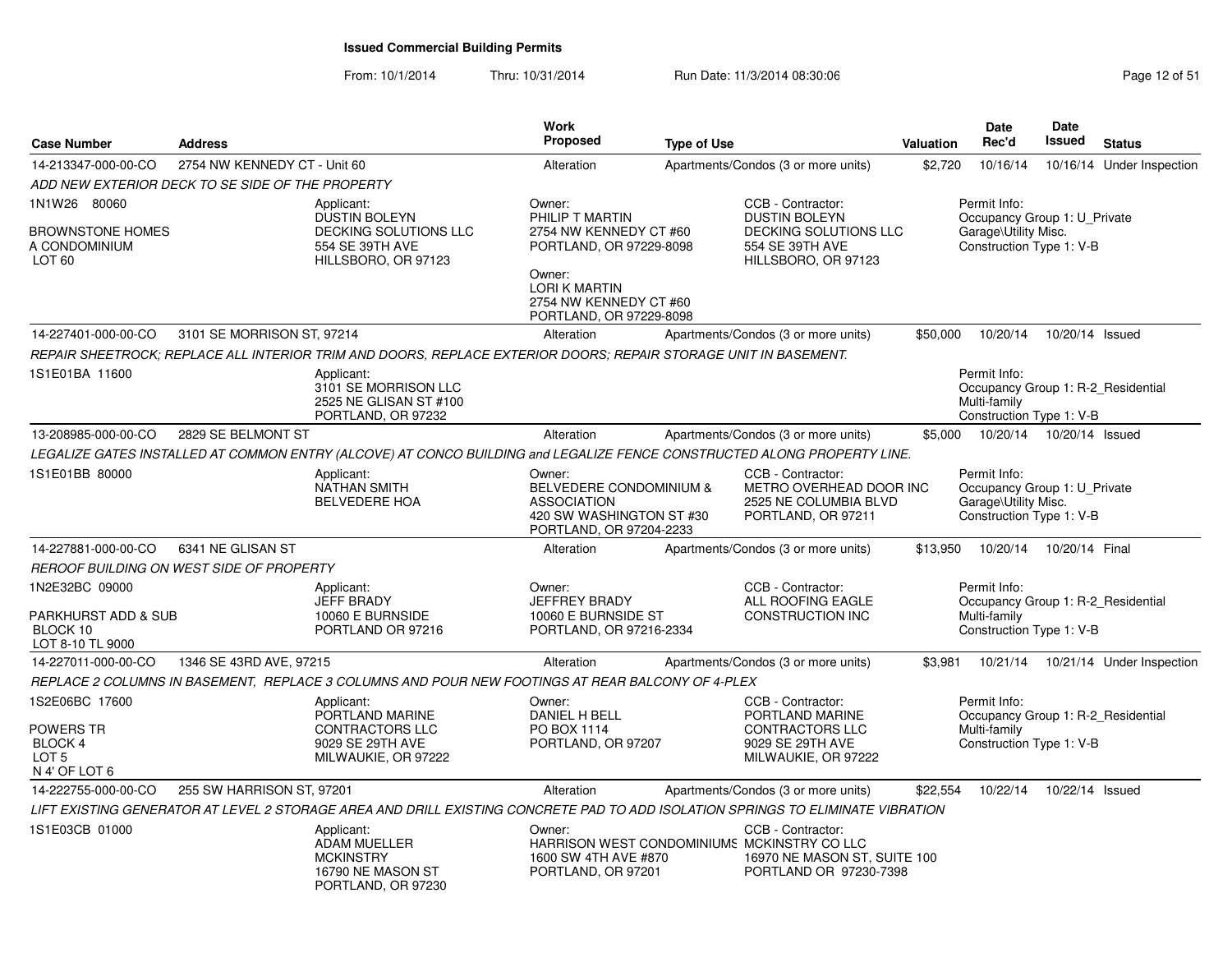| <b>Case Number</b>                                                                | <b>Address</b>              |                                                                                                                 | Work<br><b>Proposed</b>                                                                                   | <b>Type of Use</b> |                                                                                                                                      | Valuation | <b>Date</b><br>Rec'd                                                                           | Date<br>Issued  | <b>Status</b>             |
|-----------------------------------------------------------------------------------|-----------------------------|-----------------------------------------------------------------------------------------------------------------|-----------------------------------------------------------------------------------------------------------|--------------------|--------------------------------------------------------------------------------------------------------------------------------------|-----------|------------------------------------------------------------------------------------------------|-----------------|---------------------------|
| 13-230123-000-00-CO                                                               | 2270 NW SAVIER ST, 97210    |                                                                                                                 | Alteration                                                                                                |                    | Apartments/Condos (3 or more units)                                                                                                  | \$3,000   | 10/22/14                                                                                       |                 | 10/22/14 Under Inspection |
|                                                                                   |                             | INSTALLATION OF NEW 2 HOUR CEILING IN EXIT PASSAGEWAY -BUILDING A                                               |                                                                                                           |                    |                                                                                                                                      |           |                                                                                                |                 |                           |
| 1N1E28CC 14000<br><b>COUCHS ADD</b><br>BLOCK 310<br>LOT 6&7&10&11&14-16           |                             | Applicant:<br>DAVID STEPHENSON<br>SERA DESIGN LLC<br>338 NW 5TH AVE<br>PORTLAND, OR 97209                       | Owner:<br>SAVIER VENTURE LLC<br>220 NW 2ND AVE #900<br>PORTLAND, OR 97209-3946                            |                    | CCB - Contractor:<br><b>BROCKAMP &amp; JAEGER INC</b><br>15796 S BOARDWALK ST<br>OREGON CITY, OR 970451196                           |           | Permit Info:<br>Occupancy Group 1: R-2 Residential<br>Multi-family<br>Construction Type 1: V-A |                 |                           |
| 14-102472-REV-01-CO   6415 NE GLISAN ST, 97213                                    |                             |                                                                                                                 | Alteration                                                                                                |                    | Apartments/Condos (3 or more units)                                                                                                  | \$40,000  | 10/22/14                                                                                       | 10/22/14 Issued |                           |
|                                                                                   |                             | REVISION TO INCREASE DEPTH AND WIDTH OF EXCAVATION TO REMOVE OBSERVED EXPANSIVE/SATURATED SOILS                 |                                                                                                           |                    |                                                                                                                                      |           |                                                                                                |                 |                           |
| 1N2E32BC 08900                                                                    |                             | Applicant:<br>Zach Stokes<br>ZCS ENGINEERING, INC<br>900 KLAMATH AVE<br>KLAMATH FALLS, OR 97601                 | Owner:<br><b>PARK ONE LLC</b><br>9320 SW BARBUR BLVD #300<br>PORTLAND, OR 97219                           |                    | CCB - Contractor:<br>MOORE EXCAVATION INC<br>PO BOX 30569<br>PORTLAND, OR 97294-3569                                                 |           |                                                                                                |                 |                           |
| 14-217549-000-00-CO                                                               | 1133 NW 19TH AVE, 97209     |                                                                                                                 | Alteration                                                                                                |                    | Apartments/Condos (3 or more units)                                                                                                  | \$2,000   | 9/25/14                                                                                        | 10/22/14 Issued |                           |
| <b>FIRE ESCAPE TESTING FOR CERTIFICATION</b>                                      |                             |                                                                                                                 |                                                                                                           |                    |                                                                                                                                      |           |                                                                                                |                 |                           |
| 1N1E33AB 08200                                                                    |                             | Applicant:                                                                                                      | Owner:                                                                                                    |                    |                                                                                                                                      |           |                                                                                                |                 |                           |
| <b>COUCHS ADD</b><br>BLOCK 267<br>E 1/2 OF LOT 1                                  |                             | <b>SETH C LEAVENS</b><br>4117 SW VIEW POINT TER #5<br>PORTLAND, OR 97239-4080                                   | <b>SETH C LEAVENS</b><br>4117 SW VIEW POINT TER #5<br>PORTLAND, OR 97239-4080                             |                    |                                                                                                                                      |           |                                                                                                |                 |                           |
| 14-230114-000-00-CO                                                               | 13223 SE POWELL BLVD, 97236 |                                                                                                                 | Alteration                                                                                                |                    | Apartments/Condos (3 or more units)                                                                                                  | \$27,800  | 10/24/14                                                                                       | 10/24/14 Issued |                           |
| REPLACE FIRE DAMAGED ROOF SHEATHING AND 8 TRUSSES                                 |                             |                                                                                                                 |                                                                                                           |                    |                                                                                                                                      |           |                                                                                                |                 |                           |
| 1S2E11AC 04000<br><b>SCOTT CREST</b><br>LOT 7 TL 4000<br>POTENTIAL ADDITIONAL TAX |                             | Applicant:<br>TRILLIUM SCOTT CREST PLAZA<br>AFFORDABLE HOUSING LLC<br>5312 NE 148TH AVE<br>PORTLAND, OR 97230   | Owner:<br>TRILLIUM SCOTT CREST PLAZA<br>AFFORDABLE HOUSING LLC<br>5312 NE 148TH AVE<br>PORTLAND, OR 97230 |                    | CCB - Contractor:<br><b>DAVID HALLIN</b><br>STANLEY C KENNEDY<br><b>ENTERPRISES INC</b><br>315 SE 7TH AVE<br>PORTLAND, OR 97214-1233 |           | Permit Info:<br>Occupancy Group 1: R-2 Residential<br>Multi-family<br>Construction Type 1: V-B |                 |                           |
| 14-222081-REV-01-CO 2211 SW 1ST AVE - Unit 806                                    |                             |                                                                                                                 | Alteration                                                                                                |                    | Apartments/Condos (3 or more units)                                                                                                  | \$        | 10/27/14                                                                                       | 10/27/14 Issued |                           |
| <b>REVISION TO RE-FRAME CEILING IN UNIT</b>                                       |                             |                                                                                                                 |                                                                                                           |                    |                                                                                                                                      |           |                                                                                                |                 |                           |
| 1S1E03CC 90045<br>AMERICAN PLAZA TOWERS CONDOMINIUM<br>FAMILY UNIT LOT 806        |                             | Applicant:<br><b>REMODELING &amp; MAINTENANCE</b><br><b>SERVICES I</b><br>PO BOX 231061<br>TIGARD, OR 972811061 | Owner:<br>DANIEL E OAKS<br>701 S HOWARD AVE #106<br><b>TAMPA, FL 33606</b>                                |                    | CCB - Contractor:<br>REMODELING & MAINTENANCE<br><b>SERVICES I</b><br>PO BOX 231061<br>TIGARD, OR 972811061                          |           | Permit Info:<br>Occupancy Group 1: R-2_Residential<br>Multi-family<br>Construction Type 1: I-A |                 |                           |
| 14-231899-000-00-CO                                                               | 6205 SW HOOD AVE            |                                                                                                                 | Alteration                                                                                                |                    | Apartments/Condos (3 or more units)                                                                                                  | \$400     | 10/29/14                                                                                       | 10/29/14 Final  |                           |
|                                                                                   |                             | REPLACE FRENCH DOORS WITH NEW WINDOW***SEE 14-201220-HS***                                                      |                                                                                                           |                    |                                                                                                                                      |           |                                                                                                |                 |                           |
| 1S1E15CD 90001                                                                    |                             | Applicant:                                                                                                      | Owner:                                                                                                    |                    |                                                                                                                                      |           | Permit Info:                                                                                   |                 |                           |
| NEIGHBOR-HOOD CONDOMINIUM<br>LOT <sub>1</sub>                                     |                             | <b>KRYSTYNA MARDULA</b><br>6205 SW HOOD AVE<br>PORTLAND, OR 97239                                               | <b>KRYSTYNA MARDULA</b><br>6205 SW HOOD AVE<br>PORTLAND, OR 97239                                         |                    |                                                                                                                                      |           | Occupancy Group 1: R-2 Residential<br>Multi-family<br>Construction Type 1: V-B                 |                 |                           |
|                                                                                   |                             |                                                                                                                 | Owner:<br><b>WILLIAM B DAVIS</b><br>6205 SW HOOD AVE<br>PORTLAND, OR 97239                                |                    |                                                                                                                                      |           |                                                                                                |                 |                           |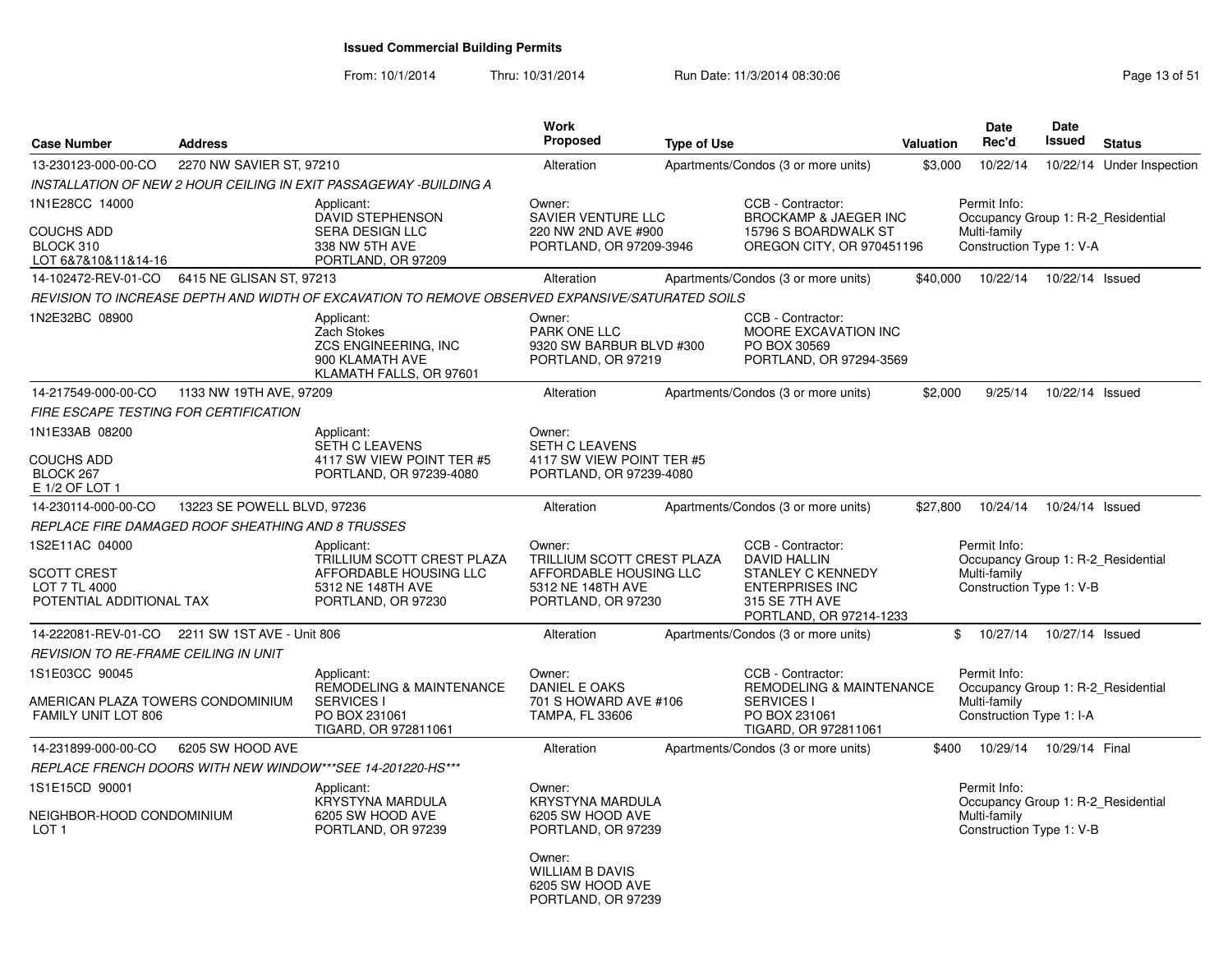| <b>Case Number</b>                                              | <b>Address</b>                                              |                                                                                                                                      | <b>Work</b><br><b>Proposed</b>                                                                                            | <b>Type of Use</b> |                                                                                                                                             | Valuation | Date<br>Rec'd                                                                                  | Date<br><b>Issued</b> | <b>Status</b>                                                                       |
|-----------------------------------------------------------------|-------------------------------------------------------------|--------------------------------------------------------------------------------------------------------------------------------------|---------------------------------------------------------------------------------------------------------------------------|--------------------|---------------------------------------------------------------------------------------------------------------------------------------------|-----------|------------------------------------------------------------------------------------------------|-----------------------|-------------------------------------------------------------------------------------|
| 14-232884-000-00-CO                                             | 1630 SW HARBOR WAY - Unit 303                               |                                                                                                                                      | Alteration                                                                                                                |                    | Apartments/Condos (3 or more units)                                                                                                         | \$30,000  | 10/31/14                                                                                       | 10/31/14 Issued       |                                                                                     |
|                                                                 |                                                             | RECONFIGURATION OF ENTRY AREA AND KITCHEN FOR KITCHEN REMODEL; CONVERTING CLOSET TO BATHROOM                                         |                                                                                                                           |                    |                                                                                                                                             |           |                                                                                                |                       |                                                                                     |
| 1S1E03CA 90114<br>RIVERPLACE CONDOMINIUM NO 1<br>BLDG D LOT 303 |                                                             | Applicant:<br><b>STEVE SCHOPP</b><br>10475 SW HELENIUS RD<br><b>TUALATIN, OR 970626997</b>                                           | Owner:<br><b>DOUGLAS A RICE</b><br>1740 E CAMINO PADRE ISIDORO<br><b>TUCSON, AZ 85718</b>                                 |                    | CCB - Contractor:<br><b>STEVE SCHOPP</b><br>10475 SW HELENIUS RD<br><b>TUALATIN, OR 970626997</b>                                           |           | Permit Info:<br>Occupancy Group 1: R-2 Residential<br>Multi-family<br>Construction Type 1: V-B |                       |                                                                                     |
|                                                                 |                                                             |                                                                                                                                      | Owner:<br><b>KAREN L RICE</b><br>1740 E CAMINO PADRE ISIDORO<br>TUCSON, AZ 85718                                          |                    |                                                                                                                                             |           |                                                                                                |                       |                                                                                     |
| 14-211197-REV-01-CO                                             | 4425 NE FREMONT ST, 97213                                   |                                                                                                                                      | Alteration                                                                                                                | Assembly           |                                                                                                                                             |           | $\mathbb{S}$<br>10/22/14                                                                       | 10/22/14 Issued       |                                                                                     |
|                                                                 |                                                             | REVISION TO CHANGE TYPE OF GREASE TRAP, RELOCATE HAND SINK, RE-ROUTE BATHROOM SEWER                                                  |                                                                                                                           |                    |                                                                                                                                             |           |                                                                                                |                       |                                                                                     |
| 1N2E19CC 16300                                                  |                                                             | Applicant:<br>DANIEL COGAN<br>BATTER GRIDDLE AND DRINKERY 735 SW 158TH AVE #180<br>844 N. 27TH AVE.<br>CORNELIUS, OR 97113           | Owner:<br><b>BEAUMONT VILLAGE</b><br>BEAVERTON, OR 97006-4952<br>Owner:<br><b>APARTMENTS LLC</b><br>735 SW 158TH AVE #180 |                    | CCB - Contractor:<br><b>MATTHEW HOGAN</b><br>THE PROCESS DEVELOPMENT CC Construction Type 1: V-A<br>3517 N GANTENBEIN<br>PORTLAND, OR 97227 |           | Permit Info:<br>Occupancy Group 1: A-2_Restaurant                                              |                       |                                                                                     |
|                                                                 |                                                             |                                                                                                                                      | BEAVERTON, OR 97006-4952                                                                                                  |                    |                                                                                                                                             |           |                                                                                                |                       |                                                                                     |
| 14-228823-000-00-CO                                             | 6736 NE KILLINGSWORTH ST                                    |                                                                                                                                      | Alteration                                                                                                                | Assembly           |                                                                                                                                             | \$15,000  | 10/24/14                                                                                       | 10/24/14 Issued       |                                                                                     |
|                                                                 |                                                             | INSTALLATION OF 9.9kW SOLAR PHOTOVOLTAIC SYSTEM, ROOF MOUNTED, STANDING METAL SEAM ROOF                                              |                                                                                                                           |                    |                                                                                                                                             |           |                                                                                                |                       |                                                                                     |
| 1N2E20BA 00701<br>PARTITION PLAT 1999-113<br>LOT 1 EXC PT IN ST |                                                             | Applicant:<br>SUNLIGHT SOLAR ENERGY INC<br>615 SE GLENWOOD DR., STE 120<br><b>BEND OR 97701</b>                                      | Owner:<br><b>HACIENDA COMMUNITY</b><br>DEVELOPMENT CORPORATION<br>5136 NE 42ND AVE<br>PORTLAND, OR 97218                  |                    | CCB - Contractor:<br>SUNLIGHT SOLAR ENERGY INC<br>615 SE GLENWOOD DR., STE 120<br><b>BEND OR 97701</b>                                      |           | Permit Info:<br>Occupancy Group 1: A-3 Assembly -<br>General<br>Construction Type 1: V-B       |                       |                                                                                     |
|                                                                 | 13-200004-REV-03-CO 160 NE M L KING BLVD - Unit MAIN, 97232 |                                                                                                                                      | Alteration                                                                                                                | Assembly           |                                                                                                                                             |           | \$<br>10/28/14                                                                                 | 10/28/14 Issued       |                                                                                     |
|                                                                 |                                                             | REVISION TO CLARIFY DEFERRED SUBMITTAL LOG. CHANGE LOCATION OF EXIT CORRIDOR                                                         |                                                                                                                           |                    |                                                                                                                                             |           |                                                                                                |                       |                                                                                     |
| 1N1E35CB 03600                                                  |                                                             | Applicant:<br><b>NICK BYERS</b><br>HENNEBERY EDDY ARCHITECTS<br>921 SW WASHINGTON, Ste. 250<br>Portland, OR 97205                    | Owner:<br><b>STARK'S GRAND AVENUE</b><br><b>PROPERTY</b><br>107 NE GRAND AVE<br>PORTLAND, OR 97232                        |                    | CCB - Contractor:<br>BROCKAMP & JAEGER INC<br>15796 S BOARDWALK ST<br>OREGON CITY, OR 970451196                                             |           | Permit Info:<br>Station<br>Construction Type 1: III-B                                          |                       | Occupancy Group 1: M_Store, Service<br>Construction Type 2 (formerly Type 1): III-B |
|                                                                 |                                                             |                                                                                                                                      | Owner:<br><b>INVESTMENTS LLC</b><br>107 NE GRAND AVE<br>PORTLAND, OR 97232                                                |                    |                                                                                                                                             |           |                                                                                                |                       |                                                                                     |
| 14-193518-REV-01-CO                                             | 10005 NE CASCADES PKY - Bldg P                              |                                                                                                                                      | Alteration                                                                                                                | Assembly           |                                                                                                                                             |           | \$<br>10/28/14                                                                                 | 10/28/14 Issued       |                                                                                     |
|                                                                 | REVISION TO CHANGE CEILING SOFFIT DETAIL                    |                                                                                                                                      |                                                                                                                           |                    |                                                                                                                                             |           |                                                                                                |                       |                                                                                     |
| 1N2E16 00114                                                    |                                                             | Applicant:<br><b>RONAK SHAH</b><br><b>CHIPMAN DESIGN</b><br>ARCHITECTURE, INC<br>2700 S RIVER ROAD, STE 400<br>DES PLAINES, IL 60018 | Owner:<br>PORT OF PORTLAND<br>PO BOX 3529<br>PORTLAND, OR 97208-3529                                                      |                    | CCB - Contractor:<br>HUGHES NELSON PAINTING INC<br>720 INDIGO COURT<br>POMONA, CA 91767                                                     |           | Permit Info:<br>Occupancy Group 1: A-2 Restaurant<br>Construction Type 1: V-B                  |                       |                                                                                     |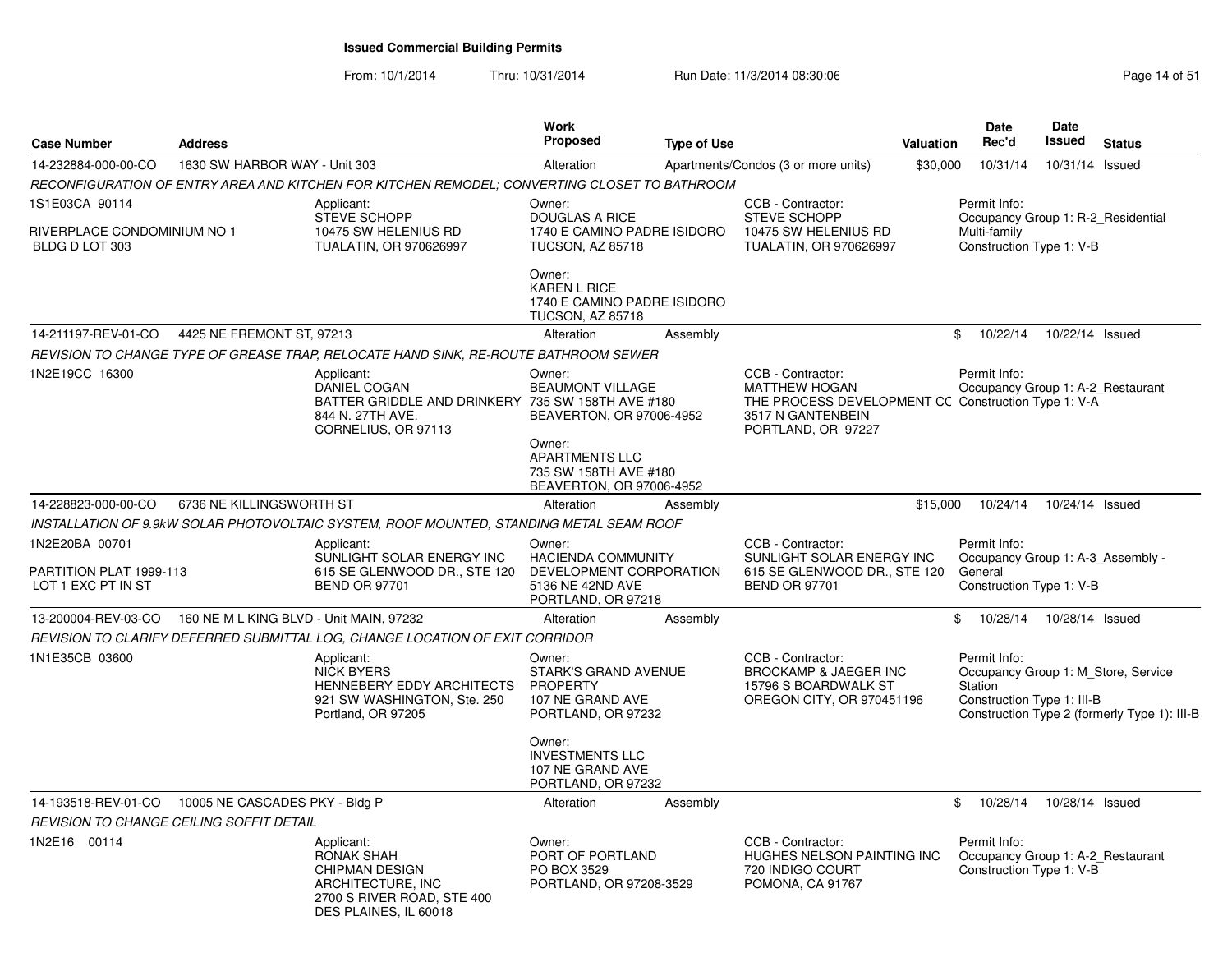From: 10/1/2014

| <b>Case Number</b>                                             | <b>Address</b>                 |                                                                                                                                                                | Work<br>Proposed                                                                      | <b>Type of Use</b> |                                                                                                            | <b>Date</b><br>Rec'd<br>Valuation                                             | Date<br>Issued           | <b>Status</b>                         |
|----------------------------------------------------------------|--------------------------------|----------------------------------------------------------------------------------------------------------------------------------------------------------------|---------------------------------------------------------------------------------------|--------------------|------------------------------------------------------------------------------------------------------------|-------------------------------------------------------------------------------|--------------------------|---------------------------------------|
| 14-188074-000-00-CO                                            | 3341 SE BELMONT ST, 97214      |                                                                                                                                                                | Alteration                                                                            | Assembly           |                                                                                                            | \$45,000<br>8/1/14                                                            | 10/30/14 Issued          |                                       |
|                                                                |                                | CHANGE OF OCCUPANCY OF 1ST FLOOR SPACE FROM B TO A2. REMODEL BAR FOR NEW TENANT; MOVE WALL TO ENLARGE RESTROOMS ON MAIN FLOOR, DEMO EXISITNG BAR AND BUILD N   |                                                                                       |                    |                                                                                                            |                                                                               |                          |                                       |
| 1S1E01AB 23000                                                 |                                | Applicant:<br>ROLLAND WALTERS<br><b>BULLDOG MECHANICAL</b><br>3307 NE 39TH ST<br>VANCOUVER WA 98661                                                            | Owner:<br>MEEK BUILDING LLC<br>3347 SE BELMONT ST #1<br>PORTLAND, OR 97214            |                    | CCB - Contractor:<br>ROLLAND WALTERS<br><b>BULLDOG MECHANICAL</b><br>3307 NE 39TH ST<br>VANCOUVER WA 98661 | Permit Info:<br>Occupancy Group 1: A-2_Nightclub<br>Construction Type 1: V-B  |                          |                                       |
| 14-194993-000-00-CO 3510 SE 122ND AVE                          |                                |                                                                                                                                                                | Alteration                                                                            | Assembly           |                                                                                                            | \$150,341                                                                     | 8/7/14  10/14/14  Issued |                                       |
|                                                                |                                | CHANGE OF OCCUPANCY FROM (M) TO (A), CONSTRUCT WALLS TO CREATE ONE MAIN CARD ROOM, SMALLER CARD ROOM, OFFICE, KITCHEN WITH 3 SINKS AND PREP AREA, 2 NEW RESTRO |                                                                                       |                    |                                                                                                            |                                                                               |                          |                                       |
| 1S2E11CB 01000                                                 |                                | Applicant:<br><b>DAN GLENNON</b><br>DAN GLENNON ARCHITECT<br>4106 NE 32ND PLACE<br>PORTLAND OR 97211                                                           | Owner:<br>POWELL VILLA STATION LLC<br>11501 NORTHLAKE DR<br>CINCINNATI, OH 45249-1669 |                    | CCB - Contractor:<br>RELIABLE CONTRACTOR INC<br>4606 SE 115TH<br>PORTLAND OR 97266                         | Permit Info:<br>Occupancy Group 1: A-2_Nightclub<br>Construction Type 1: V-B  |                          |                                       |
| 14-210644-000-00-CO                                            | 2620 N COMMERCIAL AVE, 97227   |                                                                                                                                                                | Alteration                                                                            | Assembly           |                                                                                                            | \$115,000<br>10/2/14                                                          | 10/2/14 Issued           |                                       |
|                                                                |                                | ADA UPGRADES TO THREE EXISTING BATHROOMS IN CONSTRUCTION TYPE V-A                                                                                              |                                                                                       |                    | WITH SPRINKLER SUBSTITUTION FOR RATED CONSTRUCTION; OFFICE RECONFIGURATIONS ON MAIN FLOOR.                 |                                                                               |                          |                                       |
| 1N1E27AC 02900<br><b>EVANS ADD</b><br><b>BLOCK 2-4 TL 2900</b> |                                | Applicant:<br>OBRIEN & COMPANY LLC<br>PO BOX 4008<br>WILSONVILLE, OR 97070                                                                                     | Owner:<br><b>EMANUEL HOSPITAL</b><br>1919 NW LOVEJOY ST<br>PORTLAND, OR 97209-1503    |                    | CCB - Contractor:<br><b>OBRIEN &amp; COMPANY LLC</b><br>PO BOX 4008<br>WILSONVILLE, OR 97070               | Permit Info:<br>Construction Type 1: V-A                                      |                          | Occupancy Group 1: R-1_Hotel or Motel |
| 14-192527-000-00-CO                                            | 2850 SE GLADSTONE ST, 97202    |                                                                                                                                                                | Alteration                                                                            | Assembly           |                                                                                                            | \$72,000<br>8/1/14                                                            | 10/3/14 Issued           |                                       |
|                                                                |                                | TI FOR FIRST TIME TENANT - BUILD OUT FOR NEW RESTAURANT WITH WALK IN COOLER                                                                                    |                                                                                       |                    |                                                                                                            |                                                                               |                          |                                       |
| 1S1E12CC 08700                                                 |                                | Applicant:<br><b>BEACHUM JONES</b><br><b>DEFORM NW</b><br>3044 NW NICOLAI ST<br>PORTLAND, OR 97210                                                             | Owner:<br><b>CRESTON LOFTS LLC</b><br>PO BOX 42404<br>PORTLAND, OR 97242-0404         |                    | CCB - Contractor:<br><b>DEFORM NW LLC</b><br>PO BOX 42404<br>PORTLAND, OR 97242                            | Permit Info:<br>Occupancy Group 1: A-2 Restaurant<br>Construction Type 1: V-A |                          |                                       |
| 14-193518-000-00-CO                                            | 10005 NE CASCADES PKY - Bldg P |                                                                                                                                                                | Alteration                                                                            | Assembly           |                                                                                                            | \$115,000<br>8/8/14                                                           | 10/7/14 Issued           |                                       |
|                                                                |                                | INTERIOR REMODEL TO DINING ROOM FLOOR, NEW LIGHTING, FLOOR FINISHES, PAINT AND FURNITURE, NEW EXTERIOR DOOR AT NORTH ELEVATION, ADD NEW STOREFRONT             |                                                                                       |                    |                                                                                                            |                                                                               |                          |                                       |
| 1N2E16 00114                                                   |                                | Applicant:<br>RONAK SHAH<br><b>CHIPMAN DESIGN</b><br>ARCHITECTURE, INC<br>2700 S RIVER ROAD, STE 400<br>DES PLAINES. IL 60018                                  | Owner:<br>PORT OF PORTLAND<br>PO BOX 3529<br>PORTLAND, OR 97208-3529                  |                    | CCB - Contractor:<br><b>HUGHES NELSON PAINTING INC</b><br>720 INDIGO COURT<br>POMONA, CA 91767             | Permit Info:<br>Occupancy Group 1: A-2_Restaurant<br>Construction Type 1: V-B |                          |                                       |
| 14-221849-000-00-CO                                            | 10111 NE CASCADES PKY          |                                                                                                                                                                | Alteration                                                                            | Assembly           |                                                                                                            | 10/7/14<br>\$50,000                                                           | 10/7/14 Issued           |                                       |
|                                                                |                                | TI FOR NEW TENANT: INTERIOR REMODEL CONSISTING OF FINISH WORK                                                                                                  |                                                                                       |                    |                                                                                                            |                                                                               |                          |                                       |
| 1N2E16 00114                                                   |                                | Applicant:<br><b>TERRY NOVAK</b><br>NOVAK ARCHITECTURE<br>6975 SW SANDBURG ST, SUITE<br>100<br>PORTLAND, OR 97232                                              | Owner:<br>PORT OF PORTLAND<br>PO BOX 3529<br>PORTLAND, OR 97208-3529                  |                    | CCB - Contractor:<br><b>DLA CONSTRUCTION SERVICES</b><br>LLC<br>1307 COLUMBIA ST<br>VANCOUVER, WA 98660    | Permit Info:<br>Occupancy Group 1: A-2 Restaurant<br>Construction Type 1: V-B |                          |                                       |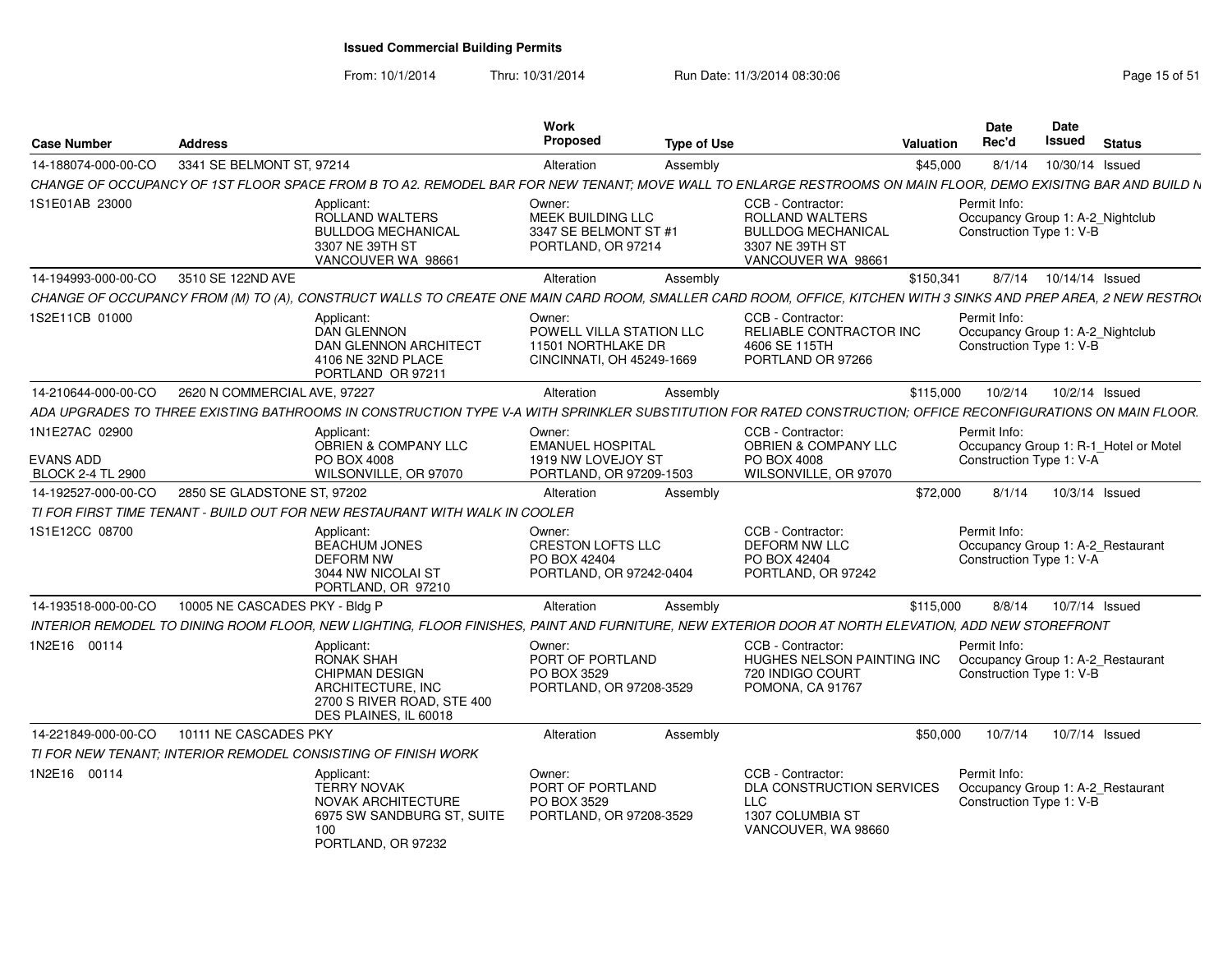| <b>Case Number</b>                                                                                                         | <b>Address</b>              |                                                                                                                                                                             | <b>Work</b><br><b>Proposed</b>                                                                                | <b>Type of Use</b> |                                                                                                                                   | Valuation | <b>Date</b><br>Rec'd                                                                                | Date<br>Issued  | <b>Status</b>                                |
|----------------------------------------------------------------------------------------------------------------------------|-----------------------------|-----------------------------------------------------------------------------------------------------------------------------------------------------------------------------|---------------------------------------------------------------------------------------------------------------|--------------------|-----------------------------------------------------------------------------------------------------------------------------------|-----------|-----------------------------------------------------------------------------------------------------|-----------------|----------------------------------------------|
| 14-147375-000-00-CO                                                                                                        | 424 SW WASHINGTON ST, 97204 |                                                                                                                                                                             | Alteration                                                                                                    | Assembly           |                                                                                                                                   | \$20,000  | 5/23/14                                                                                             | 10/14/14 Issued |                                              |
|                                                                                                                            |                             | CHANGE OF OCCUPANCY FROM (B seating expansion of adjacent bar) TO (A-2 dance floor), ADD NEW DOOR TO EXIT PASSAGEWAY (DOOR PERMITTED BUT NOT FINALED UNDER THE 07-118395-RE |                                                                                                               |                    |                                                                                                                                   |           |                                                                                                     |                 |                                              |
| 1N1E34CD 09400                                                                                                             |                             | Applicant:<br>RAPHAEL GOODBLATT<br>AHHA ARCHITECTURE<br>615 SE ALDER SUITE 203<br>PORTLAND OR 97214                                                                         | Owner:<br><b>JB EQUITIES IV LLC</b><br>420 SW WASHINGTON ST #301<br>PORTLAND, OR 97204                        |                    | CCB - Contractor:<br><b>JOSHUA CHARLES</b><br>NICE CONSTRUCTION AND<br><b>EXCAVATION LLC</b><br>PO BOX 219<br>GARIBALDI, OR 97118 |           | Permit Info:<br>Occupancy Group 1: A-2 Nightclub<br>Construction Type 1: III-B                      |                 |                                              |
| 14-111911-DFS-01-CO                                                                                                        | 131 NW 13TH AVE, 97209      |                                                                                                                                                                             | Alteration                                                                                                    | Assembly           |                                                                                                                                   | \$5.000   | 10/16/14                                                                                            | 10/31/14 Issued |                                              |
|                                                                                                                            |                             | DFS FOR STRUCTURAL CALCULATIONS FOR TANK PLATFORMSheet 2 framing details in original approved set.                                                                          |                                                                                                               |                    |                                                                                                                                   |           |                                                                                                     |                 |                                              |
| 1N1E33DA 04600                                                                                                             |                             | Applicant:<br>Steve<br>Harsch Investment Properties<br>1121 SW Salmon St<br>PORTLAND, OR 97205                                                                              | Owner:<br><b>HARSCH INVESTMENT</b><br><b>PROPERTIES LLC</b><br>1121 SW SALMON ST 5TH FL<br>PORTLAND, OR 97205 |                    | CCB - Contractor:<br>DLA CONSTRUCTION SERVICES<br>LLC<br>1307 COLUMBIA ST<br>VANCOUVER, WA 98660                                  |           | Permit Info:<br>Occupancy Group 1: A-2 Restaurant<br>Construction Type 1: III-B                     |                 | Construction Type 2 (formerly Type 1): III-B |
| 14-227135-000-00-CO                                                                                                        | 2105 SE 9TH AVE, 97214      |                                                                                                                                                                             | Alteration                                                                                                    | <b>Business</b>    |                                                                                                                                   | \$30.000  | 10/17/14  10/17/14  Issued                                                                          |                 |                                              |
|                                                                                                                            |                             | INTERIOR WORK ONLY-ADD PARTITION WALL TO INSTALL TWO NEW BATHROOMS IN EXISTING OFFICE SPACE                                                                                 |                                                                                                               |                    |                                                                                                                                   |           |                                                                                                     |                 |                                              |
| 1S1E02CC 04000                                                                                                             |                             | Applicant:<br>SPIKE BUILDERS INC                                                                                                                                            | Owner:<br>MARK A YOUNGREN                                                                                     |                    | CCB - Contractor:<br>SPIKE BUILDERS INC                                                                                           |           | Permit Info:                                                                                        |                 | Occupancy Group 1: F-1 Industrial Plant -    |
| STEPHENS ADD<br>BLOCK 94<br>LOT 7&8                                                                                        |                             | PO BOX 823130<br>VANCOUVER, WA 98682                                                                                                                                        | 4041 SW HILLSDALE AVE<br>PORTLAND, OR 97239-1546                                                              |                    | PO BOX 823130<br>VANCOUVER, WA 98682                                                                                              |           | Factory, Mod.Hazard<br>Construction Type 1: V-B                                                     |                 |                                              |
| 14-223580-000-00-CO                                                                                                        | 3332 N LOMBARD ST, 97217    |                                                                                                                                                                             | Alteration                                                                                                    | <b>Business</b>    |                                                                                                                                   | \$119.000 |                                                                                                     |                 | 10/16/14  10/16/14  Under Inspection         |
|                                                                                                                            |                             | TI FOR EXISTING TENANT TO EXPAND TO THE ADJACENT TENANT SPACE; REMOVE INTERIOR WALLS AND ADD WALLS TO CREATE A STAFF BREAK ROOM, PRIVATE OFFICE, SURGERY ROOM, I            |                                                                                                               |                    |                                                                                                                                   |           |                                                                                                     |                 |                                              |
| 1N1E16BB 04000<br>ARBOR LODGE<br>BLOCK 24<br>LOT 10&11                                                                     |                             | Applicant:<br><b>KRISTIE FULTZ</b><br><b>FLUENT DESIGN</b><br>427 SW 6TH AVE<br>PORTLAND, OR 97209                                                                          | Owner:<br>DOROTHY L HRABAL<br>4740 NW GLENCOE RD<br>HILLSBORO, OR 97124                                       |                    | CCB - Contractor:<br>BNK CONSTRUCTION INC<br>45 82nd dr. ste 53b<br>gladstone, or 97027                                           |           | Permit Info:<br>Occupancy Group 1: B_Bank, Off.,<br>Med.Off., Pub.Bldg.<br>Construction Type 1: V-B |                 |                                              |
| LOT 12 EXC PT IN ST                                                                                                        |                             |                                                                                                                                                                             |                                                                                                               |                    |                                                                                                                                   |           |                                                                                                     |                 |                                              |
| 14-227211-000-00-CO                                                                                                        | 5522 SE FOSTER RD, 97206    |                                                                                                                                                                             | Alteration                                                                                                    | <b>Business</b>    |                                                                                                                                   | \$30,000  |                                                                                                     |                 | 10/17/14  10/17/14  Under Inspection         |
|                                                                                                                            |                             | TI-TENANT IMPROVEMENT FOR NEW MEDICAL MARIJUANA DISPENCERY CHANGE FROM B TO M. ADD BATHROOM AND RECONFIGURE SPACE ***SEPERATE PERMIT REQUIRED FOR MECH.***                  |                                                                                                               |                    |                                                                                                                                   |           |                                                                                                     |                 |                                              |
| 1S2E07DB 18400<br>ARCHER PL<br><b>BLOCK1</b><br>LOT <sub>10</sub><br>LAND & IMPS SEE R107152 (R033700111)<br>FOR BILLBOARD |                             | Applicant:<br><b>STEWART STRAUS</b><br>STEWART GORDON STRAUS<br>ARCHITECT<br>6775 SW 111TH AVE<br>BEAVERTON OR 97008                                                        | Owner:<br>JEROLD L BILLINGS<br>1359 HIDDEN CREEK DR NE<br>KEIZER, OR 97303<br>Owner:<br>LORELEI M BILLINGS    |                    |                                                                                                                                   |           | Permit Info:<br>Station<br>Construction Type 1: V-B                                                 |                 | Occupancy Group 1: M_Store, Service          |
|                                                                                                                            |                             |                                                                                                                                                                             | 1359 HIDDEN CREEK DR NE<br><b>KEIZER, OR 97303</b>                                                            |                    |                                                                                                                                   |           |                                                                                                     |                 |                                              |
| 14-227383-000-00-CO                                                                                                        | 834 SE 34TH AVE, 97214      |                                                                                                                                                                             | Alteration                                                                                                    | <b>Business</b>    |                                                                                                                                   |           | \$117.195  10/20/14                                                                                 | 10/20/14 Issued |                                              |
|                                                                                                                            |                             | TI FOR EXISTING TENANT TO EXPAND TO ADJACENT SPACE; DEMO EXISTING PARTITION WALLS AND ADD NEW WALLS TO CREAT WEST STUDIO AND CLASS STUDIO; PARTIAL CHANGE OF OC(            |                                                                                                               |                    |                                                                                                                                   |           |                                                                                                     |                 |                                              |
| 1S1E01AB 19600                                                                                                             |                             | Applicant:<br><b>IVON STREET STUDIO</b>                                                                                                                                     | Owner:<br>COLVIN MILL LLC                                                                                     |                    | CCB - Contractor:<br><b>TERRY LONG</b>                                                                                            |           | Permit Info:<br>Occupancy Group 1: B Bank, Off.,                                                    |                 |                                              |
| SUNNYSIDE & PLAT 2 & 3<br>BLOCK 18<br>LOT 2&3                                                                              |                             | 1524 SE IVON ST<br>PORTLAND OR 97202                                                                                                                                        | PO BOX 6852<br>PORTLAND, OR 97228                                                                             |                    | <b>SKL CONSTRUCTION</b><br>8577 SW DAKOTA DR<br>TUALATIN, OR 97062                                                                |           | Med.Off., Pub.Bldg.<br>Construction Type 1: V-B                                                     |                 |                                              |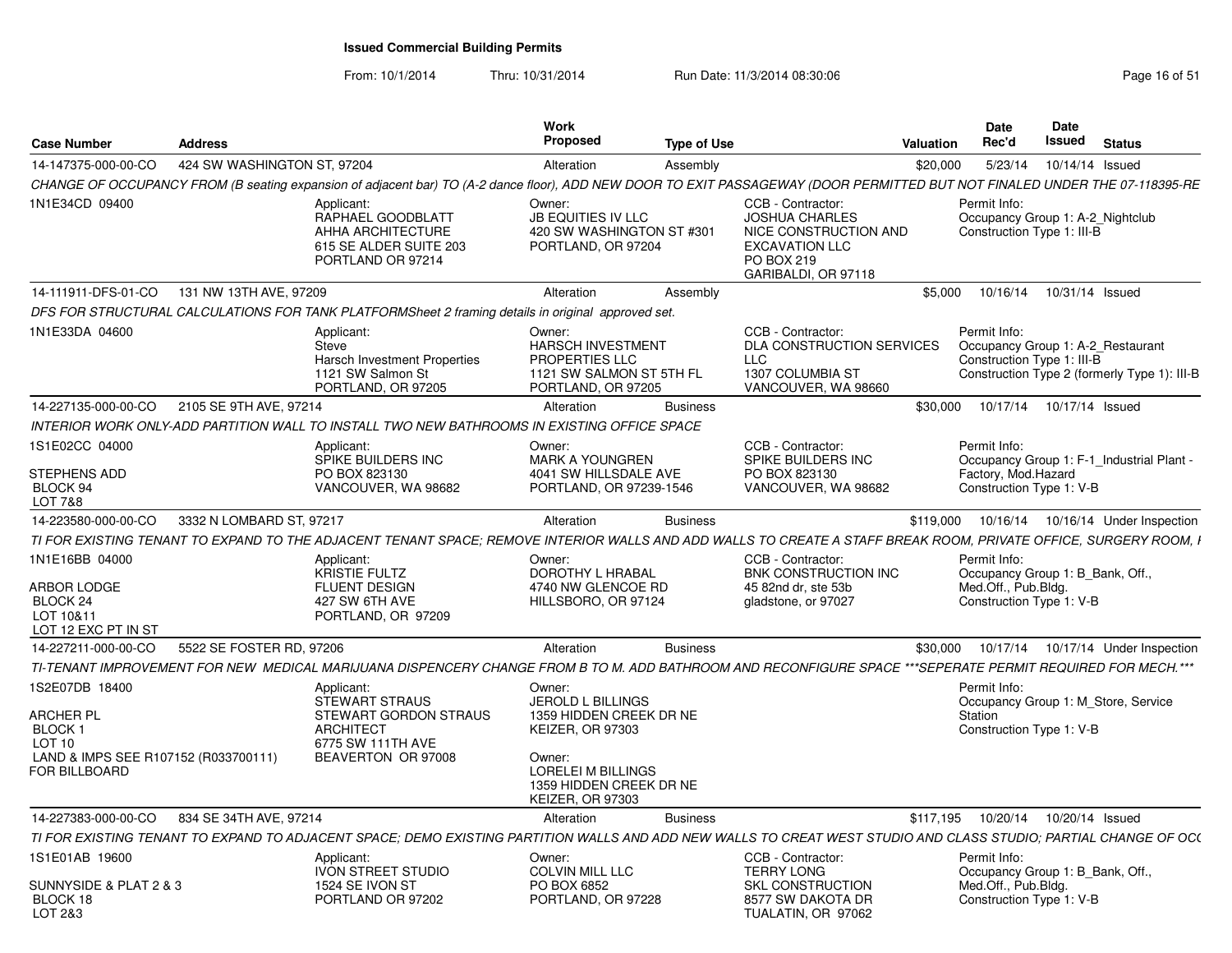From: 10/1/2014

| <b>Case Number</b>                                                                                     | <b>Address</b>                                    |                                                                                                                                                             | Work<br><b>Proposed</b>                                                         | <b>Type of Use</b> |                                                                                                           | <b>Valuation</b> | <b>Date</b><br>Rec'd                                | Date<br>Issued                                                 | <b>Status</b>                                                                     |
|--------------------------------------------------------------------------------------------------------|---------------------------------------------------|-------------------------------------------------------------------------------------------------------------------------------------------------------------|---------------------------------------------------------------------------------|--------------------|-----------------------------------------------------------------------------------------------------------|------------------|-----------------------------------------------------|----------------------------------------------------------------|-----------------------------------------------------------------------------------|
| 14-180700-000-00-CO                                                                                    | 2001 SW JEFFERSON ST, 97205                       |                                                                                                                                                             | Alteration                                                                      | <b>Business</b>    |                                                                                                           | \$40,000         | 7/8/14                                              |                                                                | 10/20/14 Under Inspection                                                         |
|                                                                                                        |                                                   | REMOVE LOWER PORTION OF ONE ORIGINAL BOW STRING TRUSS, ADDING BEAMS, NEW FOOTINGS, WIDEN HALLWAY AT TRUSS, ADD DOOR AT SW SHOWROOM 2ND FLOOR                |                                                                                 |                    |                                                                                                           |                  |                                                     |                                                                |                                                                                   |
| 1S1E04BA 03100<br>AMOS N KINGS<br>BLOCK 9&15 TL 3100                                                   |                                                   | Applicant:<br><b>BOB SCHATZ</b><br>ALLUSA ARCHICTECTURE<br>2118 SE DIVISION ST<br>PORTLAND, OR 97202                                                        | Owner:<br>LITHIA REAL ESTATE INC<br>150 N BARTLETT ST<br>MEDFORD, OR 97501      |                    | CCB - Contractor:<br><b>DON RUE</b><br><b>JHC COMMERCIAL</b><br>11125 SW BARBUR BLVD<br>PORTLAND OR 97219 |                  | Permit Info:<br>Med.Off., Pub.Bldg.                 | Occupancy Group 1: B_Bank, Off.,<br>Construction Type 1: III-B | Construction Type 2 (formerly Type 1): III-B                                      |
| 14-227446-000-00-CO                                                                                    | 3739 SW BOND AVE, 97201                           |                                                                                                                                                             | Alteration                                                                      | <b>Business</b>    |                                                                                                           | \$47.400         |                                                     | 10/20/14  10/20/14  Issued                                     |                                                                                   |
|                                                                                                        |                                                   | TENANT IMPROVEMENT FOR FIRST TIME TENANT-INTERIOR WALL PARTITIONS. OCCUPANCY THIS PERMIT                                                                    |                                                                                 |                    |                                                                                                           |                  |                                                     |                                                                |                                                                                   |
| 1S1E10DB 00900                                                                                         |                                                   | Applicant:<br><b>DARIN BOUSKA</b><br><b>NW PRECISION DESIGN</b><br>22605 SW PINEHURST CT<br>SHERWOOD, OR 97140                                              | Owner:<br>RIVA PORTLAND LLC<br>1 FINANCIAL PLZ #1700<br>HARTFORD, CT 06103-2604 |                    | CCB - Contractor:<br><b>BNK CONSTRUCTION INC</b><br>45 82nd dr. ste 53b<br>gladstone, or 97027            |                  | Permit Info:<br>Station<br>Construction Type 1: I-A |                                                                | Occupancy Group 1: M Store, Service<br>Construction Type 2 (formerly Type 1): I-A |
|                                                                                                        | 13-224705-DFS-02-CO 200 SE M L KING BLVD, 97214   |                                                                                                                                                             | Alteration                                                                      | <b>Business</b>    |                                                                                                           | \$1.340          |                                                     | 9/12/14 10/20/14 Final                                         |                                                                                   |
| DFS - CEILING SUSPENSION SYSTEM                                                                        |                                                   |                                                                                                                                                             |                                                                                 |                    |                                                                                                           |                  |                                                     |                                                                |                                                                                   |
| 1N1E35CC 07700                                                                                         |                                                   | Applicant:<br><b>AARON BRUCE</b>                                                                                                                            | Owner:<br>200 MLK ASSOCIATES LLC                                                |                    | CCB - Contractor:<br>R & H CONSTRUCTION                                                                   |                  | Permit Info:                                        | Occupancy Group 1: B Bank, Off.                                |                                                                                   |
| <b>EAST PORTLAND</b><br>BLOCK 104<br>$LOT 1-3$<br><b>HISTORIC PROPERTY</b><br>POTENTIAL ADDITIONAL TAX |                                                   | 1530 SW TAYLOR ST<br>PORTLAND, OR 97205                                                                                                                     | 8129 LAKE BALLINGER WAY #104<br>EDMONDS, WA 98026                               |                    | 1530 SW TAYLOR STREET<br>PORTLAND, OR 97205                                                               |                  | Med.Off., Pub.Bldg.                                 | Construction Type 1: III-B                                     |                                                                                   |
| 14-227713-000-00-CO                                                                                    | 1825 NW 19TH AVE, 97209                           |                                                                                                                                                             | Alteration                                                                      | <b>Business</b>    |                                                                                                           | \$70,000         |                                                     | 10/20/14  10/20/14  Issued                                     |                                                                                   |
|                                                                                                        |                                                   | DEMO-NONSTRUCTURAL INTERIOR DEMOLITION SOFT DEMO SCOPE OF WORK WITHIN BOTH BUILDINGS SHALL INCLUDE REMOVAL OF NON BEARING STUD FRAMED PARTITIONING, NON LOA |                                                                                 |                    |                                                                                                           |                  |                                                     |                                                                |                                                                                   |
| 1N1E28DC 03400<br>SECTION 28 1N 1E                                                                     |                                                   | Applicant:<br><b>KIRA MILLER</b><br><b>BRUCE A. MILLER &amp;</b>                                                                                            | Owner:<br>1958 NW UPSHUR LLC<br>PO BOX 10386                                    |                    |                                                                                                           |                  | Permit Info:<br>Station                             |                                                                | Occupancy Group 1: M_Store, Service                                               |
| TL 3400 1.30 ACRES                                                                                     |                                                   | ASSOCIATES, INC<br>533 S. FREMONT AVE STE 803<br>PORTLAND OREGON 90071                                                                                      | PORTLAND, OR 97296-0386                                                         |                    |                                                                                                           |                  |                                                     | Construction Type 1: III-B                                     |                                                                                   |
|                                                                                                        | 14-151210-DFS-01-CO   200 SE M L KING BLVD, 97214 |                                                                                                                                                             | Alteration                                                                      | <b>Business</b>    |                                                                                                           | \$31,700         |                                                     |                                                                | 9/12/14  10/21/14  Under Inspection                                               |
| <b>DFS - INTERIOR STEEL STAIRS</b>                                                                     |                                                   |                                                                                                                                                             |                                                                                 |                    |                                                                                                           |                  |                                                     |                                                                |                                                                                   |
| 1N1E35CC 07700                                                                                         |                                                   | Applicant:<br><b>AARON BRUCE</b>                                                                                                                            | Owner:<br>200 MLK ASSOCIATES LLC                                                |                    | CCB - Contractor:<br>R & H CONSTRUCTION                                                                   |                  | Permit Info:                                        |                                                                | Occupancy Group 1: M_Store, Service                                               |
| <b>EAST PORTLAND</b><br>BLOCK 104<br>$LOT 1-3$<br><b>HISTORIC PROPERTY</b><br>POTENTIAL ADDITIONAL TAX |                                                   | 1530 SW TAYLOR ST<br>PORTLAND, OR 97205                                                                                                                     | 8129 LAKE BALLINGER WAY #104<br>EDMONDS, WA 98026                               |                    | 1530 SW TAYLOR STREET<br>PORTLAND, OR 97205                                                               |                  | Station                                             | Construction Type 1: III-B                                     |                                                                                   |
|                                                                                                        | 14-208744-REV-01-CO 8237 N DENVER AVE, 97217      |                                                                                                                                                             | Alteration                                                                      | <b>Business</b>    |                                                                                                           |                  |                                                     | \$ 10/21/14 10/21/14 Final                                     |                                                                                   |
|                                                                                                        |                                                   | REVISION TO ELIMINATE THREADED RODS SUPPORTING HOOD IN SPACE #8237                                                                                          |                                                                                 |                    |                                                                                                           |                  |                                                     |                                                                |                                                                                   |
| 1N1E09DB 02300                                                                                         |                                                   | Applicant:<br>RICK JACOBSON                                                                                                                                 | Owner:<br>KING VIEW LLC                                                         |                    |                                                                                                           |                  |                                                     |                                                                |                                                                                   |
| <b>KENTON</b><br><b>BLOCK 4</b><br>LOT 14-19                                                           |                                                   | 3166 STONEBRIDGE WAY<br>LAKE OSWEGO OR 97034                                                                                                                | P O BOX 818<br>LAKE OSWEGO, OR 97034                                            |                    |                                                                                                           |                  |                                                     |                                                                |                                                                                   |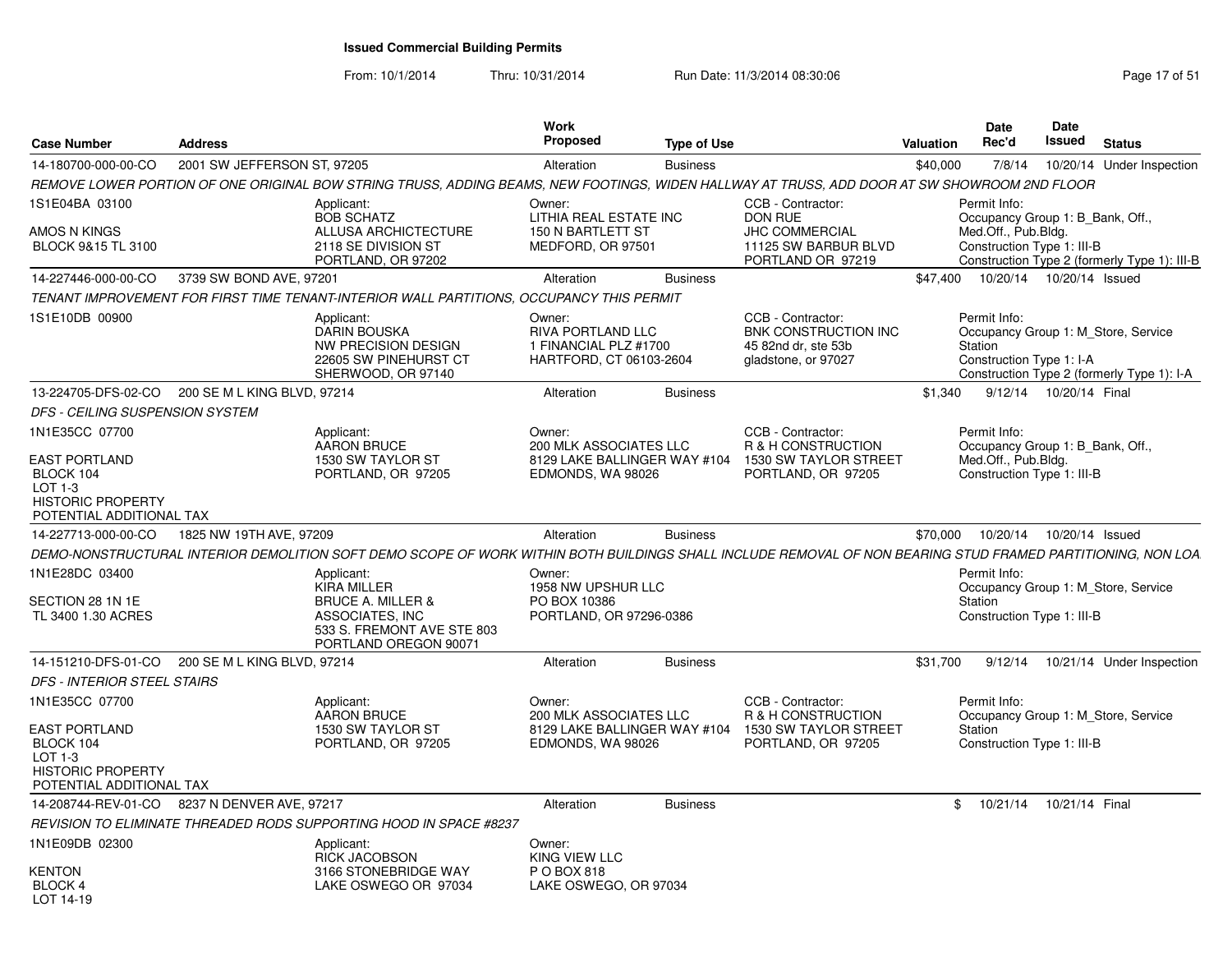| <b>Case Number</b>                                                          | <b>Address</b>              |                                                                                                                                                                  | Work<br>Proposed                                                                                      | <b>Type of Use</b> |                                                                                          | <b>Valuation</b> | Date<br>Rec'd                                                                                       | Date<br><b>Issued</b> | <b>Status</b>                                |
|-----------------------------------------------------------------------------|-----------------------------|------------------------------------------------------------------------------------------------------------------------------------------------------------------|-------------------------------------------------------------------------------------------------------|--------------------|------------------------------------------------------------------------------------------|------------------|-----------------------------------------------------------------------------------------------------|-----------------------|----------------------------------------------|
| 14-229001-000-00-CO                                                         | 8935 SE POWELL BLVD, 97266  |                                                                                                                                                                  | Alteration                                                                                            | <b>Business</b>    |                                                                                          | \$17,600         | 10/22/14                                                                                            | 10/22/14 Final        |                                              |
|                                                                             |                             | INTERIOR ONLY CONVERT EXISTING MEDICAL RECORDS AREA TO CALL CENTER SPACE BY ADDING NEW PARTITION WALL                                                            |                                                                                                       |                    |                                                                                          |                  |                                                                                                     |                       |                                              |
| 1S2E09BD 04200<br>PLYMPTON AC & PLAT 2 & 3<br>S 144.43' OF LOT 71 EXC E 60' |                             | Applicant:<br><b>LOWELL BLOOM</b><br>YAKIMA VALLEY FARM WORKERS P O BOX 190<br><b>CLINIC</b><br>5185 1ST AVE<br>TOPPENISH WA 98948                               | Owner:<br>YAKIMA VALLEY FARM<br>TOPPENISH, WA 98948<br>Owner:<br><b>WORKERS CLINIC</b><br>P O BOX 190 |                    |                                                                                          |                  | Permit Info:<br>Occupancy Group 1: B Bank, Off.,<br>Med.Off., Pub.Bldg.<br>Construction Type 1: V-B |                       |                                              |
|                                                                             |                             |                                                                                                                                                                  | TOPPENISH, WA 98948                                                                                   |                    |                                                                                          |                  |                                                                                                     |                       |                                              |
| 14-228911-000-00-CO                                                         | 707 SW WASHINGTON ST, 97205 |                                                                                                                                                                  | Alteration                                                                                            | <b>Business</b>    |                                                                                          | \$68.171         | 10/22/14                                                                                            | 10/22/14 Issued       |                                              |
|                                                                             |                             | INSTALL DAY TANK ON HOUSEKEEPING PAD AND ANCHORING OF THE DAY TANK AND TRANSFER PUMP TO EXISTING PAD                                                             |                                                                                                       |                    |                                                                                          |                  |                                                                                                     |                       |                                              |
| 1N1E34CC 04600                                                              |                             | Applicant:<br>STACEY BALLAS<br>MASCOTT EQUIPMENT COMPANY 111 SW COLUMBIA ST #1380<br>435 NE HANCOCK ST<br>PORTLAND OR 97212                                      | Owner:<br><b>UBCT PARTNERSHIP</b><br>PORTLAND, OR 97201                                               |                    | CCB - Contractor:<br>MASCOTT EQUIPMENT CO<br>435 NE HANCOCK STREET<br>PORTLAND, OR 97212 |                  | Permit Info:<br>Hazard, Parking Garage<br>Construction Type 1: I-A                                  |                       | Occupancy Group 1: S-2_Storage - Low         |
| 14-125806-REV-02-CO                                                         | 14625 SE STARK ST, 97233    |                                                                                                                                                                  | Alteration                                                                                            | <b>Business</b>    |                                                                                          | \$               | 10/22/14                                                                                            | 10/22/14 Issued       |                                              |
|                                                                             |                             | REVISION TO ADA PARKING SPACES, CHANGE LOCATION OF URINAL IN RESTROOM***THIS REVISION IS FOR 14-125806-STR-01-CO***                                              |                                                                                                       |                    |                                                                                          |                  |                                                                                                     |                       |                                              |
| 1N2E36CC 01600<br><b>ASCOT AC</b>                                           |                             | Applicant:<br><b>MIKE COYLE</b><br><b>FASTER PERMITS</b>                                                                                                         | Owner:<br>PACIFIC DETROIT REALTY LLC<br>600 S 56TH PL                                                 |                    | CCB - Contractor:<br><b>PACIFIC POWER PRODUCTS</b><br>COMPANY LLC A WA LLC               |                  | Permit Info:<br>Occupancy Group 1: B Bank, Off.,<br>Med.Off., Pub.Bldg.                             |                       |                                              |
|                                                                             |                             | LOT 215 EXC N 65' OF W 100' & EXC PT IN ST 14334 NW EAGLERIDGE LANE<br>PORTLAND, OR 97229                                                                        | RIDGEFIELD, WA 98642                                                                                  |                    | 600 S 56TH PL<br>RIDGEFIELD, WA 98642                                                    |                  | Construction Type 1: V-B                                                                            |                       | Construction Type 2 (formerly Type 1): V-B   |
| 14-179250-000-00-CO                                                         | 636 NW 21ST AVE, 97209      |                                                                                                                                                                  | Alteration                                                                                            | <b>Business</b>    |                                                                                          | \$175.040        |                                                                                                     |                       | 7/7/14  10/23/14  Under Inspection           |
|                                                                             |                             | TI FOR NEW TENANT - RECONFIGURE SECOND LEVEL OF EXISTING OFFICE SPACE, ADD NEW STAIR, ADD ONE NEW OFFICE, 2 CONFERENCE ROOMS ON FIRST FLOOR, ADD SINK AT NEW COF |                                                                                                       |                    |                                                                                          |                  |                                                                                                     |                       |                                              |
| 1N1E33BD 05300                                                              |                             | Applicant:<br>Jessica Iselin                                                                                                                                     | Owner:<br><b>CRONIN &amp; CAPLAN INC</b>                                                              |                    | CCB - Contractor:<br>Kevin                                                               |                  | Permit Info:<br>Occupancy Group 1: B_Bank, Off.,                                                    |                       |                                              |
| KINGS 2ND ADD<br><b>BLOCK 10 TL 5300</b>                                    |                             | <b>ISELIN ARCHITECTS, P.C.</b><br>1307 Seventh Street<br>Oregon City, OR 97045                                                                                   | PO BOX 23999<br><b>TIGARD, OR 97281</b>                                                               |                    | <b>BARTEL CONTRACTING INC</b><br>PO BOX 160<br>GLADSTONE, OR 97027                       |                  | Med.Off., Pub.Bldg.<br>Construction Type 1: III-B                                                   |                       | Construction Type 2 (formerly Type 1): III-B |
| 14-229377-000-00-CO                                                         | 909 NW EVERETT ST, 97209    |                                                                                                                                                                  | Alteration                                                                                            | <b>Business</b>    |                                                                                          | \$50,000         | 10/23/14                                                                                            | 10/23/14 Issued       |                                              |
|                                                                             |                             | TENANT IMPROVEMENT FOR NEW WAXING SALON TENANT, NEW INTERIOR PARTITION WALLS FOR WORKSPACES AND ENTRY, 2 SINKS, RESTROOM IS EXISTING                             |                                                                                                       |                    |                                                                                          |                  |                                                                                                     |                       |                                              |
| 1N1E34CB 03600                                                              |                             | Applicant:<br><b>DARIN BOUSKA</b><br><b>NW PRECISION DESIGN</b><br>22605 SW PINEHURST CT<br>SHERWOOD, OR 97140                                                   | Owner:<br><b>DIANNE L SHERMAN</b><br>PO BOX 25565<br>PORTLAND, OR 97298                               |                    | CCB - Contractor:<br>BNK CONSTRUCTION INC<br>45 82nd dr. ste 53b<br>gladstone, or 97027  |                  | Permit Info:<br>Occupancy Group 1: B_Bank, Off.,<br>Med.Off., Pub.Bldg.<br>Construction Type 1: I-A |                       |                                              |
| 14-148049-REV-01-CO                                                         | 1820 SW VERMONT ST, 97219   |                                                                                                                                                                  | Alteration                                                                                            | <b>Business</b>    |                                                                                          | \$7,250          | 10/23/14                                                                                            | 10/23/14 Issued       |                                              |
| <b>REVISION TO REMOVE COLUMN AND ADD TWO NEW COLUMNS</b>                    |                             |                                                                                                                                                                  |                                                                                                       |                    |                                                                                          |                  |                                                                                                     |                       |                                              |
| 1S1E21BA 09600                                                              |                             | Applicant:<br><b>ALY PIERCE</b>                                                                                                                                  | Owner:<br><b>COOPER MOUNTAIN VINEYARDS</b>                                                            |                    | CCB - Contractor:<br>PHAIR CONSTRUCTION COMPANY Occupancy Group 1: B Bank, Off.,         |                  | Permit Info:                                                                                        |                       |                                              |
| SECTION 21 1S 1E<br>TL 9600 0.59 ACRES                                      |                             | <b>EMMETT PHAIR CONSTRUCTION</b><br>6305 SW ROSEWOOD ST SUITE E 1440 SW TAYLOR ST<br>LAKE OSWEGO OR 97035                                                        | <b>LLC</b><br>PORTLAND, OR 97205                                                                      |                    | PO BOX 4722<br>SALEM, OR 97302-8722                                                      |                  | Med.Off., Pub.Bldg.<br>Construction Type 1: V-B                                                     |                       |                                              |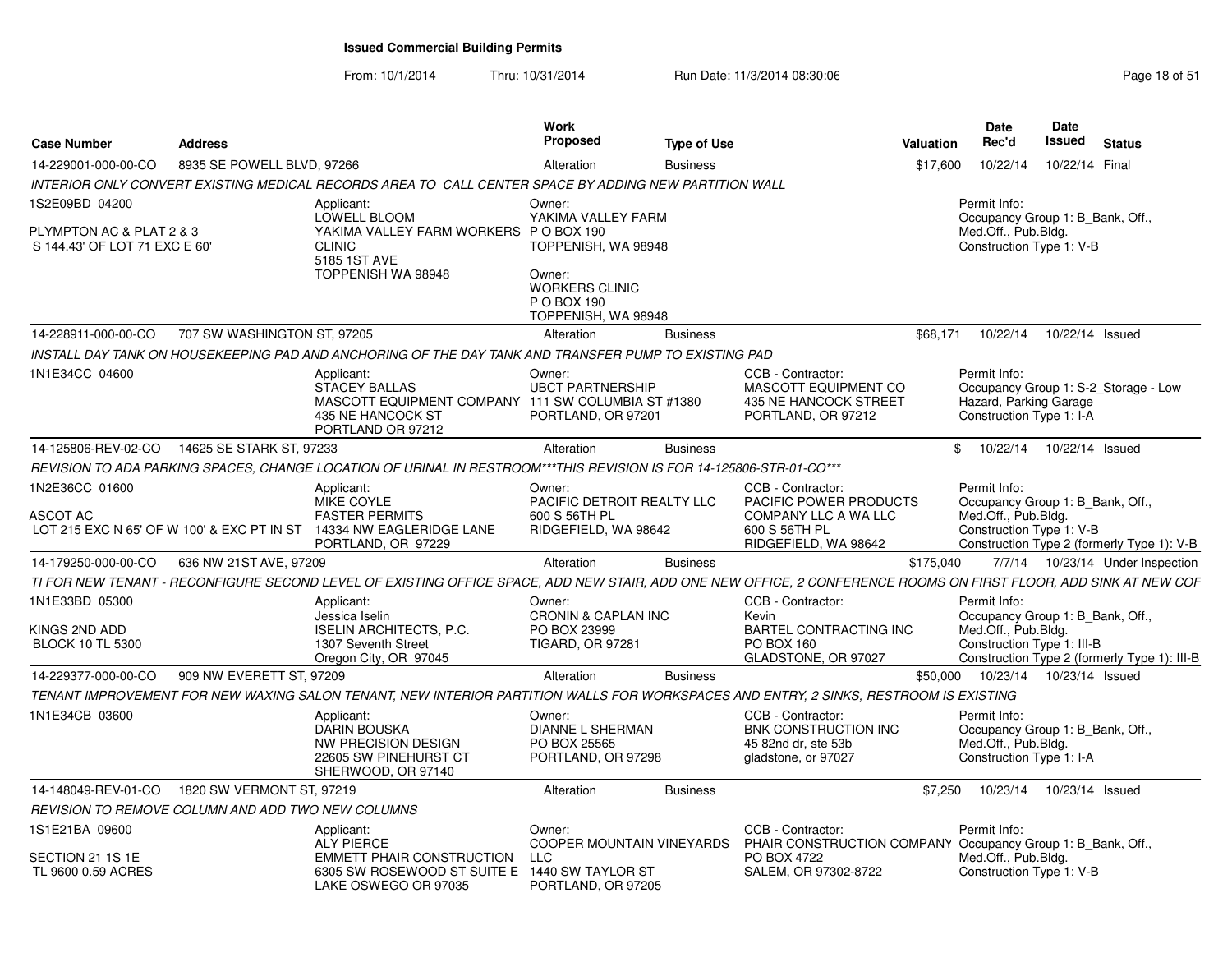From: 10/1/2014

Thru: 10/31/2014 Run Date: 11/3/2014 08:30:06 Run Date: 11/3/2014 08:30:06

| <b>Case Number</b>                                                                                     | <b>Address</b>                                  |                                                                                                                                                                | Work<br>Proposed                                                                                    | <b>Type of Use</b> |                                                                                                        | Valuation | Date<br>Rec'd                                                                                         | <b>Date</b><br>Issued     | <b>Status</b>             |
|--------------------------------------------------------------------------------------------------------|-------------------------------------------------|----------------------------------------------------------------------------------------------------------------------------------------------------------------|-----------------------------------------------------------------------------------------------------|--------------------|--------------------------------------------------------------------------------------------------------|-----------|-------------------------------------------------------------------------------------------------------|---------------------------|---------------------------|
| 14-229486-000-00-CO                                                                                    | 10748 NE HALSEY ST, 97220                       |                                                                                                                                                                | Alteration                                                                                          | <b>Business</b>    |                                                                                                        | \$32,500  | 10/23/14                                                                                              |                           | 10/23/14 Under Inspection |
|                                                                                                        |                                                 | TENANT IMPROVEMENT FOR NEW PHYSICAL THERAPY TENANT, REMOVE WALLS TO CREATE LARGE THERAPY AREA, NEW WALLS FOR 3 NEW EXAM ROOMS                                  |                                                                                                     |                    |                                                                                                        |           |                                                                                                       |                           |                           |
| 1N2E34BA 06301<br>SECTION 34 1N 2E<br>TL 6301 0.31 ACRES                                               |                                                 | Applicant:<br><b>STEVE RAZE</b><br><b>CADEN CUSTOM HOMES, LLC</b><br>2438 NE 17TH<br>PORTLAND OR 97212                                                         | Owner:<br><b>FRICKE PROPERTY</b><br><b>MANAGEMENT LLC</b><br>3518 NE COUCH ST<br>PORTLAND, OR 97232 |                    | CCB - Contractor:<br><b>STEVE RAZE</b><br>CADEN CUSTOM HOMES, LLC<br>2438 NE 17TH<br>PORTLAND OR 97212 |           | Permit Info:<br>Occupancy Group 1: B Bank, Off<br>Med.Off., Pub.Bldg.<br>Construction Type 1: V-B     |                           |                           |
| 14-186247-000-00-CO                                                                                    | 1701 SE HAWTHORNE BLVD, 97214                   |                                                                                                                                                                | Alteration                                                                                          | <b>Business</b>    |                                                                                                        | \$120,000 |                                                                                                       | 8/20/14  10/23/14  Issued |                           |
|                                                                                                        |                                                 | TENANT IMPROVEMENT FOR NEW BAR TENANT, CONSTRUCT BAR AREA WITH SINK, DINING AREA, BATHROOM IS EXISTING UNDER PERMIT 11-121574CO, NEW DOORWAY PASS THROUGH TO A |                                                                                                     |                    |                                                                                                        |           |                                                                                                       |                           |                           |
| 1S1E02AC 16200                                                                                         |                                                 | Applicant:<br><b>CHRIS SERENA</b><br>DEVILS DILL SANDWICHES<br>1711 SE HAWTHORNE<br>PORTLAND, OR 97214                                                         | Owner:<br>KEN LEAVENS PROPERTIES INC<br>3140 SE HAWTHORNE BLVD<br>PORTLAND, OR 97214-4123           |                    | CCB - Contractor:<br><b>INTERWORKS LLC</b><br><b>114 NE 7TH</b><br>PORTLAND, OR 97232                  |           | Permit Info:<br>Occupancy Group 1: B_Bank, Off.,<br>Med.Off., Pub.Bldg.<br>Construction Type 1: III-B |                           |                           |
| 13-224705-REV-06-CO                                                                                    | 200 SE M L KING BLVD, 97214                     |                                                                                                                                                                | Alteration                                                                                          | <b>Business</b>    |                                                                                                        | \$5,000   |                                                                                                       | 9/30/14 10/23/14 Final    |                           |
|                                                                                                        |                                                 | VALUE ADDED REVISION TO CHANGE WALL TYPE AT WEST WALL OF 2ND/3RD FLOOR MECH SHAFT. CREATE HORIZONTAL SHAFT ASSEMBLY AT ELEC ROOM CEILING FOR GREASE DUCT. ELIM |                                                                                                     |                    |                                                                                                        |           |                                                                                                       |                           |                           |
| 1N1E35CC 07700<br><b>EAST PORTLAND</b>                                                                 |                                                 | Applicant:<br>ERICA CEDER<br>FLETCHER FARR AYOTTE INC                                                                                                          | Owner:<br>200 MLK ASSOCIATES LLC<br>8129 LAKE BALLINGER WAY #104                                    |                    | CCB - Contractor:<br>R & H CONSTRUCTION<br>1530 SW TAYLOR STREET                                       |           | Permit Info:<br>Occupancy Group 1: B Bank, Off.,<br>Med.Off., Pub.Bldg.                               |                           |                           |
| BLOCK 104<br>$LOT 1-3$<br><b>HISTORIC PROPERTY</b><br>POTENTIAL ADDITIONAL TAX                         |                                                 | 520 SW YAMHILL ST, SUITE 900<br>PORTLAND, OR 97204                                                                                                             | EDMONDS, WA 98026                                                                                   |                    | PORTLAND, OR 97205                                                                                     |           | Construction Type 1: III-B                                                                            |                           |                           |
|                                                                                                        | 13-224705-DFS-04-CO 200 SE M L KING BLVD, 97214 |                                                                                                                                                                | Alteration                                                                                          | <b>Business</b>    |                                                                                                        | \$23,100  |                                                                                                       | 9/12/14  10/23/14  Final  |                           |
| DFS - INTERIOR STEEL STAIRS                                                                            |                                                 |                                                                                                                                                                |                                                                                                     |                    |                                                                                                        |           |                                                                                                       |                           |                           |
| 1N1E35CC 07700                                                                                         |                                                 | Applicant:<br>AARON BRUCE                                                                                                                                      | Owner:<br>200 MLK ASSOCIATES LLC                                                                    |                    | CCB - Contractor:<br>R & H CONSTRUCTION                                                                |           | Permit Info:<br>Occupancy Group 1: B_Bank, Off.,                                                      |                           |                           |
| <b>EAST PORTLAND</b><br>BLOCK 104<br>$LOT 1-3$<br><b>HISTORIC PROPERTY</b><br>POTENTIAL ADDITIONAL TAX |                                                 | 1530 SW TAYLOR ST<br>PORTLAND, OR 97205                                                                                                                        | 8129 LAKE BALLINGER WAY #104<br>EDMONDS, WA 98026                                                   |                    | 1530 SW TAYLOR STREET<br>PORTLAND, OR 97205                                                            |           | Med.Off., Pub.Bldg.<br>Construction Type 1: III-B                                                     |                           |                           |
| 13-224705-DFS-03-CO                                                                                    | 200 SE M L KING BLVD, 97214                     |                                                                                                                                                                | Alteration                                                                                          | <b>Business</b>    |                                                                                                        | \$76,000  | 9/12/14                                                                                               | 10/23/14 Final            |                           |
|                                                                                                        | DFS FOR ATTACHMENT DETAILS OF MECHANICAL WORK   |                                                                                                                                                                |                                                                                                     |                    |                                                                                                        |           |                                                                                                       |                           |                           |
| 1N1E35CC 07700                                                                                         |                                                 | Applicant:<br><b>JASON WEGRZYNIAK</b>                                                                                                                          | Owner:<br><b>200 MLK ASSOCIATES LLC</b>                                                             |                    | CCB - Contractor:<br><b>R &amp; H CONSTRUCTION</b>                                                     |           | Permit Info:<br>Occupancy Group 1: B Bank, Off.,                                                      |                           |                           |
| <b>EAST PORTLAND</b><br>BLOCK 104<br>LOT 1-3<br><b>HISTORIC PROPERTY</b>                               |                                                 | HUNTER DAVISSON<br>1800 SE PERSHING<br>PORTLAND, OR 97202                                                                                                      | 8129 LAKE BALLINGER WAY #104<br>EDMONDS, WA 98026                                                   |                    | 1530 SW TAYLOR STREET<br>PORTLAND, OR 97205                                                            |           | Med.Off., Pub.Bldg.<br>Construction Type 1: III-B                                                     |                           |                           |

HISTORIC PROPERTY POTENTIAL ADDITIONAL TAX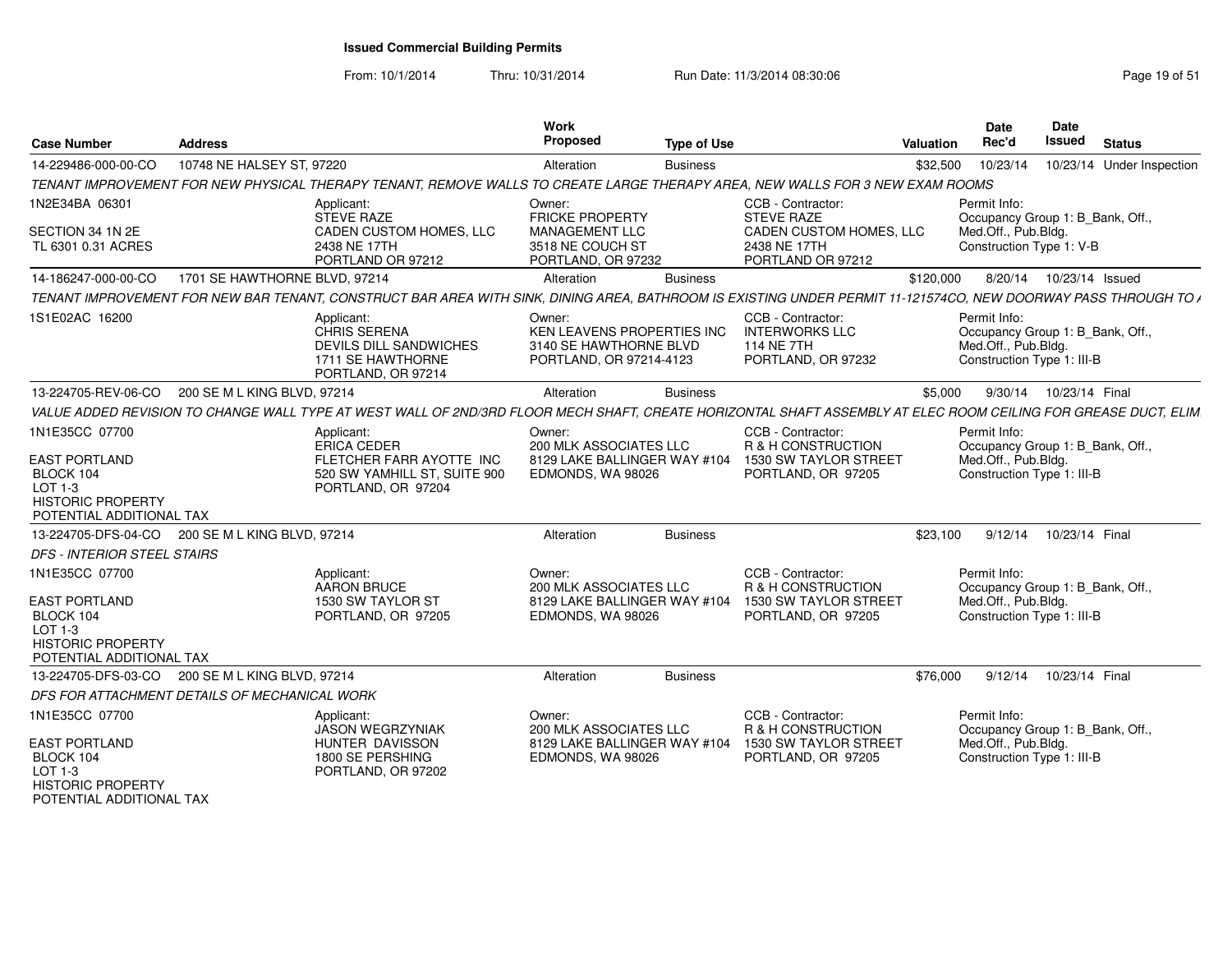From: 10/1/2014

| <b>Case Number</b>                                                                                                     | <b>Address</b>                                    |                                                                                                                                                                | Work<br><b>Proposed</b>                                                                         | <b>Type of Use</b> |                                                                                                           | Valuation | Date<br>Rec'd                       | <b>Date</b><br>Issued                                                                        | <b>Status</b> |                                              |
|------------------------------------------------------------------------------------------------------------------------|---------------------------------------------------|----------------------------------------------------------------------------------------------------------------------------------------------------------------|-------------------------------------------------------------------------------------------------|--------------------|-----------------------------------------------------------------------------------------------------------|-----------|-------------------------------------|----------------------------------------------------------------------------------------------|---------------|----------------------------------------------|
| 14-151210-REV-01-CO                                                                                                    | 200 SE M L KING BLVD, 97214                       |                                                                                                                                                                | Alteration                                                                                      | <b>Business</b>    |                                                                                                           | \$10,755  | 9/11/14                             |                                                                                              |               | 10/23/14 Under Inspection                    |
|                                                                                                                        |                                                   | ADDED VALUE REVISION TO INCREASE TENANT SPACE IN THE SALES FLOOR AREA AND ADD NEW INTERIOR PARTION WALL TO CREATE STORAGE ROOM: NEW PARTITION WALLS IN SE CORN |                                                                                                 |                    |                                                                                                           |           |                                     |                                                                                              |               |                                              |
| 1N1E35CC 07700<br><b>EAST PORTLAND</b><br>BLOCK 104<br>LOT 1-3<br><b>HISTORIC PROPERTY</b><br>POTENTIAL ADDITIONAL TAX |                                                   | Applicant:<br><b>DEVIN O'NEAL</b><br><b>HELIOTROPE ARCHITECTS</b><br>5140 BALLARD AVE<br>SEATTLE, WA 98107                                                     | Owner:<br>200 MLK ASSOCIATES LLC<br>8129 LAKE BALLINGER WAY #104<br>EDMONDS, WA 98026           |                    | CCB - Contractor:<br><b>R &amp; H CONSTRUCTION</b><br>1530 SW TAYLOR STREET<br>PORTLAND, OR 97205         |           | Permit Info:<br>Station             | Occupancy Group 1: M Store, Service<br>Construction Type 1: III-B                            |               |                                              |
| 14-223252-REV-01-CO 8435 SW TERWILLIGER BLVD, 97219                                                                    |                                                   |                                                                                                                                                                | Alteration                                                                                      | <b>Business</b>    |                                                                                                           |           | \$10/24/14                          | 10/24/14 Issued                                                                              |               |                                              |
| REVISION TO SHOW HOW WALLS ARE TO BE SELF SUPPORTED                                                                    |                                                   |                                                                                                                                                                |                                                                                                 |                    |                                                                                                           |           |                                     |                                                                                              |               |                                              |
| 1S1E21DD 07300                                                                                                         |                                                   | Applicant:<br><b>PAIGE TAYLOR</b><br>PAIGE TAYLOR DESIGN<br>8950 SW BOONES FERRY RD<br>PORTLAND, OR 97219                                                      | Owner<br>CHIMIENTI PROPERTIES LLC<br>11504 SW WOODLEE HEIGHTS CT LLC<br>PORTLAND, OR 97219-8915 |                    | CCB - Contractor<br><b>IRON TRIANGLE CONSTRUCTION</b><br>6130 CAUFIELD<br>WEST LINN, OR 97068             |           | Permit Info:<br>Med.Off., Pub.Bldg. | Occupancy Group 1: B Bank, Off.<br>Construction Type 1: V-B                                  |               |                                              |
|                                                                                                                        | 14-171374-REV-02-CO   2001 SW JEFFERSON ST. 97205 |                                                                                                                                                                | Alteration                                                                                      | <b>Business</b>    |                                                                                                           | \$3,000   |                                     | 10/24/14  10/24/14  Issued                                                                   |               |                                              |
|                                                                                                                        |                                                   | REVISION TO REMOVE 1 HOUR FIRE RATED DOOR FROM REVISION 1 AND REPLACE WITH A DOOR WITH NO FIRE RATING                                                          |                                                                                                 |                    |                                                                                                           |           |                                     |                                                                                              |               |                                              |
| 1S1E04BA 03100<br>AMOS N KINGS<br>BLOCK 9&15 TL 3100                                                                   |                                                   | Applicant:<br><b>BOB SCHATZ</b><br>ALLUSA ARCHICTECTURE<br>2118 SE DIVISION ST<br>PORTLAND, OR 97202                                                           | Owner:<br>LITHIA REAL ESTATE INC<br>150 N BARTLETT ST<br>MEDFORD, OR 97501                      |                    | CCB - Contractor:<br><b>DON RUE</b><br><b>JHC COMMERCIAL</b><br>11125 SW BARBUR BLVD<br>PORTLAND OR 97219 |           | Permit Info:<br>Med.Off., Pub.Bldg. | Occupancy Group 1: B_Bank, Off.<br>Construction Type 1: III-B                                |               | Construction Type 2 (formerly Type 1): III-B |
| 14-226582-000-00-CO                                                                                                    | 1305 NW 18TH AVE, 97209                           |                                                                                                                                                                | Alteration                                                                                      | <b>Business</b>    |                                                                                                           | \$35,000  | 10/24/14                            |                                                                                              |               | 10/24/14 Under Inspection                    |
|                                                                                                                        |                                                   | TI FOR NEW TENANT IN EXISTING OFFICE SPACE. DEMO INTERIOR WALLS TO RECONFIGURE OFFICE SPACE                                                                    |                                                                                                 |                    |                                                                                                           |           |                                     |                                                                                              |               |                                              |
| 1N1E33AB 05300<br><b>COUCHS ADD</b><br>BLOCK 233<br>LOT <sub>1</sub>                                                   |                                                   | Applicant:<br>SIMON ANDREW FRANKLIN<br>909 SW CHELTENHAM ST<br>PORTLAND, OR 97239                                                                              | Owner:<br>18TH & OVERTON LLC<br>2234 NW HOYT ST<br>PORTLAND, OR 97210-3217                      |                    | CCB - Contractor:<br><b>SIMON ANDREW FRANKLIN</b><br>909 SW CHELTENHAM ST<br>PORTLAND, OR 97239           |           | Permit Info:<br>Med.Off., Pub.Bldg. | Occupancy Group 1: B_Bank, Off.,<br>Construction Type 1: V-B                                 |               |                                              |
| 14-115470-REV-01-CO                                                                                                    | 3636 NE BROADWAY, 97232                           |                                                                                                                                                                | Alteration                                                                                      | <b>Business</b>    |                                                                                                           |           | \$10/24/14                          | 10/24/14 Issued                                                                              |               |                                              |
|                                                                                                                        |                                                   | REVISION - RECONFIGURATION OF VESTIBLUE AND NORTH EAST OFFICE AREAS, ROMVE OFFICE PARTITION IN WAST OFFICE.                                                    |                                                                                                 |                    |                                                                                                           |           |                                     |                                                                                              |               |                                              |
| 1N1E25DC 17100<br>HANCOCK ST ADD<br><b>BLOCK 9 TL 17100</b>                                                            |                                                   | Applicant:<br><b>SUZIE HONG</b><br><b>MACKENZIE</b><br>1515 SW WATER AVE<br>PORTLAND, OR 97214                                                                 | Owner:<br>YOUR INVESTMENTS LLC<br>4550 SW KRUSE WAY #275<br>LAKE OSWEGO, OR 97035-3586          |                    | CCB - Contractor:<br>LEASE CRUTCHER LEWIS CORP<br>921 SW WASHINGTON #150<br>PORTLAND, OR 972050000        |           | Permit Info:<br>Med.Off., Pub.Blda. | Occupancy Group 1: B Bank, Off.<br>Construction Type 1: V-B                                  |               |                                              |
| 14-230003-000-00-CO                                                                                                    | 6807 NE 79TH CT, 97218                            |                                                                                                                                                                | Alteration                                                                                      | <b>Business</b>    |                                                                                                           | \$54,000  |                                     | 10/27/14  10/27/14  Issued                                                                   |               |                                              |
|                                                                                                                        |                                                   | TENANT IMPROVEMENT FOR NEW TENANT, DEMO EXISTING 2 RESTROOMS, INFILL DOORS AT EAST WALL, ADD 1 NEW RESTROOM, NEW LITERATURE ROOM***SEPERATE MECHANICAL PERMI   |                                                                                                 |                    |                                                                                                           |           |                                     |                                                                                              |               |                                              |
| 1N2E17AD 01300<br>PORT-AIR BUSINESS CENTER<br>BLOCK 1<br>LOT 11 TL 1300                                                |                                                   | Applicant:<br>ROB HUMPHREY<br><b>FASTER PERMITS</b><br>14334 NW EAGLERIDGE LANE<br>PORTLAND, OR 97229                                                          | Owner:<br>CWOR AIRPORT BC7 L L C<br>PO BOX 460169<br>HOUSTON, TX 77056                          |                    | CCB - Contractor:<br>COMMERCIAL CONTRACTORS<br>1265 S 35TH PL<br>RIDGEFIELD WA 98642                      |           | Permit Info:                        | Occupancy Group 1: S-1 Storage -<br>Moderate Hazard, Warehouse<br>Construction Type 1: III-B |               | Construction Type 2 (formerly Type 1): III-B |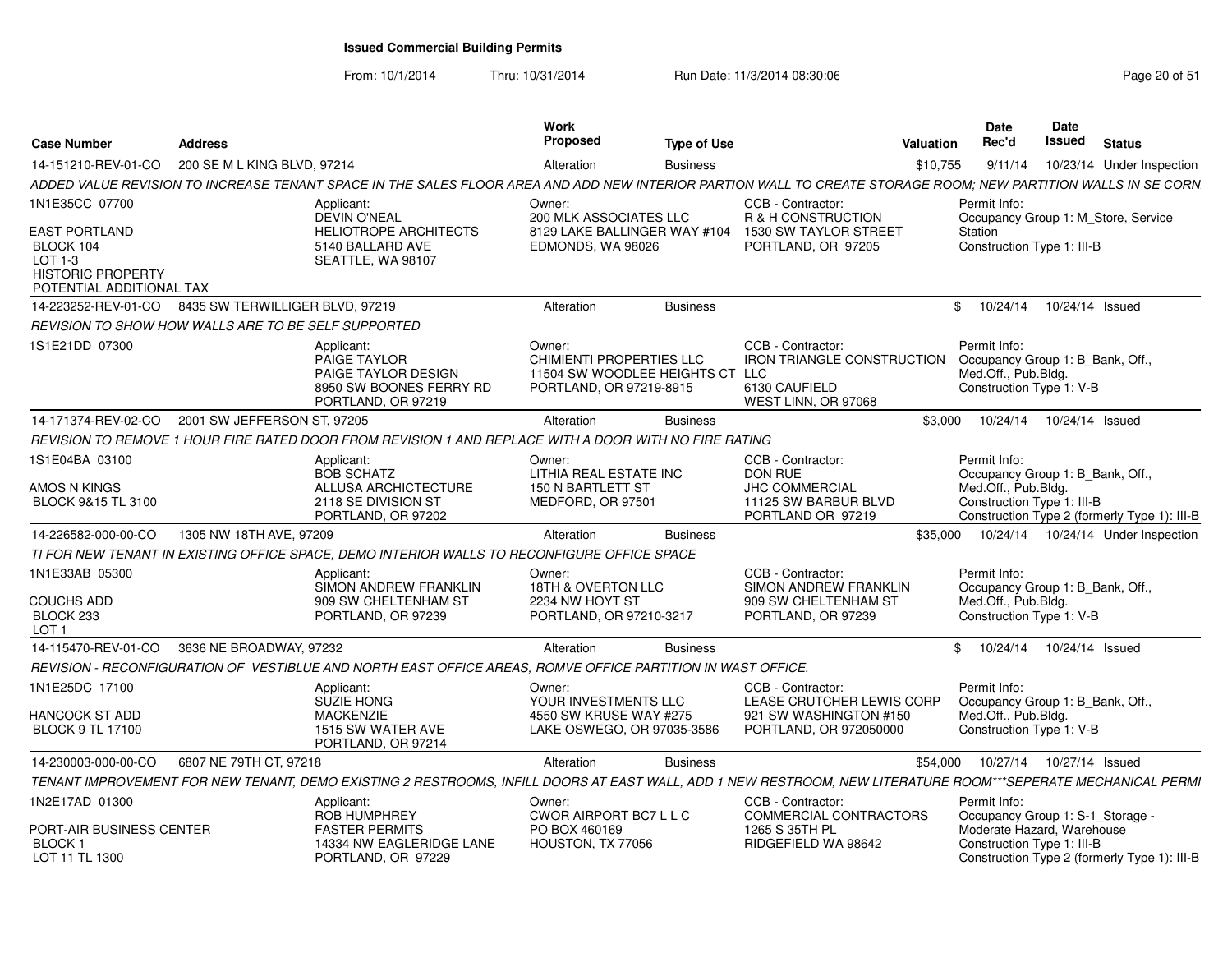From: 10/1/2014

Thru: 10/31/2014 Run Date: 11/3/2014 08:30:06 Research 20 and 21 of 51

| <b>Case Number</b>                                               | <b>Address</b>                                    |                                                                                                                                        | <b>Work</b><br><b>Proposed</b>                                                                                                                                     | <b>Type of Use</b> | Valuation                                                                                                                                            | <b>Date</b><br>Rec'd                                                                                  | Date<br><b>Issued</b> | <b>Status</b>                              |
|------------------------------------------------------------------|---------------------------------------------------|----------------------------------------------------------------------------------------------------------------------------------------|--------------------------------------------------------------------------------------------------------------------------------------------------------------------|--------------------|------------------------------------------------------------------------------------------------------------------------------------------------------|-------------------------------------------------------------------------------------------------------|-----------------------|--------------------------------------------|
| 14-231158-000-00-CO                                              | 4724 SE WOODSTOCK BLVD, 97206                     |                                                                                                                                        | Alteration                                                                                                                                                         | <b>Business</b>    | \$1,800                                                                                                                                              | 10/28/14                                                                                              | 10/28/14              | Issued                                     |
| <b>NEW AWNING FACING WOODSTOCK</b>                               |                                                   |                                                                                                                                        |                                                                                                                                                                    |                    |                                                                                                                                                      |                                                                                                       |                       |                                            |
| 1S2E18CD 14101<br><b>WOODSTOCK</b><br>BLOCK 12<br>W 81' OF LOT 4 |                                                   | Applicant:<br>HANNAH SIGN SYSTEMS INC<br>1660 SW BERTHA BLVD<br>PORTLAND, OR 97219                                                     | Owner:<br>JPMORGAN CHASE BANK<br>1111 POLARIS PKWY #1J<br>COLUMBUS, OH 43240                                                                                       |                    | CCB - Contractor:<br>HANNAH SIGN SYSTEMS INC<br>1660 SW BERTHA BLVD<br>PORTLAND, OR 97219                                                            |                                                                                                       |                       |                                            |
| 14-231357-000-00-CO                                              | 1031 NW 11TH AVE                                  |                                                                                                                                        | Alteration                                                                                                                                                         | <b>Business</b>    | \$16,000                                                                                                                                             | 10/28/14                                                                                              | 10/28/14 Issued       |                                            |
| <b>NEW DROP CEILING IN CONFERENCE ROOM</b>                       |                                                   |                                                                                                                                        |                                                                                                                                                                    |                    |                                                                                                                                                      |                                                                                                       |                       |                                            |
| 1N1E34BB 90155<br>STREETCAR LOFTS CONDOMINIUMS<br>LOT CO6A       |                                                   | Applicant:<br>Dan Bower<br>PORTLAND STREETCAR, INC<br>1031 NW 11TH AVE<br>PORTLAND OR 97209                                            | Owner:<br><b>BLOCK 8 LLC</b><br>1500 NE IRVING ST #414<br>PORTLAND, OR 97232                                                                                       |                    | CCB - Contractor:<br><b>HAYDEN SAHNOW</b><br>ANDERSEN CONSTRUCTION &<br><b>WEST COAST CONTRACTORS</b><br>6712 N CUTTER CIRCLE<br>PORTLAND, OR 97217  | Permit Info:<br>Occupancy Group 1: B Bank, Off.,<br>Med.Off., Pub.Bldg.<br>Construction Type 1: II-A  |                       |                                            |
|                                                                  | 14-151231-REV-01-CO 4747 SE DIVISION ST, 97215    |                                                                                                                                        | Alteration                                                                                                                                                         | <b>Business</b>    |                                                                                                                                                      | 10/29/14<br>\$                                                                                        | 10/29/14 Issued       |                                            |
|                                                                  |                                                   | REVISION TO FIXTURE LAYOUT IN KITCHEN, CLARIFY GREASE TRAP MODEL                                                                       |                                                                                                                                                                    |                    |                                                                                                                                                      |                                                                                                       |                       |                                            |
| 1S2E06CD 08000                                                   |                                                   | Applicant:<br><b>BEN KING</b><br><b>STEM ARCHITECTURE</b><br>P O BOX 2124<br>PORTLAND, OR 97208                                        | Owner:<br>DIVISION STREET LOFTS LLC<br>1498 SE TECH CENTER PL #150<br>VANCOUVER, WA 98683                                                                          |                    | CCB - Contractor:<br>PATH CONSTRUCTION<br>5331 SW MACADAM AVE #258-110<br>PORTLAND, OR 97239                                                         | Permit Info:<br>Occupancy Group 1: B Bank, Off.,<br>Med.Off., Pub.Bldg.<br>Construction Type 1: V-A   |                       | Construction Type 2 (formerly Type 1): V-A |
| 14-231608-000-00-CO                                              | 5220 NE SACRAMENTO ST, 97213                      |                                                                                                                                        | Alteration                                                                                                                                                         | <b>Business</b>    |                                                                                                                                                      | \$4,000  10/29/14  10/29/14  Issued                                                                   |                       |                                            |
|                                                                  |                                                   | TI FOR NEW TENANT - ADD WALLS TO CREATE OFFICE SPACE IN EXISTING SPACE                                                                 |                                                                                                                                                                    |                    |                                                                                                                                                      |                                                                                                       |                       |                                            |
| 1N2E30DB 03300                                                   |                                                   | Applicant:<br>SCOTT SWIGART<br><b>CASCADE INSIGHTS</b><br>18165 BROOKSTONE DR<br>OREGON CITY, OR 97045                                 | Owner:<br>ALCHEMY ENTERPRISES LLC<br>5220 SW NORTHWOOD AVE<br>PORTLAND, OR 97239                                                                                   |                    | CCB - Contractor:<br>TOBIAS ARTHUR CONKLIN<br><b>DISTINCTIVE CONSTRUCTION &amp;</b><br><b>MECHANICAL</b><br>14569 REDLAND RD<br>OREGON CITY OR 97045 | Permit Info:<br>Occupancy Group 1: B_Bank, Off.,<br>Med.Off., Pub.Bldg.<br>Construction Type 1: V-B   |                       |                                            |
|                                                                  | 14-222441-REV-01-CO 4214 N MISSISSIPPI AVE, 97217 |                                                                                                                                        | Alteration                                                                                                                                                         | <b>Business</b>    |                                                                                                                                                      | 10/29/14<br>\$                                                                                        | 10/29/14 Issued       |                                            |
|                                                                  |                                                   | REVISION TO DECOMMISSION SHOWER IN EXISTING RESTROOM AND ADD NEW MOP SINK IN HALLWAY                                                   |                                                                                                                                                                    |                    |                                                                                                                                                      |                                                                                                       |                       |                                            |
| 1N1E22CA 07100                                                   |                                                   | Applicant:<br><b>JULIA WOOD</b><br><b>JULIA WOOD ARCHITECT</b><br>333 S STATE ST SUITE V-192<br>LAKE OSWEGO, OR 97034                  | Owner:<br><b>MAL 2010 LLC</b><br>210 SW MORRISON ST #600<br>PORTLAND, OR 97204-3150                                                                                |                    | CCB - Contractor:<br>WHITE DOG RESTORATIONS INC<br>4915 NE 16TH AVE<br>PORTLAND, OR 97211                                                            | Permit Info:<br>Occupancy Group 1: B Bank, Off.,<br>Med.Off., Pub.Bldg.<br>Construction Type 1: I-A   |                       |                                            |
| 14-232626-000-00-CO                                              | 2600 SE BELMONT ST, 97214                         |                                                                                                                                        | Alteration                                                                                                                                                         | <b>Business</b>    | \$19,700                                                                                                                                             | 10/31/14  10/31/14  Issued                                                                            |                       |                                            |
|                                                                  |                                                   | TENANT IMPROVEMENT FOR EXISTING TENANT, ADD WALLS TO CREATE NEW OFFICES IN TWO LOCATIONS, NEW STORAGE ROOM WITH NEARBY WATER DISPENSER |                                                                                                                                                                    |                    |                                                                                                                                                      |                                                                                                       |                       |                                            |
| 1S1E01BB 11800<br>HANSONS ADD & 2ND<br>BLOCK 10<br>LOT 1&2       |                                                   | Applicant:<br><b>DAN YOUNG</b><br><b>OREGON BUSINESS</b><br><b>ARCHITECTURE</b><br>PO BOX 80301<br>PORTLAND, OR 97280                  | Owner:<br>NORTHWEST CEDARS<br>9828 E BURNSIDE ST #200<br>PORTLAND, OR 97216-2363<br>Owner:<br>MANAGEMENT INC<br>9828 E BURNSIDE ST #200<br>PORTLAND, OR 97216-2363 |                    | CCB - Contractor:<br>ROBERT TODD CONSTRUCTION<br>INC<br>4080 SE INTERNATIONAL WAY<br>B <sub>113</sub><br>MILWAUKIE, OR 97222                         | Permit Info:<br>Occupancy Group 1: B_Bank, Off.,<br>Med.Off., Pub.Bldg.<br>Construction Type 1: III-B |                       |                                            |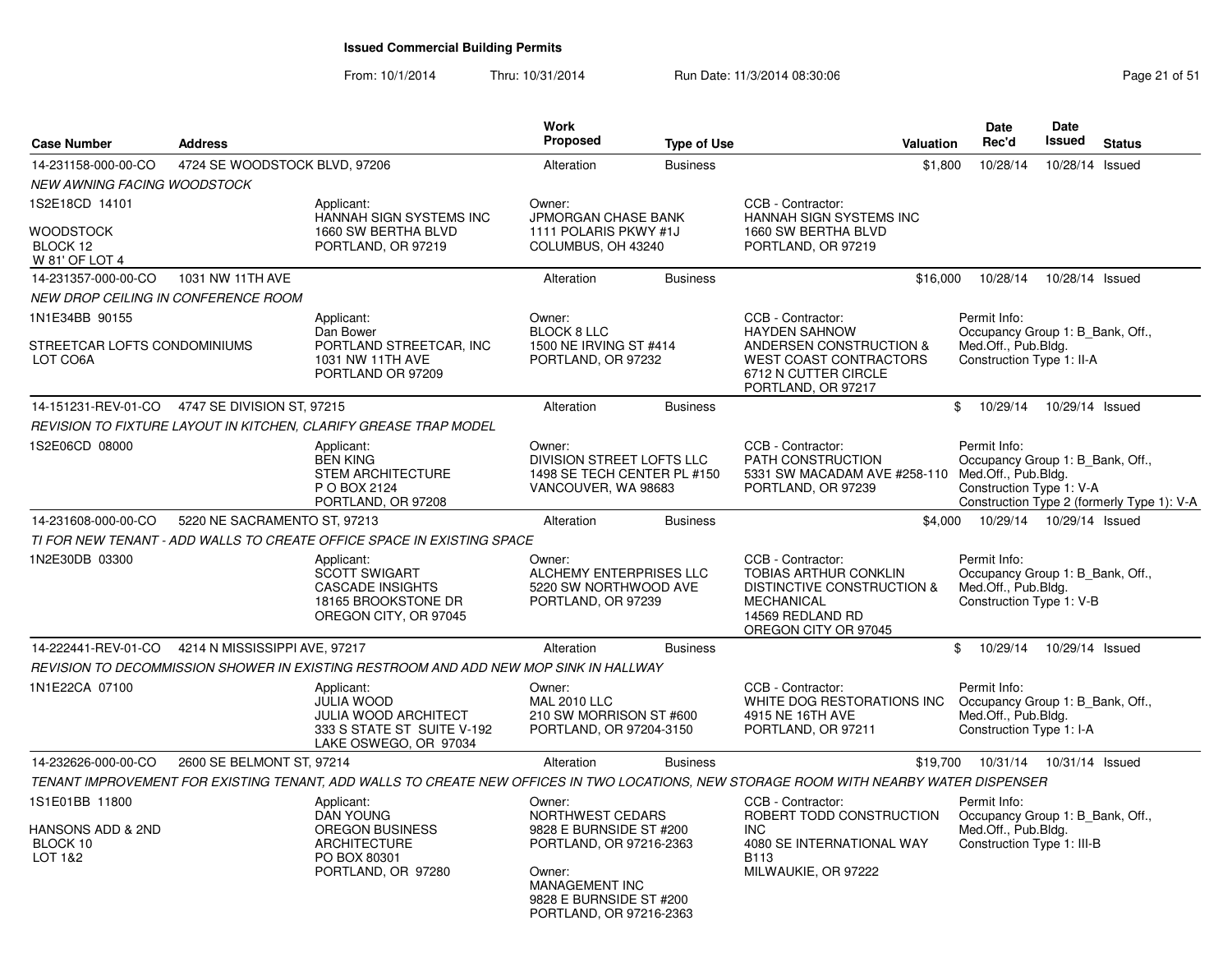From: 10/1/2014

| <b>Case Number</b>                                                      | <b>Address</b>                |                                                                                                                                                                                                          | Work<br><b>Proposed</b>                                                                                                                   | <b>Type of Use</b> |                                                                                                                                               | <b>Valuation</b> | Date<br>Rec'd                                                                                       | Date<br>Issued | <b>Status</b>                              |
|-------------------------------------------------------------------------|-------------------------------|----------------------------------------------------------------------------------------------------------------------------------------------------------------------------------------------------------|-------------------------------------------------------------------------------------------------------------------------------------------|--------------------|-----------------------------------------------------------------------------------------------------------------------------------------------|------------------|-----------------------------------------------------------------------------------------------------|----------------|--------------------------------------------|
| 14-231696-000-00-CO                                                     | 3525 NE M L KING BLVD, 97212  |                                                                                                                                                                                                          | Alteration                                                                                                                                | <b>Business</b>    |                                                                                                                                               | \$250,000        | 10/31/14                                                                                            | 10/31/14       | Issued                                     |
|                                                                         |                               | TENANT IMPROVEMENT FOR NEW SPA, INTERIOR PARTITION WALLS TO CREATE TREATMENT ROOMS, 3 NEW BATHROOMS.                                                                                                     |                                                                                                                                           |                    |                                                                                                                                               |                  |                                                                                                     |                |                                            |
| 1N1E22DD 15100<br>ALBINA HMSTD<br>BLOCK 5<br>LOT 6                      |                               | Applicant:<br><b>BRENDON FARRELL</b><br><b>BRENDON FARRELL ARCHITECT</b><br>425 SE 3RD AVENUE #203<br>PORTLAND OR 97214                                                                                  | Owner:<br>HOUNDSTOOTH DEVELOPMENT<br><b>LLC</b><br>1250 E BURNSIDE ST #124<br>PORTLAND, OR 97214                                          |                    | CCB - Contractor:<br><b>GREEN GABLES DESIGN &amp;</b><br>RESTORATION, INC.<br>PO BOX 4264<br>PORTLAND, OR 97208                               |                  | Permit Info:<br>Occupancy Group 1: B_Bank, Off.,<br>Med.Off., Pub.Bldg.<br>Construction Type 1: V-B |                |                                            |
| 14-159254-000-00-CO                                                     | 369 SW KINGSTON AVE, 97201    |                                                                                                                                                                                                          | Alteration                                                                                                                                | <b>Business</b>    |                                                                                                                                               | \$10,000         | 10/31/14  10/31/14  Issued                                                                          |                |                                            |
|                                                                         |                               | Change of Occupancy from residence to office space for the Japanese Gardens (see 14-137745-CC for code compliance case) Conditional Use permit extension underway for 09-143061-LU to use house as offic |                                                                                                                                           |                    |                                                                                                                                               |                  |                                                                                                     |                |                                            |
| 1N1E32DD 05800<br>ARLINGTON HTS & RPLT<br>BLOCK 11<br>LOT 18&26 TL 5800 |                               | Applicant:<br><b>JONAH COHEN</b><br>THA ARCHITECTURE<br>733 SW OAK ST STE 100<br>PORTLAND, OR 97205                                                                                                      | Owner:<br>THE JAPANESE GARDEN<br>PO BOX 3847<br>PORTLAND, OR 97208<br>Owner:<br>FOUNDATION OF OREGON<br>PO BOX 3847<br>PORTLAND, OR 97208 |                    | CCB - Contractor:<br>WA HUGHES CONSTRUCTION INC Occupancy Group 1: B_Bank, Off.,<br>10805 NW SKYLINE BLVD<br>PORTLAND, OR 97231-2629          |                  | Permit Info:<br>Med.Off., Pub.Bldg.<br>Construction Type 1: V-B                                     |                | Construction Type 2 (formerly Type 1): V-B |
| 14-110454-REV-01-CO                                                     | 4412 SE WOODSTOCK BLVD, 97206 |                                                                                                                                                                                                          | Alteration                                                                                                                                | <b>Business</b>    |                                                                                                                                               | \$               | 10/2/14                                                                                             | 10/2/14 Final  |                                            |
|                                                                         |                               | REVISION TO UPGRADE FRAMING AT 2 DOOR OPENINGS. EXTEND RAMP AT KITCHEN AREA AND FURR OUT WALL AT KITCHEN FOR GAS LINE                                                                                    |                                                                                                                                           |                    |                                                                                                                                               |                  |                                                                                                     |                |                                            |
| 1S2E18CC 14600                                                          |                               | Applicant:<br><b>DAVID RUBOVITS</b><br>DHR RENOVATION INC<br>2227 N SKIDMORE TERRACE<br>PORTLAND, OR 97217                                                                                               | Owner:<br><b>TIMOTHY EVEN</b><br>HAPPY VALLEY, OR 97086<br>Owner:                                                                         |                    | CCB - Contractor:<br><b>DAVID RUBOVITS</b><br>14059 SE ROLLING MEADOWS DR DHR RENOVATION INC<br>2227 N SKIDMORE TERRACE<br>PORTLAND, OR 97217 |                  | Permit Info:<br>Occupancy Group 1: B Bank, Off.,<br>Med.Off., Pub.Bldg.<br>Construction Type 1: V-B |                |                                            |
|                                                                         |                               |                                                                                                                                                                                                          | ANGELA EVEN<br>14059 SE ROLLING MEADOWS DR<br>HAPPY VALLEY, OR 97086                                                                      |                    |                                                                                                                                               |                  |                                                                                                     |                |                                            |
| 14-208744-000-00-CO                                                     | 8237 N DENVER AVE, 97217      |                                                                                                                                                                                                          | Alteration                                                                                                                                | <b>Business</b>    |                                                                                                                                               | \$4,000          | 9/9/14                                                                                              | 10/2/14 Final  |                                            |
|                                                                         |                               | STRUCTURAL SUPPORT FOR MECHANICAL WORK SUBMITTED WITH 06-136414 MT.***see VI 14-165824-VI***                                                                                                             |                                                                                                                                           |                    |                                                                                                                                               |                  |                                                                                                     |                |                                            |
| 1N1E09DB 02300<br><b>KENTON</b><br>BLOCK 4<br>LOT 14-19                 |                               | Applicant:<br><b>RICK JACOBSON</b><br>3166 STONEBRIDGE WAY<br>LAKE OSWEGO OR 97034                                                                                                                       | Owner:<br>KING VIEW LLC<br>P O BOX 818<br>LAKE OSWEGO, OR 97034                                                                           |                    |                                                                                                                                               |                  |                                                                                                     |                |                                            |
| 14-209750-000-00-CO                                                     | 1124 NW 13TH AVE, 97209       |                                                                                                                                                                                                          | Alteration                                                                                                                                | <b>Business</b>    |                                                                                                                                               | \$140,000        | 10/2/14                                                                                             |                | 10/2/14 Under Inspection                   |
|                                                                         |                               | TENANT IMPROVEMENT FOR FIRST TIME YOGA STUDIO TENANT; NEW WALLS FOR STUDIO AREA, OFFICE, LOBBY AND 2 NEW RESTROOMS                                                                                       |                                                                                                                                           |                    |                                                                                                                                               |                  |                                                                                                     |                |                                            |
| 1N1E33AA 03100                                                          |                               | Applicant:<br><b>GARY ROMMEL</b><br>THE ROMMEL ARCHITECTURE<br><b>PARTNERSHIP</b><br>1200 NW NAITO PARKWAY, STE<br>550<br>PORTLAND OR 97209                                                              | Owner:<br>SOBRATO DEVELOPMENT<br><b>COMPANY</b><br>10600 N DE ANZA BLVD #200<br>CUPERTINO, CA 95014<br>Owner:                             |                    | CCB - Contractor:<br>BNK CONSTRUCTION INC<br>45 82nd dr. ste 53b<br>gladstone, or 97027                                                       |                  | Permit Info:<br>Occupancy Group 1: B_Bank, Off.,<br>Med.Off., Pub.Bldg.<br>Construction Type 1: I-A |                |                                            |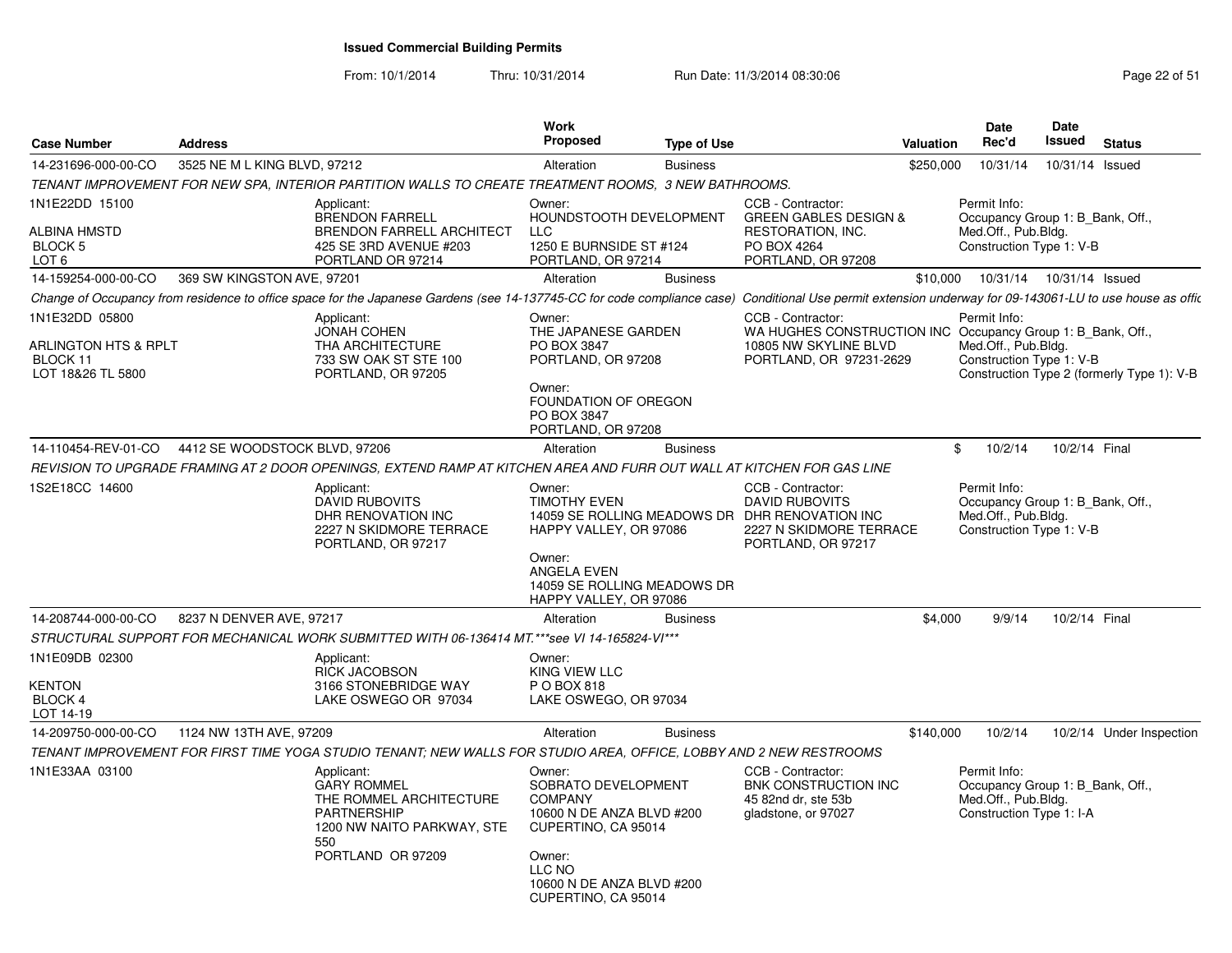From: 10/1/2014

| <b>Case Number</b>                                                                                 | <b>Address</b>               |                                                                                                                                                               | <b>Work</b><br><b>Proposed</b>                                                               | <b>Type of Use</b> |                                                                                                                            | Valuation | Date<br>Rec'd                                                                                         | Date<br>Issued | <b>Status</b>                                                                             |
|----------------------------------------------------------------------------------------------------|------------------------------|---------------------------------------------------------------------------------------------------------------------------------------------------------------|----------------------------------------------------------------------------------------------|--------------------|----------------------------------------------------------------------------------------------------------------------------|-----------|-------------------------------------------------------------------------------------------------------|----------------|-------------------------------------------------------------------------------------------|
| 14-166349-000-00-CO                                                                                | 1806 NW COUCH ST             |                                                                                                                                                               | Alteration                                                                                   | <b>Business</b>    |                                                                                                                            | \$15,000  | 6/6/14                                                                                                | 10/2/14 Issued |                                                                                           |
|                                                                                                    |                              | CHANGE OF OCCUPANCY FROM M TO B FOR NEW HOOKAH LOUNGE; ADD NEW RESTROOM                                                                                       |                                                                                              |                    |                                                                                                                            |           |                                                                                                       |                |                                                                                           |
| 1N1E33DB 06901<br>PARTITION PLAT 2012-49<br>LOT <sub>1</sub>                                       |                              | Applicant:<br>Dave Spitzer<br>DMS Architects Inc.<br>2325 NE 19TH AVE                                                                                         | Owner:<br><b>FRANK KARAMANOS</b><br>1954 SW BINFORD LAKE PKWY<br>GRESHAM, OR 97080-9796      |                    | CCB - Contractor:<br><b>DAVID MCGEE CONTRACT</b><br><b>SERVICES LLC</b><br>6624 N CAMPBELL AVE                             |           | Permit Info:<br>Occupancy Group 1: B Bank, Off.,<br>Med.Off., Pub.Bldg.<br>Construction Type 1: III-B |                |                                                                                           |
|                                                                                                    |                              | PORTLAND, OR 97212                                                                                                                                            |                                                                                              |                    | PORTLAND OR 97217                                                                                                          |           |                                                                                                       |                |                                                                                           |
| 14-125806-REV-01-CO                                                                                | 14625 SE STARK ST, 97233     |                                                                                                                                                               | Alteration                                                                                   | <b>Business</b>    |                                                                                                                            | \$        | 10/2/14                                                                                               | 10/2/14 Issued |                                                                                           |
|                                                                                                    |                              | REVISION TO CHANGE METAL STUDS TO WOOD ***THIS REVISION IS FOR 14-125806-STR-01-CO***                                                                         |                                                                                              |                    |                                                                                                                            |           |                                                                                                       |                |                                                                                           |
| 1N2E36CC 01600<br><b>ASCOT AC</b><br>LOT 215 EXC N 65' OF W 100' & EXC PT IN ST                    |                              | Applicant:<br>MIKE COYLE<br><b>FASTER PERMITS</b><br>14334 NW EAGLERIDGE LANE<br>PORTLAND, OR 97229                                                           | Owner:<br>PACIFIC DETROIT REALTY LLC<br>600 S 56TH PL<br>RIDGEFIELD, WA 98642                |                    | CCB - Contractor:<br>PACIFIC POWER PRODUCTS<br>COMPANY LLC A WA LLC<br>600 S 56TH PL<br>RIDGEFIELD, WA 98642               |           | Permit Info:<br>Occupancy Group 1: B_Bank, Off.,<br>Med.Off., Pub.Bldg.<br>Construction Type 1: V-B   |                | Construction Type 2 (formerly Type 1): V-B                                                |
| 14-121899-REV-01-CO 220 SW ANKENY ST. 97204                                                        |                              |                                                                                                                                                               | Alteration                                                                                   | <b>Business</b>    |                                                                                                                            | \$4.000   | 10/3/14                                                                                               | 10/3/14 Issued |                                                                                           |
|                                                                                                    |                              | VALUE ADDED REVISION TO ADD 3 POSTS AND ANCHOR TO EXISTING MASONRY WALL SEPARATING 2-STORY FROM 1 STORY PORTION OF BUILDING AND ADD CONNECTORS TO ROOF JOISTS |                                                                                              |                    |                                                                                                                            |           |                                                                                                       |                |                                                                                           |
| 1N1E34CD 01700                                                                                     |                              | Applicant:<br><b>STAN CHESSIR</b><br><b>STAN CHESSIR &amp; ASSOC</b><br>239 NW 13TH AVE #311                                                                  | Owner:<br><b>LMC PORTLAND LLC</b><br>9777 WILSHIRE BLVD #500<br>BEVERLY HILLS, CA 90212-1900 |                    | CCB - Contractor:<br><b>JVM CONSTRUCTION LLC</b><br>9780 SW SHADY LANE<br>PORTLAND, OR 97223                               |           | Permit Info:<br>Occupancy Group 1: B_Bank, Off.,<br>Med.Off., Pub.Bldg.<br>Construction Type 1: V-B   |                |                                                                                           |
| 14-220184-000-00-CO                                                                                |                              | 5415 SW BEAVERTON HILLSDALE HWY, 97221                                                                                                                        | Alteration                                                                                   | <b>Business</b>    |                                                                                                                            | \$100,000 | 10/3/14                                                                                               | 10/3/14 Issued |                                                                                           |
|                                                                                                    |                              | TI FOR EXISTING TENANT; RECONFIGURE CASH REGISTERS AND ADD NEW WALLS FOR A NEW GROWLER STATION AND NEW WALLS IN THE CHEESE SHOP AND FRESH CUTS;               |                                                                                              |                    |                                                                                                                            |           |                                                                                                       |                |                                                                                           |
| 1S1E18AB 09400<br>SECTION 18 1S 1E<br>TL 9400 3.81 ACRES                                           |                              | Applicant:<br>CURT FAUS CORP<br>5775 JEAN RD STE 105<br>LAKE OSWEGO, OR 97035                                                                                 | Owner:<br>5415 SW BEAVERTON CO LLC<br><b>PO BOX 990</b><br>MINNEAPOLIS, MN 55440             |                    | CCB - Contractor:<br><b>CURT FAUS CORP</b><br>5775 JEAN RD STE 105<br>LAKE OSWEGO, OR 97035                                |           | Permit Info:<br>Station<br>Construction Type 1: III-B                                                 |                | Occupancy Group 1: M_Store, Service                                                       |
| 13-168216-REV-01-CO                                                                                | 5535 N WARREN ST, 97203      |                                                                                                                                                               | Alteration                                                                                   | <b>Business</b>    |                                                                                                                            | \$.       | 10/6/14                                                                                               | 10/6/14 Issued |                                                                                           |
|                                                                                                    |                              | REVISION TO CEILING PLAN TO LIMIT SUSPENDED CEILING SEISMIC BRACING AREA                                                                                      |                                                                                              |                    |                                                                                                                            |           |                                                                                                       |                |                                                                                           |
| 1N1E18AB 06700<br><b>PORTSMOUTH</b><br>BLOCK 29<br>LOT 11-20                                       |                              | Applicant:<br><b>ISAAC HARRIS</b><br>SODERSTROM ARCHITECTURE<br>1200 NW NAITO PKWY SUITE 410<br>PORTLAND OR 97209                                             | Owner:<br>UNIVERSITY OF PORTLAND<br>5000 N WILLAMETTE BLVD<br>PORTLAND, OR 97203-5798        |                    | CCB - Contractor:<br><b>LARRY KENNEBECK</b><br>TODD CONSTRUCTION INC<br><b>PO BOX 949</b><br><b>TUALATIN, OR 970620949</b> |           | Permit Info:<br>Occupancy Group 1: B Bank, Off.,<br>Med.Off., Pub.Bldg.<br>Construction Type 1: V-A   |                |                                                                                           |
| 14-203335-000-00-CO                                                                                | 135 SE HAWTHORNE BLVD, 97214 |                                                                                                                                                               | Alteration                                                                                   | <b>Business</b>    |                                                                                                                            | \$150,000 | 8/27/14                                                                                               | 10/6/14 Issued |                                                                                           |
|                                                                                                    |                              | TENANT IMPROVEMENT FOR EXISTING TENANT. DEMO AND ADD NEW WALLS ON MAIN FLOOR TO CREATE NEW OFFICES. RESTROOMS, CONFERENCE ROOM, RECEPTION, ENTRY AND OPEN I   |                                                                                              |                    |                                                                                                                            |           |                                                                                                       |                |                                                                                           |
| 1S1E03AD 06300<br><b>EAST PORTLAND</b><br>BLOCK 51<br>$LOT 1-3$<br>LOT 4&5 EXC PT IN ST<br>LOT 6-8 |                              | Applicant:<br><b>STEPHEN ELLIOTT</b><br><b>GREEN GABLES DESIGN &amp;</b><br><b>RESTORATION</b><br>P. O. BOX 4264<br>PORTLAND, OR 97208                        | Owner:<br><b>DAVID J SHIPLEY</b><br>714 NE HANCOCK ST<br>PORTLAND, OR 97212-3968             |                    | CCB - Contractor:<br><b>GREEN GABLES DESIGN &amp;</b><br>RESTORATION, INC.<br>PO BOX 4264<br>PORTLAND, OR 97208            |           | Permit Info:<br>Factory, Mod.Hazard<br>Construction Type 1: III-B                                     |                | Occupancy Group 1: F-1 Industrial Plant -<br>Construction Type 2 (formerly Type 1): III-B |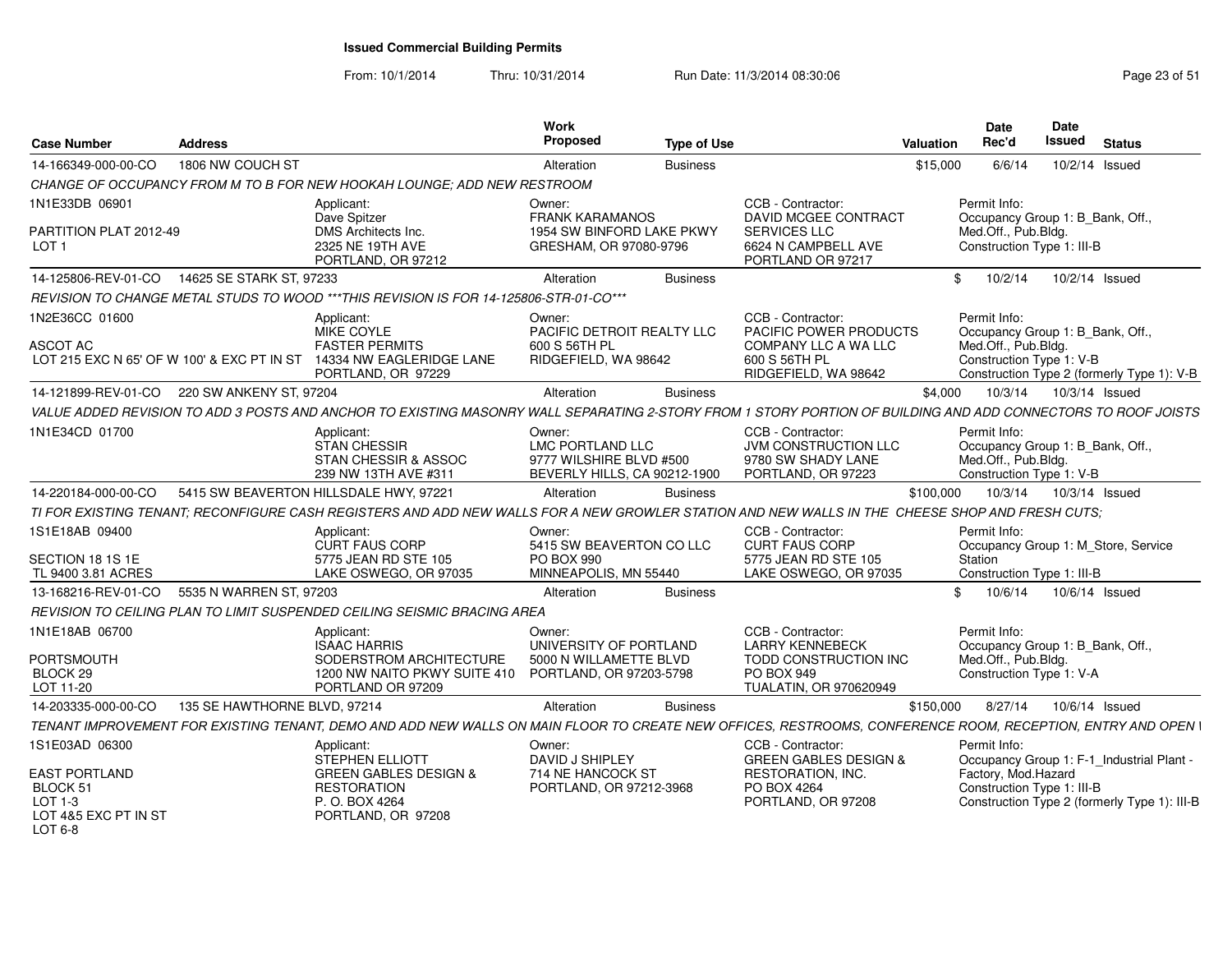| <b>Case Number</b>                                                             | <b>Address</b>                        |                                                                                                                                                                 | Work<br>Proposed                                                                  | <b>Type of Use</b> |                                                                                                                              | Valuation | Date<br>Rec'd                                                                                       | Date<br>Issued | <b>Status</b>                                                                     |
|--------------------------------------------------------------------------------|---------------------------------------|-----------------------------------------------------------------------------------------------------------------------------------------------------------------|-----------------------------------------------------------------------------------|--------------------|------------------------------------------------------------------------------------------------------------------------------|-----------|-----------------------------------------------------------------------------------------------------|----------------|-----------------------------------------------------------------------------------|
| 14-222155-000-00-CO                                                            | 2637 SE BELMONT ST, 97214             |                                                                                                                                                                 | Alteration                                                                        | <b>Business</b>    |                                                                                                                              | \$37,400  | 10/7/14                                                                                             |                | 10/7/14 Under Inspection                                                          |
|                                                                                |                                       | INTERIOR IMPROVEMENTS TO THE BUILDING FOR FUTURE TENANTS; NEW FLOOR SLAB, ADA RAMP, AND NEW RESTROOMS; ADD DEMISING WALL TO DEVIDE THE SPACE IN TWO SPACES; SH. |                                                                                   |                    |                                                                                                                              |           |                                                                                                     |                |                                                                                   |
| 1S1E01BB 07600                                                                 |                                       | Applicant:<br><b>JESSAMYN GRIFFIN</b>                                                                                                                           | Owner:<br>2637 BELMONT ST LLC                                                     |                    | CCB - Contractor:<br><b>JEAN PIERRE VEILLET</b>                                                                              |           | Permit Info:                                                                                        |                | Occupancy Group 1: M_Store, Service                                               |
| HANSONS ADD & 2ND<br><b>BLOCK7</b><br>E 50' OF LOT 5<br>S 2' OF E 50' OF LOT 6 |                                       | SITEWORKS DESIGN/BUILD<br>1255 NW 9TH AVE SUITE 17<br>PORTLAND OR 97209                                                                                         | 3414 SE OAK ST<br>PORTLAND, OR 97214                                              |                    | <b>SITEWORKS INC</b><br>1255 NW 9TH #17<br>PORTLAND, OR 97209                                                                |           | Station<br>Construction Type 1: III-B                                                               |                |                                                                                   |
| 14-174651-000-00-CO                                                            | 9710 SE WASHINGTON ST - Bldg C, 97216 |                                                                                                                                                                 | Alteration                                                                        | <b>Business</b>    |                                                                                                                              | \$140,000 | 6/26/14                                                                                             |                | 10/7/14 Issued                                                                    |
|                                                                                |                                       | TI FOR EXISTING TENANT: REMOVAL OF INTERIOR PARTITION WALLS AND AND INSTALLATION OF NEW PARTITION WALLS                                                         |                                                                                   |                    |                                                                                                                              |           |                                                                                                     |                |                                                                                   |
| 1S2E04A 01300                                                                  |                                       | Applicant:<br><b>BRAD DURKIN</b><br>BURNHAM NATIONWIDE INC<br>111 W WASHINGTON ST SUITE 45( TUALATIN, OR 97062-8352<br>CHICAGO IL 60602                         | Owner:<br><b>205 PLACE ASSOCIATES LLC</b><br>19767 SW 72ND AVE #100               |                    | CCB - Contractor:<br>TIMBERWOLFF CONSTRUCTION<br>1659 W. Arrow Routes<br>Upland, CA 91786                                    |           | Permit Info:<br>Occupancy Group 1: B_Bank, Off.,<br>Med.Off., Pub.Bldg.<br>Construction Type 1: V-B |                |                                                                                   |
| 14-222530-000-00-CO                                                            | 2110 SW JEFFERSON ST, 97201           |                                                                                                                                                                 | Alteration                                                                        | <b>Business</b>    |                                                                                                                              | \$2,000   | 10/7/14                                                                                             | 10/7/14 Final  |                                                                                   |
|                                                                                |                                       | TENANT IMPROVEMENT FOR NEW TENANT OF 3RD FLOOR OF BUILDING B, REMOVAL OF INTERIOR WALLS A REFRAME EXSITING WALLS IN KITCHEN, MOVE DOOR TO NEW LOCATION IN KITCH |                                                                                   |                    |                                                                                                                              |           |                                                                                                     |                |                                                                                   |
| 1S1E04BA 05500                                                                 |                                       | Applicant:<br><b>RISLEY RENOVATIONS LLC</b><br><b>16031 SE RIVER RD</b><br>MILWAUKIE, OR 97267                                                                  | Owner:<br>JEFFERSON WATUMULL LLC<br>307 LEWERS ST #600<br>HONOLULU, HI 96815      |                    | CCB - Contractor:<br><b>RISLEY RENOVATIONS LLC</b><br>16031 SE RIVER RD<br>MILWAUKIE, OR 97267                               |           | Permit Info:<br>Occupancy Group 1: B_Bank, Off.,<br>Med.Off., Pub.Bldg.<br>Construction Type 1: V-A |                |                                                                                   |
| 14-222888-000-00-CO                                                            | 0112 SW PENNOYER ST, 97201            |                                                                                                                                                                 | Alteration                                                                        | <b>Business</b>    |                                                                                                                              | \$25,000  | 10/8/14                                                                                             |                | 10/8/14 Issued                                                                    |
|                                                                                |                                       | REMOVE EXISTING ROOF TO STEEL DECK AND RE-ROOF. Class A roofing.                                                                                                |                                                                                   |                    |                                                                                                                              |           |                                                                                                     |                |                                                                                   |
| 1S1E10CA 10100                                                                 |                                       | Applicant:<br>PACIFIC WEST ROOFING LLC<br>9360 TUALATIN SHERWOOD RD<br>TUALATIN OR 97062                                                                        | Owner:<br>LEONARD C SR PARDUE<br>1353 NW OAKMONT CT<br>MCMINNVILLE, OR 97128-5094 |                    | CCB - Contractor:<br>PACIFIC WEST ROOFING LLC<br>9360 TUALATIN SHERWOOD RD<br>TUALATIN OR 97062                              |           | Permit Info:<br>Occupancy Group 1: B_Bank, Off.,<br>Med.Off., Pub.Bldg.                             |                |                                                                                   |
| 14-223180-000-00-CO                                                            | 2651 NW THURMAN ST                    |                                                                                                                                                                 | Alteration                                                                        | <b>Business</b>    |                                                                                                                              | \$15,000  | 10/8/14                                                                                             |                | 10/8/14 Under Inspection                                                          |
|                                                                                |                                       | TENANT IMPRROVEMENT-FIRST TIME TENANT INTERIOR WORK ONLY CONVERT UNFINISHED SPACE INTO 2 OFFICE SPACES                                                          |                                                                                   |                    |                                                                                                                              |           |                                                                                                     |                |                                                                                   |
| 1N1E29DD 08800<br><b>BALCHS ADD</b><br>BLOCK 323<br><b>LOT 11</b>              |                                       | Applicant:<br><b>ANDY FISHER</b><br>RAINIER PACIFIC DEVELOPMENT,<br><b>LLC</b><br>1845 NW 23RD PL<br>PORTLAND OREGON 97210                                      | Owner:<br>2651 THURMAN LLC<br>1845 NW 23RD PL<br>PORTLAND, OR 97210               |                    | CCB - Contractor:<br><b>ERIK OPSAHL</b><br>RAINIER PACIFIC DEVELOPMENT<br><b>LLC</b><br>1845 NW 23RD PL<br>PORTLAND OR 97210 |           | Permit Info:<br>Occupancy Group 1: B Bank, Off.,<br>Med.Off., Pub.Bldg.<br>Construction Type 1: V-A |                |                                                                                   |
| 14-191875-000-00-CO                                                            | 1605 NE 7TH AVE, 97232                |                                                                                                                                                                 | Alteration                                                                        | <b>Business</b>    |                                                                                                                              | \$115,000 | 10/9/14                                                                                             |                | 10/9/14 Under Inspection                                                          |
|                                                                                |                                       | TENANT IMPROVEMENT; RELOCATE EMPLOYEE BATHROOM, NEW FINISHES, CEILING/LIGHTING PLAN AND REMODEL OFFICE SPACES                                                   |                                                                                   |                    |                                                                                                                              |           |                                                                                                     |                |                                                                                   |
| 1N1E26CC 10700                                                                 |                                       | Applicant:<br><b>GARY BARSON</b><br><b>FEDEX</b><br>205 W WASHINGTON ST<br>MINNEOLA FL 34715                                                                    | Owner:<br>7TH AND WEIDLER LLC<br>4480 NE ALAMEDA ST<br>PORTLAND, OR 97213-1245    |                    | CCB - Contractor:<br>BUEHNER CONSTRUCTION INC<br>2212 SW TEMPLE 40<br>SALT LAKE CITY, UT 84115                               |           | Permit Info:<br>Station<br>Construction Type 1: V-B                                                 |                | Occupancy Group 1: M_Store, Service<br>Construction Type 2 (formerly Type 1): V-B |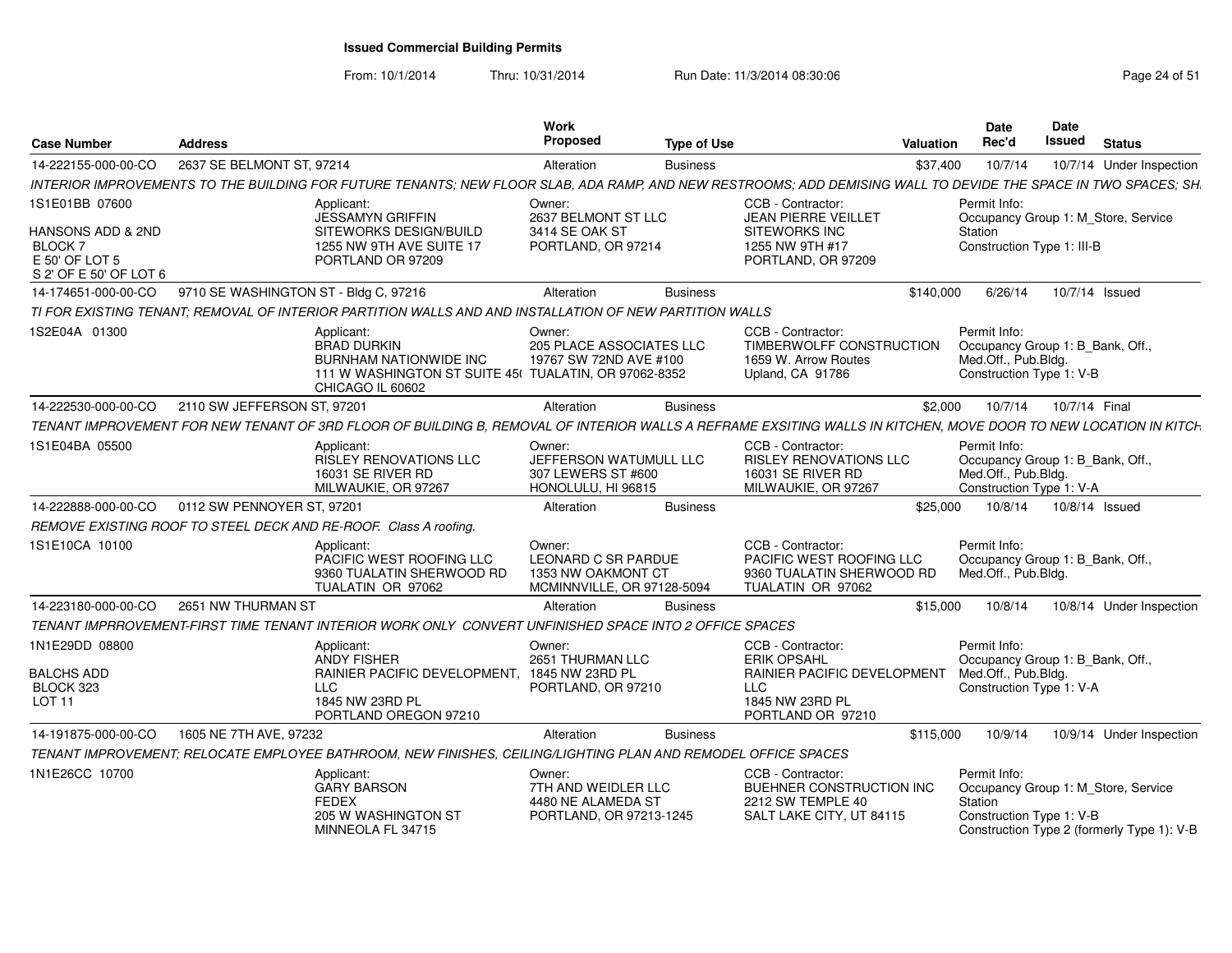From: 10/1/2014

| <b>Case Number</b>                                       | <b>Address</b>                                                                                                                   | Work<br><b>Proposed</b>                                                                                                                                                | <b>Type of Use</b> |                                                                                                                                         | <b>Valuation</b> | <b>Date</b><br>Rec'd                                                                                         | Date<br>Issued             | <b>Status</b>                       |
|----------------------------------------------------------|----------------------------------------------------------------------------------------------------------------------------------|------------------------------------------------------------------------------------------------------------------------------------------------------------------------|--------------------|-----------------------------------------------------------------------------------------------------------------------------------------|------------------|--------------------------------------------------------------------------------------------------------------|----------------------------|-------------------------------------|
| 14-221497-000-00-CO                                      | 2224 N LOMBARD ST, 97217                                                                                                         | Alteration                                                                                                                                                             | <b>Business</b>    |                                                                                                                                         | \$25,000         | 10/10/14                                                                                                     | 10/10/14                   | Issued                              |
|                                                          | TENANT IMPROVEMENT PERMIT TO INSTALL WALK IN COOLER FOR MINI MART, 3'x3' ACCESSIBLE COUNTER AND SHELVING                         |                                                                                                                                                                        |                    |                                                                                                                                         |                  |                                                                                                              |                            |                                     |
| 1N1E16AB 04200                                           | Applicant:<br><b>JIMMY WYNN</b><br><b>ARCTIC HEATING &amp;</b><br><b>REFRIGERATION</b><br>PO BOX 83795<br>PORTLAND OR 97283-0795 | Owner:<br>KI CHAE HAN<br>14072 SE SUNSHADOW ST<br>HAPPY VALLEY, OR 97086-5799<br>Owner:<br><b>JUNG NAM HAN</b><br>14072 SE SUNSHADOW ST<br>HAPPY VALLEY, OR 97086-5799 |                    | CCB - Contractor:<br><b>JIMMY WYNN</b><br><b>ARCTIC HEATING &amp;</b><br><b>REFRIGERATION</b><br>PO BOX 83795<br>PORTLAND OR 97283-0795 |                  | Permit Info:<br><b>Station</b><br>Construction Type 1: V-B                                                   |                            | Occupancy Group 1: M Store, Service |
| 14-223625-000-00-CO                                      | 1003 SW WASHINGTON ST, 97205                                                                                                     | Alteration                                                                                                                                                             | <b>Business</b>    |                                                                                                                                         | \$5,000          | 10/10/14                                                                                                     |                            | 10/10/14 Under Inspection           |
|                                                          | TENANT IMPROVEMENT FOR NEW TENANT IN EXISTING RETAIL SPACE. ADDING DRESSING ROOMS AND DISPLAY WALL                               |                                                                                                                                                                        |                    |                                                                                                                                         |                  |                                                                                                              |                            |                                     |
| 1N1E34CC 05200                                           | Applicant:<br>PAMELA BAKER-MILLER<br><b>FRANCES MAY LLC</b>                                                                      | Owner:<br>RD & KEARNEY ST LLC<br>812 SW WASHINGTON ST #850<br>PORTLAND, OR 97205                                                                                       |                    | CCB - Contractor:<br><b>GREGORY LEE FRODSHAM</b><br>7017 NE SUMNER ST<br>PORTLAND, OR 97218                                             |                  | Permit Info:<br>Occupancy Group 1: B_Bank, Off.,<br>Med.Off., Pub.Bldg.<br>Construction Type 1: III-B        |                            |                                     |
|                                                          |                                                                                                                                  | Owner:<br><b>BURNSIDE</b><br>812 SW WASHINGTON ST #850<br>PORTLAND, OR 97205                                                                                           |                    |                                                                                                                                         |                  |                                                                                                              |                            |                                     |
|                                                          |                                                                                                                                  | Owner:<br><b>KING LLC</b><br>812 SW WASHINGTON ST #850<br>PORTLAND, OR 97205                                                                                           |                    |                                                                                                                                         |                  |                                                                                                              |                            |                                     |
| 14-163821-REV-01-CO                                      | 12315 E BURNSIDE ST, 97230                                                                                                       | Alteration                                                                                                                                                             | <b>Business</b>    |                                                                                                                                         | \$               | 10/10/14                                                                                                     | 10/10/14 Issued            |                                     |
|                                                          | REVISION TO ADD BEAM COLUMN JOINT FOR CAPACITY                                                                                   |                                                                                                                                                                        |                    |                                                                                                                                         |                  |                                                                                                              |                            |                                     |
| 1N2E35CB 03700<br>SECTION 35 1N 2E<br>TL 3700 3.13 ACRES | Applicant:<br><b>SCOTT ALDINGER</b><br>PRECISION CONSTRUCTION<br>SERVICES, INC.<br>2008 C STREET<br>VANCOUVER, WA 98663          | Owner:<br><b>JJHO LLC</b><br>PO BOX 1679<br>VANCOUVER, WA 98668                                                                                                        |                    | CCB - Contractor:<br>PRECISION CONSTRUCTION<br>SERVICES INC<br>9523 SW OCHOCO DR<br>TUALATIN, OR 97062                                  |                  | Permit Info:<br>Occupancy Group 1: S-1_Storage -<br>Moderate Hazard, Warehouse<br>Construction Type 1: III-B |                            |                                     |
| 14-221078-000-00-CO                                      | 4139 NE SANDY BLVD, 97212                                                                                                        | Alteration                                                                                                                                                             | <b>Business</b>    |                                                                                                                                         | \$65,000         | 10/10/14                                                                                                     |                            | 10/10/14 Under Inspection           |
|                                                          | TI FOR NEW NAIL SALON AND SPA, NEW COUNTER AND PEDI CHAIRS(9)                                                                    |                                                                                                                                                                        |                    |                                                                                                                                         |                  |                                                                                                              |                            |                                     |
| 1N1E25DD 10200                                           | Applicant:<br>RELIABLE CONTRACTOR INC<br>4606 SE 115TH<br>PORTLAND OR 97266                                                      | Owner:<br>HOLLYWOOD MARKET SQUARE<br><b>LLC</b><br>3380 BARRINGTON DR<br>WEST LINN, OR 97068                                                                           |                    | CCB - Contractor:<br>RELIABLE CONTRACTOR INC<br>4606 SE 115TH<br>PORTLAND OR 97266                                                      |                  | Permit Info:<br>Occupancy Group 1: B_Bank, Off.,<br>Med.Off., Pub.Bldg.<br>Construction Type 1: III-A        |                            |                                     |
| 14-222441-000-00-CO                                      | 4214 N MISSISSIPPI AVE, 97217                                                                                                    | Alteration                                                                                                                                                             | <b>Business</b>    |                                                                                                                                         | \$46,000         |                                                                                                              | 10/13/14  10/13/14  Issued |                                     |
|                                                          | TENANT IMPROVEMENT FOR NEW BEER RETAIL AND BAR                                                                                   |                                                                                                                                                                        |                    |                                                                                                                                         |                  |                                                                                                              |                            |                                     |
| 1N1E22CA 07100                                           | Applicant:<br><b>JULIA WOOD</b><br><b>JULIA WOOD ARCHITECT</b><br>333 S STATE ST SUITE V-192<br>LAKE OSWEGO, OR 97034            | Owner:<br><b>MAL 2010 LLC</b><br>210 SW MORRISON ST #600<br>PORTLAND, OR 97204-3150                                                                                    |                    | CCB - Contractor:<br>WHITE DOG RESTORATIONS INC<br>4915 NE 16TH AVE<br>PORTLAND, OR 97211                                               |                  | Permit Info:<br>Occupancy Group 1: B_Bank, Off.,<br>Med.Off., Pub.Bldg.<br>Construction Type 1: I-A          |                            |                                     |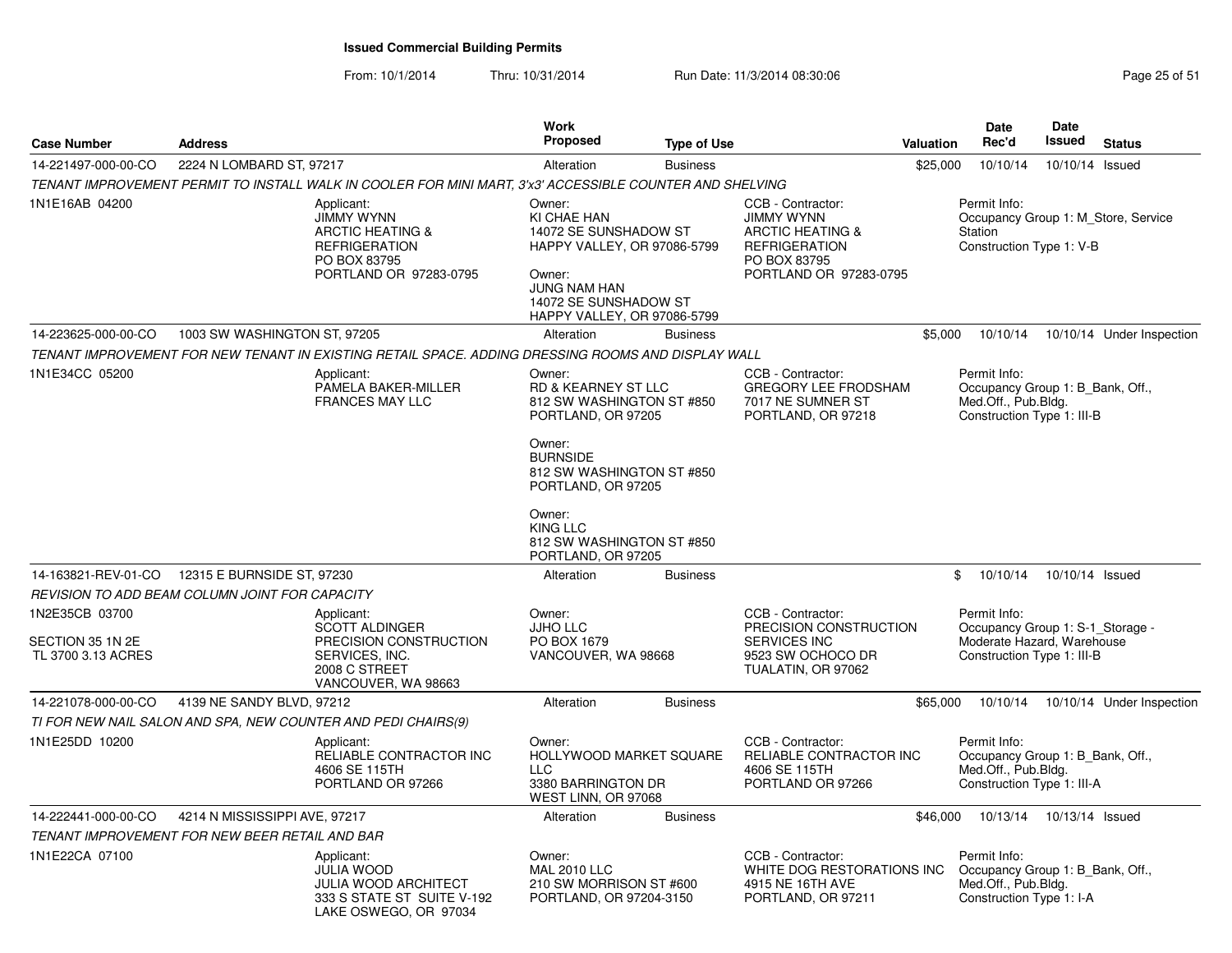From: 10/1/2014

| <b>Case Number</b>                                                               | <b>Address</b>                                 |                                                                                                                                                                 | Work<br><b>Proposed</b>                                                                                      | <b>Type of Use</b> |                                                                                                                  | <b>Valuation</b> | <b>Date</b><br>Rec'd                                                                                  | <b>Date</b><br>Issued | <b>Status</b> |                                      |
|----------------------------------------------------------------------------------|------------------------------------------------|-----------------------------------------------------------------------------------------------------------------------------------------------------------------|--------------------------------------------------------------------------------------------------------------|--------------------|------------------------------------------------------------------------------------------------------------------|------------------|-------------------------------------------------------------------------------------------------------|-----------------------|---------------|--------------------------------------|
| 14-220927-000-00-CO                                                              | 1223 NE M L KING BLVD, 97232                   |                                                                                                                                                                 | Alteration                                                                                                   | <b>Business</b>    |                                                                                                                  | \$45,000         | 10/14/14                                                                                              | 10/14/14 Issued       |               |                                      |
|                                                                                  |                                                | IMPROVEMENTS IN UNOCCUPIED SPACE, BUILD NEW ACCESSIBLE RESTROOM AND INSTALL SUSPENDED CEILING SYSTEM. ADD DOOR TO GARAGE.NO OCCUPANCY THIS PERMIT. SEPARATI     |                                                                                                              |                    |                                                                                                                  |                  |                                                                                                       |                       |               |                                      |
| 1N1E34AA 02300                                                                   |                                                | Applicant:<br><b>JILL SABIN</b><br>6720 SW MACADAM AVE. STE 100<br>PORTLAND, OR 97219                                                                           | Owner:<br>API PROPERTIES 1047 LLC<br>1900 S NORFOLK ST #150<br>SAN MATEO, CA 94403                           |                    | CCB - Contractor:<br>RUSSELL CONSTRUCTION INC<br>20915 SW 105TH AVE<br>TUALATIN OR 97062                         |                  | Permit Info:<br>Occupancy Group 1: B_Bank, Off.,<br>Med.Off., Pub.Bldg.<br>Construction Type 1: I-A   |                       |               |                                      |
| 14-223252-000-00-CO                                                              | 8435 SW TERWILLIGER BLVD, 97219                |                                                                                                                                                                 | Alteration                                                                                                   | <b>Business</b>    |                                                                                                                  | \$4.000          |                                                                                                       |                       |               | 10/14/14  10/14/14  Under Inspection |
|                                                                                  |                                                | TENANT IMPROVEMENT FOR NEW TENANT, RECONFIGURE OFFICE SPACE.                                                                                                    |                                                                                                              |                    |                                                                                                                  |                  |                                                                                                       |                       |               |                                      |
| 1S1E21DD 07300                                                                   |                                                | Applicant:<br>PAIGE TAYLOR<br>PAIGE TAYLOR DESIGN<br>8950 SW BOONES FERRY RD<br>PORTLAND, OR 97219                                                              | Owner:<br>CHIMIENTI PROPERTIES LLC<br>11504 SW WOODLEE HEIGHTS CT LLC<br>PORTLAND, OR 97219-8915             |                    | CCB - Contractor:<br><b>IRON TRIANGLE CONSTRUCTION</b><br>6130 CAUFIELD<br>WEST LINN, OR 97068                   |                  | Permit Info:<br>Occupancy Group 1: B_Bank, Off.,<br>Med.Off., Pub.Bldg.<br>Construction Type 1: V-B   |                       |               |                                      |
|                                                                                  | 14-150318-REV-01-CO 2901 E BURNSIDE ST. 97232  |                                                                                                                                                                 | Alteration                                                                                                   | <b>Business</b>    |                                                                                                                  | \$15.000         | 10/14/14  10/14/14  Issued                                                                            |                       |               |                                      |
|                                                                                  | ADDED VALUE REVISION TO REPAIR DRY ROTTED BEAM |                                                                                                                                                                 |                                                                                                              |                    |                                                                                                                  |                  |                                                                                                       |                       |               |                                      |
| 1N1E36CA 20900<br>HAWTHORNES 1ST ADD<br>BLOCK <sub>23</sub><br>LOT <sub>12</sub> |                                                | Applicant:<br>PATRICK O'BRIEN<br>O'BRIEN CONSTRUCTORS LLC<br>8037 SW 17TH AVE<br>PORTLAND, OR 97219                                                             | Owner:<br>BITAR BROS ROBERT A BITAR<br><b>CORP(LSD NARA</b><br>2929 E BURNSIDE ST<br>PORTLAND, OR 97214-1831 |                    | CCB - Contractor:<br>Pat O'Brien<br>O'BRIEN CONSTRUCTORS, LLC<br>8037 SW 17TH AVE<br>PORTLAND, OR 97219          |                  | Permit Info:<br>Occupancy Group 1: B Bank, Off.,<br>Med.Off., Pub.Bldg.<br>Construction Type 1: V-B   |                       |               |                                      |
| 14-157672-000-00-CO                                                              | 12518 NE AIRPORT WAY, 97230                    |                                                                                                                                                                 | Alteration                                                                                                   | <b>Business</b>    |                                                                                                                  | \$153.445        |                                                                                                       |                       |               | 5/16/14  10/15/14  Under Inspection  |
|                                                                                  |                                                | CONVERT EXISTING WAREHOUSE AREA TO PHYSICAL THERAPY SPACE. INCLUDES CURTAIN WALLS. NEW WALLS FOR EXAM ROOM. MONITORING ROOM. OFFICES AND STORAGE. 3 NEW SINK    |                                                                                                              |                    |                                                                                                                  |                  |                                                                                                       |                       |               |                                      |
| 1N2E14C 01100<br><b>SMP BUSINESS PARK</b><br>LOT 1&2 TL 1100                     |                                                | Applicant:<br>KRISTIE BOEGLER<br>TRITEK CONSTRUCTION INC<br>4374 CONTRACTORS COMMON<br><b>SUITE A</b><br>LIVERMORE, CA 94551                                    | Owner:<br>TOM MOYER THEATRES LLC<br>805 SW BROADWAY #2020<br>PORTLAND, OR 97205-3360                         |                    | CCB - Contractor:<br>TRITEK CONSTRUCTION INC<br>4374 CONTRACTORS COMMON<br><b>SUITE A</b><br>LIVERMORE, CA 94551 |                  | Permit Info:<br>Occupancy Group 1: B_Bank, Off.,<br>Med.Off., Pub.Bldg.<br>Construction Type 1: V-B   |                       |               |                                      |
| 14-224829-000-00-CO                                                              | 3330 NW YEON AVE, 97210                        |                                                                                                                                                                 | Alteration                                                                                                   | <b>Business</b>    |                                                                                                                  | \$80,000         | 10/15/14                                                                                              | 10/15/14 Issued       |               |                                      |
|                                                                                  |                                                | INTERIOR COMMON SPACE REMODEL OF OFFICE BUILDING AND FINISHES UPGRADE: NO OCCUPANCY ON THIS PERMIT                                                              |                                                                                                              |                    |                                                                                                                  |                  |                                                                                                       |                       |               |                                      |
| 1N1E29AB 00100<br>SECTION 29 1N 1E<br>TL 100 0.84 ACRES                          |                                                | Applicant:<br><b>MATTHEW SUGARBAKER</b><br>THA ARCHITECTURE INC<br>733 SW OAK ST SUITE 100<br>PORTLAND OR 97205                                                 | Owner:<br>NELSON INVESTMENT COMPANY<br><b>LLC</b><br>470 6TH ST #A<br>LAKE OSWEGO, OR 97034-2920             |                    | CCB - Contractor:<br>ROB YORKE<br>YORKE & CURTIS INC<br>4480 SW 101 ST AVE<br>BEAVERTON, OR 970053427            |                  | Permit Info:<br>Occupancy Group 1: B Bank, Off.,<br>Med.Off., Pub.Bldg.<br>Construction Type 1: III-B |                       |               |                                      |
| 14-227195-000-00-CO                                                              | 9955 SE WASHINGTON ST, 97216                   |                                                                                                                                                                 | Alteration                                                                                                   | <b>Business</b>    |                                                                                                                  | \$4,608          |                                                                                                       |                       |               | 10/17/14  10/17/14  Under Inspection |
|                                                                                  |                                                | TENANT IMPROVEMENT TI FOR EXISTING TENANT TO MOVE FROM SPACE 200 TO SPACE 201. FRAME 30' OF NEW METAL STUD WALL AND INSTALL 2 NEW DOORS AND FRAMES AND HANG ANL |                                                                                                              |                    |                                                                                                                  |                  |                                                                                                       |                       |               |                                      |
| 1S2E04A 00500<br>SECTION 04 1S 2E                                                |                                                | Applicant:<br>ART CORTEZ CONSTRUCTION INC IBEW AND UNITED WORKERS<br>PO BOX 11095                                                                               | Owner:<br>PO BOX 16877                                                                                       |                    | CCB - Contractor:<br>ART CORTEZ CONSTRUCTION INC Occupancy Group 1: B Bank, Off.,<br>PO BOX 11095                |                  | Permit Info:<br>Med.Off., Pub.Bldg.                                                                   |                       |               |                                      |
| TL 500 1.13 ACRES                                                                |                                                | PORTLAND, OR 97211                                                                                                                                              | PORTLAND, OR 97292-0877<br>Owner:<br>FEDERAL CREDIT UNION<br>PO BOX 16877<br>PORTLAND, OR 97292-0877         |                    | PORTLAND, OR 97211                                                                                               |                  | Construction Type 1: V-A                                                                              |                       |               |                                      |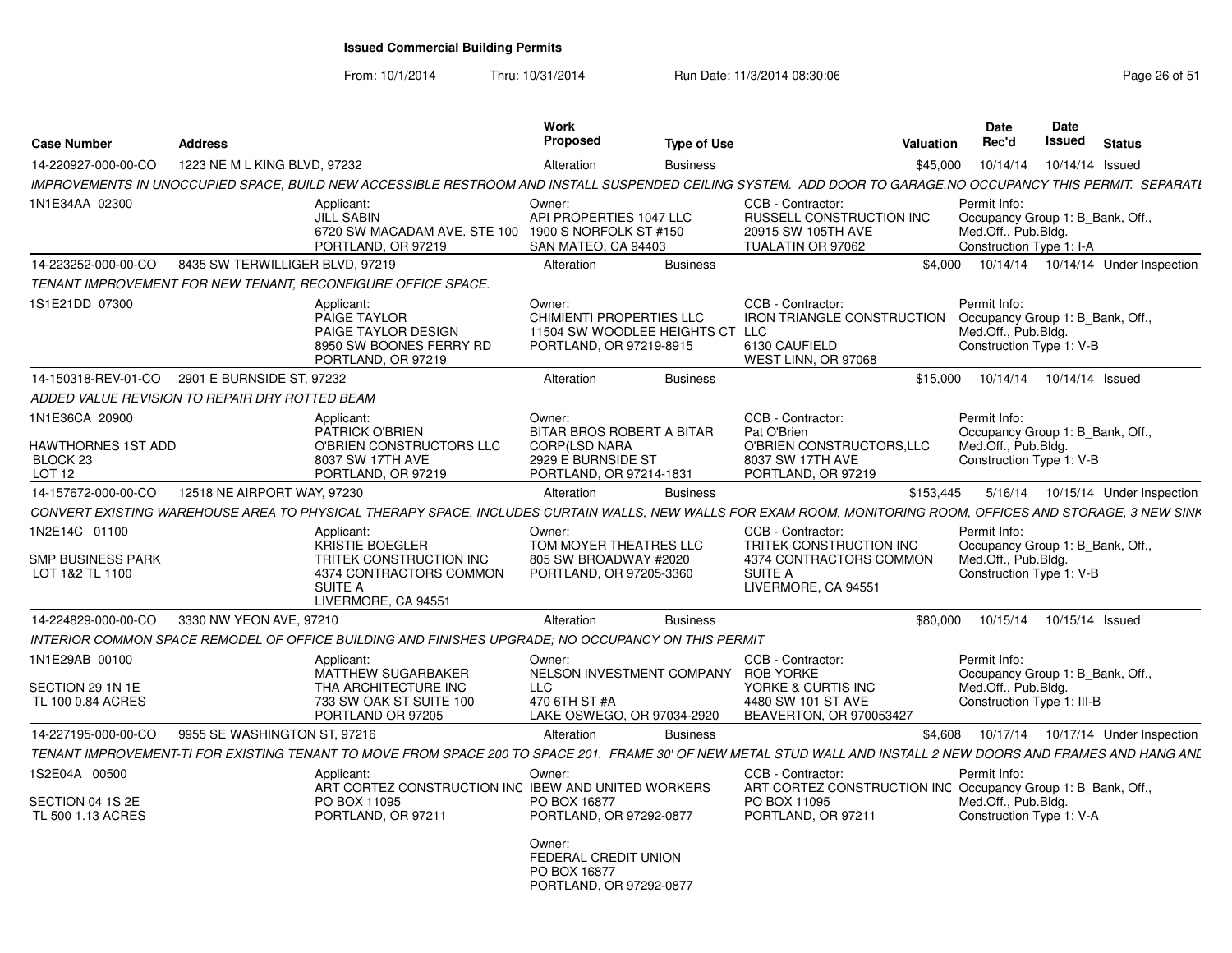| <b>Case Number</b>                                                                 | <b>Address</b>                                                                                               | <b>Work</b><br>Proposed                                                                      | <b>Type of Use</b> | <b>Valuation</b>                                                                                                              | Date<br>Rec'd                                                                                      | Date<br>Issued  | <b>Status</b>                                                                             |
|------------------------------------------------------------------------------------|--------------------------------------------------------------------------------------------------------------|----------------------------------------------------------------------------------------------|--------------------|-------------------------------------------------------------------------------------------------------------------------------|----------------------------------------------------------------------------------------------------|-----------------|-------------------------------------------------------------------------------------------|
| 14-190502-REV-01-CO                                                                | 10015 SW TERWILLIGER BLVD, 97219                                                                             | Alteration                                                                                   | Educational        |                                                                                                                               | 10/31/14<br>\$                                                                                     | 10/31/14 Issued |                                                                                           |
|                                                                                    | REVISION TO INSTALL 5 FOOTINGS INSTEAD OF 6                                                                  |                                                                                              |                    |                                                                                                                               |                                                                                                    |                 |                                                                                           |
| 1S1E27 00300<br>SECTION 27 1S 1E<br>TL 300 29.79 ACRES                             | Applicant:<br>ANTONIJA KRIZANAC<br><b>MCKINSTRY</b><br>16790 NE MASON ST. SUITE 100<br>PORTLAND, OR 97230    | Owner:<br>LEWIS & CLARK COLLEGE<br>0615 SW PALATINE HILL RD MSC<br>31<br>PORTLAND, OR 97219  |                    | CCB - Contractor:<br>MCKINSTRY CO LLC<br>16970 NE MASON ST, SUITE 100<br>PORTLAND OR 97230-7398                               | Permit Info:<br>Occupancy Group 1: U_Private<br>Garage\Utility Misc.<br>Construction Type 1: III-B |                 |                                                                                           |
|                                                                                    |                                                                                                              | Owner:<br><b>BUSINESS OFFICE</b><br>0615 SW PALATINE HILL RD MSC<br>31<br>PORTLAND, OR 97219 |                    |                                                                                                                               |                                                                                                    |                 |                                                                                           |
| 14-190502-000-00-CO                                                                | 10015 SW TERWILLIGER BLVD, 97219                                                                             | Alteration                                                                                   | Educational        | \$15,000                                                                                                                      | 7/29/14                                                                                            | 10/13/14 Issued |                                                                                           |
|                                                                                    | INSTALL 6 FOOTINGS FOR FUTURE PV SOLAR ARRAY CARPORT (SEPARATE NEW CONSTRUCTION PERMIT FOR CARPORT REQUIRED) |                                                                                              |                    |                                                                                                                               |                                                                                                    |                 |                                                                                           |
| 1S1E27 00300                                                                       | Applicant:                                                                                                   | Owner:                                                                                       |                    | CCB - Contractor:                                                                                                             | Permit Info:                                                                                       |                 |                                                                                           |
| SECTION 27 1S 1E<br>TL 300 29.79 ACRES                                             | <b>DAVID BAYSINGER</b><br><b>MCKINSTRY</b><br>16790 NE MASON STREET<br>PORTLAND, OR 97230                    | LEWIS & CLARK COLLEGE<br>0615 SW PALATINE HILL RD MSC<br>31<br>PORTLAND, OR 97219            |                    | MCKINSTRY CO LLC<br>16970 NE MASON ST, SUITE 100<br>PORTLAND OR 97230-7398                                                    | Occupancy Group 1: U_Private<br>Garage\Utility Misc.<br>Construction Type 1: III-B                 |                 |                                                                                           |
|                                                                                    |                                                                                                              | Owner:<br><b>BUSINESS OFFICE</b><br>0615 SW PALATINE HILL RD MSC<br>31<br>PORTLAND, OR 97219 |                    |                                                                                                                               |                                                                                                    |                 |                                                                                           |
| 14-104031-DFS-02-CO                                                                | 2921 SE 116TH AVE, 97266                                                                                     | Alteration                                                                                   | Educational        | \$6,000                                                                                                                       | 9/24/14                                                                                            | 10/9/14 Final   |                                                                                           |
|                                                                                    | DFS CURB ATTACHMENT FOR ROOF TOP UNIT(RTU)                                                                   |                                                                                              |                    |                                                                                                                               |                                                                                                    |                 |                                                                                           |
| 1S2E10AB 00800<br>SECTION 10 1S 2E<br>TL 800 4.87 ACRES                            | Applicant:<br><b>DERRICK DINGMAN</b><br>2133 NW YORK ST<br>PORTLAND OR 97210                                 | Owner:<br><b>SCHOOL DISTRICT #40</b><br>1500 SE 130TH AVE<br>PORTLAND, OR 97233-1719         |                    | CCB - Contractor:<br><b>STEVE BARTELL</b><br>P & C CONSTRUCTION CO<br>2133 NW YORK ST<br>PORTLAND, OR 97210                   | Permit Info:<br>Occupancy Group 1: E_School<br>Construction Type 1: III-B                          |                 | Construction Type 2 (formerly Type 1): V-B                                                |
| 14-186154-REV-01-CO 15 SE 6TH AVE, 97214                                           |                                                                                                              | Alteration                                                                                   | Factory/Industrial |                                                                                                                               | \$<br>10/20/14                                                                                     | 10/20/14 Issued |                                                                                           |
|                                                                                    | REVISION TO SHOW THAT TRASH ENCLOSURE DRAIN RUNS THROUGH GREASE INTERCEPTOR INSTEAD OF DOWNSTREAM            |                                                                                              |                    |                                                                                                                               |                                                                                                    |                 |                                                                                           |
| 1N1E35CC 01800<br>EAST PORTLAND<br>BLOCK 117<br>LOT <sub>6</sub><br>S 1/2 OF LOT 7 | Applicant:<br><b>JEFF DUNCAN</b><br><b>GRIDLINE PLUMBING</b><br>14844 SW 109TH AVE<br><b>TIGARD OR 97224</b> | Owner:<br><b>BUILDING 15 LLC</b><br>3635 SW 48TH PL<br>PORTLAND, OR 97221                    |                    | CCB - Contractor:<br><b>ALAN VOLM</b><br>PACIFIC CREST STRUCTURES<br>17750 SW UPPER BOONES<br>FERRY RD 190<br>DURHAM OR 97224 | Permit Info:<br>Factory, Mod.Hazard<br>Construction Type 1: III-B                                  |                 | Occupancy Group 1: F-1_Industrial Plant -<br>Construction Type 2 (formerly Type 1): III-B |
| 13-227458-REV-01-CO                                                                | 16515 NE SANDY BLVD - BLDG B, 97230                                                                          | Alteration                                                                                   | Factory/Industrial |                                                                                                                               | \$<br>10/27/14                                                                                     | 10/27/14 Issued |                                                                                           |
|                                                                                    | <b>REVISION TO REMOVE HEAT FROM GROW ROOMS</b>                                                               |                                                                                              |                    |                                                                                                                               |                                                                                                    |                 |                                                                                           |
| 1N3E19C 01000<br>SECTION 19 1N 3E                                                  | Applicant:<br><b>MIKE COYLE</b><br><b>FASTER PERMITS</b>                                                     | Owner:<br>RANDOLPH W SLIPHER<br>3415 NE 124TH PL                                             |                    | CCB - Contractor:<br>DAVID TAI SEU BARTOLOME<br>13570 SE 180TH AVE                                                            | Permit Info:<br>Factory, Mod.Hazard                                                                |                 | Occupancy Group 1: F-1 Industrial Plant -                                                 |
| TL 1000 0.61 ACRES                                                                 | 14334 NW EAGLERIDGE LANE<br>PORTLAND, OR 97229                                                               | PORTLAND, OR 97230-1502                                                                      |                    | DAMASCUS, OR 97089                                                                                                            | Construction Type 1: V-B                                                                           |                 |                                                                                           |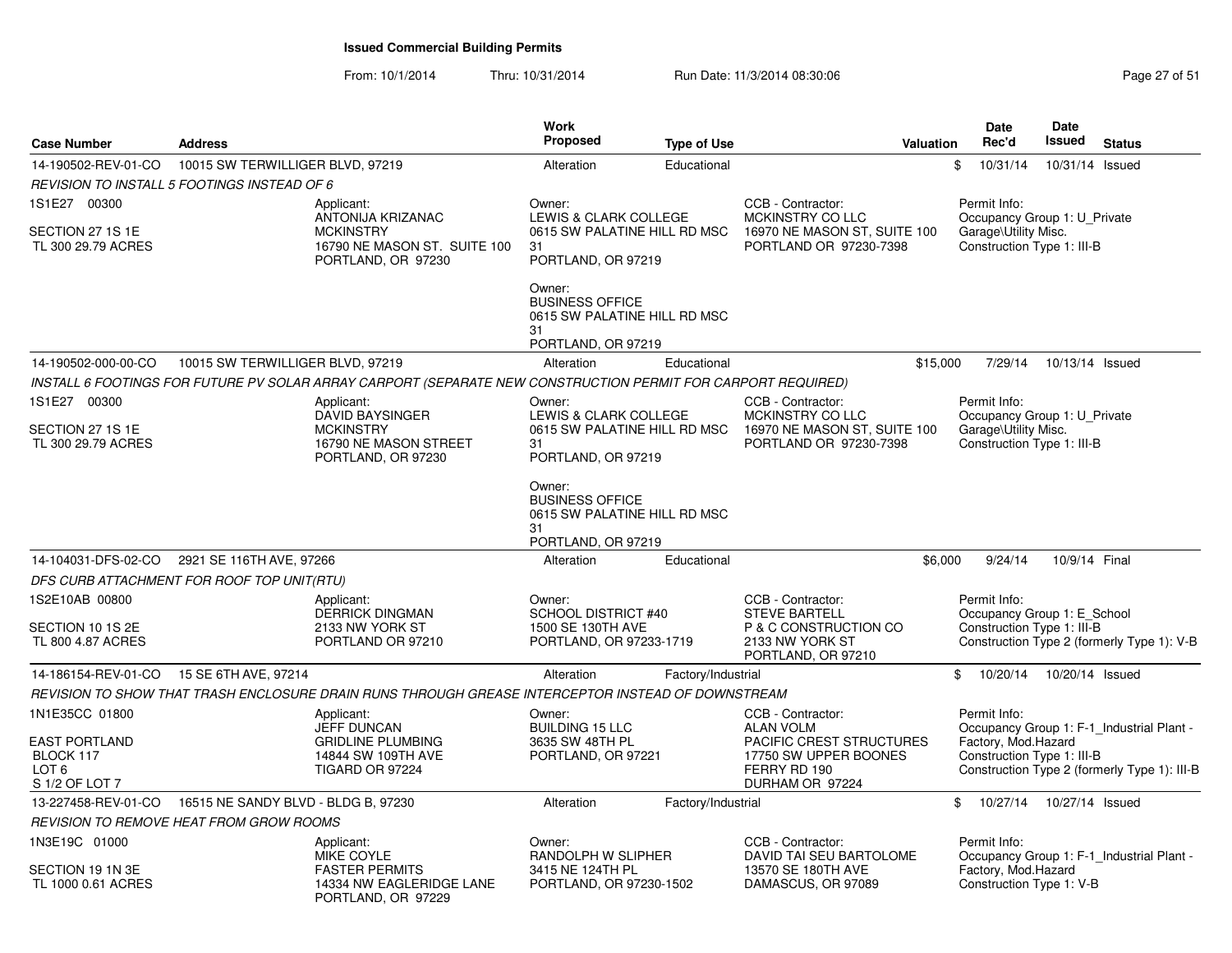| Case Number                                                                                                                                                                                | <b>Address</b>            |                                                                                                                                                              | <b>Work</b><br>Proposed                                                                                                        | <b>Type of Use</b> |                                                                                                                                 | Valuation | <b>Date</b><br>Rec'd                                               | <b>Date</b><br>Issued | <b>Status</b>                                                                      |
|--------------------------------------------------------------------------------------------------------------------------------------------------------------------------------------------|---------------------------|--------------------------------------------------------------------------------------------------------------------------------------------------------------|--------------------------------------------------------------------------------------------------------------------------------|--------------------|---------------------------------------------------------------------------------------------------------------------------------|-----------|--------------------------------------------------------------------|-----------------------|------------------------------------------------------------------------------------|
| 14-221607-000-00-CO                                                                                                                                                                        | 8411 N DENVER AVE, 97217  |                                                                                                                                                              | Alteration                                                                                                                     | Factory/Industrial |                                                                                                                                 | \$75,000  | 10/27/14                                                           |                       | 10/27/14 Issued                                                                    |
|                                                                                                                                                                                            |                           | TENANT IMPROVEMENT IN 2 SPACES FOR SAME TENANT THAT ARE PART OF LARGER BUILDING, DEMO OUT PARTITION WALLS AND REMODEL RESTROOM TO BE ACCESSIBLE, CHANGE ENTR |                                                                                                                                |                    |                                                                                                                                 |           |                                                                    |                       |                                                                                    |
| 1N1E09DB 00200<br>KENTON<br>BLOCK 6<br>LOT 7-15<br>LOT 16 EXC PT IN STS<br>LOT 17 EXC PT IN ST; LOT 18-27; LAND &<br>IMPS SEE R653078 (R445901962) FOR LAND &<br><b>IMPS</b>               |                           | Applicant:<br><b>ELISE HENDRICKSON</b><br>PORTLAND DEVELOPMENT<br><b>COMMISSION</b><br>222 NW 5TH AVE<br>PORTLAND OR 97209                                   | Owner:<br>PORTLAND CITY OF(PDC<br>222 NW 5TH AVE<br>PORTLAND, OR 97209-3812                                                    |                    | <b>Primary Contractor:</b><br>TO BID                                                                                            |           | Permit Info:<br>Hazard, Parking Garage<br>Construction Type 1: V-B |                       | Occupancy Group 1: S-2_Storage - Low<br>Construction Type 2 (formerly Type 1): V-B |
| 14-231077-000-00-CO                                                                                                                                                                        | 306 SE 8TH AVE, 97214     |                                                                                                                                                              | Alteration                                                                                                                     | Factory/Industrial |                                                                                                                                 | \$15,000  | 10/28/14                                                           |                       | 10/28/14 Issued                                                                    |
|                                                                                                                                                                                            |                           | DEMO WALLS ON 2ND FLOOR. CAP FAUCETS. SPACE TO BE USED FOR FUTURE TENANT. 2ND FLOOR RESTROOM TO REMAIN                                                       |                                                                                                                                |                    |                                                                                                                                 |           |                                                                    |                       |                                                                                    |
| 1N1E35CC 10400<br><b>EAST PORTLAND</b><br>BLOCK 183<br>LOT 1-3&6-8 TL 10400<br><b>LAND &amp; IMPS</b><br>SEE R150358 (R226511642) FOR BILLBOARD<br>& R646210 (R226511643) FOR MACH & EQUIP |                           | Applicant:<br><b>KEVIN GRANT</b><br><b>C2K ARCHITECTURE INC</b><br>107 SE WASHINGTON ST #740<br>PORTLAND, OR 97214                                           | Owner:<br>SPECHT 306 LLC<br>15325 SW BEAVERTON CREEK CT 1265 S 35TH PL<br>BEAVERTON, OR 97006-5167                             |                    | CCB - Contractor:<br><b>COMMERCIAL CONTRACTORS</b><br>RIDGEFIELD WA 98642                                                       |           | Permit Info:<br>Factory, Mod.Hazard<br>Construction Type 1: III-B  |                       | Occupancy Group 1: F-1_Industrial Plant -                                          |
| 14-225893-000-00-CO                                                                                                                                                                        | 9045 N RAMSEY BLVD, 97203 |                                                                                                                                                              | Alteration                                                                                                                     | Factory/Industrial |                                                                                                                                 | \$15,000  | 10/30/14  10/30/14  Issued                                         |                       |                                                                                    |
|                                                                                                                                                                                            |                           | NEW OPENING IN CONCRETE PANEL AND NEW OVERHEAD DOOR: REMOVAL OF 4 TO 5 TREES                                                                                 |                                                                                                                                |                    |                                                                                                                                 |           |                                                                    |                       |                                                                                    |
|                                                                                                                                                                                            |                           | Applicant:<br><b>TARA LUND</b><br><b>CIDA</b><br>15895 SW 72ND AVE SUITE 200<br>PORTLAND OREGON 97224                                                        | Owner:<br>ST JOHNS CORP<br>PO BOX 17095<br>PORTLAND, OR 97217<br>Owner:<br>ANGIE HOUGHES<br>PO BOX 17095<br>PORTLAND, OR 97217 |                    | CCB - Contractor:<br><b>JOSEPH HUGHES</b><br>CONSTRUCTION INC<br>11125 SW BARBUR BLVD<br>PORTLAND, OR 97219                     |           |                                                                    |                       |                                                                                    |
| 14-229876-000-00-CO                                                                                                                                                                        | 15540 N LOMBARD ST        |                                                                                                                                                              | Alteration                                                                                                                     | Factory/Industrial |                                                                                                                                 | \$111,000 | 10/30/14  10/30/14  Issued                                         |                       |                                                                                    |
|                                                                                                                                                                                            |                           | BACKFILL 5 BELOW GRADE CONCRETE TANKS WITH CRUSHED ROCK AT INTERIOR WAREHOUSE SPACE, POUR NEW CONCRETE SLAB FLOOR ON TOP                                     |                                                                                                                                |                    |                                                                                                                                 |           |                                                                    |                       |                                                                                    |
| 2N1W23D 00500A1<br>RIVERGATE INDUSTRIAL DIS<br>BLOCK 10&12&E TL 500<br><b>IMPS ONLY</b><br>ALSO SEE LAND ACCTS R256254<br>(R708881910) & R532327 (R708881912)                              |                           | Applicant:<br><b>BLAYNE BEEAUPIT</b><br>MILLBANK MATERIALS USA, LTD<br>15540 N LOMBARD ST<br>PORTLAND, OR 97203                                              | Owner:<br>MILL BANK MATERIALS USA LTD<br>APT 102 20329 LOGAN AVE<br>LANGLEY, BC V3A 4L8 CANADA                                 |                    | CCB - Contractor:<br>WILKINS TRUCKING CO INC<br>339 N COLUMBIA BLVD<br>PORTLAND, OR 97217                                       |           | Permit Info:<br>Factory, Mod.Hazard<br>Construction Type 1: V-B    |                       | Occupancy Group 1: F-1_Industrial Plant -                                          |
| 14-222426-000-00-CO                                                                                                                                                                        | 10537 NE MARX ST, 97220   |                                                                                                                                                              | Alteration                                                                                                                     | Factory/Industrial |                                                                                                                                 | \$5,000   | 10/8/14                                                            |                       | 10/8/14 Issued                                                                     |
| INTERIOR ONLY-NEW INTERIOR WALLS FOR WORKSHOP AREAS                                                                                                                                        |                           |                                                                                                                                                              |                                                                                                                                |                    |                                                                                                                                 |           |                                                                    |                       |                                                                                    |
| IN2E22BB 00300                                                                                                                                                                             |                           | Applicant:<br>RAPHAEL GOODBLATT<br>AH HA!<br>615 SE ALDER ST, SUITE 203<br>PORTLAND, OR 97214                                                                | Owner:<br><b>GARY A TROUTNER</b><br><b>PO BOX 489</b><br>FAIRVIEW, OR 97024                                                    |                    | CCB - Contractor:<br>FLESCHNER CONSTRUCTION LLC Occupancy Group 1: F-1 Industrial Plant<br>7416SW 33RD AVE<br>PORTLAND OR 97219 |           | Permit Info:<br>Factory, Mod.Hazard<br>Construction Type 1: V-B    |                       |                                                                                    |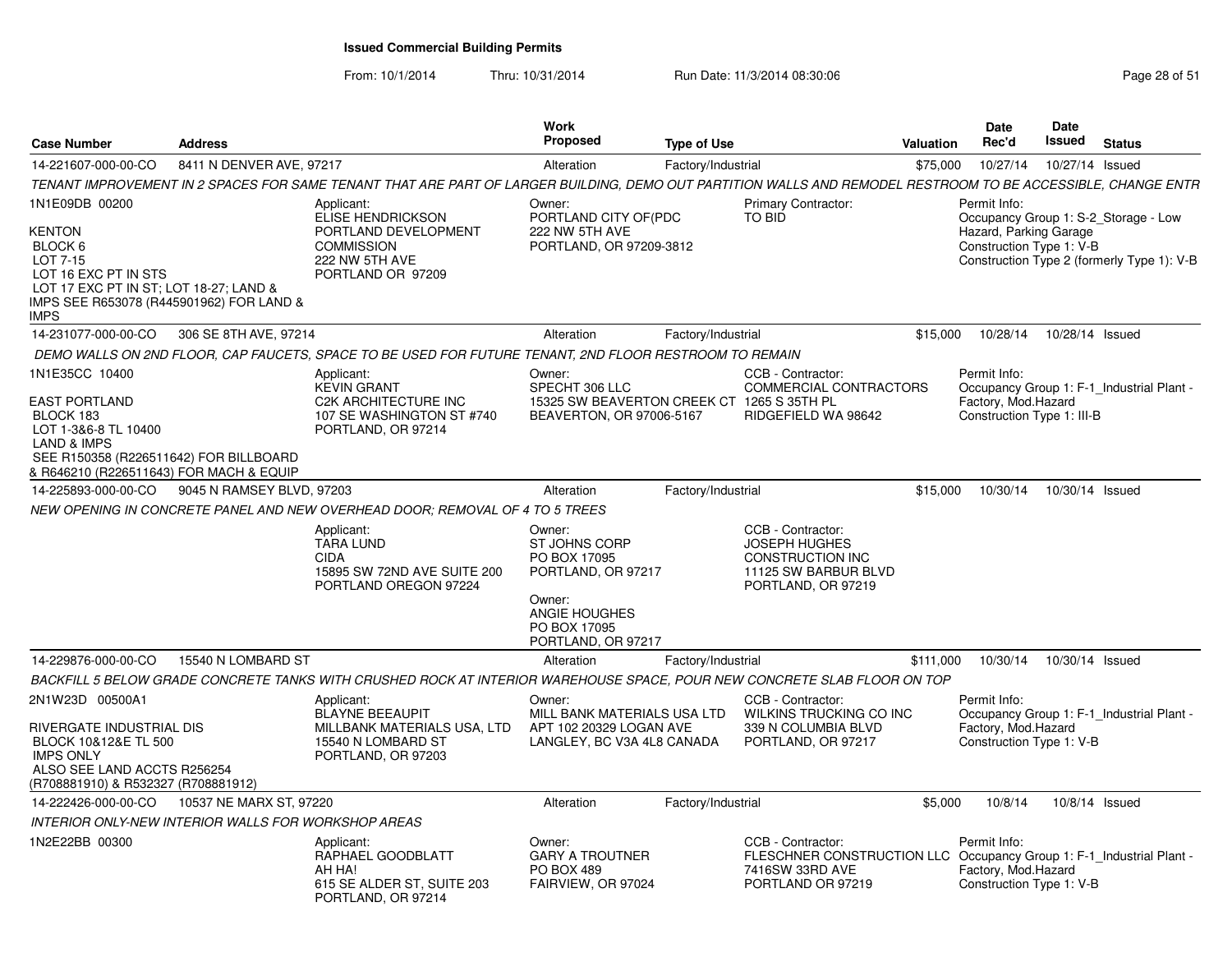| <b>Case Number</b>                                                    | <b>Address</b>                                |                                                                                                                                                                   | <b>Work</b><br><b>Proposed</b>                                                                                                                                              | <b>Type of Use</b> |                                                                                                                                       | <b>Valuation</b> | <b>Date</b><br>Rec'd                                                                                         | <b>Date</b><br>Issued | <b>Status</b>                                                                           |
|-----------------------------------------------------------------------|-----------------------------------------------|-------------------------------------------------------------------------------------------------------------------------------------------------------------------|-----------------------------------------------------------------------------------------------------------------------------------------------------------------------------|--------------------|---------------------------------------------------------------------------------------------------------------------------------------|------------------|--------------------------------------------------------------------------------------------------------------|-----------------------|-----------------------------------------------------------------------------------------|
| 14-209408-000-00-CO                                                   | 6650 NE COLUMBIA BLVD, 97218                  |                                                                                                                                                                   | Alteration                                                                                                                                                                  | Factory/Industrial |                                                                                                                                       | \$162,290        | 9/8/14                                                                                                       | 10/13/14 Issued       |                                                                                         |
|                                                                       | REPAIR AND UPGRADE 6 TIMBER BOWSTRING TRUSSES |                                                                                                                                                                   |                                                                                                                                                                             |                    |                                                                                                                                       |                  |                                                                                                              |                       |                                                                                         |
| 1N2E17CB 02600<br>SECTION 17 1N 2E<br>TL 2600 1.22 ACRES              |                                               | Applicant:<br><b>WESTERN WOOD STRUCTURES</b><br><b>INC</b><br>PO BOX 130<br>TUALATIN, OR 970620130                                                                | Owner:<br><b>CARMEL INDUSTRIAL PARK</b><br>1515 SW 5TH AVE #600<br>PORTLAND, OR 97201<br>Owner:<br>CARMEL INDUSTRIAL PARK LLC<br>1515 SW 5TH AVE #600<br>PORTLAND, OR 97201 |                    | CCB - Contractor:<br><b>WESTERN WOOD STRUCTURES</b><br><b>INC</b><br>PO BOX 130<br>TUALATIN, OR 970620130                             |                  | Permit Info:<br>Occupancy Group 1: S-1 Storage -<br>Moderate Hazard, Warehouse<br>Construction Type 1: V-B   |                       |                                                                                         |
| 14-226888-000-00-CO                                                   | 670 N RUSSELL ST, 97227                       |                                                                                                                                                                   | Alteration                                                                                                                                                                  | Factory/Industrial |                                                                                                                                       | \$10,000         | 10/17/14                                                                                                     | 10/17/14 Issued       |                                                                                         |
|                                                                       | VOLUNTARY SEISMIC UPGRADE - SEE 14-177155-CO  |                                                                                                                                                                   |                                                                                                                                                                             |                    |                                                                                                                                       |                  |                                                                                                              |                       |                                                                                         |
| 1N1E27CA 01400                                                        |                                               | Applicant:<br><b>THAD FISCO</b><br>ADAPTIVE CONSTRUCTION<br>265 N HANCOCK STE 100<br>PORTLAND OR 97214                                                            | Owner:<br><b>BENJAMIN T FISCO</b><br>265 N HANCOCK ST #100<br>PORTLAND, OR 97227-1973                                                                                       |                    | CCB - Contractor:<br><b>BEN FISCO</b><br>ADAPTIVE CONSTRUCTION<br><b>COMPANY</b><br>265 N HANCOCK ST, SUITE 100<br>PORTLAND, OR 97227 |                  | Permit Info:<br>Construction Type 1: V-B                                                                     |                       |                                                                                         |
| 14-226881-000-00-CO                                                   | 3829 NE COLUMBIA BLVD, 97211                  |                                                                                                                                                                   | Alteration                                                                                                                                                                  | Factory/Industrial |                                                                                                                                       | \$10,000         | 10/17/14                                                                                                     | 10/17/14 Issued       |                                                                                         |
|                                                                       |                                               | TI FOR NEW TENANT; NEW EXTERIOR ADA RAMP; INTERIOR WORK TO INCLUDE NEW PARTITION WALLS TO CREATE OFFICE WAITING ROOM, RETAIL AREA, OFFICE, AND ASSEMBLY FABRICATI |                                                                                                                                                                             |                    |                                                                                                                                       |                  |                                                                                                              |                       |                                                                                         |
| 1N1E13AD 01700<br>SECTION 13 1N 1E<br>TL 1700 0.14 ACRES              |                                               | Applicant:<br><b>RON STALLINGS</b><br><b>EMERALD LEAF INSTITUTE</b><br>3829 NE COLUMBIA BLVD<br>PORTLAND OR                                                       | Owner:<br>PO BOX 11423<br>PORTLAND, OR 97211-0423                                                                                                                           |                    | CCB - Contractor:<br>STARLING BAY PROPERTIES LLC SUPERIOR BUILDING CONCEPTS<br><b>LLC</b><br>10112 NE 61ST CIR<br>VANCOUVER, WA 98662 |                  | Permit Info:<br>Factory, Mod.Hazard<br>Construction Type 1: V-B                                              |                       | Occupancy Group 1: F-1_Industrial Plant -<br>Construction Type 2 (formerly Type 1): V-B |
| 14-207376-000-00-CO                                                   | 14940 N LOMBARD ST, 97203                     |                                                                                                                                                                   | Alteration                                                                                                                                                                  | Factory/Industrial |                                                                                                                                       | \$77,000         |                                                                                                              |                       | 9/3/14  10/17/14  Under Inspection                                                      |
|                                                                       |                                               | RACKING INSTALLATION. NEW TENANT, NO NEW WORK PROPOSED EXCEPT RACKING.                                                                                            |                                                                                                                                                                             |                    |                                                                                                                                       |                  |                                                                                                              |                       |                                                                                         |
| 2N1W26A 00700                                                         |                                               | Applicant:<br><b>TONY MORONES</b><br><b>TOYOTA LIFT NW</b><br>12001 SE JENNIFER ST<br>CLACKAMAS OR 97015                                                          | Owner:<br>MULFLUR FAMILY LLC<br>14546 N LOMBARD ST<br>PORTLAND, OR 97203                                                                                                    |                    | CCB - Contractor:<br><b>WIZE SOLUTIONS INC</b><br>2724 S 3600 W STE N<br>WEST VALLEY, UT 84119                                        |                  | Permit Info:<br>Occupancy Group 1: S-1 Storage -<br>Moderate Hazard, Warehouse<br>Construction Type 1: III-B |                       |                                                                                         |
| 14-181787-000-00-CO                                                   | 7015 NE COLUMBIA BLVD, 97218                  |                                                                                                                                                                   | Alteration                                                                                                                                                                  | Hazardous          |                                                                                                                                       | \$267,314        | 7/11/14                                                                                                      | 10/20/14 Issued       |                                                                                         |
|                                                                       |                                               | PARTIAL CHANGE OF OCCUPANCY FROM S1 TO H4. TWO HOUR FIRE BARRIER SEPARATION WALL. SEPARATE MT REQUIRED FOR H-OCCUPANCY EXHAUST                                    |                                                                                                                                                                             |                    |                                                                                                                                       |                  |                                                                                                              |                       |                                                                                         |
| 1N2E17CA 00300                                                        |                                               | Applicant:<br><b>JENNIFER KIMURA</b>                                                                                                                              | Owner:<br>SUMMIT PROPERTIES INC                                                                                                                                             |                    | CCB - Contractor:<br>PERLO CONSTRUCTION LLC                                                                                           |                  | Permit Info:                                                                                                 |                       | Occupancy Group 1: H-4_High Hazard 4                                                    |
| SCHETKY ADDITION<br>LOT 2&A TL 300                                    |                                               | <b>VLMK CONSULTING ENGINEERS</b><br>3933 SW KELLY AVENUE<br>PORTLAND, OR 97239                                                                                    | 4380 SW MACADAM AVE #330<br>PORTLAND, OR 97239                                                                                                                              |                    | 7190 SW Sandburg St.<br>Portland, OR 97223                                                                                            |                  | Construction Type 1: III-B                                                                                   |                       |                                                                                         |
| 14-157327-REV-01-CO                                                   | 209 NW 3RD AVE, 97209                         |                                                                                                                                                                   | Alteration                                                                                                                                                                  | Hotel/Motel        |                                                                                                                                       | \$5,000          | 10/22/14                                                                                                     | 10/22/14 Issued       |                                                                                         |
|                                                                       |                                               | REVISION-VALUE ADDED REVISION INFILL CAVITY IN WALL BETWEEN 2ND FLOOR AND THE 4TH FLOOR                                                                           |                                                                                                                                                                             |                    |                                                                                                                                       |                  |                                                                                                              |                       |                                                                                         |
| 1N1E34CA 05100<br>COUCHS ADD<br>BLOCK <sub>27</sub><br>E 65' OF LOT 1 |                                               | Applicant:<br>PHIL SYDNOR<br><b>INTEGRATE ARCHITECTURE &amp;</b><br><b>PLANNING INC</b><br>1715 N TERRY ST<br>PORTLAND, OR 97217                                  | Owner:<br><b>KEYMAR LLC</b><br>8190 SW CANYON LN<br>PORTLAND, OR 97225-3922                                                                                                 |                    | CCB - Contractor:<br><b>MATT SIEGEL</b><br><b>BUILDING BLOCK LLC</b><br>8190 SW CANYON LN<br>PORTLAND OR 97225                        |                  | Permit Info:<br>Construction Type 1: III-B                                                                   |                       | Occupancy Group 1: R-1_Hotel or Motel<br>Construction Type 2 (formerly Type 1): III-B   |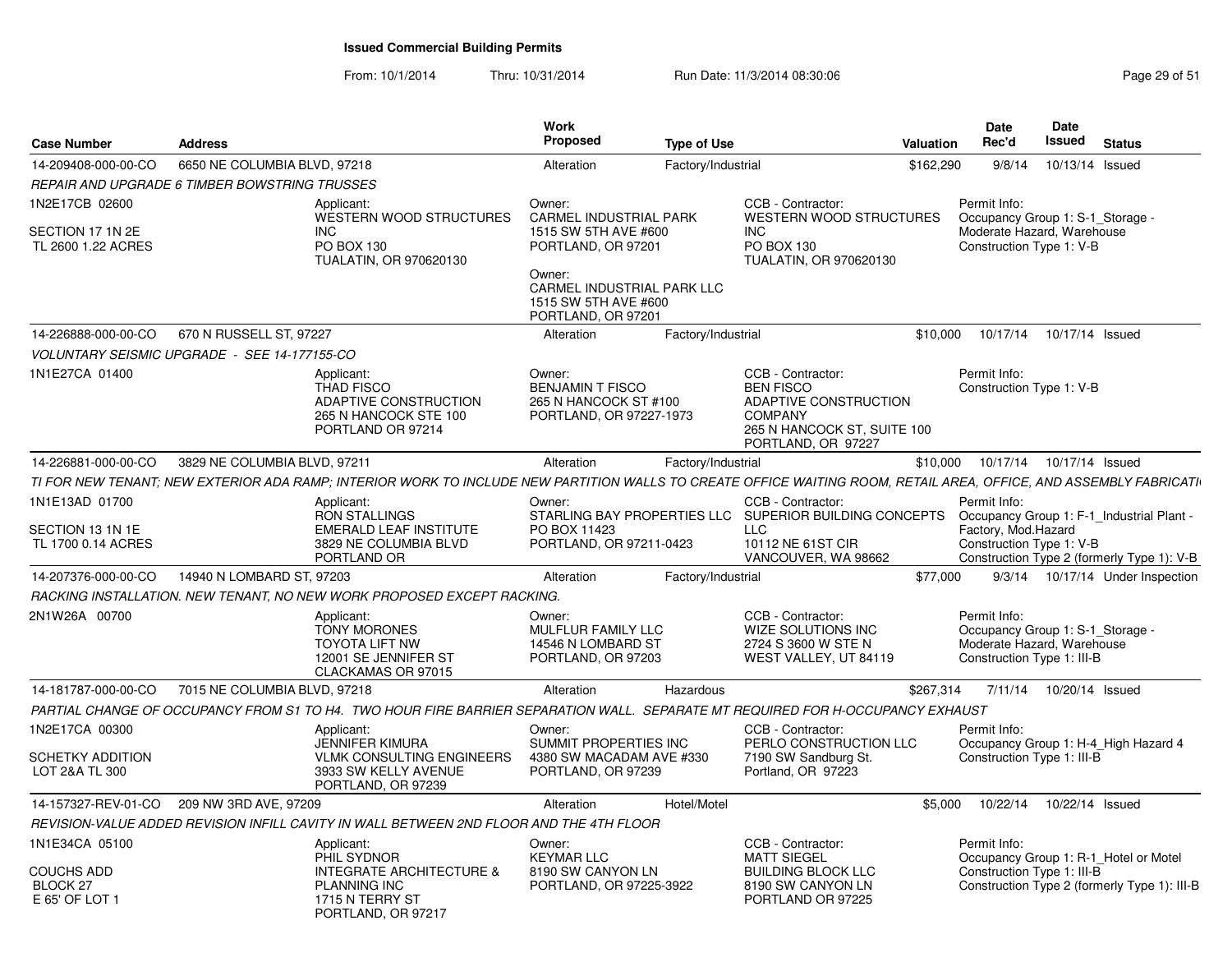From: 10/1/2014

| <b>Case Number</b>                                                               | <b>Address</b>                  |                                                                                                                                                         | <b>Work</b><br><b>Proposed</b>                                                      | <b>Type of Use</b> |                                                                                        | Valuation | <b>Date</b><br>Rec'd                                  | <b>Date</b><br>Issued | <b>Status</b>                                                                     |
|----------------------------------------------------------------------------------|---------------------------------|---------------------------------------------------------------------------------------------------------------------------------------------------------|-------------------------------------------------------------------------------------|--------------------|----------------------------------------------------------------------------------------|-----------|-------------------------------------------------------|-----------------------|-----------------------------------------------------------------------------------|
| 14-229667-000-00-CO                                                              | 918 SW YAMHILL ST, 97205        |                                                                                                                                                         | Alteration                                                                          | Mercantile         |                                                                                        | \$50,000  | 10/24/14                                              | 10/24/14 Issued       |                                                                                   |
|                                                                                  |                                 | TI FOR NEW TENANT; NEW WALLS FOR GOWN HALL, RECEPTION AREA, OFFICE AND CHANGING ROOMS; BATHROOMS ON PLANS TO BE PULLED ON SEPARATE PERMIT               |                                                                                     |                    |                                                                                        |           |                                                       |                       |                                                                                   |
| 1S1E03BB 05600<br>PORTLAND<br>BLOCK 219<br>LOT 1&2                               |                                 | Applicant:<br><b>KEVIN BINEHAM</b><br><b>BINEHAM DESIGN</b><br>48 W 26TH AVE<br>EUGENE, OR 97405                                                        | Owner:<br>PINE HILL CORP<br>621 SW MORRISON ST #800<br>PORTLAND, OR 97205-3825      |                    | CCB - Contractor:<br><b>INTERWORKS LLC</b><br><b>114 NE 7TH</b><br>PORTLAND, OR 97232  |           | Permit Info:<br>Station<br>Construction Type 1: III-B |                       | Occupancy Group 1: M Store, Service                                               |
| 13-207316-REV-01-CO                                                              | 305 SE 3RD AVE, 97214           |                                                                                                                                                         | Alteration                                                                          | Mercantile         |                                                                                        | \$        | 10/23/14                                              | 10/23/14 Issued       |                                                                                   |
|                                                                                  |                                 | REVISION TO RETAIN WALLS AT EXIT PASSAGEWAY, DEMOLISH EXISTING ELECTRICAL CLOSET.                                                                       |                                                                                     |                    |                                                                                        |           |                                                       |                       |                                                                                   |
| 1N1E34DD 03000<br>FRUSHS SQUARE ADD<br><b>BLOCK 7 TL 3000</b>                    |                                 | Applicant:<br><b>BEACHUM JONES</b><br><b>DEFORM NW</b><br>3044 NW NICOLAI ST<br>PORTLAND, OR 97210                                                      | Owner:<br><b>URBAN 2ND</b><br>1230 SW 1ST AVE #201<br>PORTLAND, OR 97204-3200       |                    | CCB - Contractor:<br><b>DEFORM NW LLC</b><br>PO BOX 42404<br>PORTLAND, OR 97242        |           | Permit Info:<br>Station<br>Construction Type 1: III-B |                       | Occupancy Group 1: M Store, Service                                               |
|                                                                                  |                                 |                                                                                                                                                         | Owner:<br>3RD LLC<br>1230 SW 1ST AVE #201<br>PORTLAND, OR 97204-3200                |                    |                                                                                        |           |                                                       |                       |                                                                                   |
| 14-224445-000-00-CO                                                              | 12659 SE DIVISION ST, 97233     |                                                                                                                                                         | Alteration                                                                          | Mercantile         |                                                                                        | \$15,000  | 10/23/14                                              | 10/23/14 Issued       |                                                                                   |
|                                                                                  |                                 | TENANT IMPROVEMENT FOR EXISTING MEAT SHOP TENANT, CREATE OPENING TO ACCESS NEW DELI IN EXISTING SPACE, ADD SHELVES, SINKS, DELI COUNTER, RANGE AND HOOD |                                                                                     |                    |                                                                                        |           |                                                       |                       |                                                                                   |
| 1S2E02CC 10600<br>SECTION 02 1S 2E<br>TL 10600 0.39 ACRES                        |                                 | Applicant:<br>MIKE MONTGOMERY<br>5531 SW BUDDINGTON ST<br>PORTLAND, OR 97219                                                                            | Owner:<br><b>RICHARD PERRY</b><br>14205 SE FRANK AVE<br>BORING, OR 97009-9132       |                    |                                                                                        |           | Permit Info:<br>Station<br>Construction Type 1: III-B |                       | Occupancy Group 1: M Store, Service                                               |
| 14-219833-000-00-CO                                                              | 621 SE 7TH AVE, 97214           |                                                                                                                                                         | Alteration                                                                          | Mercantile         |                                                                                        | \$9,000   | 10/1/14                                               |                       | 10/1/14 Under Inspection                                                          |
|                                                                                  |                                 | RECONFIGURE INTERIOR LAYOUT TO ADD RAMPS, REMOVE KITCHEN, ADD ACCESSIBLE PARKING AND BIKE PARKING                                                       |                                                                                     |                    |                                                                                        |           |                                                       |                       |                                                                                   |
| 1S1E02BB 03000<br><b>EAST PORTLAND</b><br>BLOCK 140<br>N 37.5' OF LOT 7<br>LOT 8 |                                 | Applicant:<br><b>TOM DORMANDY</b><br><b>EASTSIDE IMPORTS, INC</b><br>621 SE 7TH AVE<br>PORTLAND OR 97214                                                | Owner:<br>HARPER A POLING<br>23055 AIRPORT RD NE #17<br>AURORA, OR 97002<br>Owner:  |                    | CCB - Contractor:<br>J & T CONSTRUCTION INC<br>12533 NE KNOTT ST<br>PORTLAND, OR 97230 |           | Permit Info:<br>Station<br>Construction Type 1: V-B   |                       | Occupancy Group 1: M_Store, Service<br>Construction Type 2 (formerly Type 1): V-B |
| LAND & IMPS SEE R150234 (R226508761)<br>FOR BILLBOARD                            |                                 |                                                                                                                                                         | JACQUELINE K POLING<br>23055 AIRPORT RD NE #17<br>AURORA, OR 97002                  |                    |                                                                                        |           |                                                       |                       |                                                                                   |
| 14-225322-000-00-CO                                                              | 1210 N HAYDEN MEADOWS DR, 97217 |                                                                                                                                                         | Alteration                                                                          | Mercantile         |                                                                                        | \$123,000 | 10/15/14                                              | 10/15/14 Issued       |                                                                                   |
|                                                                                  |                                 | CONSTRUCT TWO DEMISING WALLS TO CREATE 3 TENANT SPACES TO LEASE, REPLACE FRONT DOOR OF MIDDLE TENANT. NO OCCUPANCY THIS PERMIT.                         |                                                                                     |                    |                                                                                        |           |                                                       |                       |                                                                                   |
| 1N1E03C 00500<br>DELTA MEADOWS<br>BLOCK 2<br>LOT 2 TL 500                        |                                 | Applicant:<br>MIKE COYLE<br><b>FASTER PERMITS</b><br>14334 NW EAGLERIDGE LANE<br>PORTLAND, OR 97229                                                     | Owner:<br><b>HAYDEN MEADOWS</b><br>805 SW BROADWAY #2020<br>PORTLAND, OR 97205-3360 |                    | CCB - Contractor:<br>R & H CONSTRUCTION<br>1530 SW TAYLOR STREET<br>PORTLAND, OR 97205 |           | Permit Info:<br>Station<br>Construction Type 1: V-B   |                       | Occupancy Group 1: M Store, Service                                               |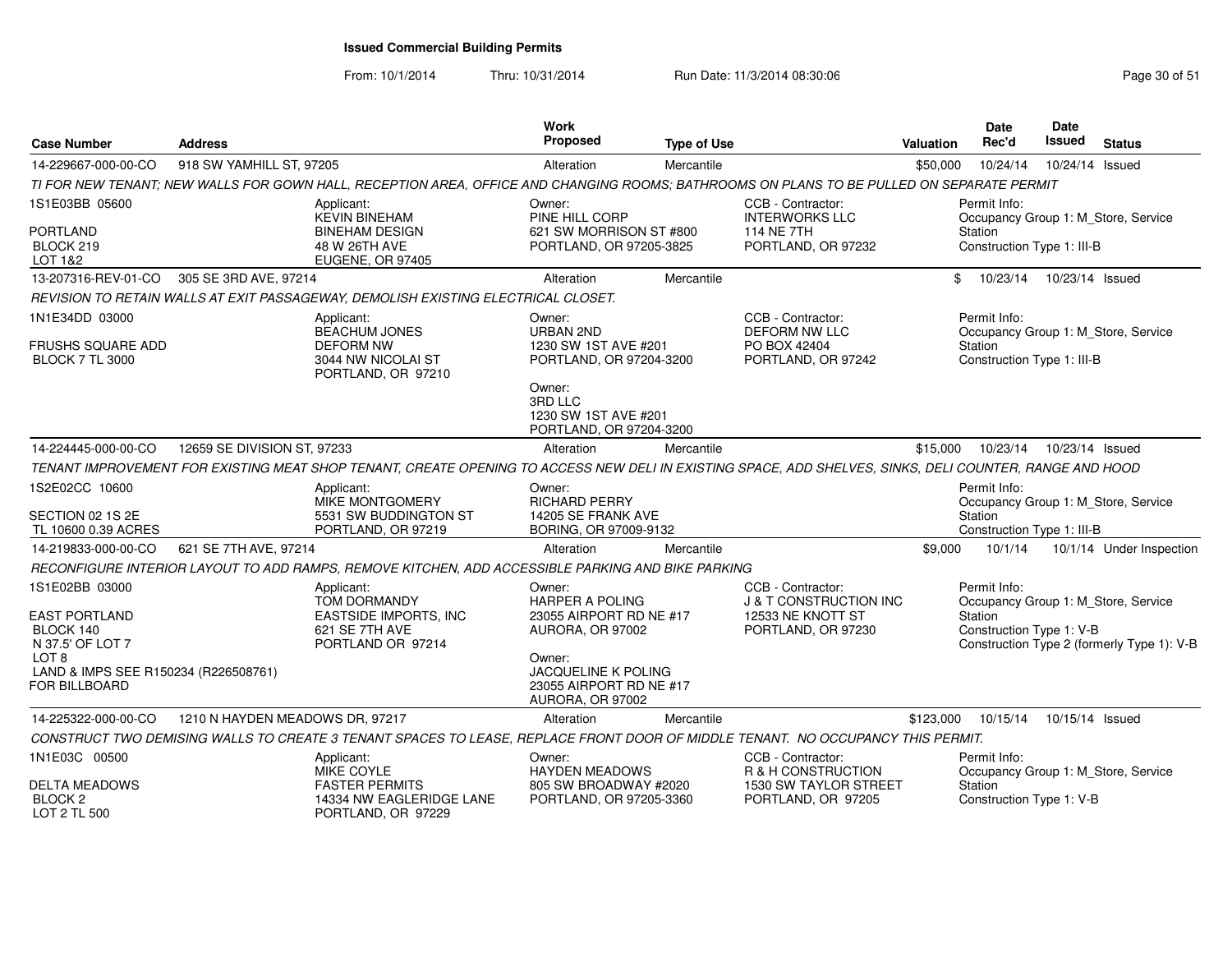From: 10/1/2014Thru: 10/31/2014 Run Date: 11/3/2014 08:30:06 Research 2010 12:00 Page 31 of 51

| <b>Case Number</b>                       | <b>Address</b>                                                                                                                                                | Work<br>Proposed                                                                              | <b>Type of Use</b> | Valuation                                                                                                    |         | <b>Date</b><br>Rec'd                                            | Date<br>Issued           | <b>Status</b>                                                                     |
|------------------------------------------|---------------------------------------------------------------------------------------------------------------------------------------------------------------|-----------------------------------------------------------------------------------------------|--------------------|--------------------------------------------------------------------------------------------------------------|---------|-----------------------------------------------------------------|--------------------------|-----------------------------------------------------------------------------------|
| 14-222525-000-00-CO                      | 1402 SE CESAR E CHAVEZ BLVD, 97214                                                                                                                            | Alteration                                                                                    | Mercantile         |                                                                                                              | \$5,000 | 10/13/14                                                        |                          | 10/13/14 Under Inspection                                                         |
|                                          | TI FOR NEW TENANT - REMOVE NON-LOADING BEARING WALLS AND CONSTRUCT NEW AND ADD PARTITIONS TO CREATE A SALES AND WAITING AREA. CHANGE OF USE FROM "B" TO "M".  |                                                                                               |                    |                                                                                                              |         |                                                                 |                          |                                                                                   |
| 1S1E01AD 22502<br>SUNNYSIDE ADD          | Applicant:<br><b>JACKSON MCCORMACK</b><br>6830 SW VIRGINIA AVE                                                                                                | Owner:<br><b>BONNIE WONG</b><br>5106 SE FLAVEL DR                                             |                    | CCB - Contractor:<br>JONATHAN ROBERT DUVALL<br>1742 NE 92ND AVE                                              | Station | Permit Info:                                                    |                          | Occupancy Group 1: M_Store, Service                                               |
| BLOCK 9<br>LOT 14 TL 22502               | PORTLAND, OREGON 97219                                                                                                                                        | PORTLAND, OR 97206                                                                            |                    | PORTLAND OR 97220                                                                                            |         | Construction Type 1: V-B                                        |                          |                                                                                   |
|                                          |                                                                                                                                                               | Owner:<br><b>KINGSLEY CHENG</b><br>5106 SE FLAVEL DR<br>PORTLAND, OR 97206                    |                    |                                                                                                              |         |                                                                 |                          |                                                                                   |
| 14-203926-DFS-01-CO                      | 2234 NW LOVEJOY ST. 97210                                                                                                                                     | Alteration                                                                                    | Mercantile         |                                                                                                              | \$400   | 10/13/14                                                        | 10/13/14 Issued          |                                                                                   |
|                                          | DFS FOR STRUCTURAL SUPPORT FOR CABINETS                                                                                                                       |                                                                                               |                    |                                                                                                              |         |                                                                 |                          |                                                                                   |
| 1N1E33BD 13700                           | Applicant:<br>BRYAN DESGROSELLIER<br>JAMES E JOHN CONSTRUCTION<br>1701 SE COLUMBIA RIVER DR<br>VANCOUVER, WA 98661                                            |                                                                                               |                    | CCB - Contractor:<br>JAMES E JOHN CONSTRUCTION<br>CO INC<br>1701 SE COLUMBIA RIVER DR<br>VANCOUVER, WA 98661 | Station | Permit Info:<br>Construction Type 1: I-A                        |                          | Occupancy Group 1: M_Store, Service                                               |
| 14-203926-REV-01-CO                      | 2234 NW LOVEJOY ST, 97210                                                                                                                                     | Alteration                                                                                    | Mercantile         | \$138,053                                                                                                    |         | 10/13/14  10/13/14  Issued                                      |                          |                                                                                   |
|                                          | REVISION TO CHANGE CEILING PLAN FROM HARD TO WOOD CLOUD                                                                                                       |                                                                                               |                    |                                                                                                              |         |                                                                 |                          |                                                                                   |
| 1N1E33BD 13700                           | Applicant:<br>BRYAN DESGROSELLIER<br>JAMES E JOHN CONSTRUCTION<br>1701 SE COLUMBIA RIVER DR<br>VANCOUVER, WA 98661                                            |                                                                                               |                    | CCB - Contractor:<br>JAMES E JOHN CONSTRUCTION<br>CO INC<br>1701 SE COLUMBIA RIVER DR<br>VANCOUVER, WA 98661 |         | Permit Info:<br>Med.Off., Pub.Bldg.<br>Construction Type 1: I-A |                          | Occupancy Group 1: B_Bank, Off.                                                   |
| 14-193532-000-00-CO                      | 3541 SE HAWTHORNE BLVD, 97214                                                                                                                                 | Alteration                                                                                    | Mercantile         | \$20,000                                                                                                     |         |                                                                 |                          | 10/13/14  10/13/14  Under Inspection                                              |
|                                          | CHANGE OF USE FROM BAGEL SHOP TO MERCANTILE SPACE, ADD DEMISING WALL, RECONFIGURE EXISTING RESTROOMS, NEW WALLS FOR STORAGE SPACES AND UTILITY AREA, NEW INTI |                                                                                               |                    |                                                                                                              |         |                                                                 |                          |                                                                                   |
| 1S1E01AC 12300<br>SUNNYSIDE & PLAT 2 & 3 | Applicant:<br><b>TIMOTHY FOUCH</b><br>FIELDWORK DESIGN AND                                                                                                    | Owner:<br>DOUGLAS BUILDING LLC<br>1532 SW MORRISON ST #1000                                   |                    | CCB - Contractor:<br><b>MODERN ORGANIC</b><br>CONSTRUCTION                                                   | Station | Permit Info:                                                    |                          | Occupancy Group 1: M Store, Service                                               |
| BLOCK 55<br>S 89.4' OF LOT 1-3           | ARCHITECTURE, LLC<br>2524 SE DIVISION ST<br>PORTLAND, OREGON 97202                                                                                            | PORTLAND, OR 97205-1942                                                                       |                    | 4212 NE SUMNER ST<br>PORTLAND, OR 97218-1542                                                                 |         | Construction Type 1: III-B                                      |                          | Construction Type 2 (formerly Type 1): III-B                                      |
| 14-123419-000-00-CO                      | 2707 NE BROADWAY ST, 97212                                                                                                                                    | Alteration                                                                                    | Mercantile         | \$35,000                                                                                                     |         |                                                                 | 4/1/14  10/10/14  Issued |                                                                                   |
|                                          | CHANGE OF OCCUPANCY AND SHELL PERMIT TO CONVERT GARAGE SPACE IN FOUR-PLEX TO COMMERCIAL SPACE: REMOVING WALLS AND ADDING NEW BEAM: ADDING NEW BATHROOM: NE    |                                                                                               |                    |                                                                                                              |         |                                                                 |                          |                                                                                   |
| 1N1E25CC 09100                           | Applicant:<br><b>JOB SCOTT</b><br>5405 SE SHERMAN ST<br>PORTLAND, OR 97215-3944                                                                               | Owner:<br><b>TWENTY-SEVENTH AVENUE LLC</b><br>1823 NE WEIDLER ST A<br>PORTLAND, OR 97232-1581 |                    | CCB - Contractor:<br><b>JOB SCOTT</b><br>VARA LLC<br>5405 SE SHERMAN<br>PORTLAND, OR 97215                   | Station | Permit Info:<br>Construction Type 1: V-B                        |                          | Occupancy Group 1: M Store, Service<br>Construction Type 2 (formerly Type 1): V-B |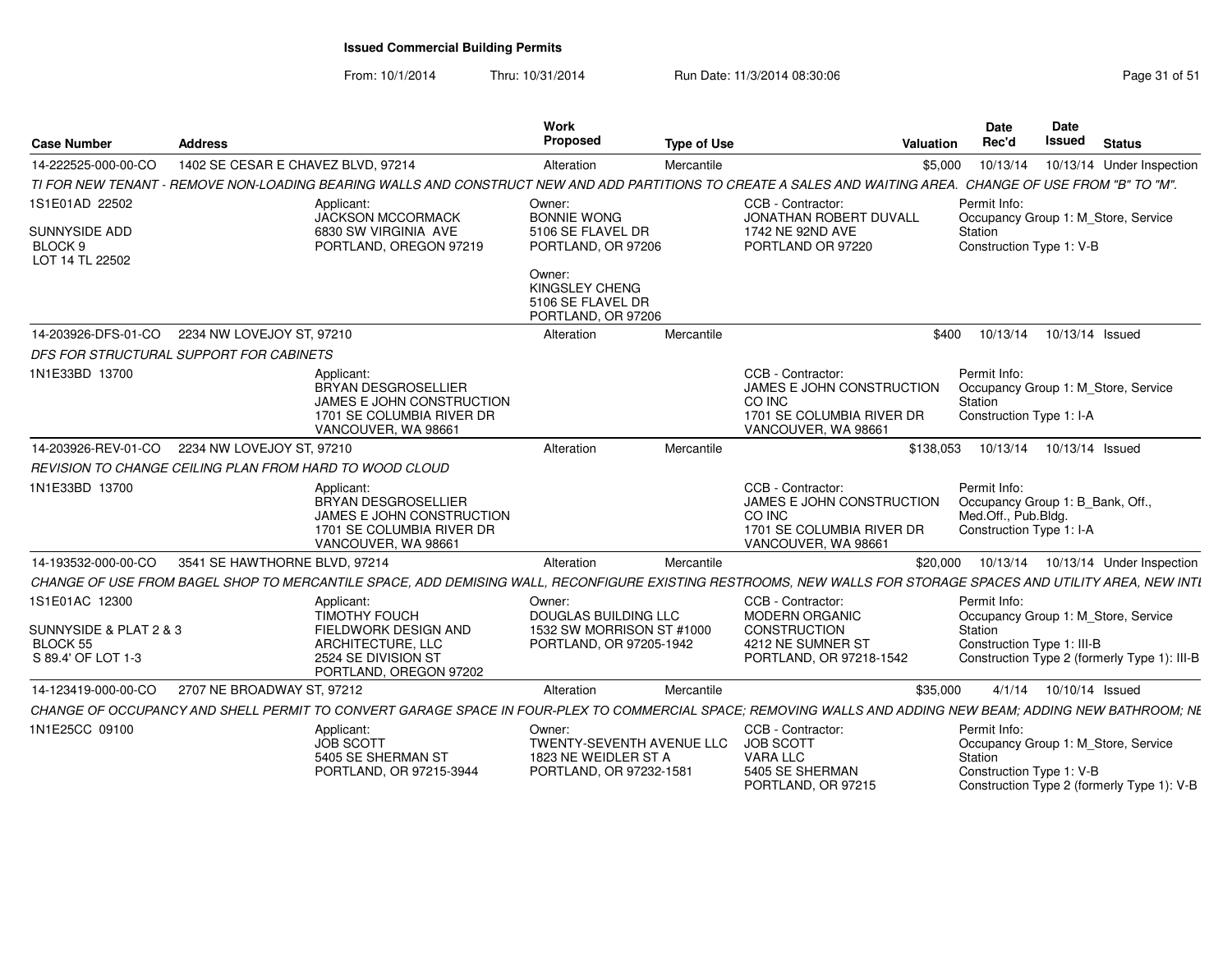From: 10/1/2014Thru: 10/31/2014 Run Date: 11/3/2014 08:30:06 Research 2010 Rage 32 of 51

| 160 NE M L KING BLVD - Unit MAIN, 97232<br>Mercantile<br>\$25,000<br>10/8/14<br>14-221722-000-00-CO<br>Alteration<br>TENANT IMPROVEMENT FOR FIRST TIME SALON TENANT, ADD PARTITION WALLS TO CREATE BREAK ROOM, CLOSET, AND PONY WALL AT ENTRANCE, SALON CHAIRS AND LOUNGE AREA<br>1N1E35CB 03600<br>CCB - Contractor:<br>Permit Info:<br>Applicant:<br>Owner:<br>SPENCER KROLL<br><b>STARK'S GRAND AVENUE</b><br><b>GREEN GABLES DESIGN &amp;</b><br>Med.Off., Pub.Bldg.<br>1807 NW VAUGHN<br><b>PROPERTY</b><br>RESTORATION, INC.<br>PO BOX 4264<br>Construction Type 1: III-B<br>PORTLAND, OR 97209<br>107 NE GRAND AVE<br>PORTLAND, OR 97232<br>PORTLAND, OR 97208<br>Owner:<br><b>INVESTMENTS LLC</b><br>107 NE GRAND AVE<br>PORTLAND, OR 97232<br>14-191673-000-00-CO<br>9738 SE WASHINGTON ST, 97216<br>\$110,000<br>10/8/14<br>Alteration<br>Mercantile<br><b>INTERIOR REMODEL FOR EXISTING TENANT TO REMOVE HALF WALLS: NEW INTERIOR FINISHES</b><br>1S2E04A 01300<br>CCB - Contractor:<br>Permit Info:<br>Applicant:<br><b>GARY BARSON</b><br>BUEHNER CONSTRUCTION INC<br><b>FEDEX</b><br>2212 SW TEMPLE 40<br>Station<br>205 W WASHINGTON ST<br>Construction Type 1: V-B<br>SALT LAKE CITY, UT 84115<br>MINNEOLA FL 34715<br>14-191680-000-00-CO<br>221 SW ALDER ST, 97204<br>Alteration<br>Mercantile<br>10/8/14<br>\$140,000<br>INTERIOR REMODEL FOR EXISTING TENANT TO REMOVE HALF WALLS: NEW INTERIOR FINISHES:<br>1S1E03BA 05100<br>CCB - Contractor:<br>Permit Info:<br>Applicant:<br><b>GARY BARSON</b><br><b>BUEHNER CONSTRUCTION INC.</b><br><b>FEDEX</b><br>2212 SW TEMPLE 40<br><b>Station</b><br>205 W WASHINGTON ST<br>SALT LAKE CITY, UT 84115<br>Construction Type 1: II-B<br>MINNEOLA FL 34715 | 10/8/14 Issued<br>Occupancy Group 1: B_Bank, Off.,<br>10/8/14 Under Inspection<br>Occupancy Group 1: M_Store, Service |
|--------------------------------------------------------------------------------------------------------------------------------------------------------------------------------------------------------------------------------------------------------------------------------------------------------------------------------------------------------------------------------------------------------------------------------------------------------------------------------------------------------------------------------------------------------------------------------------------------------------------------------------------------------------------------------------------------------------------------------------------------------------------------------------------------------------------------------------------------------------------------------------------------------------------------------------------------------------------------------------------------------------------------------------------------------------------------------------------------------------------------------------------------------------------------------------------------------------------------------------------------------------------------------------------------------------------------------------------------------------------------------------------------------------------------------------------------------------------------------------------------------------------------------------------------------------------------------------------------------------------------------------------------------------------------------------------------------------------------|-----------------------------------------------------------------------------------------------------------------------|
|                                                                                                                                                                                                                                                                                                                                                                                                                                                                                                                                                                                                                                                                                                                                                                                                                                                                                                                                                                                                                                                                                                                                                                                                                                                                                                                                                                                                                                                                                                                                                                                                                                                                                                                          |                                                                                                                       |
|                                                                                                                                                                                                                                                                                                                                                                                                                                                                                                                                                                                                                                                                                                                                                                                                                                                                                                                                                                                                                                                                                                                                                                                                                                                                                                                                                                                                                                                                                                                                                                                                                                                                                                                          |                                                                                                                       |
|                                                                                                                                                                                                                                                                                                                                                                                                                                                                                                                                                                                                                                                                                                                                                                                                                                                                                                                                                                                                                                                                                                                                                                                                                                                                                                                                                                                                                                                                                                                                                                                                                                                                                                                          |                                                                                                                       |
|                                                                                                                                                                                                                                                                                                                                                                                                                                                                                                                                                                                                                                                                                                                                                                                                                                                                                                                                                                                                                                                                                                                                                                                                                                                                                                                                                                                                                                                                                                                                                                                                                                                                                                                          |                                                                                                                       |
|                                                                                                                                                                                                                                                                                                                                                                                                                                                                                                                                                                                                                                                                                                                                                                                                                                                                                                                                                                                                                                                                                                                                                                                                                                                                                                                                                                                                                                                                                                                                                                                                                                                                                                                          |                                                                                                                       |
|                                                                                                                                                                                                                                                                                                                                                                                                                                                                                                                                                                                                                                                                                                                                                                                                                                                                                                                                                                                                                                                                                                                                                                                                                                                                                                                                                                                                                                                                                                                                                                                                                                                                                                                          |                                                                                                                       |
|                                                                                                                                                                                                                                                                                                                                                                                                                                                                                                                                                                                                                                                                                                                                                                                                                                                                                                                                                                                                                                                                                                                                                                                                                                                                                                                                                                                                                                                                                                                                                                                                                                                                                                                          |                                                                                                                       |
|                                                                                                                                                                                                                                                                                                                                                                                                                                                                                                                                                                                                                                                                                                                                                                                                                                                                                                                                                                                                                                                                                                                                                                                                                                                                                                                                                                                                                                                                                                                                                                                                                                                                                                                          | 10/8/14 Under Inspection                                                                                              |
|                                                                                                                                                                                                                                                                                                                                                                                                                                                                                                                                                                                                                                                                                                                                                                                                                                                                                                                                                                                                                                                                                                                                                                                                                                                                                                                                                                                                                                                                                                                                                                                                                                                                                                                          |                                                                                                                       |
|                                                                                                                                                                                                                                                                                                                                                                                                                                                                                                                                                                                                                                                                                                                                                                                                                                                                                                                                                                                                                                                                                                                                                                                                                                                                                                                                                                                                                                                                                                                                                                                                                                                                                                                          | Occupancy Group 1: M Store, Service                                                                                   |
| 14-222832-000-00-CO<br>7240 N FESSENDEN ST, 97203<br>Mercantile<br>\$6,000<br>10/8/14<br>Alteration                                                                                                                                                                                                                                                                                                                                                                                                                                                                                                                                                                                                                                                                                                                                                                                                                                                                                                                                                                                                                                                                                                                                                                                                                                                                                                                                                                                                                                                                                                                                                                                                                      | 10/8/14 Under Inspection                                                                                              |
| REPAIR OF BULKHEAD WALL AT NORTH ELEVATION DUE TO DAMAGE CAUSED BY AUTOMOBILE IMPACT                                                                                                                                                                                                                                                                                                                                                                                                                                                                                                                                                                                                                                                                                                                                                                                                                                                                                                                                                                                                                                                                                                                                                                                                                                                                                                                                                                                                                                                                                                                                                                                                                                     |                                                                                                                       |
| 1N1E06CD 16900<br>CCB - Contractor:<br>Permit Info:<br>Applicant:<br>Owner:<br><b>TIM RIPPEY</b><br>NU PROP L L C<br><b>DAVID HALLIN</b>                                                                                                                                                                                                                                                                                                                                                                                                                                                                                                                                                                                                                                                                                                                                                                                                                                                                                                                                                                                                                                                                                                                                                                                                                                                                                                                                                                                                                                                                                                                                                                                 | Occupancy Group 1: M_Store, Service                                                                                   |
| <b>EAST ST JOHNS</b><br>4126 SW 48TH PL<br><b>STANLEY C KENNEDY</b><br><b>Station</b><br><b>TM Rippey Consulting Engineers</b><br><b>BLOCK C</b><br>7650 SW Bleveland St Suite 120<br>PORTLAND, OR 97221-3738<br><b>ENTERPRISES INC</b><br>$LOT 1-3$<br>Tigard OR 97223<br>315 SE 7TH AVE<br>W 20' OF LOT 4<br>PORTLAND, OR 97214-1233                                                                                                                                                                                                                                                                                                                                                                                                                                                                                                                                                                                                                                                                                                                                                                                                                                                                                                                                                                                                                                                                                                                                                                                                                                                                                                                                                                                   |                                                                                                                       |
| 918 SW YAMHILL ST, 97205<br>14-221509-000-00-CO<br>Alteration<br>Mercantile<br>\$14,800<br>10/6/14                                                                                                                                                                                                                                                                                                                                                                                                                                                                                                                                                                                                                                                                                                                                                                                                                                                                                                                                                                                                                                                                                                                                                                                                                                                                                                                                                                                                                                                                                                                                                                                                                       | 10/6/14 Under Inspection                                                                                              |
| ADD ONE HOUR EXIT CORRIDOR IN ANTICIPATION OF FUTURE TENANTS ON MAIN FLOOR OF BUILDING                                                                                                                                                                                                                                                                                                                                                                                                                                                                                                                                                                                                                                                                                                                                                                                                                                                                                                                                                                                                                                                                                                                                                                                                                                                                                                                                                                                                                                                                                                                                                                                                                                   |                                                                                                                       |
| 1S1E03BB 05600<br>CCB - Contractor:<br>Permit Info:<br>Applicant:<br>Owner:<br>ROBERT HAKES CONSTRUCTION<br><b>DAN YOUNG</b><br>PINE HILL CORP<br><b>PORTLAND</b><br><b>OREGON BUSINESS</b><br>621 SW MORRISON ST #800<br><b>LLC</b><br><b>Station</b><br>BLOCK 219<br><b>ARCHITECTURE</b><br>618 NW KLICKITAT ST<br>Construction Type 1: III-B<br>PORTLAND, OR 97205-3825<br>LOT 1&2<br>PO BOX 80301<br>CAMAS, WA 98607<br>PORTLAND, OR 97280                                                                                                                                                                                                                                                                                                                                                                                                                                                                                                                                                                                                                                                                                                                                                                                                                                                                                                                                                                                                                                                                                                                                                                                                                                                                           | Occupancy Group 1: M Store, Service                                                                                   |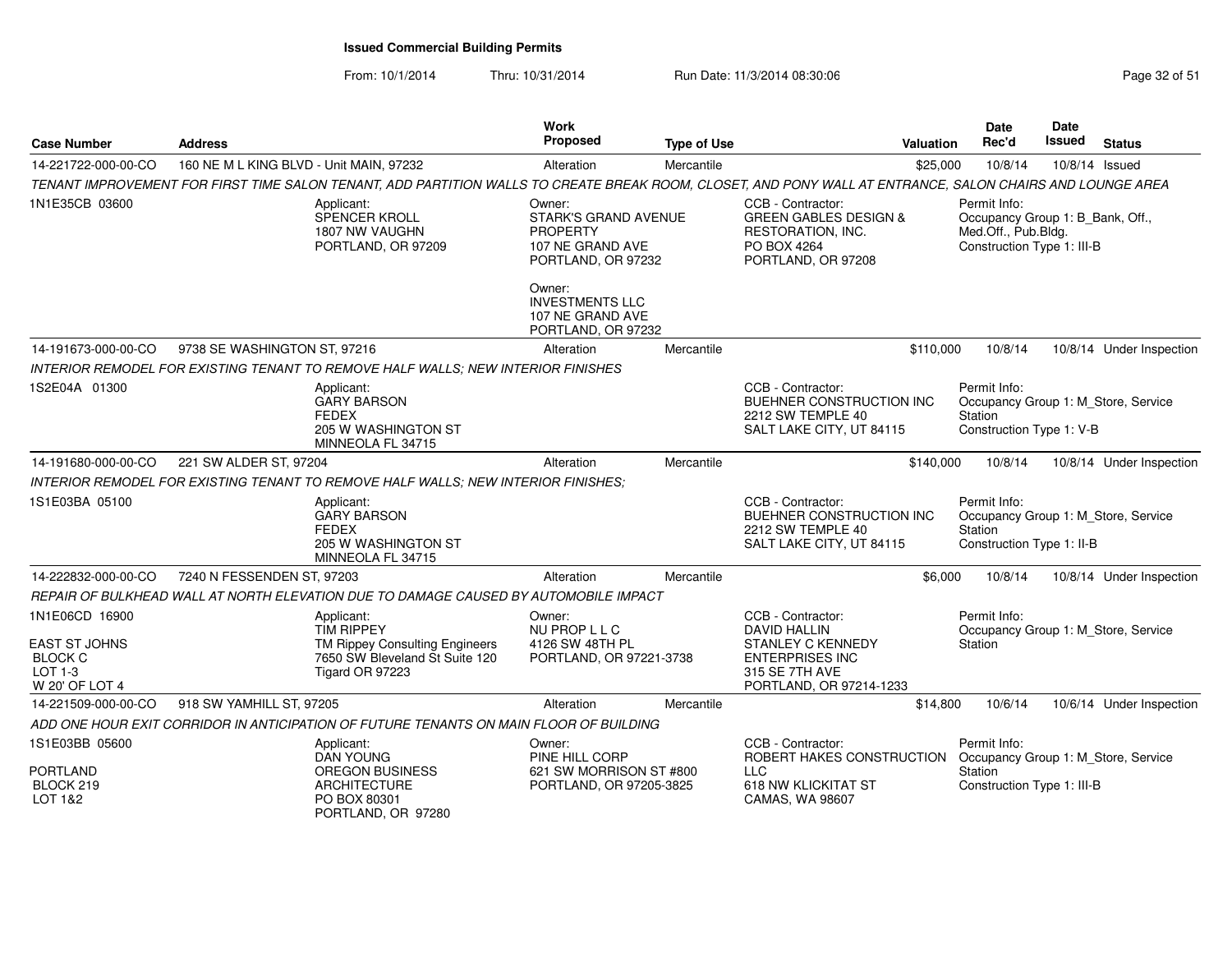| <b>Case Number</b>                                         | <b>Address</b>                                                                                                                                                  | Work<br>Proposed                                                                                                                                    | <b>Type of Use</b>                                                                                                                      | <b>Date</b><br>Rec'd<br>Valuation                   | Date<br>Issued<br><b>Status</b>                                                                               |
|------------------------------------------------------------|-----------------------------------------------------------------------------------------------------------------------------------------------------------------|-----------------------------------------------------------------------------------------------------------------------------------------------------|-----------------------------------------------------------------------------------------------------------------------------------------|-----------------------------------------------------|---------------------------------------------------------------------------------------------------------------|
| 14-220012-000-00-CO 111 NE 6TH AVE, 97232                  |                                                                                                                                                                 | Alteration                                                                                                                                          | Mercantile                                                                                                                              | \$69,585<br>10/2/14                                 | 10/2/14 Final                                                                                                 |
|                                                            | MIXED OCCUPANCY / TI FOR NEW TENANT; NEW BAR AREA AND SHELF / PRIMARY OCCUPANCY REMAINS RETAIL SALES                                                            |                                                                                                                                                     |                                                                                                                                         |                                                     |                                                                                                               |
| 1N1E35CB 04300                                             | Applicant:<br>DANIEL BALL<br>NORTHWEST NATURAL SPIRITS<br>LLC<br>16215 SW MASON LN<br>BEAVERTON OR 97006                                                        | Owner:<br>5845 JEAN RD<br>LAKE OSWEGO, OR 97035<br>Owner:<br>CENTRAL EASTSIDE INVESTORS<br>#1, LLC.<br>5845 JEAN RD<br>LAKE OSWEGO, OR 97035        | CCB - Contractor:<br>COUCH DAVIS APARTMENTS LLC MAKERS WOODWORKS LLC<br>9720 SE WICHITA<br>MILWAUKIE, OR 97222                          | Permit Info:<br>Station<br>Construction Type 1: I-A | Occupancy Group 1: M_Store, Service                                                                           |
|                                                            | 14-200150-000-00-CO 1176 N HAYDEN MEADOWS DR, 97217                                                                                                             | Alteration                                                                                                                                          | Mercantile                                                                                                                              | \$245.000                                           | 8/22/14  10/17/14  Issued                                                                                     |
|                                                            | TENANT IMPROVEMENT FOR NEW RECYCLING TENANT; PARTIAL CHANGE OF USE TO S-1. LIGHT DEMO OF EXISTING OFFICE AND 2 FITTING ROOMS, ADD ONE NEW RESTROOM AND CUSTOMI  |                                                                                                                                                     |                                                                                                                                         |                                                     |                                                                                                               |
| 1N1E03C 00500                                              | Applicant:<br>CRYSTAL EDWARDS<br>WESTERN DESIGN GROUP<br>2300 EAST THIRD LOOP STE 110<br>VANCOUVER, WA 98661                                                    | Owner:<br><b>HAYDEN MEADOWS</b><br>805 SW BROADWAY #2020<br>PORTLAND, OR 97205-3360                                                                 | CCB - Contractor:<br>Kevin Moisan<br>WESTERN CONSTRUCTION<br><b>SERVICES</b><br>2300 EAST THIRD LOOP #110<br>VANCOUVER, WA 98661        | Permit Info:<br>Station                             | Occupancy Group 1: M_Store, Service<br>Construction Type 1: V-B<br>Construction Type 2 (formerly Type 1): V-B |
| 14-218313-000-00-CO 2351 NW WESTOVER RD                    |                                                                                                                                                                 | Alteration                                                                                                                                          | Mercantile                                                                                                                              | \$60,000                                            | 10/1/14  10/1/14  Issued                                                                                      |
|                                                            | TENANT IMPROVEMENT FOR FIRST TIME TEXTILE MERCHANT TENANT IN EXISTING SHELL SPACE: INCLUDES NEW WALLS FOR RESTROOM. OFFICE. WORK AREA AND CASH WRAP. SINK AND L |                                                                                                                                                     |                                                                                                                                         |                                                     |                                                                                                               |
| 1N1E33CB 50006<br>WESTERLY CONDOMINIUMS<br><b>LOT R213</b> | Applicant:<br>ROBERT SIMPSON<br>Robert Simpson Architect, PC<br>31177 SIMPSON RD SW<br>CORNELIUS OR 97113-6201                                                  | Owner:<br>ATLAS UPTOWN-WESTERLY<br>333 NW 9TH AVE #1009<br>PORTLAND, OR 97209<br>Owner:<br><b>LLC</b><br>333 NW 9TH AVE #1009<br>PORTLAND, OR 97209 | CCB - Contractor:<br>Kevin Moisan<br><b>WESTERN CONSTRUCTION</b><br><b>SERVICES</b><br>2300 EAST THIRD LOOP #110<br>VANCOUVER, WA 98661 | Permit Info:<br>Station<br>Construction Type 1: I-B | Occupancy Group 1: M_Store, Service                                                                           |
| 14-231879-000-00-CO                                        | 12433 NE GLISAN ST, 97230                                                                                                                                       | Alteration                                                                                                                                          | Mercantile                                                                                                                              | \$18.000                                            | 10/30/14  10/30/14  Issued                                                                                    |
|                                                            | TI FOR NEW TENANT, ADD NEW INTERIOR WALLS TO CREATE NEW SALES AREA, SERVICES AREA, OFFICE, AND INVENTORY STORAGE                                                |                                                                                                                                                     |                                                                                                                                         |                                                     |                                                                                                               |
| 1N2E35BC 06100                                             | Applicant:<br>DAVID DOUGLAS MCGREGOR<br>22244 SIR LANCELOT ST<br>SHERWOOD, OR 97140                                                                             | Owner:<br>MENLO PARK PLAZA LLC<br>32351 VIA ANTIBES<br>DANA POINT, CA 92629                                                                         | CCB - Contractor:<br>DAVID DOUGLAS MCGREGOR<br>22244 SIR LANCELOT ST<br>SHERWOOD, OR 97140                                              | Permit Info:<br>Station                             | Occupancy Group 1: M_Store, Service<br>Construction Type 1: V-B<br>Construction Type 2 (formerly Type 1): V-B |
| 14-230202-000-00-CO                                        | 14919 SE STARK ST. 97233                                                                                                                                        | Alteration                                                                                                                                          | Mercantile                                                                                                                              |                                                     | \$8,000  10/27/14  10/27/14  Issued                                                                           |
|                                                            | TI FOR NEW RETAIL SPACE***MECHANICAL UNDER SEPERATE PERMIT***                                                                                                   |                                                                                                                                                     |                                                                                                                                         |                                                     |                                                                                                               |
| 1N2E36CD 05100<br>ASCOT AC<br>LOT 251&252 TL 5100          | Applicant:<br><b>TIMOTHY PAUL</b><br>WELL DONE ELECTRIC & SUPPLY 9400 SW STONECREEK DR<br>LLC<br>17045 SE ROYER RD<br>DAMASCUS OR 97089                         | Owner:<br><b>REZA ABEDINI</b><br>BEAVERTON, OR 97007-8532<br>Owner:<br>ROOHI ABEDINI<br>9400 SW STONECREEK DR<br>BEAVERTON, OR 97007-8532           | CCB - Contractor:<br><b>TIMOTHY PAUL</b><br>WELL DONE ELECTRIC & SUPPLY Station<br><b>LLC</b><br>17045 SE ROYER RD<br>DAMASCUS OR 97089 | Permit Info:<br>Construction Type 1: V-B            | Occupancy Group 1: M_Store, Service                                                                           |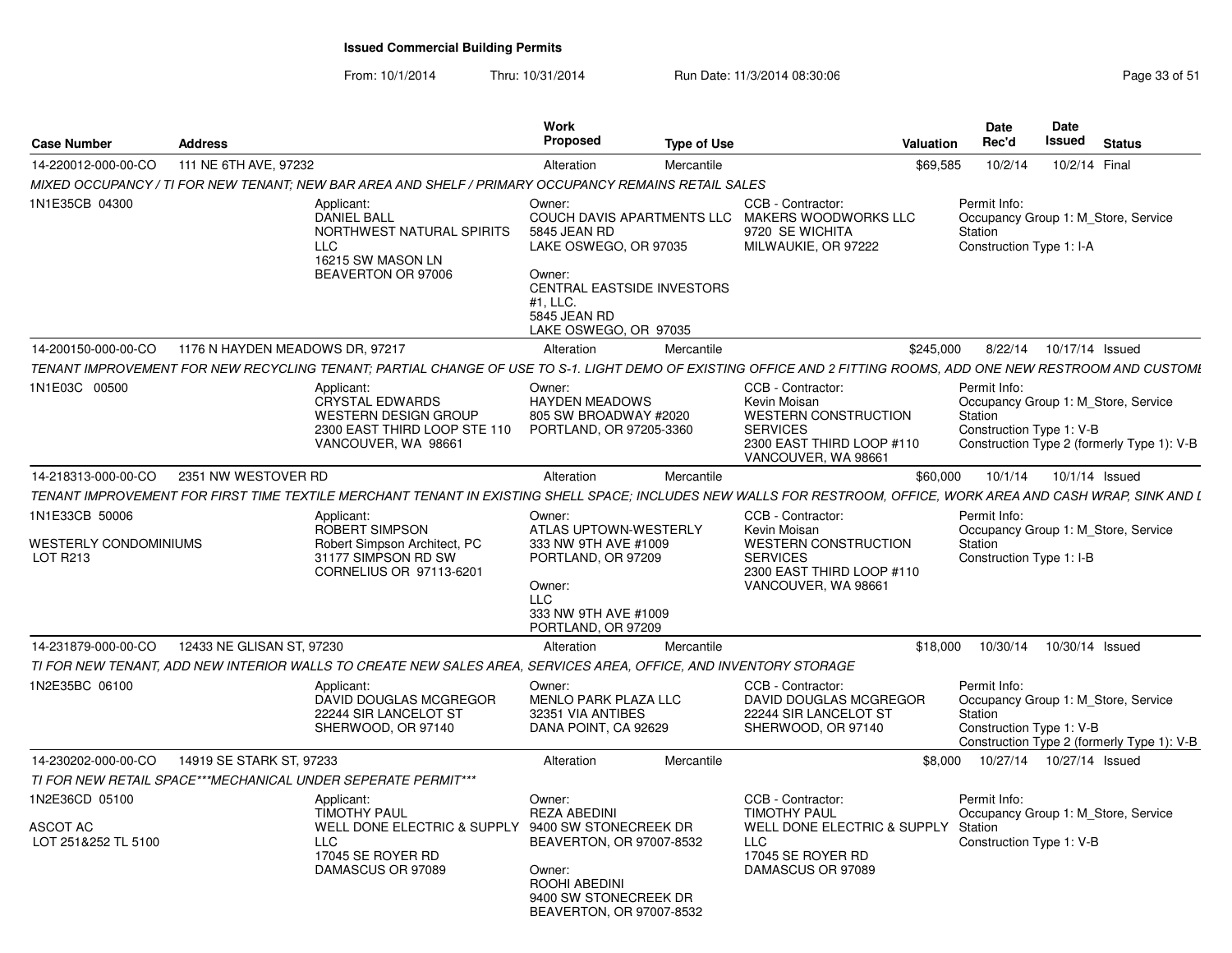From: 10/1/2014

| <b>Case Number</b>                                         | <b>Address</b>                       |                                                                                                                                                      | <b>Work</b><br>Proposed                                                              | <b>Type of Use</b> |                                                                                                                                                                                  | Valuation | <b>Date</b><br>Rec'd                                                                                       | <b>Date</b><br><b>Issued</b> | <b>Status</b>                        |
|------------------------------------------------------------|--------------------------------------|------------------------------------------------------------------------------------------------------------------------------------------------------|--------------------------------------------------------------------------------------|--------------------|----------------------------------------------------------------------------------------------------------------------------------------------------------------------------------|-----------|------------------------------------------------------------------------------------------------------------|------------------------------|--------------------------------------|
| 14-230344-000-00-CO                                        | 2123 SE DIVISION ST, 97214           |                                                                                                                                                      | Alteration                                                                           | Mercantile         |                                                                                                                                                                                  | \$16,800  | 10/28/14                                                                                                   | 10/28/14 Issued              |                                      |
|                                                            |                                      | CHANGE OF USE FROM (B) TO (M), NEW WALLS FOR WAITING AREA AND NEW VESTIBULE, 2 NEW RELIGHTS, RESTROOMS ARE EXISTING                                  |                                                                                      |                    |                                                                                                                                                                                  |           |                                                                                                            |                              |                                      |
| 1S1E02DD 09100                                             |                                      | Applicant:                                                                                                                                           | Owner:                                                                               |                    | CCB - Contractor:                                                                                                                                                                |           | Permit Info:                                                                                               |                              |                                      |
| MARCUS MCMURRAYS ADD<br>BLOCK 1<br>LOT <sub>6</sub>        |                                      | <b>DAN YOUNG</b><br><b>OREGON BUSINESS</b><br><b>ARCHITECTURE</b><br>PO BOX 80301<br>PORTLAND, OR 97280                                              | <b>BUTLER BUILDING LLC</b><br>7327 SW BARNES RD #508<br>PORTLAND, OR 97225           |                    | SUMMIT INDUSTRIES INC<br>PO BOX 10345<br>PORTLAND, OR 972960345                                                                                                                  |           | <b>Station</b><br>Construction Type 1: V-B                                                                 |                              | Occupancy Group 1: M_Store, Service  |
| 14-230398-000-00-CO                                        | 1436 SE POWELL BLVD - Space B, 97202 |                                                                                                                                                      | Alteration                                                                           | Mercantile         |                                                                                                                                                                                  | \$60,000  | 10/28/14                                                                                                   | 10/28/14 Issued              |                                      |
|                                                            |                                      | TI FOR NEW TENANT TO ADD NEW INTERIOR WALLS TO CREATE NEW ENTRY WITH RECEPTION AREA, 2 NEW OFFICE SPACES, RETAIL AREA, COUNT ROOM, AND STORAGE       |                                                                                      |                    |                                                                                                                                                                                  |           |                                                                                                            |                              |                                      |
| 1S1E11AC 09900                                             |                                      | Applicant:<br><b>JEFF MYERS</b><br>BROOKLYN HOLDING COMPANY<br>1300 NE 117TH AVE<br>PORTLAND OR 97220                                                | Owner:<br><b>SUNSERI PROPERTIES LLC</b><br>3636 SE OAK ST<br>PORTLAND, OR 97214-2064 |                    | CCB - Contractor:<br><b>ROD MAGUIRE</b><br>VISIONARY ENTERPRISES, INC.<br>dba WEST COAST CONSTRUCTION Construction Type 1: III-B<br>4300 SE ALDERCREST RD<br>MILWAUKIE, OR 97222 |           | Permit Info:<br>Station                                                                                    |                              | Occupancy Group 1: M_Store, Service  |
| 14-142373-000-00-CO                                        | 1937 NE PACIFIC ST, 97232            |                                                                                                                                                      | Alteration                                                                           | Mercantile         |                                                                                                                                                                                  | \$10,000  | 5/20/14                                                                                                    | 10/30/14 Issued              |                                      |
|                                                            |                                      | CHANGE OF OCCUPANCY FROM SINGLE FAMILY HOUSE TO RETAIL; CLOSE OFF 2ND FLOOR DUE TO IMPROPER CEILING HEIGHT                                           |                                                                                      |                    |                                                                                                                                                                                  |           |                                                                                                            |                              |                                      |
| 1N1E35AD 01700                                             |                                      | Applicant:                                                                                                                                           | Owner:                                                                               |                    |                                                                                                                                                                                  |           | Permit Info:                                                                                               |                              |                                      |
| <b>SULLIVANS ADD</b><br>BLOCK 38<br>E 33 1/3' OF LOT 5     |                                      | RANDA SHAHIN<br>1937 NE PACIFIC ST<br>PORTLAND, OR 97232                                                                                             | <b>MAZEN SHAHIN</b><br><b>PO BOX 212</b><br>BRIGHTWOOD, OR 97011                     |                    |                                                                                                                                                                                  |           | Occupancy Group 1: M Store, Service<br><b>Station</b><br>Construction Type 1: V-B                          |                              |                                      |
|                                                            |                                      |                                                                                                                                                      | Owner:<br><b>RANDA SHAHIN</b><br>PO BOX 212<br>BRIGHTWOOD, OR 97011                  |                    |                                                                                                                                                                                  |           |                                                                                                            |                              |                                      |
| 14-229566-000-00-CO                                        | 7941 SE 82ND AVE, 97266              |                                                                                                                                                      | Alteration                                                                           | Storage            |                                                                                                                                                                                  | \$2,000   | 10/24/14                                                                                                   |                              | 10/24/14 Under Inspection            |
|                                                            |                                      | REMOVAL OF ADDITION AND STRUCTURAL SHEATHING TO WEST SIDE OF MAIN GARAGE TO ADDRESS ITEM #1 AND #7 OF 14-201416-AL; ADDING NEW MAN DOOR ON WEST SIDE |                                                                                      |                    |                                                                                                                                                                                  |           |                                                                                                            |                              |                                      |
| 1S2E20DA 05000<br>D & O LITTLE HMS SUB 2<br>LOT 12 TL 5000 |                                      | Applicant:<br><b>JOHN DELSON</b><br><b>DELSON ENGINEERING</b><br>1204 NE 146 AVE<br>VANCOUVER, WA 98684                                              | Owner:<br>PETER CL CHU<br>7941 SE 82ND AVE<br>PORTLAND, OR 97266                     |                    |                                                                                                                                                                                  |           | Permit Info:<br>Occupancy Group 1: S-1 Storage -<br>Moderate Hazard, Warehouse<br>Construction Type 1: V-B |                              |                                      |
|                                                            |                                      |                                                                                                                                                      | Owner:<br>ANNIE NG CHU<br>7941 SE 82ND AVE<br>PORTLAND, OR 97266                     |                    |                                                                                                                                                                                  |           |                                                                                                            |                              |                                      |
| 14-207243-000-00-CO                                        | 3250 NW GUAM ST, 97210               |                                                                                                                                                      | Alteration                                                                           | Storage            |                                                                                                                                                                                  | \$2,000   | 9/4/14                                                                                                     | 10/15/14 Issued              |                                      |
|                                                            |                                      | CHANGE OF OCCUPANCY TO DELETE HISTORIC H3 / H7 OCCUPANCIES - REMOVE EQUIPMENT. NO NEW CONSTRUCTION UNDER THIS PERMIT.                                |                                                                                      |                    |                                                                                                                                                                                  |           |                                                                                                            |                              |                                      |
| 1N1E29BD 00800                                             |                                      | Applicant:                                                                                                                                           | Owner:                                                                               |                    | CCB - Contractor:                                                                                                                                                                |           | Permit Info:                                                                                               |                              |                                      |
| GUILDS ADD<br>BLOCK <sub>3</sub><br>LOT 5&6 TL 800         |                                      | <b>JENNIFER KIMURA</b><br><b>VLMK ENGINEERS</b><br>3933 SW Kelly Avenue<br>Portland, OR 97239                                                        | <b>HAWTHORNE INVESTMENT</b><br><b>COMPANY</b><br>BEAVERTON, OR 97006                 |                    | COMMERCIAL CONTRACTORS<br>1265 S 35TH PL<br>1915 NW AMBERGLEN PKWY #365 RIDGEFIELD WA 98642                                                                                      |           | Hazard, Parking Garage<br>Construction Type 1: III-B                                                       |                              | Occupancy Group 1: S-2_Storage - Low |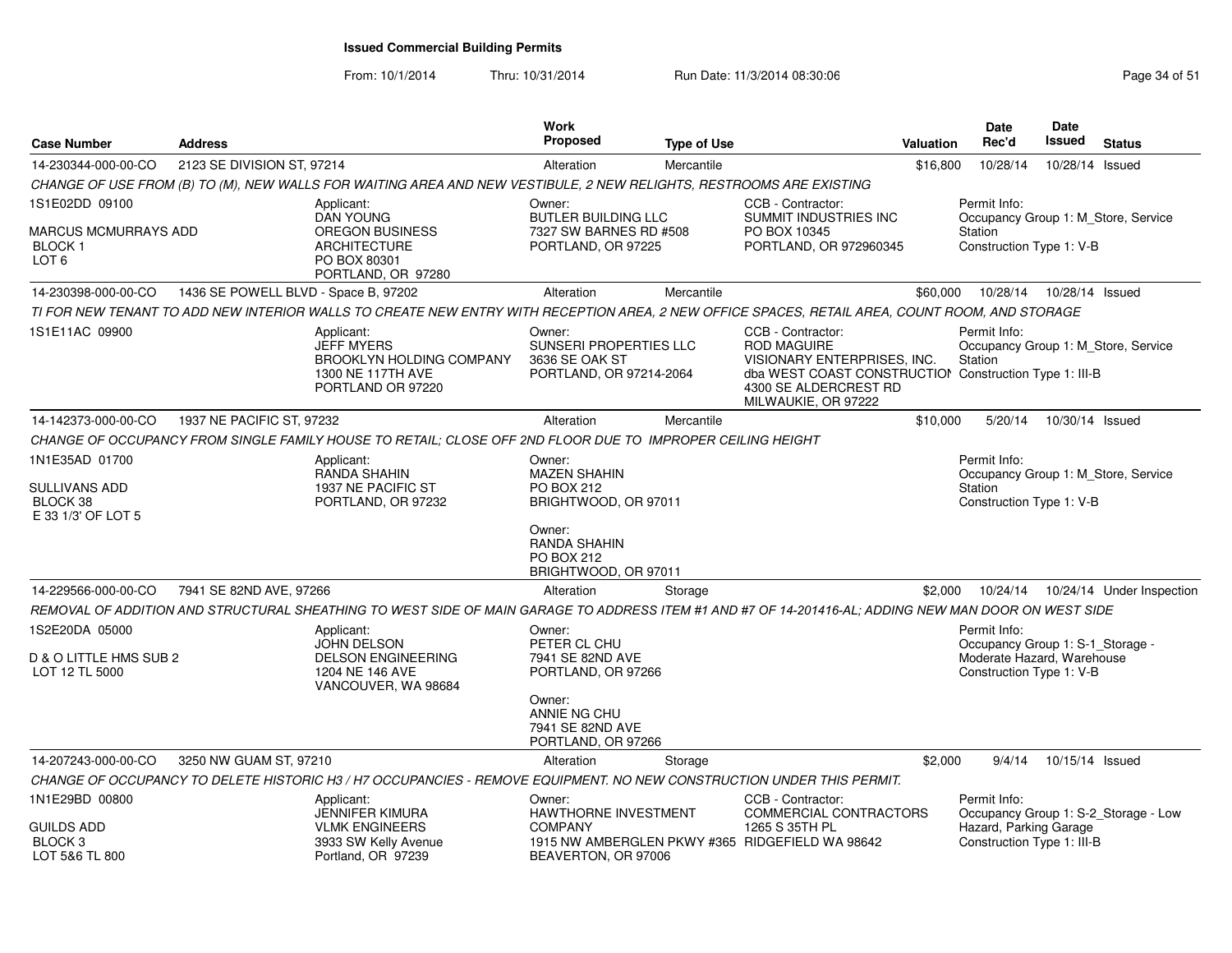| <b>Case Number</b>                                                   | <b>Address</b>                |                                                                                                                                                         | Work<br><b>Proposed</b>                                                               | <b>Type of Use</b> |                                                                                                                            | <b>Valuation</b> | Date<br>Rec'd                                                                                                | <b>Date</b><br>Issued     | <b>Status</b>                                |
|----------------------------------------------------------------------|-------------------------------|---------------------------------------------------------------------------------------------------------------------------------------------------------|---------------------------------------------------------------------------------------|--------------------|----------------------------------------------------------------------------------------------------------------------------|------------------|--------------------------------------------------------------------------------------------------------------|---------------------------|----------------------------------------------|
| 14-203495-REV-01-CO                                                  | 5620 SW RIVERSIDE LN - Unit 1 |                                                                                                                                                         | Alteration                                                                            | Storage            |                                                                                                                            | \$55,000         | 10/10/14                                                                                                     | 10/10/14 Final            |                                              |
|                                                                      |                               | REVISION VALUE ADDED REVISION TO REPAIR ROT AND REPLACE EXISTING GUARD RAIL WITH NEW GUARD RAIL                                                         |                                                                                       |                    |                                                                                                                            |                  |                                                                                                              |                           |                                              |
| 1S1E15CA 90016<br>WILLAMETTE SHORES CONDOMINIUM<br>LOT <sub>60</sub> |                               | Applicant:<br>SPIKE BUILDERS INC<br>PO BOX 823130<br>VANCOUVER, WA 98682                                                                                | Owner:<br><b>MARK R FRANZKE</b><br>5620 SW RIVERSIDE LN #1<br>PORTLAND, OR 97239      |                    | CCB - Contractor:<br>SPIKE BUILDERS INC<br>PO BOX 823130<br>VANCOUVER, WA 98682                                            |                  | Permit Info:<br>Occupancy Group 1: U_Private<br>Garage\Utility Misc.<br>Construction Type 1: V-B             |                           |                                              |
|                                                                      |                               |                                                                                                                                                         | Owner:<br><b>GAIL L FRANZKE</b><br>5620 SW RIVERSIDE LN #1<br>PORTLAND, OR 97239      |                    |                                                                                                                            |                  |                                                                                                              |                           |                                              |
| 14-160089-000-00-CO                                                  | 14912 NE AIRPORT WAY, 97230   |                                                                                                                                                         | Alteration                                                                            | Storage            |                                                                                                                            | \$2.000          | 5/27/14                                                                                                      | 10/2/14 Issued            |                                              |
| <b>RACKING INSTALLATION</b>                                          |                               |                                                                                                                                                         |                                                                                       |                    |                                                                                                                            |                  |                                                                                                              |                           |                                              |
| 1N2E24BD 00100                                                       |                               | Applicant:                                                                                                                                              | Owner:                                                                                |                    | CCB - Contractor:                                                                                                          |                  | Permit Info:                                                                                                 |                           |                                              |
| SECTION 24 1N 2E<br>TL 100 8.99 ACRES                                |                               | <b>SPENCER STONE</b><br>2KG CONTRACTORS<br>4917 NE 185TH AVE<br>PORTLAND, OR 97230                                                                      | PORTLAND CITY OF<br>1120 SW 5TH AVE #1204<br>PORTLAND, OR 97204-1912                  |                    | 2KG CONTRACTORS INC<br>4917 NE 185TH DRIVE<br>PORTLAND, OR 97230                                                           |                  | Construction Type 1: III-B                                                                                   |                           | Occupancy Group 1: H-3_High Hazard 3         |
| 14-194706-000-00-CO                                                  | 16440 NE MASON ST             |                                                                                                                                                         | Alteration                                                                            | Storage            |                                                                                                                            | \$29,600         | 8/18/14                                                                                                      |                           | 10/2/14 Under Inspection                     |
| INSTALLATION OF CANTILEVER RACKS IN EXISTING BUILDING                |                               |                                                                                                                                                         |                                                                                       |                    |                                                                                                                            |                  |                                                                                                              |                           |                                              |
| 1N3E19C 00317                                                        |                               | Applicant:                                                                                                                                              | Owner:                                                                                |                    | CCB - Contractor:                                                                                                          |                  | Permit Info:                                                                                                 |                           |                                              |
| BERNARD COMMERCE CENTER NO 2<br>LOT 8&9 TL 317                       |                               | <b>TOMMY DECKER</b><br><b>SEIZMIC INC</b><br><b>161 ATLANTIC INC</b><br>POMONA, CA 91768                                                                | PO BOX 801707<br>DALLAS, TX 75380                                                     |                    | EARLE M JORGENSEN COMPANY B & B INSTALLATIONS INC<br>14401 S GLEN OAK RD<br>OREGON CITY, OR 970459006                      |                  | Occupancy Group 1: S-1_Storage -<br>Moderate Hazard, Warehouse<br>Construction Type 1: V-B                   |                           |                                              |
| 14-194706-REV-01-CO                                                  | 16440 NE MASON ST             |                                                                                                                                                         | Alteration                                                                            | Storage            |                                                                                                                            | \$6,000          | 10/29/14                                                                                                     | 10/29/14 Issued           |                                              |
| ADDED VALUE REVISION TO ADD FOOT PLATES                              |                               |                                                                                                                                                         |                                                                                       |                    |                                                                                                                            |                  |                                                                                                              |                           |                                              |
| 1N3E19C 00317<br>BERNARD COMMERCE CENTER NO 2<br>LOT 8&9 TL 317      |                               | Applicant:<br><b>TOMMY DECKER</b><br><b>SEIZMIC INC</b><br>161 ATLANTIC INC<br>POMONA, CA 91768                                                         | Owner:<br>PO BOX 801707<br>DALLAS, TX 75380                                           |                    | CCB - Contractor:<br>EARLE M JORGENSEN COMPANY B & B INSTALLATIONS INC<br>14401 S GLEN OAK RD<br>OREGON CITY, OR 970459006 |                  | Permit Info:<br>Occupancy Group 1: S-1_Storage -<br>Moderate Hazard, Warehouse<br>Construction Type 1: V-B   |                           |                                              |
| 14-185451-000-00-CO                                                  | 823 SE GRANT ST, 97214        |                                                                                                                                                         | Alteration                                                                            | Storage            |                                                                                                                            | \$5,000          |                                                                                                              | 9/25/14  10/31/14  Issued |                                              |
|                                                                      |                               | TENANT IMPROVEMENT TO EXISTING OFFICE BUILDING FOR A THEATER STUDIO. INCLUDES NEW EXTERIOR DOOR, NEW BATHROOM, ACCESSIBILITY UPGRADES AND BIKE PARKING. |                                                                                       |                    |                                                                                                                            |                  |                                                                                                              |                           |                                              |
| 1S1E02CC 04200                                                       |                               | Applicant:<br><b>STUART LINDQUIST</b><br>PO BOX 42135<br>PORTLAND OR 97242                                                                              | Owner:<br>LINDQUIST DEVELOPMENT CO INC<br>PO BOX 42135<br>PORTLAND, OR 97242-0135     |                    |                                                                                                                            |                  | Permit Info:<br>Occupancy Group 1: B Bank, Off.,<br>Med.Off., Pub.Bldg.<br>Construction Type 1: V-B          |                           |                                              |
| 13-233021-REV-02-CO                                                  | 75 SE YAMHILL ST, 97214       |                                                                                                                                                         | Alteration                                                                            | Storage            |                                                                                                                            |                  | \$4,500  10/24/14  10/24/14  Issued                                                                          |                           |                                              |
|                                                                      |                               | REVISION - VALUE ADDED REVISION TO ADD A SECURITY GRILLE/OVERHEAD DOOR TO CARGO ENTRY [100] + UPDATE ADDRESSING                                         |                                                                                       |                    |                                                                                                                            |                  |                                                                                                              |                           |                                              |
| 1S1E03AA 05800                                                       |                               | Applicant:<br>MARIAM MOLLAGHAFFARI<br><b>WORKS PARTNERSHIP</b><br>ARCHITECTURE<br>524 E BURNSIDE STREET SUITE<br>320<br>PORTLAND ORE 97214              | Owner:<br>81 YAMHILL INVESTORS LLC<br>1001 SE WATER AVE STE 120<br>PORTLAND, OR 97214 |                    | CCB - Contractor:<br>LORENTZ BRUUN CO INC<br>3611 SE 20TH ST, STE 300<br>PORTLAND OR 97202                                 |                  | Permit Info:<br>Occupancy Group 1: S-1_Storage -<br>Moderate Hazard, Warehouse<br>Construction Type 1: III-B |                           | Construction Type 2 (formerly Type 1): III-B |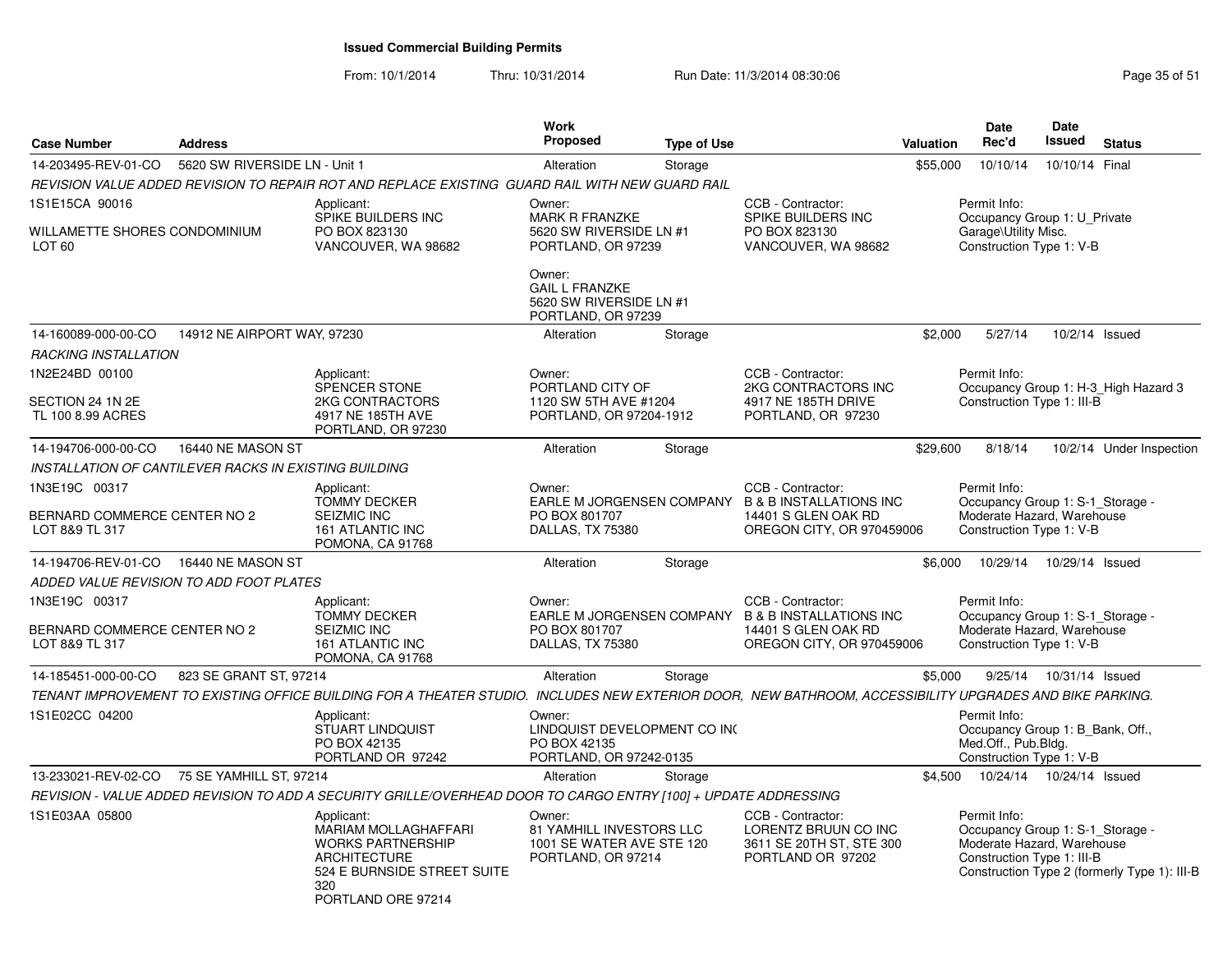| <b>Case Number</b>                                                            | <b>Address</b>                                |                                                                                                                       | Work<br><b>Proposed</b>                                                                               | <b>Type of Use</b> |                                                                                                                      | <b>Valuation</b> | Date<br>Rec'd                                                                                    | Date<br>Issued  | <b>Status</b> |
|-------------------------------------------------------------------------------|-----------------------------------------------|-----------------------------------------------------------------------------------------------------------------------|-------------------------------------------------------------------------------------------------------|--------------------|----------------------------------------------------------------------------------------------------------------------|------------------|--------------------------------------------------------------------------------------------------|-----------------|---------------|
| 14-212106-000-00-CO                                                           | 7931 NE HALSEY ST, 97213                      |                                                                                                                       | Alteration                                                                                            | Utility            |                                                                                                                      | \$100,000        | 9/12/14                                                                                          | 10/24/14 Issued |               |
| SOLAR - NEW 30.6 KW ROOFTOP PV SYSTEM                                         |                                               |                                                                                                                       |                                                                                                       |                    |                                                                                                                      |                  |                                                                                                  |                 |               |
| 1N2E29DD 10900                                                                |                                               | Applicant:<br><b>DAN TRACY</b>                                                                                        | Owner:<br>NATIONAL ASSOCIATION OF                                                                     |                    | CCB - Contractor:<br>PREMIER ENERGY INC                                                                              |                  |                                                                                                  |                 |               |
| <b>GLENHAVEN PK &amp; SUB</b><br>LOT 36&37 TL 10900                           |                                               | <b>SOLAR UNIVERSE</b><br>556 SOMMERSET RD<br>WOODLAND, WA 98674                                                       | CREDIT MANAGEMENT ORE INC<br>7931 NE HALSEY ST #103<br>PORTLAND, OR 97213-6761                        |                    | 556 SOMMERSET RD<br>WOODLAND, WA 98674                                                                               |                  |                                                                                                  |                 |               |
| 14-217592-000-00-CO                                                           | 304 NE MULTNOMAH, 97232                       |                                                                                                                       | Alteration                                                                                            | Utility            |                                                                                                                      | \$2,000          | 10/3/14                                                                                          | 10/3/14 Final   |               |
|                                                                               |                                               | SCAFFOLDING IN RIGHT OF WAY OVERHEAD PEDESTRIAN PROTECTION FROM ADJACENT CONSTRUCTION SITE                            |                                                                                                       |                    |                                                                                                                      |                  |                                                                                                  |                 |               |
| 1N1E34AA 02600                                                                |                                               | Applicant:<br>WALSH CONSTRUCTION CO<br>2905 SW 1ST AVE<br>PORTLAND, OR 972014707                                      | Owner:<br><b>STARTERRA LLC</b><br>610 SW ALDER ST #1221<br>PORTLAND, OR 97205                         |                    | CCB - Contractor:<br>WALSH CONSTRUCTION CO<br>2905 SW 1ST AVE<br>PORTLAND, OR 972014707                              |                  |                                                                                                  |                 |               |
| 14-200187-000-00-CO                                                           | 0498 SW BOUNDARY ST                           |                                                                                                                       | Alteration                                                                                            | Utility            |                                                                                                                      | \$35,000         | 8/26/14                                                                                          | 10/30/14 Issued |               |
| Demolition of side spur, no change to main TriMet private rail train trestle. |                                               |                                                                                                                       |                                                                                                       |                    |                                                                                                                      |                  |                                                                                                  |                 |               |
| 1S1E15 00101                                                                  |                                               | Applicant:<br>Matt Johnson<br><b>KPFF Consulting Engineers</b><br>111 SW 5th Avenue, Suite 2500<br>Portland, OR 97204 | Owner:<br>TRI-COUNTY METROPOLITAN<br>4012 SE 17TH AVE<br>PORTLAND, OR 97202-3940                      |                    |                                                                                                                      |                  | Permit Info:<br>Occupancy Group 1: U_Private<br>Garage\Utility Misc.<br>Construction Type 1: V-B |                 |               |
|                                                                               |                                               |                                                                                                                       | Owner:<br><b>TRANSPORTATION DISTRICT</b><br>4012 SE 17TH AVE<br>PORTLAND, OR 97202-3940               |                    |                                                                                                                      |                  |                                                                                                  |                 |               |
|                                                                               |                                               |                                                                                                                       | Owner:<br>OF OREGON<br>4012 SE 17TH AVE<br>PORTLAND, OR 97202-3940                                    |                    |                                                                                                                      |                  |                                                                                                  |                 |               |
| 14-197347-000-00-CO                                                           | 7720 SW MACADAM AVE - Unit 0                  |                                                                                                                       | Alteration                                                                                            | Utility            |                                                                                                                      | \$15,000         | 9/9/14                                                                                           | 10/6/14 Issued  |               |
|                                                                               | INSTALL 2 NEW ANCHOR PILINGS FOR NEW SLIP '0' |                                                                                                                       |                                                                                                       |                    |                                                                                                                      |                  |                                                                                                  |                 |               |
| 1S1E22DB 00100                                                                |                                               | Applicant:<br>DANIEL THOMAS LEGREE<br>7720 SW MACADAM AVE #1<br>PORTLAND, OR 97219                                    | Owner:<br><b>MACADAM BAY HOMEOWNERS</b><br><b>ASSOC</b><br>1400 SW 5TH AVE #670<br>PORTLAND, OR 97201 |                    | CCB - Contractor:<br><b>DON HANSEN</b><br>ADVANCED AMERICAN<br>CONSTRUCTION INC<br>PO BOX 83599<br>PORTLAND OR 97283 |                  | Permit Info:<br>Occupancy Group 1: U_Private<br>Garage\Utility Misc.<br>Construction Type 1: V-B |                 |               |
| 14-196776-000-00-CO                                                           | 3556 NW FRONT AVE, 97210                      |                                                                                                                       | Alteration                                                                                            | Utility            |                                                                                                                      | \$72,266         | 8/13/14                                                                                          | 10/1/14 Final   |               |
|                                                                               |                                               | REPLACE DAMAGED AND MISSING TIMBER FENDER PILES AT TERMINAL 2                                                         |                                                                                                       |                    |                                                                                                                      |                  |                                                                                                  |                 |               |
| 1N1E20 00800                                                                  |                                               | Applicant:<br>ROB HUMPHREY                                                                                            | Owner:<br>PORT OF PORTLAND                                                                            |                    | CCB - Contractor:<br>BERGERSON CONSTRUCTION INC                                                                      |                  |                                                                                                  |                 |               |
| SECTION 20 1N 1E<br>TL 800 16.39 ACRES<br>SEE TAXABLE SUB ACCOUNTS            |                                               | <b>FASTER PERMITS</b><br>14334 NW EAGLERIDGE LANE<br>PORTLAND, OR 97229                                               | PO BOX 3529<br>PORTLAND, OR 97208                                                                     |                    | PO BOX 387<br>ASTORIA, OR 971030387                                                                                  |                  |                                                                                                  |                 |               |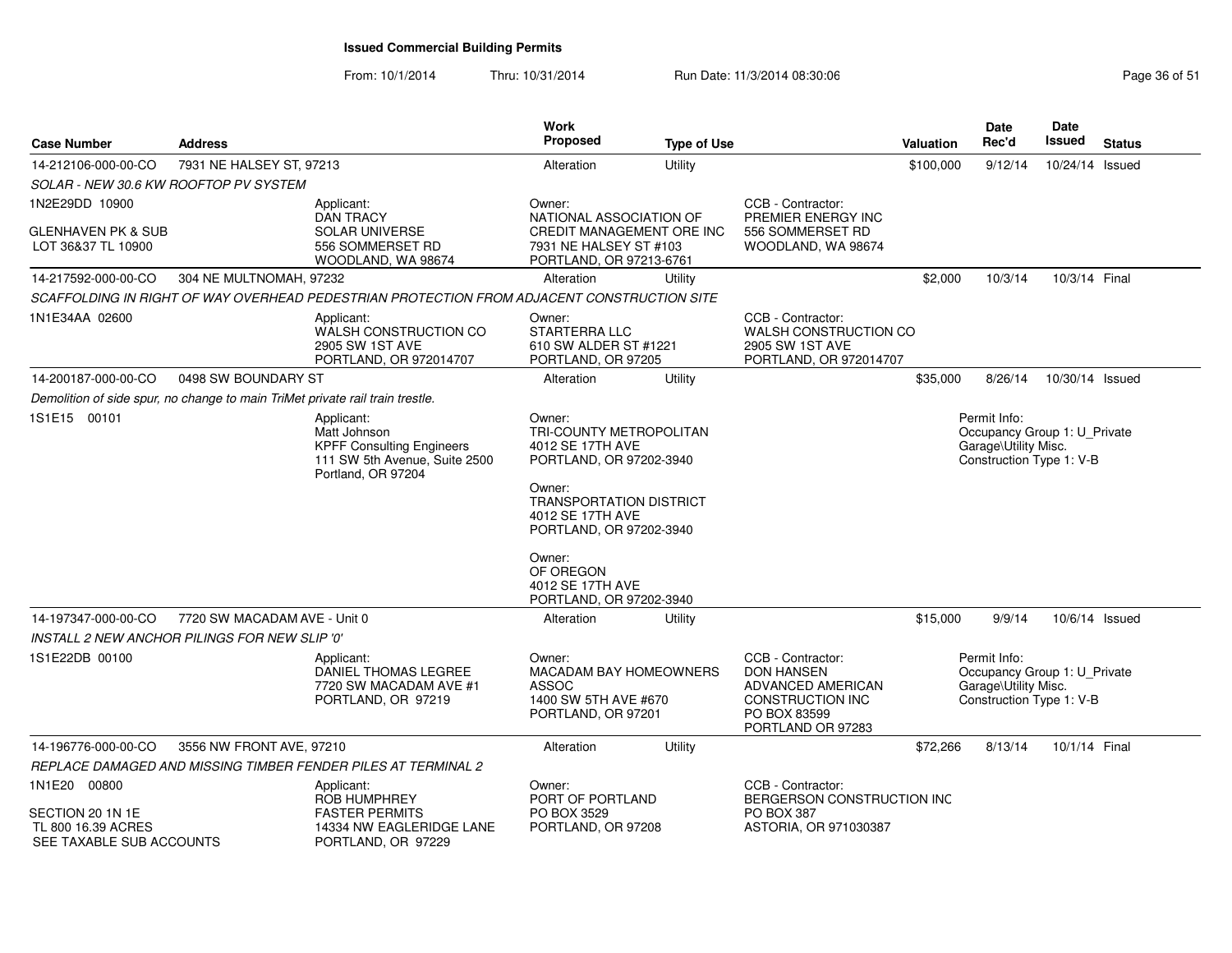| <b>Case Number</b>                                                                                                    | <b>Address</b>              |                                                                                                                                                                | <b>Work</b><br><b>Proposed</b>                                                                                                                                                                                                             | <b>Type of Use</b> |                                                                                                                                 | <b>Valuation</b> | <b>Date</b><br>Rec'd                                                                             | <b>Date</b><br><b>Issued</b> | <b>Status</b>                                                |
|-----------------------------------------------------------------------------------------------------------------------|-----------------------------|----------------------------------------------------------------------------------------------------------------------------------------------------------------|--------------------------------------------------------------------------------------------------------------------------------------------------------------------------------------------------------------------------------------------|--------------------|---------------------------------------------------------------------------------------------------------------------------------|------------------|--------------------------------------------------------------------------------------------------|------------------------------|--------------------------------------------------------------|
| 14-197498-000-00-CO                                                                                                   | 11040 N LOMBARD ST, 97203   |                                                                                                                                                                | Alteration                                                                                                                                                                                                                                 | Utility            |                                                                                                                                 | \$108,399        | 8/13/14                                                                                          | 10/1/14 Final                |                                                              |
|                                                                                                                       |                             | REPLACE DAMAGED AND MISSING WALES AND CHOCKS AT TERMINAL 4                                                                                                     |                                                                                                                                                                                                                                            |                    |                                                                                                                                 |                  |                                                                                                  |                              |                                                              |
| 1N1W02 00100<br>SECTION 02 1N 1W<br>TL 100 86.90 ACRES                                                                |                             | Applicant:<br><b>ROB HUMPHREY</b><br><b>FASTER PERMITS</b><br>14334 NW EAGLERIDGE LANE<br>PORTLAND, OR 97229                                                   | Owner:<br>PORT OF PORTLAND<br>PO BOX 3529<br>PORTLAND, OR 97208-3529                                                                                                                                                                       |                    | CCB - Contractor:<br>BERGERSON CONSTRUCTION INC<br><b>PO BOX 387</b><br>ASTORIA, OR 971030387                                   |                  |                                                                                                  |                              |                                                              |
| 14-178762-000-00-CO                                                                                                   | 3640 NW ST HELENS RD, 97210 |                                                                                                                                                                | Alteration                                                                                                                                                                                                                                 | Utility            |                                                                                                                                 | \$50,000         | 7/7/14                                                                                           | 10/10/14 Issued              |                                                              |
|                                                                                                                       |                             | INSTALL NEW OVERHEAD CABLE TRAY INSIDE 45' X 37' EXISTING BUILDING FOR ELECTRICAL WORK                                                                         |                                                                                                                                                                                                                                            |                    |                                                                                                                                 |                  |                                                                                                  |                              |                                                              |
| 1N1E19DD 01000<br>SECTION 19 1N 1E<br>TL 1000 12.91 ACRES<br>LAND & IMPS SEE R646354 (R941190331)<br>FOR MACH & EQUIP |                             | Applicant:<br>DAVE DUHAIME<br>WORLEYPARSONS GROUP, INC<br>201 NE PARK PLAZA DR, SUITE 10 HOUSTON, TX 77210-4369<br>VANCOUVER, WA 98684                         | Owner:<br><b>EQUILON ENTERPRISES LLC</b><br>PO BOX 4369                                                                                                                                                                                    |                    | CCB - Contractor:<br>MCKINSTRY ELECTRICAL LLC<br>PO BOX 24567<br>SEATTLE, WA 98124                                              |                  | Permit Info:<br>Occupancy Group 1: U_Private<br>Garage\Utility Misc.<br>Construction Type 1: V-B |                              |                                                              |
| 14-176408-000-00-CO                                                                                                   | 9498 SW 18TH PL, 97219      |                                                                                                                                                                | Alteration                                                                                                                                                                                                                                 | Utility            |                                                                                                                                 | \$231.904        | 6/27/14                                                                                          |                              | 10/1/14 Issued                                               |
|                                                                                                                       |                             | CONSTRUCTION OF ACCESS TO NEW PLAY AREA WITH EQUIPMENT; NEW SURFACING, AND IMPROVED ACCESSIBLE PATHS, CRIB STAIRS AND CONCRETE PADS @ TABLES IN PICNIC AREA; M |                                                                                                                                                                                                                                            |                    |                                                                                                                                 |                  |                                                                                                  |                              |                                                              |
| 1S1E28BD 00900<br>NORTHROP AC<br><b>BLOCK G</b><br>LOT 8-10                                                           |                             | Applicant:<br><b>LISA TYLER</b><br>CITY OF PORTLAND PARKS<br><b>BUREAU</b><br>1120 SW 5TH<br>PORTLAND, OR 97201                                                | Owner:<br>PORTLAND CITY OF<br>1120 SW 5TH AVE #1302<br>PORTLAND, OR 97204<br>Owner:<br><b>BUREAU OF PARKS</b><br>1120 SW 5TH AVE #1302<br>PORTLAND, OR 97204<br>Owner:<br><b>RECREATION</b><br>1120 SW 5TH AVE #1302<br>PORTLAND, OR 97204 |                    | CCB - Contractor:<br><b>STEVE DUKART</b><br>DUKE CONSTRUCTION &<br><b>EXCAVATION</b><br>17860 SE FOSTER RD<br>DAMASCUS OR 97089 |                  | Permit Info:<br>Occupancy Group 1: U_Private<br>Garage\Utility Misc.<br>Construction Type 1: V-B |                              |                                                              |
| Total # of CO Alteration permits issued: 173                                                                          |                             |                                                                                                                                                                |                                                                                                                                                                                                                                            |                    |                                                                                                                                 |                  |                                                                                                  |                              | Total valuation of CO Alteration permits issued: \$6,621,646 |
| 14-210640-000-00-CO                                                                                                   | 5250 N VANCOUVER AVE, 97217 |                                                                                                                                                                | Demolition                                                                                                                                                                                                                                 |                    | Apartments/Condos (3 or more units)                                                                                             | \$12,000         | 9/12/14  10/20/14  Issued                                                                        |                              |                                                              |
|                                                                                                                       |                             | DEMOLISH APARTMENT BUILDING SUBJECT TO 35-DAY DEMOLITION DELAY. RESIDENTIAL COMPREHENSIVE PLAN DESIGNATION WITH MORE THAN ONE NEW UNIT REQUIRED/PROPOSED FOI   |                                                                                                                                                                                                                                            |                    |                                                                                                                                 |                  |                                                                                                  |                              |                                                              |
| 1N1E22AB 07700                                                                                                        |                             | Applicant:<br><b>TRIP TURNER</b><br>0425 SW IOWA ST<br>PORTLAND, OR 97239                                                                                      | Owner:<br>5250 VANCOUVER LLC<br>5250 N VANCOUVER AVE<br>PORTLAND, OR 97217                                                                                                                                                                 |                    | CCB - Contractor:<br>LAKE OSWEGO INSULATION<br>0425 SW IOWA ST<br>PORTLAND, OR 97239                                            |                  | Permit Info:<br>Occupancy Group 1: R-2 Residential<br>Multi-family<br>Construction Type 1: V-B   |                              |                                                              |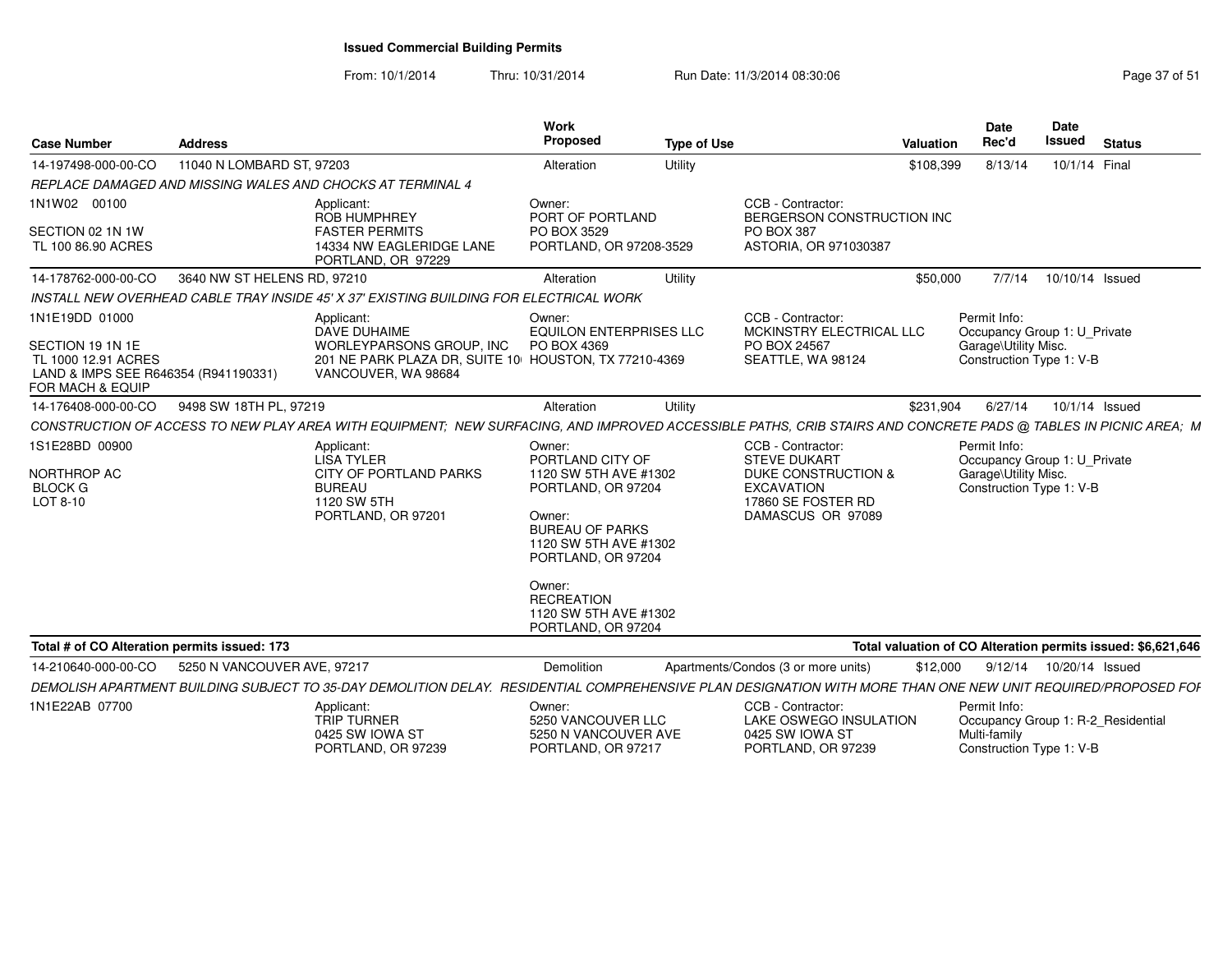| <b>Case Number</b>                                               | <b>Address</b>                                                                                                                                                                                                        |                                                                                               | <b>Work</b><br>Proposed                                                                                                                                  | <b>Type of Use</b> |                                                                                                                      | <b>Valuation</b> | <b>Date</b><br>Rec'd                                                                                                                               | Date<br>Issued  | <b>Status</b>                                             |
|------------------------------------------------------------------|-----------------------------------------------------------------------------------------------------------------------------------------------------------------------------------------------------------------------|-----------------------------------------------------------------------------------------------|----------------------------------------------------------------------------------------------------------------------------------------------------------|--------------------|----------------------------------------------------------------------------------------------------------------------|------------------|----------------------------------------------------------------------------------------------------------------------------------------------------|-----------------|-----------------------------------------------------------|
| 14-202254-000-00-CO                                              | 2603 NE 7TH AVE, 97212                                                                                                                                                                                                |                                                                                               | Demolition                                                                                                                                               | Hazardous          |                                                                                                                      | \$10,000         | 8/22/14                                                                                                                                            |                 | 10/22/14 Under Inspection                                 |
|                                                                  | DEMO ABANDONED GAS/SERVICE STATION***REMOVE ALL DEBRIS******SEPARATE PERMIT REQUIRED FROM FIRE DEPARTMEN IF ANY TANKS FOUND***                                                                                        |                                                                                               |                                                                                                                                                          |                    |                                                                                                                      |                  |                                                                                                                                                    |                 |                                                           |
| 1N1E26BC 19500<br><b>ALBINA</b><br>BLOCK 6<br>LOT 14-16 TL 19500 | Applicant:                                                                                                                                                                                                            | PAUL DUSTRuD<br><b>DUSTRUD ARCHITECTURE</b><br>1699 PEARL ST<br><b>EUGENE, OR 97401</b>       | Owner:<br>RUSSELL STREET SUSTAINABLE<br>1361 PEARL ST<br>EUGENE, OR 97401-3523<br>Owner:<br><b>HOUSING LLC</b><br>1361 PEARL ST<br>EUGENE, OR 97401-3523 |                    | CCB - Contractor:<br><b>ESSEX GENERAL</b><br><b>CONSTRUCTION INC</b><br>4284 W 7TH AVE<br>EUGENE OR 97239            |                  | Permit Info:<br>Occupancy Group 1: M Store, Service<br>Station                                                                                     |                 |                                                           |
| Total # of CO Demolition permits issued: 2                       |                                                                                                                                                                                                                       |                                                                                               |                                                                                                                                                          |                    |                                                                                                                      |                  |                                                                                                                                                    |                 | Total valuation of CO Demolition permits issued: \$22,000 |
| 14-176313-000-00-CO                                              | 1980 SE MORRISON ST, 97214                                                                                                                                                                                            |                                                                                               | <b>New Construction</b>                                                                                                                                  |                    | Apartments/Condos (3 or more units)                                                                                  | \$3,807,713      | 6/27/14                                                                                                                                            | 10/31/14 Issued |                                                           |
|                                                                  | NEW 51 UNIT-4 STORY APARTMENT BUILDING WITH PARKING IN BASEMENT*future mechanical permit - unit in basement requires mechanical ventilation.                                                                          |                                                                                               |                                                                                                                                                          |                    |                                                                                                                      |                  |                                                                                                                                                    |                 |                                                           |
| 1S1E02AA 04500                                                   | Applicant:                                                                                                                                                                                                            | <b>DAVID MULLENS</b><br>URBAN DEVELOPMENT GROUP<br>735 SW 158TH AVENUE<br>BEAVERTON, OR 97006 | Owner:<br>THE GROUP LLC<br>12655 SW NORTH DAKOTA ST<br>PORTLAND, OR 97223-0801                                                                           |                    | CCB - Contractor:<br>SK HOFF CONSTRUCTION LLC<br>735 SW 158TH AVE<br>BEAVERTON, OR 97006                             |                  | Permit Info:<br>Occupancy Group 1: R-2_Residential<br>Multi-family<br>Construction Type 1: V-A<br>Total Square Footage - Display Only:<br>35925    |                 | Construction Type 2 (formerly Type 1): I-A                |
| 14-170294-000-00-CO                                              | 1500 SW 12TH AVE, 97201                                                                                                                                                                                               |                                                                                               | New Construction                                                                                                                                         |                    | Apartments/Condos (3 or more units) \$11,500,000                                                                     |                  | 6/27/14                                                                                                                                            | 10/31/14 Issued |                                                           |
|                                                                  | 8 story multi-family apartment building. Metal stud walls, open web steel joists and concrete slab floors. Exterior is brick veneer, fiber cement and metal panels. Ground floor contains the resident amenity spaces |                                                                                               |                                                                                                                                                          |                    |                                                                                                                      |                  |                                                                                                                                                    |                 |                                                           |
| 1S1E04AD 04900                                                   | Applicant:<br>MIKE COYLE                                                                                                                                                                                              | <b>FASTER PERMITS</b><br>14334 NW EAGLERIDGE LANE<br>PORTLAND, OR 97229                       | Owner:<br><b>CLAY STREET ASSOCIATES LLC</b><br>5125 SW MACADAM AVE #125<br>PORTLAND, OR 97239                                                            |                    | CCB - Contractor:<br><b>BREMIK CONSTRUCTION</b><br>1026 SE STARK ST<br>PORTLAND, OR 97214                            |                  | Permit Info:<br>Occupancy Group 1: R-2_Residential<br>Multi-family<br>Construction Type 1: I-B<br>Total Square Footage - Display Only:<br>64512    |                 | Construction Type 2 (formerly Type 1): I-B                |
| 14-137048-000-00-CO                                              | 1650 NW 13TH AVE                                                                                                                                                                                                      |                                                                                               | <b>New Construction</b>                                                                                                                                  |                    | Apartments/Condos (3 or more units)                                                                                  | \$29,000,000     | 4/14/14                                                                                                                                            | 10/31/14 Issued |                                                           |
|                                                                  | new six-story 155 unit apartment (private driveway (vacated NW Raleigh under permit 14-138582 CO)                                                                                                                     |                                                                                               |                                                                                                                                                          |                    |                                                                                                                      |                  |                                                                                                                                                    |                 |                                                           |
| 1N1E28DD 00710                                                   | Applicant:<br>Isaac Johnson                                                                                                                                                                                           | Ankrom Moisan<br>6720 SW MACADAM, STE. 100<br>PORTLAND OR 97219                               | Owner:<br>1022 NW MARSHALL ST #709<br>PORTLAND, OR 97209-2989                                                                                            |                    | CCB - Contractor:<br>HOYT STREET PROPERTIES L L C WALSH CONSTRUCTION CO<br>2905 SW 1ST AVE<br>PORTLAND, OR 972014707 |                  | Permit Info:<br>Occupancy Group 1: R-2_Residential<br>Multi-family<br>Construction Type 1: III-B<br>Total Square Footage - Display Only:<br>187411 |                 | Construction Type 2 (formerly Type 1): I-A                |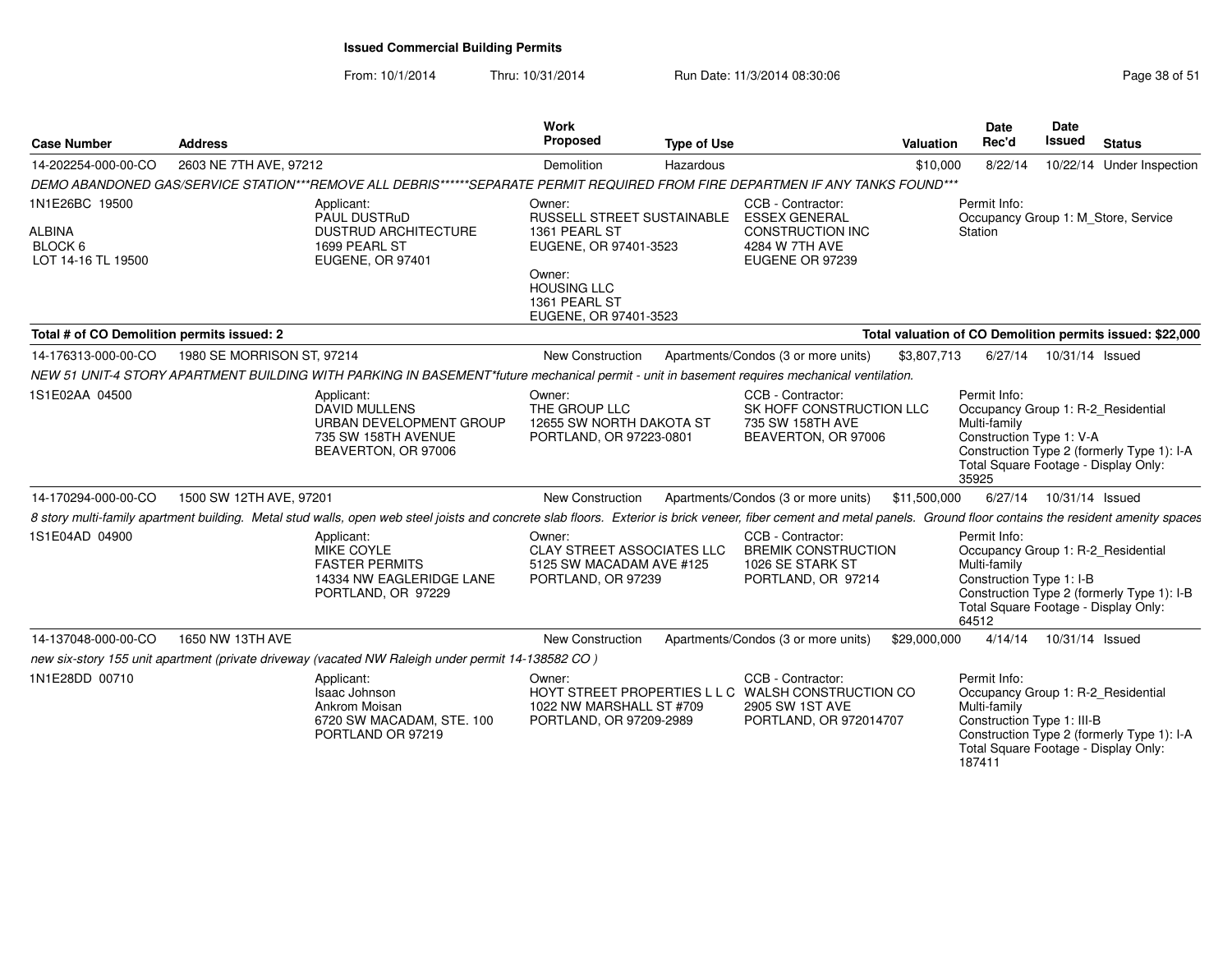| <b>Case Number</b>                                                                                                                             | <b>Address</b>               |                                                                                                                                                                                                              | Work<br><b>Proposed</b>                                                                | <b>Type of Use</b> |                                                                                                                                        | <b>Valuation</b> | <b>Date</b><br>Rec'd                                                                                      | Date<br><b>Issued</b> | <b>Status</b>                                |
|------------------------------------------------------------------------------------------------------------------------------------------------|------------------------------|--------------------------------------------------------------------------------------------------------------------------------------------------------------------------------------------------------------|----------------------------------------------------------------------------------------|--------------------|----------------------------------------------------------------------------------------------------------------------------------------|------------------|-----------------------------------------------------------------------------------------------------------|-----------------------|----------------------------------------------|
| 13-225047-DFS-01-CO                                                                                                                            | 107 N COOK ST                |                                                                                                                                                                                                              | New Construction                                                                       |                    | Apartments/Condos (3 or more units)                                                                                                    | \$620,000        | 8/13/14                                                                                                   |                       | 10/1/14 Issued                               |
| DFS FOR POST TENSIONED CONCRETE DECK                                                                                                           |                              |                                                                                                                                                                                                              |                                                                                        |                    |                                                                                                                                        |                  |                                                                                                           |                       |                                              |
| 1N1E27AB 00401<br>WILLIAMS AVE ADD                                                                                                             |                              | Applicant:<br>Andy Holdeman<br>Sierra Construction                                                                                                                                                           | Owner:<br>COOK STREET APARTMENTS LLC GUY BLANCHARD<br>2030 DEXTER AVE N #100           |                    | CCB - Contractor:<br>SIERRA CONSTRUCTION                                                                                               |                  | Permit Info:<br>Hazard, Parking Garage                                                                    |                       | Occupancy Group 1: S-2 Storage - Low         |
| <b>BLOCK 4</b><br>INC PT VAC ST LOT 1 EXC PT IN ST<br>LOT 2-4 EXC PT IN ST<br>LOT 5&8&9&12; INC PT VAC ST LOT<br>6&7&10&11                     |                              | 1700 SE 11th Ave #120<br>Portland, OR 97214                                                                                                                                                                  | SEATTLE, WA 98109-2754                                                                 |                    | 1700 SE 11TH AVE SUITE 120<br>PORTLAND OR 97214                                                                                        |                  | Construction Type 1: I-A                                                                                  |                       | Construction Type 2 (formerly Type 1): III-A |
| 13-225047-DFS-02-CO                                                                                                                            | 107 N COOK ST                |                                                                                                                                                                                                              | New Construction                                                                       |                    | Apartments/Condos (3 or more units)                                                                                                    | \$620,000        | 8/19/14                                                                                                   |                       | 10/1/14 Issued                               |
| DFS FOR 2ND LEVEL POST TENSIONED CONCRETE DECK                                                                                                 |                              |                                                                                                                                                                                                              |                                                                                        |                    |                                                                                                                                        |                  |                                                                                                           |                       |                                              |
| 1N1E27AB 00401                                                                                                                                 |                              | Applicant:<br>Andy Holdeman                                                                                                                                                                                  | Owner:<br>COOK STREET APARTMENTS LLC GUY BLANCHARD                                     |                    | CCB - Contractor:                                                                                                                      |                  | Permit Info:                                                                                              |                       | Occupancy Group 1: S-2_Storage - Low         |
| <b>WILLIAMS AVE ADD</b><br>BLOCK 4<br>INC PT VAC ST LOT 1 EXC PT IN ST<br>LOT 2-4 EXC PT IN ST<br>LOT 5&8&9&12; INC PT VAC ST LOT<br>6&7&10&11 |                              | Sierra Construction<br>1700 SE 11th Ave #120<br>Portland, OR 97214                                                                                                                                           | 2030 DEXTER AVE N #100<br>SEATTLE, WA 98109-2754                                       |                    | SIERRA CONSTRUCTION<br>1700 SE 11TH AVE SUITE 120<br>PORTLAND OR 97214                                                                 |                  | Hazard, Parking Garage<br>Construction Type 1: I-A                                                        |                       | Construction Type 2 (formerly Type 1): III-A |
| 14-118634-DFS-01-CO                                                                                                                            | 1075 NW NORTHRUP ST          |                                                                                                                                                                                                              | New Construction                                                                       |                    | Apartments/Condos (3 or more units)                                                                                                    | \$200,000        | 8/25/14                                                                                                   |                       | 10/1/14 Issued                               |
| DFS - POST TENSION TENDONS LVLS 1-5                                                                                                            |                              |                                                                                                                                                                                                              |                                                                                        |                    |                                                                                                                                        |                  |                                                                                                           |                       |                                              |
| 1N1E34BB 02620                                                                                                                                 |                              | Applicant:<br><b>KENNY TYLER</b><br>ANDERSEN CONSTRUCTION<br>1075 NW NORTHRUP<br>PORTLAND, OR 97209                                                                                                          | Owner:<br><b>BLOCK 15 LLC</b><br>1022 NW MARSHALL ST STE 270<br>PORTLAND, OR 97209     |                    | CCB - Contractor:<br><b>Chris Copeland</b><br>ANDERSEN CONSTRUCTION<br><b>COMPANY</b><br>PO BOX 6712<br>PORTLAND, OR 97228-6712        |                  | Permit Info:<br>Occupancy Group 1: R-2_Residential<br>Multi-family<br>Construction Type 1: I-A            |                       | Construction Type 2 (formerly Type 1): I-A   |
| 13-114642-REV-04-CO                                                                                                                            | 3215 NE WEIDLER ST, 97232    |                                                                                                                                                                                                              | New Construction                                                                       |                    | Apartments/Condos (3 or more units)                                                                                                    | \$5,000          | 10/1/14                                                                                                   | 10/1/14 Final         |                                              |
|                                                                                                                                                |                              | Revision to on site storm piping and enlarged storm facility, and improved ADA access from NE 32nd Ave along walkway on properrty to townhomes at east end of structure. ***Improvements to NE Weidler R/W i |                                                                                        |                    |                                                                                                                                        |                  |                                                                                                           |                       |                                              |
| 1N1E25CD 11900                                                                                                                                 |                              | Applicant:<br>MATT JOHNSON<br><b>KPFF</b><br>111 SW 5TH AVE, STE 2500<br>PORTLAND OR 97204                                                                                                                   | Owner:<br><b>GRANT PARK VILLAGE LLC</b><br>1015 NW 11TH AVE<br>PORTLAND, OR 97209-3496 |                    | CCB - Contractor:<br>WALSH CONSTRUCTION CO<br>2905 SW 1ST AVE<br>PORTLAND, OR 972014707                                                |                  | Permit Info:<br>Occupancy Group 1: R-2_Residential<br>Multi-family<br>Construction Type 1: V-A            |                       | Construction Type 2 (formerly Type 1): I-A   |
| 14-175563-000-00-CO                                                                                                                            | 3939 SW VIEWPOINT TER, 97201 |                                                                                                                                                                                                              | New Construction                                                                       |                    | Apartments/Condos (3 or more units)                                                                                                    | \$1,900,000      | 6/26/14                                                                                                   | 10/2/14 Issued        |                                              |
| <b>NEW 12 UNIT APARTMENT BUILDING</b>                                                                                                          |                              |                                                                                                                                                                                                              |                                                                                        |                    |                                                                                                                                        |                  |                                                                                                           |                       |                                              |
| 1S1E10CB 01300                                                                                                                                 |                              | Applicant:<br><b>JESSICA MOLINAR</b><br>COLAB ARCHITECTURE & URBAN 421 SW 6TH AVE #1250<br><b>DESIGN</b><br>421 SW 6TH AVE SUITE 1250<br>PORTLAND OR 97204                                                   | Owner:<br><b>VPT LLC</b><br>PORTLAND, OR 97204-1638                                    |                    | CCB - Contractor:<br>PAVILION CONSTRUCTION NW LL( Occupancy Group 1: R-2_Residential<br>6720 SW MACADAM AVE #310<br>PORTLAND, OR 97219 |                  | Permit Info:<br>Multi-family<br>Construction Type 1: V-A<br>Total Square Footage - Display Only:<br>14632 |                       | Construction Type 2 (formerly Type 1): V-A   |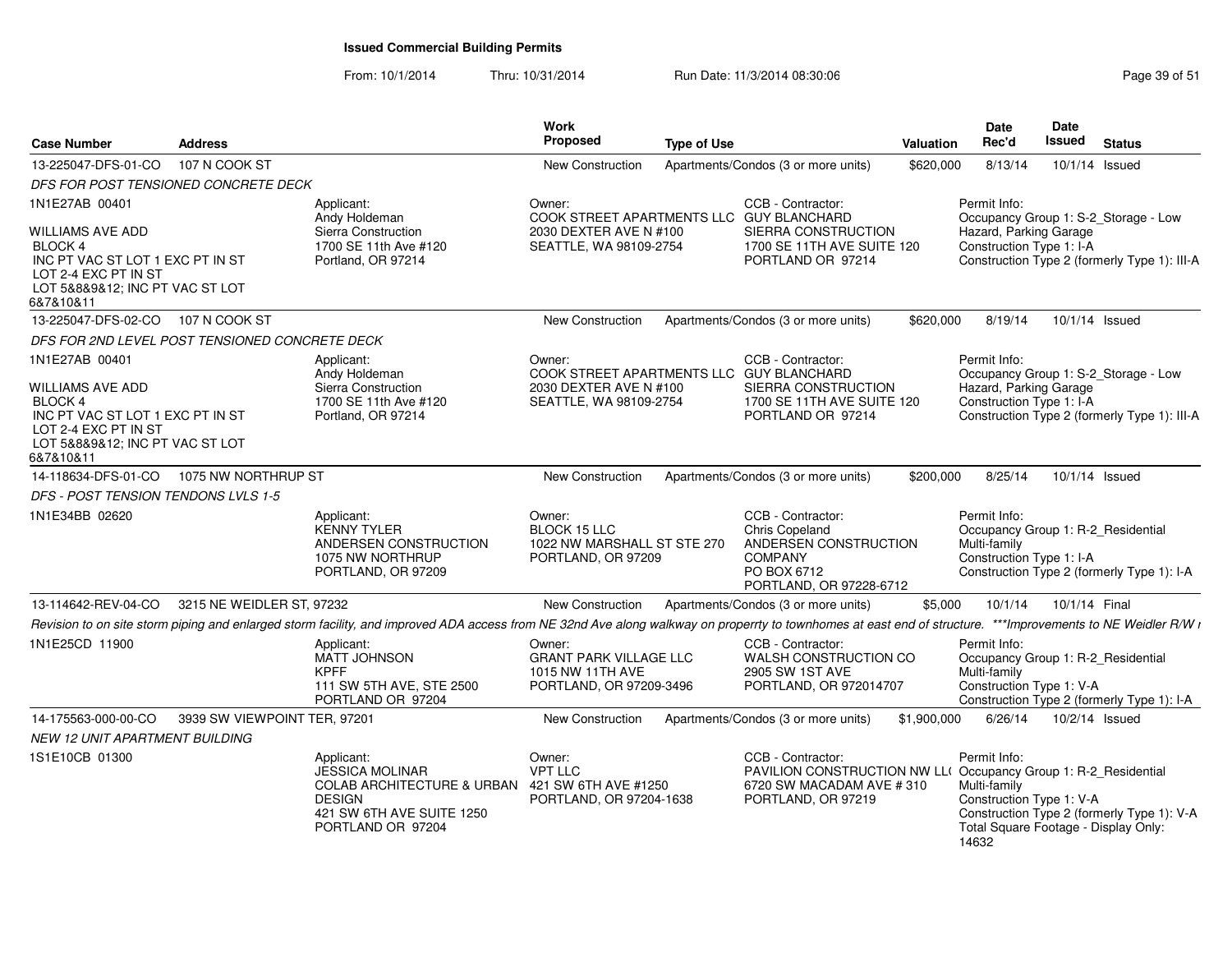From: 10/1/2014Thru: 10/31/2014 Run Date: 11/3/2014 08:30:06 Research 2010 12:00 Page 40 of 51

| <b>Case Number</b>                                                               | <b>Address</b>                |                                                                                                                                     | <b>Work</b><br>Proposed                                                                                                                                  | <b>Type of Use</b> |                                                                                                                                            | Valuation   | <b>Date</b><br>Rec'd                                                                                                                            | <b>Date</b><br><b>Issued</b> | <b>Status</b>                              |
|----------------------------------------------------------------------------------|-------------------------------|-------------------------------------------------------------------------------------------------------------------------------------|----------------------------------------------------------------------------------------------------------------------------------------------------------|--------------------|--------------------------------------------------------------------------------------------------------------------------------------------|-------------|-------------------------------------------------------------------------------------------------------------------------------------------------|------------------------------|--------------------------------------------|
| 14-103800-DFS-02-CO                                                              | 4717 SE HAWTHORNE BLVD, 97215 |                                                                                                                                     | <b>New Construction</b>                                                                                                                                  |                    | Apartments/Condos (3 or more units)                                                                                                        | \$9,500     | 8/21/14                                                                                                                                         |                              | 10/6/14 Issued                             |
| <b>DFS FOR FLOOR JOISTS</b>                                                      |                               |                                                                                                                                     |                                                                                                                                                          |                    |                                                                                                                                            |             |                                                                                                                                                 |                              |                                            |
| 1S2E06BD 27500                                                                   |                               | Applicant:<br>MIKE COYLE<br><b>FASTER PERMITS</b><br>14334 NW EAGLERIDGE LANE<br>PORTLAND, OR 97229                                 | Owner:<br><b>LLC</b><br>9 SE 3RD AVE #100<br>PORTLAND, OR 97214-1026                                                                                     |                    | CCB - Contractor:<br>4707 HAWTHORNE INVESTMENTS PATH CONSTRUCTION<br>5331 SW MACADAM AVE #258-110 Multi-family<br>PORTLAND, OR 97239       |             | Permit Info:<br>Occupancy Group 1: R-2_Residential<br>Construction Type 1: V-A                                                                  |                              | Construction Type 2 (formerly Type 1): V-A |
| 12-218141-DFS-02-CO 8150 SE 23RD AVE, 97202                                      |                               |                                                                                                                                     | New Construction                                                                                                                                         |                    | Apartments/Condos (3 or more units)                                                                                                        | \$30,000    | 9/4/14                                                                                                                                          |                              | 10/7/14 Issued                             |
| DFS - BALCONY AND DECK RAILINGS                                                  |                               |                                                                                                                                     |                                                                                                                                                          |                    |                                                                                                                                            |             |                                                                                                                                                 |                              |                                            |
| 1S1E23DD 03000                                                                   |                               | Applicant:                                                                                                                          | Owner:                                                                                                                                                   |                    | CCB - Contractor:                                                                                                                          |             | Permit Info:                                                                                                                                    |                              |                                            |
| SECTION 23 1S 1E<br>TL 3000 0.78 ACRES                                           |                               | RICHARD NELSON<br><b>Pavilion Construction</b><br>6720 SW MACADAM AVE<br>PORTLAND, OR 97209                                         | <b>MORELAND STATION</b><br>8150 SE 23RD AVE<br>PORTLAND, OR 97202-6810<br>Owner:<br><b>APARTMENTS LLC</b><br>8150 SE 23RD AVE<br>PORTLAND, OR 97202-6810 |                    | <b>PAVILION CONSTRUCTION NW LL( Occupancy Group 1: R-2 Residential</b><br>6720 SW MACADAM AVE #310<br>PORTLAND, OR 97219                   |             | Multi-family<br>Construction Type 1: V-A                                                                                                        |                              |                                            |
| 14-137364-DFS-01-CO                                                              | 6037 SE STARK ST, 97215       |                                                                                                                                     | New Construction                                                                                                                                         |                    | Apartments/Condos (3 or more units)                                                                                                        | \$307       | 9/9/14                                                                                                                                          | 10/7/14 Final                |                                            |
| <b>DFS - TRUSSES</b>                                                             |                               |                                                                                                                                     |                                                                                                                                                          |                    |                                                                                                                                            |             |                                                                                                                                                 |                              |                                            |
| 1N2E31DD 05900<br>RAMONA<br><b>BLOCK 2</b><br>W 45' OF S 100' OF E 100' OF LOT 1 |                               | Applicant:<br><b>CLINT WEILER</b><br><b>GROUND BREAKERS CONST &amp;</b><br><b>DEV INC</b><br>6045 SE STARK ST<br>PORTLAND, OR 97215 | Owner:<br><b>GROUNDBREAKERS</b><br><b>CONSTRUCTION</b><br>6045 SE STARK ST<br>PORTLAND, OR 97215-1933                                                    |                    | CCB - Contractor:<br><b>CLINT WEILER</b><br><b>GROUND BREAKERS CONST &amp;</b><br><b>DEV INC</b><br>6045 SE STARK ST<br>PORTLAND, OR 97215 |             | Permit Info:<br>Occupancy Group 1: R-2_Residential<br>Multi-family<br>Construction Type 1: V-B                                                  |                              | Construction Type 2 (formerly Type 1): V-B |
|                                                                                  |                               |                                                                                                                                     | Owner:<br>AND DEVELOPMENT INC<br>6045 SE STARK ST<br>PORTLAND, OR 97215-1933                                                                             |                    |                                                                                                                                            |             |                                                                                                                                                 |                              |                                            |
| 12-176061-DFS-02-CO                                                              | 808 NW 19TH AVE, 97209        |                                                                                                                                     | New Construction                                                                                                                                         |                    | Apartments/Condos (3 or more units)                                                                                                        | \$75,000    | 2/4/14                                                                                                                                          |                              | 10/8/14 Issued                             |
| <b>DFS - TRUSSES</b>                                                             |                               |                                                                                                                                     |                                                                                                                                                          |                    |                                                                                                                                            |             |                                                                                                                                                 |                              |                                            |
| 1N1E33AC 06200<br>COUCHS ADD<br>BLOCK 177<br>LOT 2&3                             |                               | Applicant:<br><b>BRIAN GRIGSBY</b><br>811 NW 19TH AVE SUITE 300<br>PORTLAND OR 97209                                                | Owner:<br>JOHNSON STREET INVESTORS II<br><b>LLC</b><br>500 E BROADWAY #110<br>VANCOUVER, WA 98660                                                        |                    | CCB - Contractor:<br>MCRT PNW CONSTRUCTION LLC<br>220 NW 2ND AVE SUITE 900<br>PORTLAND, OR 97209                                           |             | Permit Info:<br>Occupancy Group 1: R-2_Residential<br>Multi-family<br>Construction Type 1: III-B                                                |                              |                                            |
| 14-169440-000-00-CO                                                              | 1415 SW COLUMBIA ST, 97201    |                                                                                                                                     | <b>New Construction</b>                                                                                                                                  |                    | Apartments/Condos (3 or more units)                                                                                                        | \$2,027,891 | 7/3/14                                                                                                                                          |                              | 10/8/14 Under Inspection                   |
|                                                                                  |                               | NEW 23 UNIT FOUR STORY APARTMENT BUILDING WITH ONE RETAIL SPACE ON MAIN FLOOR                                                       |                                                                                                                                                          |                    |                                                                                                                                            |             |                                                                                                                                                 |                              |                                            |
| 1S1E04AB 03700                                                                   |                               | Applicant:<br><b>STEVE FOSLER</b><br><b>FOSLER PORTLAND</b><br>ARCHITECTURE LLC<br>1930 NW LOVEJOY STREET<br>PORTLAND OR 97209      | Owner:<br><b>MARK R MADDEN</b><br>2330 NW 31ST AVE<br>PORTLAND, OR 97210-2034                                                                            |                    | CCB - Contractor:<br><b>RICH GRIMES</b><br>PROGRESS CONSTRUCTION<br>710 NW 17TH STE B<br>PORTLAND OR 97209                                 |             | Permit Info:<br>Occupancy Group 1: R-2_Residential<br>Multi-family<br>Construction Type 1: V-A<br>Total Square Footage - Display Only:<br>19464 |                              | Construction Type 2 (formerly Type 1): V-A |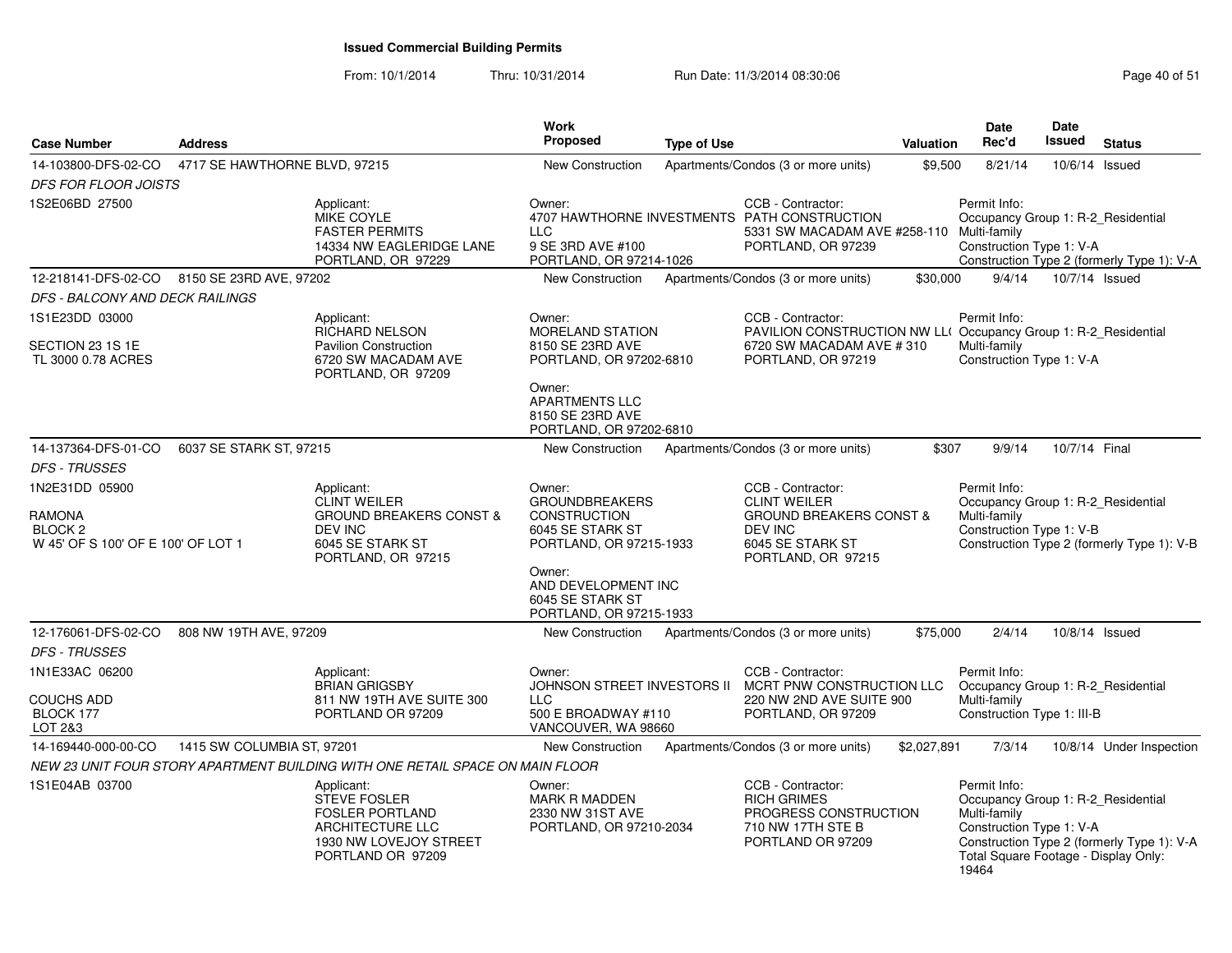From: 10/1/2014Thru: 10/31/2014 Run Date: 11/3/2014 08:30:06 Research 2010 12:00 Page 41 of 51

| <b>Case Number</b>                     | <b>Address</b>               |                                                                                                                                                                                                                          | <b>Work</b><br>Proposed                                                        | <b>Type of Use</b> |                                                                                                                                      | Valuation   | <b>Date</b><br>Rec'd                                                                                                                               | Date<br>Issued  | <b>Status</b>                              |
|----------------------------------------|------------------------------|--------------------------------------------------------------------------------------------------------------------------------------------------------------------------------------------------------------------------|--------------------------------------------------------------------------------|--------------------|--------------------------------------------------------------------------------------------------------------------------------------|-------------|----------------------------------------------------------------------------------------------------------------------------------------------------|-----------------|--------------------------------------------|
| 13-216795-REV-01-CO                    | 405 NE MASON ST, 97211       |                                                                                                                                                                                                                          | New Construction                                                               |                    | Apartments/Condos (3 or more units)                                                                                                  | \$30,000    | 6/9/14                                                                                                                                             | 10/10/14 Issued |                                            |
|                                        |                              | REVISION TO ADD AN ADDITIONAL DRYWELL IN TUCK UNDER PARKING AREA                                                                                                                                                         |                                                                                |                    |                                                                                                                                      |             |                                                                                                                                                    |                 |                                            |
| 1N1E23CB 06800                         |                              | Applicant:<br><b>RICHARD RAPP</b><br><b>TVA ARCHITECTS</b><br>920 SW 6TH AVE, #1500<br>PORTLAND OR 97204                                                                                                                 | Owner:<br>735 SW 158TH AVE, STE 180<br>BEAVERTON, OR 97006                     |                    | CCB - Contractor:<br>MASON STREET APARTMENTS LLI VWR DEVELOPMENT LLC<br>735 SW 158TH AVE S #180<br>BEAVERTON, OR 97006               |             | Permit Info:<br>Occupancy Group 1: R-2_Residential<br>Multi-family<br>Construction Type 1: V-A                                                     |                 | Construction Type 2 (formerly Type 1): I-A |
| 13-224794-000-00-CO                    | 1515 NW 21ST AVE, 97210      |                                                                                                                                                                                                                          | New Construction                                                               |                    | Apartments/Condos (3 or more units)                                                                                                  |             | \$14,064,170  11/12/13  10/10/14  Issued                                                                                                           |                 |                                            |
| new 6-story mixed use over UG parking. |                              |                                                                                                                                                                                                                          |                                                                                |                    |                                                                                                                                      |             |                                                                                                                                                    |                 |                                            |
| 1N1E28CD 02500                         |                              | Applicant:<br><b>BRUCE BROWN</b><br><b>GBD ARCHITECTS</b><br>1120 NW Couch St, Ste 300<br>Portland OR 97209                                                                                                              |                                                                                |                    | CCB - Contractor:<br><b>JOHN RESIDENTIAL</b><br><b>CONSTRUCTION GROUP LLC</b><br>1701 SE COLUMBIA RIVER DRIVE<br>VANCOUVER, WA 98661 |             | Permit Info:<br>Occupancy Group 1: R-2 Residential<br>Multi-family<br>Construction Type 1: III-B<br>Total Square Footage - Display Only:<br>144699 |                 | Construction Type 2 (formerly Type 1): I-A |
| 14-168320-000-00-CO                    | 8338 N INTERSTATE AVE, 97217 |                                                                                                                                                                                                                          | New Construction                                                               |                    | Apartments/Condos (3 or more units)                                                                                                  | \$5,706,257 |                                                                                                                                                    |                 | 6/30/14  10/10/14  Under Inspection        |
|                                        |                              | 4 story, wood frame, slab on grade multi-family apartment project. Ground floor has 1500 sq ft of warm shell retail space, tuck under parking for 17 vehicles, 1 loading stall and 5 residential units. Floors 2-4 are a |                                                                                |                    |                                                                                                                                      |             |                                                                                                                                                    |                 |                                            |
| 1N1E09DA 02400                         |                              | Applicant:<br>MIKE COYLE<br><b>FASTER PERMITS</b><br>14334 NW EAGLERIDGE LANE<br>PORTLAND, OR 97229                                                                                                                      | Owner:<br>KENTON CONDOMINIUM LLC<br>1211 SW 5TH AVE #720<br>PORTLAND, OR 97204 |                    | CCB - Contractor:<br><b>JOHN RESIDENTIAL</b><br>CONSTRUCTION GROUP LLC<br>1701 SE COLUMBIA RIVER DRIVE<br>VANCOUVER, WA 98661        |             | Permit Info:<br>Occupancy Group 1: R-2_Residential<br>Multi-family<br>Construction Type 1: V-A<br>Total Square Footage - Display Only:<br>55506    |                 | Construction Type 2 (formerly Type 1): V-A |
| 13-211977-DFS-07-CO                    | 1315 NW 11TH AVE             |                                                                                                                                                                                                                          | New Construction                                                               |                    | Apartments/Condos (3 or more units)                                                                                                  | \$345,798   | 9/9/14                                                                                                                                             | 10/14/14 Issued |                                            |
| DFS - CURTAIN WALL                     |                              |                                                                                                                                                                                                                          |                                                                                |                    |                                                                                                                                      |             |                                                                                                                                                    |                 |                                            |
| 1N1E34BB 02630                         |                              | Applicant:<br><b>CANDICE SUND</b>                                                                                                                                                                                        | Owner:<br><b>BLOCK 17 HOLDINGS LLC</b>                                         |                    | CCB - Contractor:<br><b>Chris Copeland</b>                                                                                           |             | Permit Info:                                                                                                                                       |                 | Occupancy Group 1: S-2 Storage - Low       |
| HOYT STREET YARDS NO 2<br>LOT 25-28    |                              | ANDERSEN CONSTRUCTION<br>1161 NW OVERTON ST<br>PORTLAND, OR 97209                                                                                                                                                        | 1420 5TH AVE #3670<br>SEATTLE, WA 98101                                        |                    | ANDERSEN CONSTRUCTION<br><b>COMPANY</b><br>PO BOX 6712<br>PORTLAND, OR 97228-6712                                                    |             | Hazard, Parking Garage<br>Construction Type 1: I-A                                                                                                 |                 | Construction Type 2 (formerly Type 1): I-A |
| 13-211977-DFS-08-CO                    | 1315 NW 11TH AVE             |                                                                                                                                                                                                                          | New Construction                                                               |                    | Apartments/Condos (3 or more units)                                                                                                  | \$3,457,798 | 9/9/14                                                                                                                                             | 10/14/14 Issued |                                            |
| <b>DFS - ALUMINUM WINDOW WALLS</b>     |                              |                                                                                                                                                                                                                          |                                                                                |                    |                                                                                                                                      |             |                                                                                                                                                    |                 |                                            |
| 1N1E34BB 02630                         |                              | Applicant:<br><b>CANDICE SUND</b>                                                                                                                                                                                        | Owner:<br><b>BLOCK 17 HOLDINGS LLC</b>                                         |                    | CCB - Contractor:<br><b>Chris Copeland</b>                                                                                           |             | Permit Info:                                                                                                                                       |                 | Occupancy Group 1: S-2_Storage - Low       |
| HOYT STREET YARDS NO 2<br>LOT 25-28    |                              | ANDERSEN CONSTRUCTION<br>1161 NW OVERTON ST<br>PORTLAND, OR 97209                                                                                                                                                        | 1420 5TH AVE #3670<br>SEATTLE, WA 98101                                        |                    | ANDERSEN CONSTRUCTION<br><b>COMPANY</b><br>PO BOX 6712<br>PORTLAND, OR 97228-6712                                                    |             | Hazard, Parking Garage<br>Construction Type 1: I-A                                                                                                 |                 | Construction Type 2 (formerly Type 1): I-A |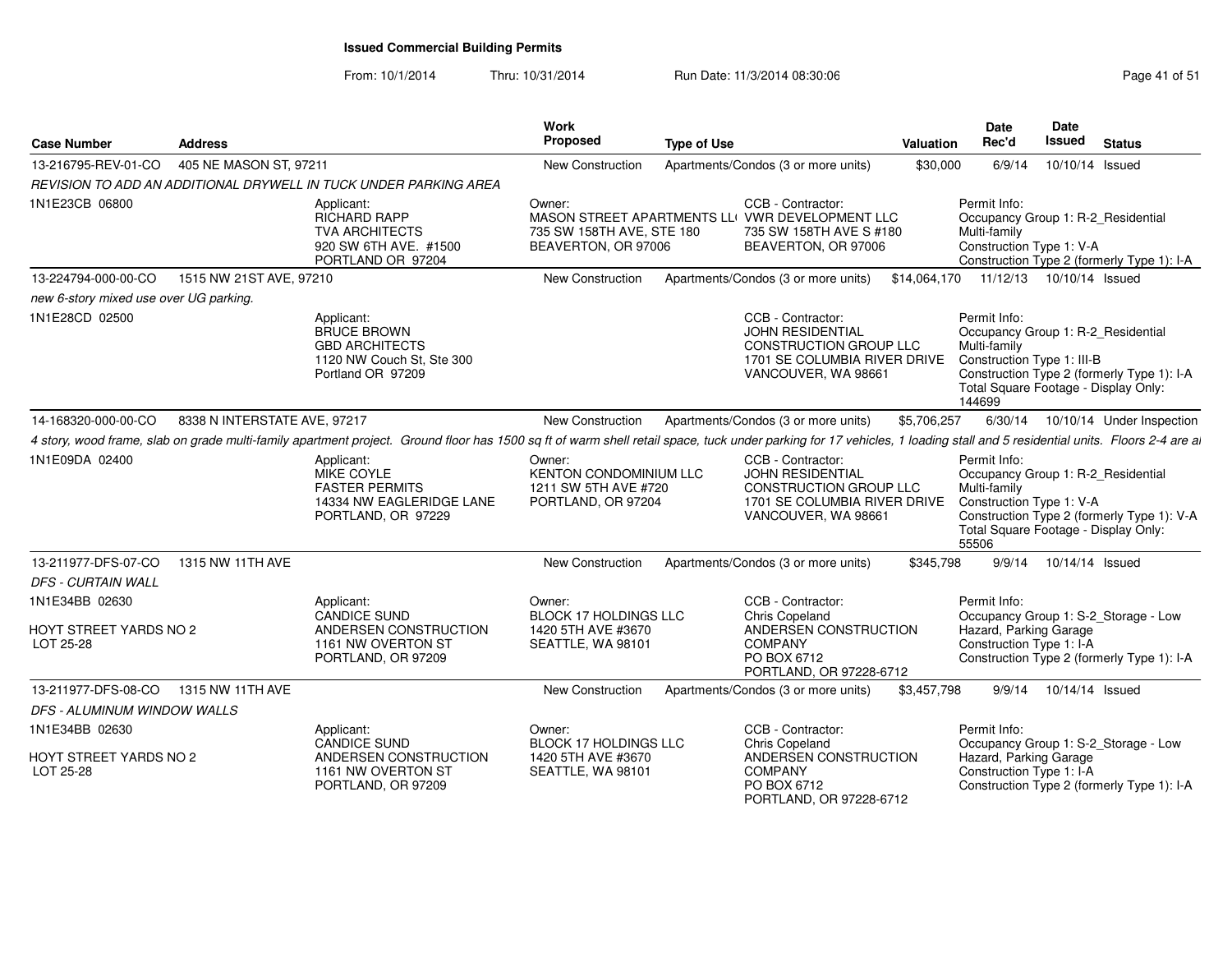| <b>Case Number</b>                                      | <b>Address</b>              |                                                                                                                                                                                                                   | Work<br><b>Proposed</b>                                                                                      | <b>Type of Use</b> |                                                                                            | Valuation   | <b>Date</b><br>Rec'd                                                | <b>Date</b><br>Issued     | <b>Status</b>                                                                                                            |
|---------------------------------------------------------|-----------------------------|-------------------------------------------------------------------------------------------------------------------------------------------------------------------------------------------------------------------|--------------------------------------------------------------------------------------------------------------|--------------------|--------------------------------------------------------------------------------------------|-------------|---------------------------------------------------------------------|---------------------------|--------------------------------------------------------------------------------------------------------------------------|
| 13-224587-000-00-CO                                     | 3705 N OVERLOOK BLVD, 97227 |                                                                                                                                                                                                                   | <b>New Construction</b>                                                                                      |                    | Apartments/Condos (3 or more units)                                                        | \$7,474,303 | 11/7/13                                                             | 10/15/14 Issued           |                                                                                                                          |
|                                                         |                             | NEW 6 STORY, 63 UNIT APARTMENT BUILDING WITH ENCLOSED PARKING BELOW AND ASSOCIATED SITE WORK                                                                                                                      |                                                                                                              |                    |                                                                                            |             |                                                                     |                           |                                                                                                                          |
| 1N1E22CC 13700                                          |                             | Applicant:<br>Jeremy Spurgin<br><b>TVA Architects</b><br>920 SW 6th Ave, Suite 1500<br>Portland, OR 97204                                                                                                         | Owner:<br><b>OVERLOOK PARK APARTMENTS</b><br><b>LLC</b><br>735 SW 158TH AVE #180<br>BEAVERTON, OR 97006-4952 |                    | CCB - Contractor:<br>VWR DEVELOPMENT LLC<br>735 SW 158TH AVE S #180<br>BEAVERTON, OR 97006 |             | Permit Info:<br>Multi-family<br>Construction Type 1: III-B<br>65446 |                           | Occupancy Group 1: R-2_Residential<br>Construction Type 2 (formerly Type 1): I-A<br>Total Square Footage - Display Only: |
| 14-138986-000-00-CO                                     | 4114 SE 28TH PL, 97202      |                                                                                                                                                                                                                   | <b>New Construction</b>                                                                                      |                    | Apartments/Condos (3 or more units)                                                        | \$361,772   |                                                                     | 4/11/14  10/16/14  Issued |                                                                                                                          |
|                                                         |                             | BUILDING 3 OF 3 ON 2 TAX LOTS - NEW 4 PLEX - This permit replaces what was originally permitted under 12-165879-CO as a triplex with the original sfr as the 2nd story. Original sfr no longer to remain.         |                                                                                                              |                    |                                                                                            |             |                                                                     |                           |                                                                                                                          |
| 1S1E12CC 08800                                          |                             | Applicant:<br><b>ANDY LERITZ</b><br>PO BOX 42404<br>PORTLAND, OR 97242                                                                                                                                            |                                                                                                              |                    | CCB - Contractor:<br><b>DEFORM NW LLC</b><br>PO BOX 42404<br>PORTLAND, OR 97242            |             | Permit Info:<br>Multi-family<br>Construction Type 1: V-A            |                           | Occupancy Group 1: R-2_Residential<br>Total Square Footage - Display Only: 3454                                          |
| 13-151461-DFS-04-CO                                     | 2080 NW FRONT AVE           |                                                                                                                                                                                                                   | <b>New Construction</b>                                                                                      |                    | Apartments/Condos (3 or more units)                                                        | \$50,000    |                                                                     | 7/11/14  10/16/14  Issued |                                                                                                                          |
| <b>DFS FOR TRUSSES</b>                                  |                             |                                                                                                                                                                                                                   |                                                                                                              |                    |                                                                                            |             |                                                                     |                           |                                                                                                                          |
| 1N1E28D 00324<br><b>RIVERNORTH</b><br>LOT <sub>10</sub> |                             | Applicant:<br><b>Henry Miller</b><br>Fore Property<br>1831 NW Riverscape St<br>Portland, OR                                                                                                                       | Owner:<br>CRP/FPC RIVERSCAPE LLC<br>1741 VILLAGE CENTER CIR<br>LAS VEGAS, NV 89134-6303                      |                    | CCB - Contractor:<br>CANV NC LLC<br>1741 VILLAGE CENTER CIRCLE<br>LAS VEGAS, NV 89134      |             | Permit Info:<br>Multi-family<br>Construction Type 1: III-B          |                           | Occupancy Group 1: R-2_Residential<br>Construction Type 2 (formerly Type 1): I-A                                         |
| 13-151461-REV-03-CO                                     | 2080 NW FRONT AVE           |                                                                                                                                                                                                                   | <b>New Construction</b>                                                                                      |                    | Apartments/Condos (3 or more units)                                                        |             | \$ 10/16/14 10/16/14 Issued                                         |                           |                                                                                                                          |
|                                                         |                             | REV 03 - Construct 2-hour fire barrier between the building serving Horizontal Exit and Foundation revision as a result of the removal of the emergency generator room, includes removing two columns, adding ma. |                                                                                                              |                    |                                                                                            |             |                                                                     |                           |                                                                                                                          |
| 1N1E28D 00324<br>RIVERNORTH<br>LOT 10                   |                             | Applicant:<br><b>CHARLES KIDWELL</b><br>ROBERT S LEEB ARCHITECTS<br>71 SW OAK STREET, STE 200<br>PORTLAND, OR 97204                                                                                               | Owner:<br><b>CRP/FPC RIVERSCAPE LLC</b><br>1741 VILLAGE CENTER CIR<br>LAS VEGAS, NV 89134-6303               |                    | CCB - Contractor:<br>CANV NC LLC<br>1741 VILLAGE CENTER CIRCLE<br>LAS VEGAS, NV 89134      |             |                                                                     |                           |                                                                                                                          |
| 13-151463-REV-03-CO                                     | 2010 NW FRONT AVE           |                                                                                                                                                                                                                   | New Construction                                                                                             |                    | Apartments/Condos (3 or more units)                                                        |             | \$10/16/14                                                          | 10/16/14 Issued           |                                                                                                                          |
|                                                         |                             | REV 03 - Construct 2-hour fire barrier between the building serving Horizontal Exit and Foundation revision as a result of the removal of the emergency generator room, includes removing two columns, adding ma. |                                                                                                              |                    |                                                                                            |             |                                                                     |                           |                                                                                                                          |
| 1N1E28D 00325<br>RIVERNORTH                             |                             | Applicant:<br><b>CHARLES KIDWELL</b><br>ROBERT S LEEB ARCHITECTS                                                                                                                                                  | Owner:<br>CRP/FPC RIVERSCAPE LLC<br>1741 VILLAGE CENTER CIR                                                  |                    | CCB - Contractor:<br>CANV NC LLC<br>1741 VILLAGE CENTER CIRCLE                             |             |                                                                     |                           |                                                                                                                          |
| LOT 11&12                                               |                             | 71 SW OAK STREET, STE 200<br>PORTLAND, OR 97204                                                                                                                                                                   | LAS VEGAS, NV 89134-6303                                                                                     |                    | LAS VEGAS, NV 89134                                                                        |             |                                                                     |                           |                                                                                                                          |
| 13-151457-REV-04-CO                                     | 2130 NW FRONT AVE           |                                                                                                                                                                                                                   | <b>New Construction</b>                                                                                      |                    | Apartments/Condos (3 or more units)                                                        |             | \$ 10/16/14 10/16/14 Issued                                         |                           |                                                                                                                          |
|                                                         |                             | REV 04- Construct 2-hour fire barrier between the building serving Horizontal Exit and Foundation revision as a result of the removal of the emergency generator room, includes removing two columns, adding mar  |                                                                                                              |                    |                                                                                            |             |                                                                     |                           |                                                                                                                          |
| 1N1E28D 00323                                           |                             | Applicant:<br><b>CHARLES KIDWELL</b>                                                                                                                                                                              | Owner:<br><b>CRP/FPC RIVERSCAPE LLC</b>                                                                      |                    | CCB - Contractor:<br>CANV NC LLC                                                           |             | Permit Info:                                                        |                           | Occupancy Group 1: R-2_Residential                                                                                       |
| RIVERNORTH<br>LOT 9                                     |                             | ROBERT S LEEB ARCHITECTS<br>71 SW OAK STREET, STE 200<br>PORTLAND, OR 97204                                                                                                                                       | 1741 VILLAGE CENTER CIR<br>LAS VEGAS, NV 89134-6303                                                          |                    | 1741 VILLAGE CENTER CIRCLE<br>LAS VEGAS, NV 89134                                          |             | Multi-family<br>Construction Type 1: III-B                          |                           |                                                                                                                          |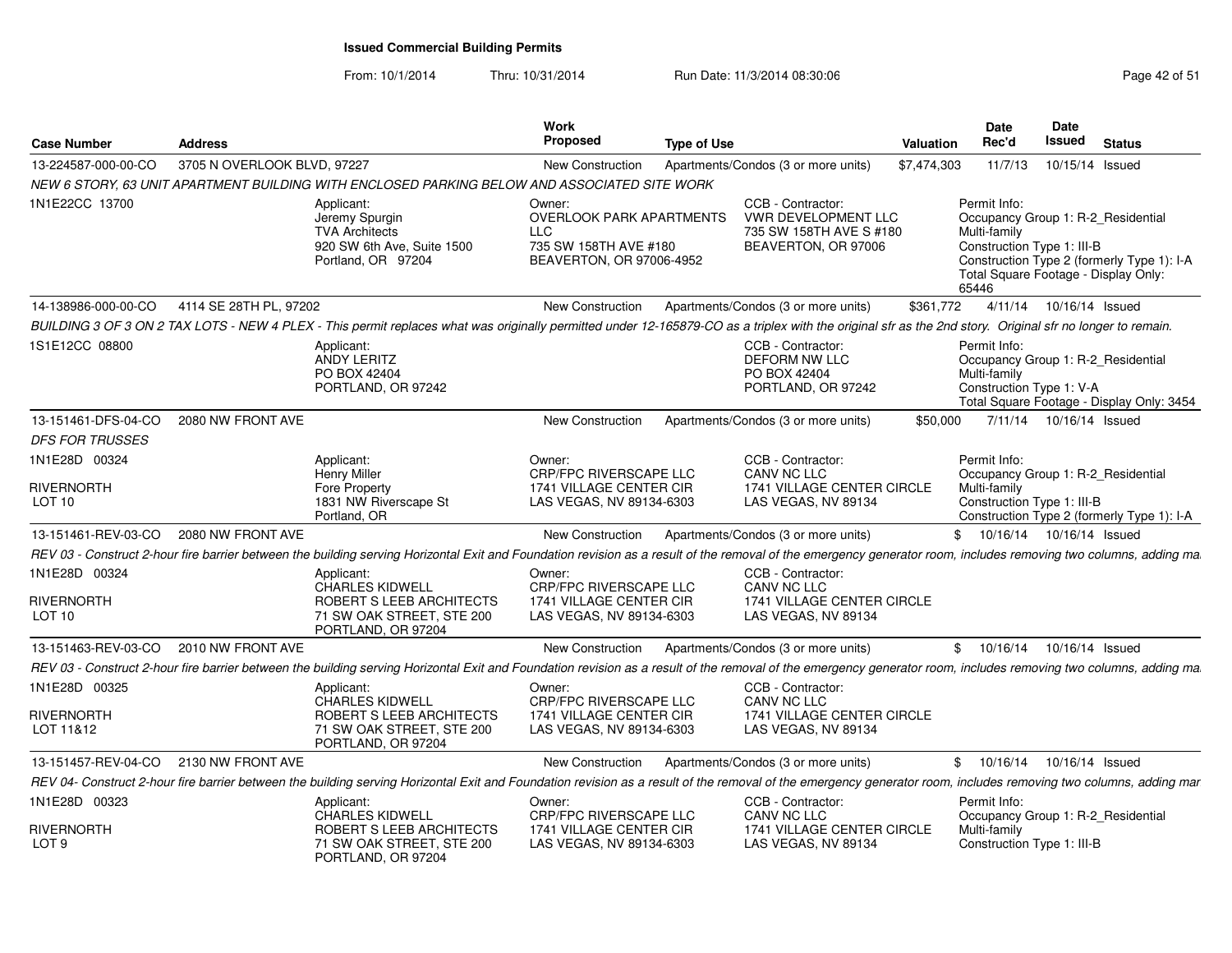| <b>Case Number</b>                                                                | <b>Address</b>                                                                                                                                                                                               | <b>Work</b><br><b>Proposed</b>                                                                                                                                 | <b>Type of Use</b>                                                                                                                                  | Valuation    | Date<br>Rec'd                                                                                  | Date<br>Issued            | <b>Status</b>                              |
|-----------------------------------------------------------------------------------|--------------------------------------------------------------------------------------------------------------------------------------------------------------------------------------------------------------|----------------------------------------------------------------------------------------------------------------------------------------------------------------|-----------------------------------------------------------------------------------------------------------------------------------------------------|--------------|------------------------------------------------------------------------------------------------|---------------------------|--------------------------------------------|
| 14-151030-FND-01-CO                                                               | 13 NE 3RD AVE, 97232                                                                                                                                                                                         | New Construction                                                                                                                                               | Apartments/Condos (3 or more units)                                                                                                                 | \$58,000,000 | 6/11/14                                                                                        |                           | 10/17/14 Under Inspection                  |
|                                                                                   | Phased Foundation Permit for 21 story mixed use tower, 16 story tower on a 5 story podium                                                                                                                    |                                                                                                                                                                |                                                                                                                                                     |              |                                                                                                |                           |                                            |
| 1N1E34DA 02400<br><b>EAST PORTLAND</b><br>BLOCK 67<br>LOT 5 EXC PT IN ST<br>LOT 6 | Applicant:<br><b>MARK NYE</b><br><b>SKYLAB ARCHITECTURE</b><br>413 SW 13TH AVE, SUITE 200<br>PORTLAND OR 97205                                                                                               | Owner:<br>PORTLAND CITY OF(PDC<br>222 NW 5TH AVE<br>PORTLAND, OR 97209-3812                                                                                    | CCB - Contractor:<br><b>HAYDEN SAHNOW</b><br>ANDERSEN CONSTRUCTION &<br><b>WEST COAST CONTRACTORS</b><br>6712 N CUTTER CIRCLE<br>PORTLAND, OR 97217 |              | Permit Info:<br>Occupancy Group 1: R-2 Residential<br>Multi-family<br>Construction Type 1: I-A |                           | Construction Type 2 (formerly Type 1): I-A |
| 13-114642-REV-06-CO                                                               | 3215 NE WEIDLER ST, 97232                                                                                                                                                                                    | New Construction                                                                                                                                               | Apartments/Condos (3 or more units)                                                                                                                 |              | \$ 10/21/14 10/21/14 Final                                                                     |                           |                                            |
|                                                                                   | REVISION 6 : REVISION TO PLANS TO REFLECT CHANGE OF CONSTRUCTION TYPE FROM I-A TO II-B FOR TOWNHOMES THROUGH APPEAL #10085Multi-use project, 4 story over 2 levels of parking, $\xi$                         |                                                                                                                                                                |                                                                                                                                                     |              |                                                                                                |                           |                                            |
| 1N1E25CD 11900                                                                    | Applicant:<br>D MICHAEL JONES<br>LRS ARCHITECTS. INC.<br>1121 SW SALMON ST, STE 100<br>PORTLAND, OR 97205                                                                                                    | Owner:<br><b>GRANT PARK VILLAGE LLC</b><br>1015 NW 11TH AVE<br>PORTLAND, OR 97209-3496                                                                         | CCB - Contractor:<br>WALSH CONSTRUCTION CO<br>2905 SW 1ST AVE<br>PORTLAND, OR 972014707                                                             |              | Permit Info:<br>Occupancy Group 1: R-2_Residential<br>Multi-family<br>Construction Type 1: V-A |                           | Construction Type 2 (formerly Type 1): I-A |
| 13-114642-REV-07-CO                                                               | 3215 NE WEIDLER ST, 97232                                                                                                                                                                                    | New Construction                                                                                                                                               | Apartments/Condos (3 or more units)                                                                                                                 |              | \$ 10/21/14 10/21/14 Final                                                                     |                           |                                            |
|                                                                                   | REVISION 6 : REVISION TO PLANS for elevator rail and attachment.Multi-use project, 4 story over 2 levels of parking, 5A over 1A, 211 apartments, and 47,000 SF of retail.                                    |                                                                                                                                                                |                                                                                                                                                     |              |                                                                                                |                           |                                            |
| 1N1E25CD 11900                                                                    | Applicant:<br>D MICHAEL JONES<br>LRS ARCHITECTS, INC.<br>1121 SW SALMON ST, STE 100<br>PORTLAND, OR 97205                                                                                                    | Owner:<br><b>GRANT PARK VILLAGE LLC</b><br>1015 NW 11TH AVE<br>PORTLAND, OR 97209-3496                                                                         | CCB - Contractor:<br>WALSH CONSTRUCTION CO<br>2905 SW 1ST AVE<br>PORTLAND, OR 972014707                                                             |              | Permit Info:<br>Occupancy Group 1: R-2_Residential<br>Multi-family<br>Construction Type 1: V-A |                           | Construction Type 2 (formerly Type 1): I-A |
| 14-118634-DFS-02-CO                                                               | 1075 NW NORTHRUP ST                                                                                                                                                                                          | New Construction                                                                                                                                               | Apartments/Condos (3 or more units)                                                                                                                 | \$10,000     |                                                                                                | 9/19/14  10/21/14  Issued |                                            |
| DFS FOR 1ST FL EMBED FOR CURTAIN WALL                                             |                                                                                                                                                                                                              |                                                                                                                                                                |                                                                                                                                                     |              |                                                                                                |                           |                                            |
| 1N1E34BB 02620                                                                    | Applicant:<br>KATIE HOYT<br>1075 NW NORTHRUP<br>PORTLAND OR 97209                                                                                                                                            | Owner:<br><b>BLOCK 15 LLC</b><br>1022 NW MARSHALL ST STE 270<br>PORTLAND, OR 97209                                                                             | CCB - Contractor:<br>Chris Copeland<br>ANDERSEN CONSTRUCTION<br><b>COMPANY</b><br>PO BOX 6712<br>PORTLAND, OR 97228-6712                            |              | Permit Info:<br>Occupancy Group 1: R-2_Residential<br>Multi-family<br>Construction Type 1: I-A |                           | Construction Type 2 (formerly Type 1): I-A |
|                                                                                   | 12-218056-DFS-05-CO 3150 SE DIVISION ST, 97202                                                                                                                                                               | New Construction                                                                                                                                               | Apartments/Condos (3 or more units)                                                                                                                 | \$10,000     |                                                                                                | 4/22/14 10/21/14 Final    |                                            |
|                                                                                   | DFS FOR STEEL STAIRS. Per appeal, ships ladders to roof may have handrails that pinch to 24" minimum clear width at the roof hatch only. Handrails of ships ladder below the roof opening are minimum 30" ck |                                                                                                                                                                |                                                                                                                                                     |              |                                                                                                |                           |                                            |
| 1S1E12BA 04600                                                                    | Applicant:<br>CHRIS SPURGIN<br><b>STACK ARCHITECTURE</b><br>32 NE 7TH AVE<br>PORTLAND OR 97232                                                                                                               | Owner:<br>ADG IIIB LLC<br>2314 NW SAVIER ST<br>PORTLAND, OR 97210-2514                                                                                         | CCB - Contractor:<br><b>KEYWAY CORP</b><br>7275 SW HERMOSO WAY<br><b>TIGARD, OR 97223</b>                                                           |              | Permit Info:<br>Occupancy Group 1: R-2 Residential<br>Multi-family<br>Construction Type 1: V-A |                           | Construction Type 2 (formerly Type 1): V-A |
| 14-166744-000-00-CO                                                               | 2441 SE 171ST AVE, 97233                                                                                                                                                                                     | New Construction                                                                                                                                               | Apartments/Condos (3 or more units)                                                                                                                 | \$858,333    |                                                                                                | 6/9/14  10/22/14  Issued  |                                            |
|                                                                                   | BUILDING 4 OF 4 MULTI DWELLING UNITS, 3 STORY, 12 UNITS, ONSITE PARKING, ASSOCIATED SITE IMPROVMENTS, separate MT required                                                                                   |                                                                                                                                                                |                                                                                                                                                     |              |                                                                                                |                           |                                            |
| 1S3E06CD 00400                                                                    | Applicant:<br><b>DOUG CIRCOSTA</b><br><b>JIVANJEE CIRCOSTA</b><br><b>ARCHITECTURE</b><br>209 NE LINCOLN STREET<br>HILLSBORO, OR 97124                                                                        | Owner:<br>PORTLAND HABILITATION<br>5312 NE 148TH AVE<br>PORTLAND, OR 97230-3438<br>Owner:<br><b>CENTER INC</b><br>5312 NE 148TH AVE<br>PORTLAND, OR 97230-3438 | <b>Primary Contractor:</b><br><b>TO BID</b>                                                                                                         |              | Permit Info:<br>Occupancy Group 1: R-2 Residential<br>Multi-family<br>Construction Type 1: V-B |                           | Total Square Footage - Display Only: 6095  |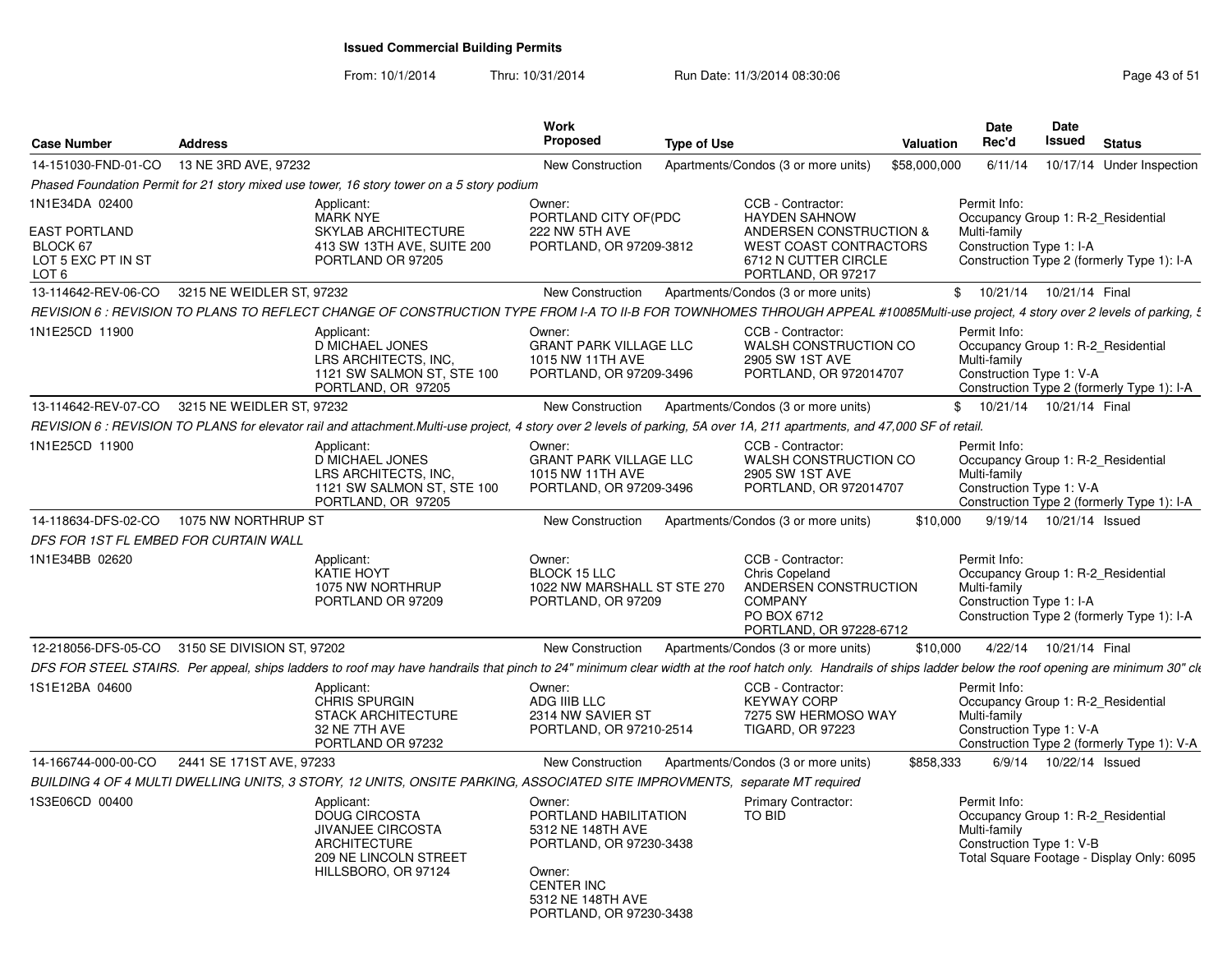| <b>Case Number</b>                                                                  | <b>Address</b>              |                                                                                                                                              | Work<br><b>Proposed</b>                                                                                                                                        | <b>Type of Use</b>                                                                                                                           | <b>Valuation</b> | <b>Date</b><br>Rec'd                                     | Date<br>Issued  | <b>Status</b>                                                                   |
|-------------------------------------------------------------------------------------|-----------------------------|----------------------------------------------------------------------------------------------------------------------------------------------|----------------------------------------------------------------------------------------------------------------------------------------------------------------|----------------------------------------------------------------------------------------------------------------------------------------------|------------------|----------------------------------------------------------|-----------------|---------------------------------------------------------------------------------|
| 14-166741-000-00-CO                                                                 | 2441 SE 171ST AVE, 97233    |                                                                                                                                              | New Construction                                                                                                                                               | Apartments/Condos (3 or more units)                                                                                                          | \$986,472        | 6/9/14                                                   | 10/22/14 Issued |                                                                                 |
|                                                                                     |                             |                                                                                                                                              |                                                                                                                                                                | BUILDING 2 OF 4 MULTI DWELLING UNITS, 3 STORY, 12 UNITS, ONSITE PARKING, ASSOCIATED SITE IMPROVMENTS, separate MT required                   |                  |                                                          |                 |                                                                                 |
| 1S3E06CD 00400                                                                      |                             | Applicant:<br><b>DOUG CIRCOSTA</b><br><b>JIVANJEE CIRCOSTA</b><br><b>ARCHITECTURE</b><br>209 NE LINCOLN STREET<br>HILLSBORO, OR 97124        | Owner:<br>PORTLAND HABILITATION<br>5312 NE 148TH AVE<br>PORTLAND, OR 97230-3438<br>Owner:<br><b>CENTER INC</b><br>5312 NE 148TH AVE<br>PORTLAND, OR 97230-3438 | Permit Info:<br>Occupancy Group 1: R-2_Residential<br>Multi-family<br>Construction Type 1: V-B<br>Total Square Footage - Display Only: 9847  |                  |                                                          |                 |                                                                                 |
| 14-166740-000-00-CO                                                                 | 2441 SE 171ST AVE, 97233    |                                                                                                                                              | New Construction                                                                                                                                               | Apartments/Condos (3 or more units)                                                                                                          | \$954,014        | 6/9/14                                                   | 10/22/14 Issued |                                                                                 |
|                                                                                     |                             |                                                                                                                                              |                                                                                                                                                                | BUILDING 1 OF 4 MULTI DWELLING UNITS, 3 STORY, 12 UNITS, ONSITE PARKING, ASSOCIATED SITE IMPROVMENTS, separate MT required                   |                  |                                                          |                 |                                                                                 |
| 1S3E06CD 00400                                                                      |                             | Applicant:<br><b>DOUG CIRCOSTA</b><br><b>JIVANJEE CIRCOSTA</b><br><b>ARCHITECTURE</b><br><b>209 NE LINCOLN STREET</b><br>HILLSBORO, OR 97124 | Owner:<br>PORTLAND HABILITATION<br>5312 NE 148TH AVE<br>PORTLAND, OR 97230-3438<br>Owner:<br><b>CENTER INC</b><br>5312 NE 148TH AVE<br>PORTLAND, OR 97230-3438 | Primary Contractor:<br>TO BID                                                                                                                |                  | Permit Info:<br>Multi-family<br>Construction Type 1: V-B |                 | Occupancy Group 1: R-2_Residential<br>Total Square Footage - Display Only: 9523 |
| 14-166754-000-00-CO                                                                 | 17199 SE DIVISION ST, 97233 |                                                                                                                                              | <b>New Construction</b>                                                                                                                                        | Apartments/Condos (3 or more units)                                                                                                          | \$296,000        | 6/9/14                                                   | 10/22/14 Issued |                                                                                 |
|                                                                                     |                             |                                                                                                                                              |                                                                                                                                                                | BUILDING 3 OF 3 MULTI DWELLING UNITS, 2 STORY, 6 UNITS, ONSITE PARKING, SPORTS COURT, AND ASSOCIATED SITE IMPROVEMENTS, separate MT required |                  |                                                          |                 |                                                                                 |
| 1S3E06CD 00200<br>SECTION 06 1S 3E<br>TL 200 0.67 ACRES<br>POTENTIAL ADDITIONAL TAX |                             | Applicant:<br>DOUG CIRCOSTA<br><b>JIVANJEE CIRCOSTA</b><br><b>ARCHITECTURE</b><br>209 NE LINCOLN STREET<br>HILLSBORO, OR 97124               | Owner:<br>PORTLAND HABILITATION<br>5312 NE 148TH AVE<br>PORTLAND, OR 97230-3438<br>Owner:<br><b>CENTER INC</b><br>5312 NE 148TH AVE<br>PORTLAND, OR 97230-3438 | Primary Contractor:<br>TO BID                                                                                                                |                  | Permit Info:<br>Multi-family<br>Construction Type 1: V-B |                 | Occupancy Group 1: R-2_Residential<br>Total Square Footage - Display Only: 2523 |
| 14-166752-000-00-CO                                                                 | 17199 SE DIVISION ST, 97233 |                                                                                                                                              | New Construction                                                                                                                                               | Apartments/Condos (3 or more units)                                                                                                          | \$903,423        | 6/9/14                                                   | 10/22/14 Issued |                                                                                 |
|                                                                                     |                             |                                                                                                                                              |                                                                                                                                                                | BUILDING 2 OF 3 MULTI DWELLING UNITS, 3 STORY, 12 UNITS, ONSITE PARKING AND ASSOCIATED SITE IMPROVEMENTS, separate MT required               |                  |                                                          |                 |                                                                                 |
| 1S3E06CD 00200<br>SECTION 06 1S 3E<br>TL 200 0.67 ACRES<br>POTENTIAL ADDITIONAL TAX |                             | Applicant:<br><b>DOUG CIRCOSTA</b><br>JIVANJEE CIRCOSTA<br><b>ARCHITECTURE</b><br>209 NE LINCOLN STREET<br>HILLSBORO, OR 97124               | Owner:<br>PORTLAND HABILITATION<br>5312 NE 148TH AVE<br>PORTLAND, OR 97230-3438<br>Owner:<br><b>CENTER INC</b><br>5312 NE 148TH AVE<br>PORTLAND, OR 97230-3438 | Primary Contractor:<br>TO BID                                                                                                                |                  | Permit Info:<br>Multi-family<br>Construction Type 1: V-B |                 | Occupancy Group 1: R-2_Residential<br>Total Square Footage - Display Only: 9018 |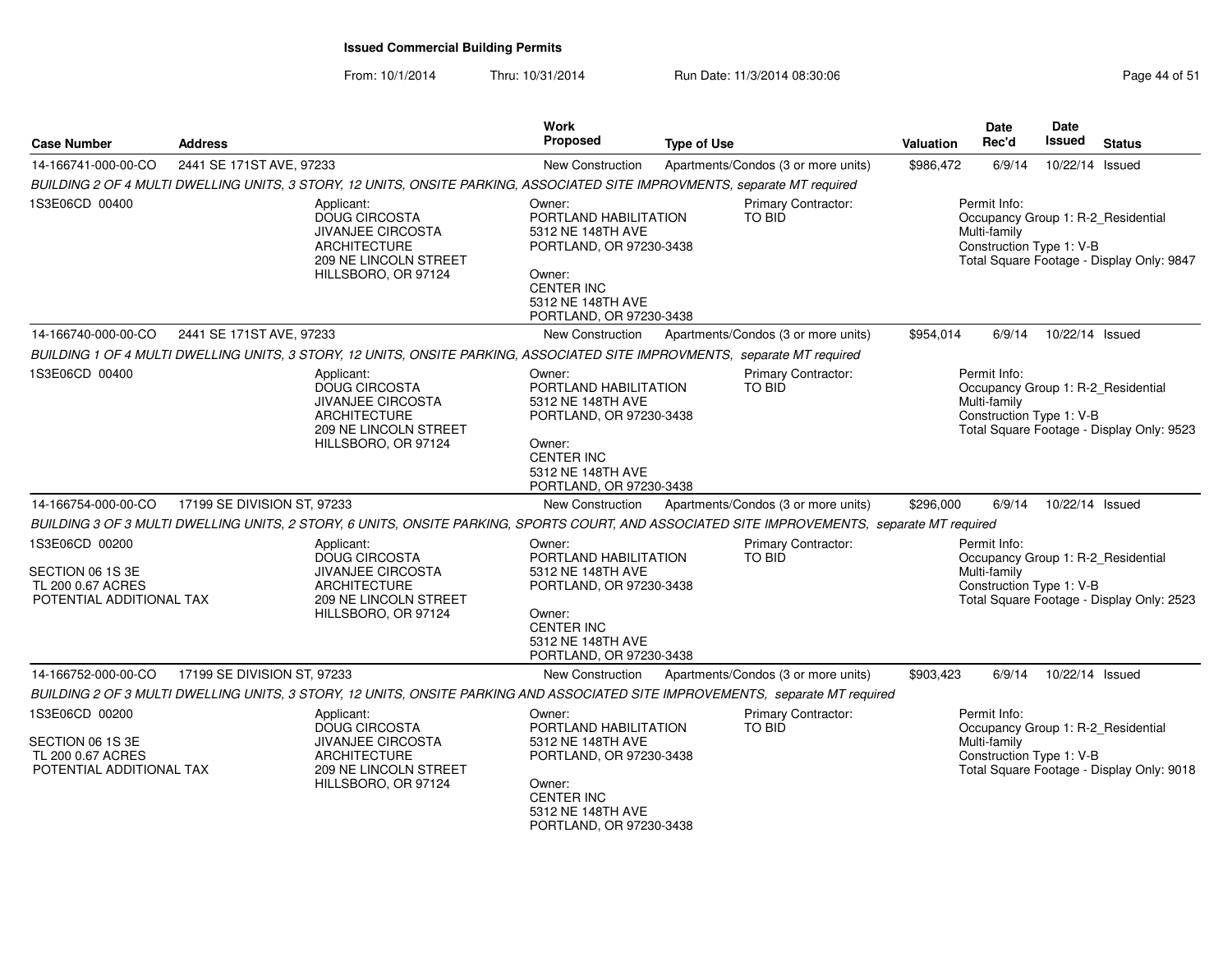| <b>Case Number</b>                                                                      | <b>Address</b>              |                                                                                                                                                       | <b>Work</b><br><b>Proposed</b>                                                                                                                                 | <b>Type of Use</b> |                                                                                                           | Valuation   | Date<br>Rec'd                                                                                                       | Date<br>Issued            | <b>Status</b>                                                                      |
|-----------------------------------------------------------------------------------------|-----------------------------|-------------------------------------------------------------------------------------------------------------------------------------------------------|----------------------------------------------------------------------------------------------------------------------------------------------------------------|--------------------|-----------------------------------------------------------------------------------------------------------|-------------|---------------------------------------------------------------------------------------------------------------------|---------------------------|------------------------------------------------------------------------------------|
| 14-166750-000-00-CO                                                                     | 17199 SE DIVISION ST, 97233 |                                                                                                                                                       | <b>New Construction</b>                                                                                                                                        |                    | Apartments/Condos (3 or more units)                                                                       | \$842,213   | 6/9/14                                                                                                              | 10/22/14 Issued           |                                                                                    |
|                                                                                         |                             | BUILDING 1 OF 3 MULTI DWELLING UNITS, 3 STORY, 12 UNITS, ONSITE PARKING AND ASSOCIATED SITE IMPROVEMENTS, separate MT required                        |                                                                                                                                                                |                    |                                                                                                           |             |                                                                                                                     |                           |                                                                                    |
| 1S3E06CD 00200<br>SECTION 06 1S 3E<br>TL 200 0.67 ACRES<br>POTENTIAL ADDITIONAL TAX     |                             | Applicant:<br><b>DOUG CIRCOSTA</b><br><b>JIVANJEE CIRCOSTA</b><br><b>ARCHITECTURE</b><br>209 NE LINCOLN STREET<br>HILLSBORO, OR 97124                 | Owner:<br>PORTLAND HABILITATION<br>5312 NE 148TH AVE<br>PORTLAND, OR 97230-3438<br>Owner:<br><b>CENTER INC</b><br>5312 NE 148TH AVE<br>PORTLAND, OR 97230-3438 |                    | <b>Primary Contractor:</b><br><b>TO BID</b>                                                               |             | Permit Info:<br>Occupancy Group 1: R-2_Residential<br>Multi-family<br>Construction Type 1: V-B                      |                           | Total Square Footage - Display Only: 8407                                          |
| 14-166743-000-00-CO                                                                     | 2441 SE 171ST AVE, 97233    |                                                                                                                                                       | <b>New Construction</b>                                                                                                                                        |                    | Apartments/Condos (3 or more units)                                                                       | \$858,333   | 6/9/14                                                                                                              | 10/22/14 Issued           |                                                                                    |
|                                                                                         |                             | BUILDING 3 OF 4 MULTI DWELLING UNITS, 3 STORY, 12 UNITS, ONSITE PARKING, PLAY AREA, ASSOCIATED SITE IMPROVMENTS, separate MT required                 |                                                                                                                                                                |                    |                                                                                                           |             |                                                                                                                     |                           |                                                                                    |
| 1S3E06CD 00400                                                                          |                             | Applicant:<br><b>DOUG CIRCOSTA</b><br><b>JIVANJEE CIRCOSTA</b><br><b>ARCHITECTURE</b><br>209 NE LINCOLN STREET<br>HILLSBORO, OR 97124                 | Owner:<br>PORTLAND HABILITATION<br>5312 NE 148TH AVE<br>PORTLAND, OR 97230-3438<br>Owner:<br><b>CENTER INC</b><br>5312 NE 148TH AVE<br>PORTLAND, OR 97230-3438 |                    | <b>Primary Contractor:</b><br><b>TO BID</b>                                                               |             | Permit Info:<br>Occupancy Group 1: R-2 Residential<br>Multi-family<br>Construction Type 1: V-B                      |                           | Total Square Footage - Display Only: 8328                                          |
| 14-147628-DFS-01-CO                                                                     | 2640 SE ANKENY ST, 97214    |                                                                                                                                                       | <b>New Construction</b>                                                                                                                                        |                    | Apartments/Condos (3 or more units)                                                                       | \$20,000    | 9/25/14                                                                                                             | 10/23/14 Issued           |                                                                                    |
| DFS FOR POST TENSION                                                                    |                             |                                                                                                                                                       |                                                                                                                                                                |                    |                                                                                                           |             |                                                                                                                     |                           |                                                                                    |
| 1N1E36CC 16200<br>PLEASANT HOME ADD<br><b>BLOCK 5</b><br>LOT 2-4 TL 16200               |                             | Applicant:<br><b>DAVID MULLENS</b><br><b>SK HOFF</b><br>735 SW 158th Ave<br>Beaverton, OR 97006                                                       | Owner:<br><b>UDG ANKENY LLC</b><br>735 SW 158TH AVE<br>BEAVERTON, OR 97006-4952                                                                                |                    | CCB - Contractor:<br>SK HOFF CONSTRUCTION LLC<br>735 SW 158TH AVE<br>BEAVERTON, OR 97006                  |             | Permit Info:<br>Occupancy Group 1: R-2_Residential<br>Multi-family<br>Construction Type 1: V-A                      |                           | Construction Type 2 (formerly Type 1): I-A                                         |
| 14-157004-000-00-CO                                                                     |                             | 3440 SW US VETERANS HOSPITAL RD, 97201                                                                                                                | <b>New Construction</b>                                                                                                                                        |                    | Apartments/Condos (3 or more units)                                                                       | \$5,400,000 |                                                                                                                     | 5/15/14  10/27/14  Issued |                                                                                    |
|                                                                                         |                             | SEVEN STORY, 69 UNIT APARTMENT BUILDING WITH RETAIL AND COVERED PARKING AREA ON GROUND FLOOR, INCLUDES ASSOCIATED SITE WORK AND STORMWATER FACILITIES |                                                                                                                                                                |                    |                                                                                                           |             |                                                                                                                     |                           |                                                                                    |
| 1S1E09AC 08200                                                                          |                             | Applicant:<br>Calista Fitzgerald<br><b>LRS Architects</b><br>720 NW Davis<br>Portland, OR 97209                                                       | Owner:<br>3440 USV LLC<br>413 SW 13TH AVE #300<br>PORTLAND, OR 97205-2305                                                                                      |                    | CCB - Contractor:<br><b>TOM MITCHELL</b><br>WALSH CONSTRUCTION CO<br>2905 SW 1ST AV<br>PORTLAND, OR 97201 |             | Permit Info:<br>Hazard, Parking Garage<br>Construction Type 1: I-A<br>Total Square Footage - Display Only:<br>42124 |                           | Occupancy Group 1: S-2_Storage - Low<br>Construction Type 2 (formerly Type 1): I-A |
| 13-237902-DFS-05-CO                                                                     | 3910 NE TILLAMOOK ST, 97212 |                                                                                                                                                       | <b>New Construction</b>                                                                                                                                        |                    | Apartments/Condos (3 or more units)                                                                       | \$15,000    | 9/11/14                                                                                                             | 10/28/14 Issued           |                                                                                    |
| <i>DFS FOR METAL STUDS</i>                                                              |                             |                                                                                                                                                       |                                                                                                                                                                |                    |                                                                                                           |             |                                                                                                                     |                           |                                                                                    |
| 1N1E25DA 23100                                                                          |                             | Applicant:                                                                                                                                            | Owner:                                                                                                                                                         |                    | CCB - Contractor:                                                                                         |             | Permit Info:                                                                                                        |                           |                                                                                    |
| <b>ROSSMERE</b><br>BLOCK 31<br>LOT 1&16 EXC PT IN STS<br>N 25' OF LOT 2&15 EXC PT IN ST |                             | <b>DAVID MULLENS</b><br>URBAN DEVELOPMENT GROUP<br>735 SW 158TH AVENUE<br>BEAVERTON, OR 97006                                                         | <b>UDG GRANT PARK LLC</b><br>735 SW 158TH AVE<br>BEAVERTON, OR 97006                                                                                           |                    | SK HOFF CONSTRUCTION LLC<br>735 SW 158TH AVE<br>BEAVERTON, OR 97006                                       |             | Occupancy Group 1: R-2_Residential<br>Multi-family<br>Construction Type 1: V-A                                      |                           | Construction Type 2 (formerly Type 1): I-A                                         |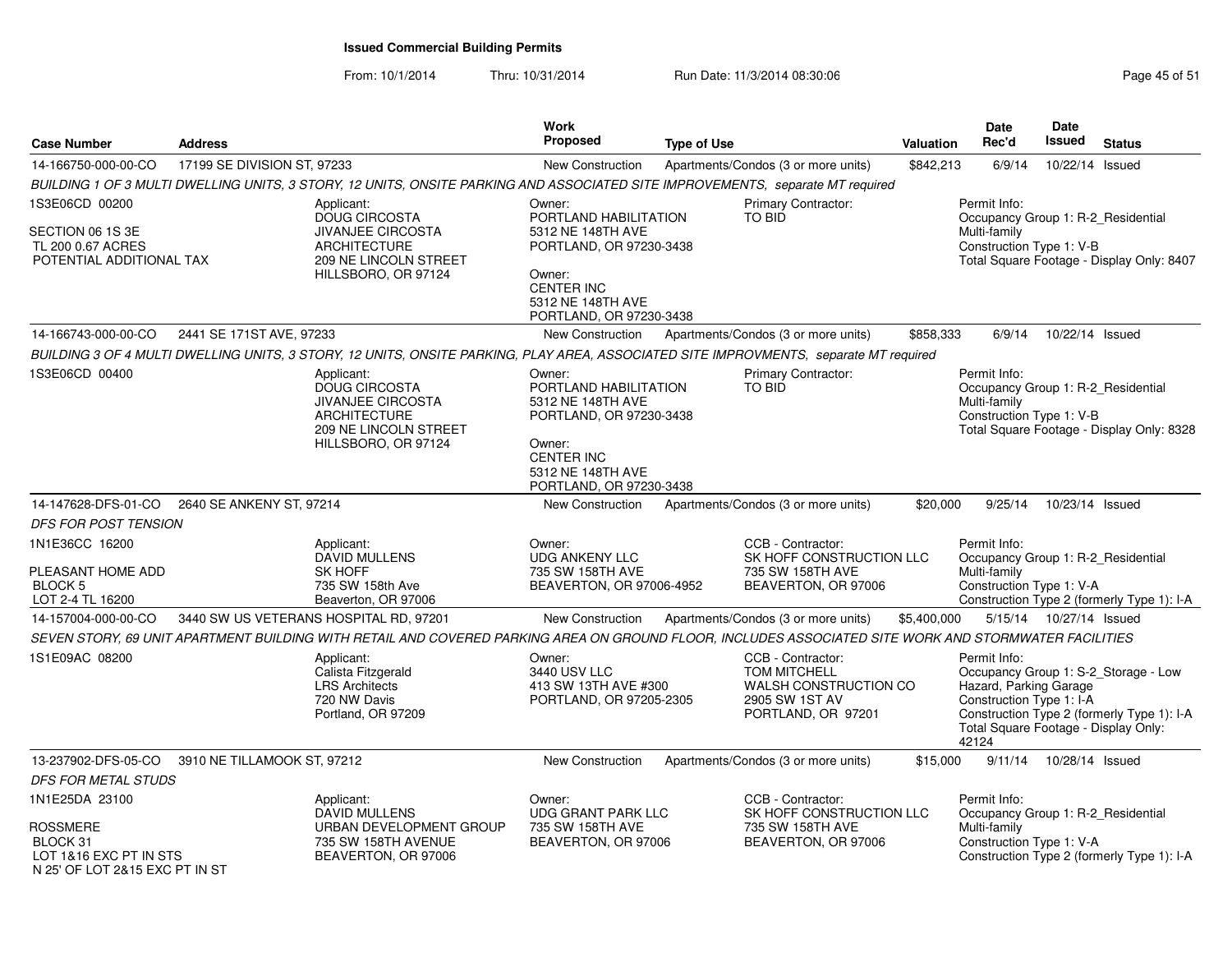|                     | <b>Address</b>                                                |                                                                                                                                                               | Work<br>Proposed                                                            | <b>Type of Use</b> |                                                                                                                                                    | Valuation      | Date<br>Rec'd                                                                                                                                          | <b>Date</b><br>Issued        | <b>Status</b>                                                                                                |
|---------------------|---------------------------------------------------------------|---------------------------------------------------------------------------------------------------------------------------------------------------------------|-----------------------------------------------------------------------------|--------------------|----------------------------------------------------------------------------------------------------------------------------------------------------|----------------|--------------------------------------------------------------------------------------------------------------------------------------------------------|------------------------------|--------------------------------------------------------------------------------------------------------------|
| 13-111713-DFS-04-CO | 333 NE 146TH AVE, 97230                                       |                                                                                                                                                               | New Construction                                                            |                    | Apartments/Condos (3 or more units)                                                                                                                | \$76,790       | 9/19/14                                                                                                                                                | 10/29/14                     | Issued                                                                                                       |
|                     |                                                               | DFS FOR TRUSSES, BROKEN UP INTO LETTERED SECTIONS OF BUILDING                                                                                                 |                                                                             |                    |                                                                                                                                                    |                |                                                                                                                                                        |                              |                                                                                                              |
|                     |                                                               | Applicant:<br><b>TODD PAYS</b><br>MARATHON CONSTRUCTION<br>30050 SW TOWN CENTER LOOP<br><b>WEST, #200</b><br>WILSONVILLE, OR 97070                            |                                                                             |                    | CCB - Contractor:<br><b>MARATHON CONSTRUCTION</b><br><b>SERVICES LLC</b><br>30050 SW TOWN CENTER LOOP<br><b>W STE 200</b><br>WILSONVILLE, OR 97070 |                | Permit Info:<br>Occupancy Group 1: R-2_Residential<br>Multi-family<br>Construction Type 1: V-A                                                         |                              |                                                                                                              |
| 14-108226-DFS-02-CO | 3529 N WILLIAMS AVE, 97227                                    |                                                                                                                                                               | <b>New Construction</b>                                                     | <b>Business</b>    |                                                                                                                                                    | \$80,000       | 8/14/14                                                                                                                                                | 10/10/14 Issued              |                                                                                                              |
|                     | DFS FOR HOLDOWN SYSTEM                                        |                                                                                                                                                               |                                                                             |                    |                                                                                                                                                    |                |                                                                                                                                                        |                              |                                                                                                              |
|                     |                                                               | Applicant:<br>Mike McGrew<br><b>R&amp;H Construction</b><br>32 NE FREMONT<br>PORTLAND OR 97212                                                                | Owner:<br>KARUNA PROPERTIES II LLC<br>3013 NE 9TH AVE<br>PORTLAND, OR 97212 |                    | CCB - Contractor:<br>R & H CONSTRUCTION<br>1530 SW TAYLOR STREET<br>PORTLAND, OR 97205                                                             |                | Permit Info:<br>Occupancy Group 1: A-3 Assembly -<br>General<br>Construction Type 1: I-A                                                               |                              | Construction Type 2 (formerly Type 1): I-A                                                                   |
| 14-152245-000-00-CO | 404 NE 28TH AVE, 97232                                        |                                                                                                                                                               | New Construction                                                            | <b>Business</b>    |                                                                                                                                                    | \$196,417      | 5/2/14                                                                                                                                                 |                              | 10/3/14 Under Inspection                                                                                     |
|                     |                                                               | NEW SINGLE STORY BUILDING FOR NEW RESTAURANT ON LOT WITH EXISTING SINGLE FAMILY RESIDENCE, CONNECTED TO RESIDENCE WITH SHARED FOOTINGS AND FLASHING CONNECTI( |                                                                             |                    |                                                                                                                                                    |                |                                                                                                                                                        |                              |                                                                                                              |
|                     |                                                               | Applicant:<br><b>JULIA WOOD</b><br><b>JULIA WOOD ARCHITECT</b><br>333 S STATE ST SUITE V-192<br>LAKE OSWEGO, OR 97034                                         | Owner:<br><b>NICOLLE M DIRKS</b><br>410 NE 28TH AVE<br>PORTLAND, OR 97232   |                    | CCB - Contractor:<br>WHITE DOG RESTORATIONS INC<br>4915 NE 16TH AVE<br>PORTLAND, OR 97211                                                          |                | Permit Info:<br>Occupancy Group 1: B_Bank, Off.,<br>Med.Off., Pub.Bldg.<br>Construction Type 1: V-B                                                    |                              | Total Square Footage - Display Only: 1619                                                                    |
| 14-186937-000-00-CO | 3514 N VANCOUVER AVE, 97227                                   |                                                                                                                                                               | New Construction                                                            | <b>Business</b>    |                                                                                                                                                    | \$6,000,000    | 7/28/14                                                                                                                                                | 10/23/14 Issued              |                                                                                                              |
|                     |                                                               | New 5 story office/retail building and adjacent courtyard (no occupancy this permit)                                                                          |                                                                             |                    |                                                                                                                                                    |                |                                                                                                                                                        |                              |                                                                                                              |
|                     |                                                               | Applicant:<br><b>CASSIDY BOLGER</b><br><b>HOLST ARCHITECTURE</b><br>110 SE 8TH AVE<br>PORTLAND, OR 97214                                                      | Owner:<br>KARUNA PROPERTIES II LLC<br>3013 NE 9TH AVE<br>PORTLAND, OR 97212 |                    | CCB - Contractor:<br>R & H CONSTRUCTION<br>1530 SW TAYLOR STREET<br>PORTLAND, OR 97205                                                             |                | Permit Info:<br>Occupancy Group 1: B_Bank, Off.,<br>Med.Off., Pub.Bldg.<br>Construction Type 1: III-B<br>Total Square Footage - Display Only:<br>42610 |                              | Construction Type 2 (formerly Type 1): I-A                                                                   |
| 13-137297-REV-02-CO | 5 SE MADISON ST, 97214                                        |                                                                                                                                                               | <b>New Construction</b>                                                     | <b>Business</b>    |                                                                                                                                                    | $\mathfrak{S}$ | 10/22/14                                                                                                                                               | 10/22/14 Issued              |                                                                                                              |
|                     | REVISION 2 : modifications to originally approved landscaping |                                                                                                                                                               |                                                                             |                    |                                                                                                                                                    |                |                                                                                                                                                        |                              |                                                                                                              |
| BLOCK 10&11 TL 3900 |                                                               | Applicant:<br>PORTLAND CITY OF<br>55 SW ASH ST<br>PORTLAND, OR 97204-3509<br>Applicant:<br><b>DAVID SUTTLE</b><br>WHELTON ARCHITECTURE                        | Owner:<br>PORTLAND CITY OF<br>55 SW ASH ST<br>PORTLAND, OR 97204-3509       |                    | CCB - Contractor:<br><b>SKANSKA USA</b><br>222 SW Columbia St., Suite 300<br>Portland, OR 97201                                                    |                |                                                                                                                                                        |                              |                                                                                                              |
|                     |                                                               | 5310 N CONCORD AVE<br>PORTLAND OR 97217                                                                                                                       |                                                                             |                    |                                                                                                                                                    |                |                                                                                                                                                        | Permit Info:<br>Multi-family | Occupancy Group 1: R-2_Residential<br>Construction Type 1: V-B<br>Construction Type 2 (formerly Type 1): V-B |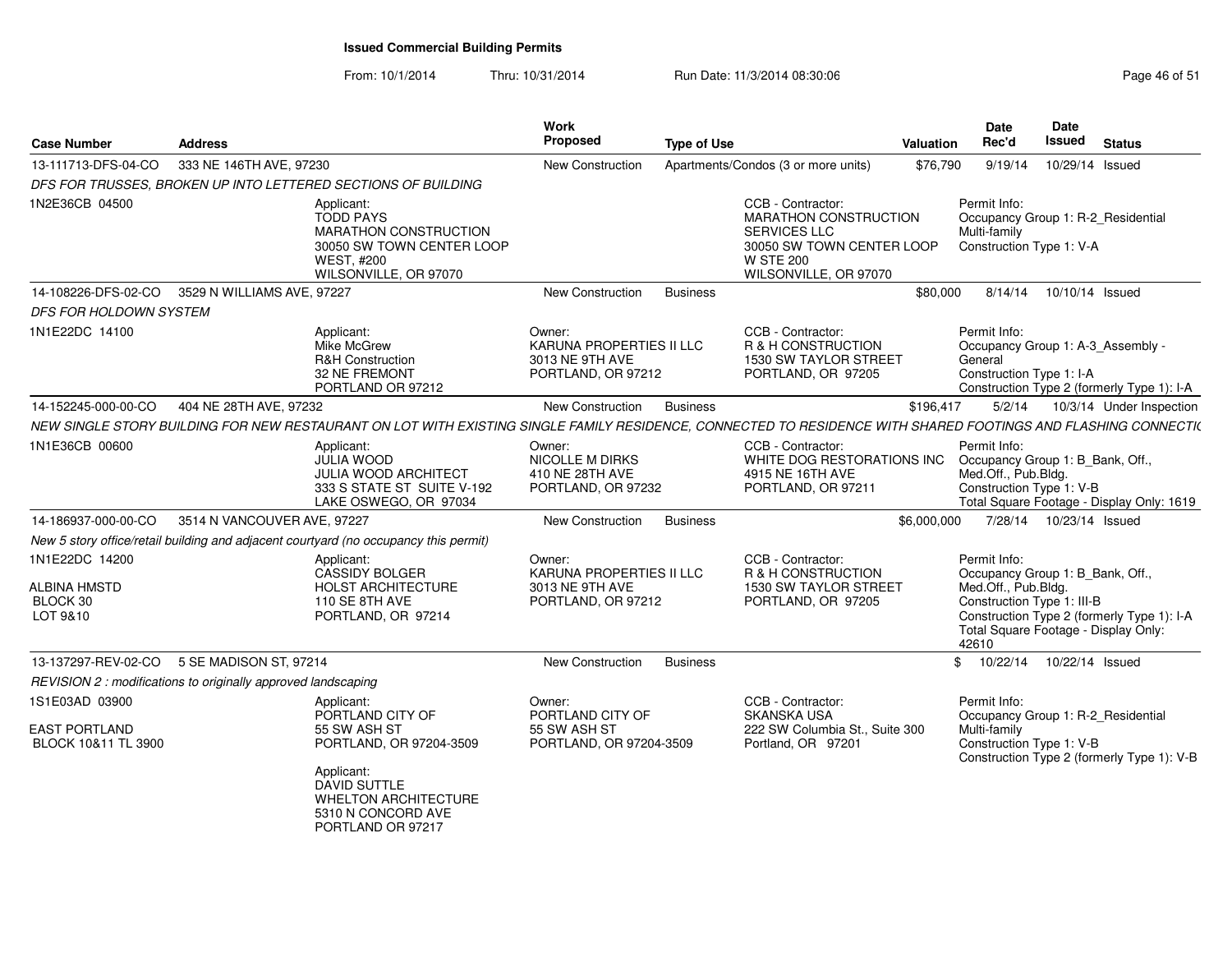| <b>Case Number</b>                                                                                    | <b>Address</b>               |                                                                                                                | Work<br><b>Proposed</b>                                                                                                                                         | <b>Type of Use</b> | <b>Valuation</b>                                                                                                                                                                                                                                                                                              | <b>Date</b><br>Rec'd                                                                                       | <b>Date</b><br>Issued                     | <b>Status</b> |
|-------------------------------------------------------------------------------------------------------|------------------------------|----------------------------------------------------------------------------------------------------------------|-----------------------------------------------------------------------------------------------------------------------------------------------------------------|--------------------|---------------------------------------------------------------------------------------------------------------------------------------------------------------------------------------------------------------------------------------------------------------------------------------------------------------|------------------------------------------------------------------------------------------------------------|-------------------------------------------|---------------|
| 13-101210-DFS-08-CO                                                                                   | 1900 N INTERSTATE AVE, 97227 |                                                                                                                | New Construction                                                                                                                                                | <b>Business</b>    | \$221,238                                                                                                                                                                                                                                                                                                     | 8/29/14                                                                                                    | 10/10/14                                  | Issued        |
| <b>DFS FOR SUSPENDED CEILINGS</b>                                                                     |                              |                                                                                                                |                                                                                                                                                                 |                    |                                                                                                                                                                                                                                                                                                               |                                                                                                            |                                           |               |
| 1N1E27CD 00200<br><b>ALBINA</b><br><b>BLOCK 94 TL 200</b>                                             |                              | Applicant:<br><b>GRANT ELDRIDGE</b><br>HOFFMAN CONSTRUCTION<br>1900 N INTERSTATE AVENUE<br>PORTLAND, OR 97227  | Owner:<br>PORTLAND CITY OF<br>1120 SW 5TH AVE #609<br>PORTLAND, OR 97204-1912                                                                                   |                    | CCB - Contractor:<br>Permit Info:<br><b>THOMAS SMITH</b><br>Occupancy Group 1: B_Bank, Off.,<br>Med.Off., Pub.Bldg.<br>HOFFMAN CONSTRUCTION CO<br>OF OREGON<br>Construction Type 1: III-B<br>805 SW BROADWAY SUITE 2100<br>PORTLAND, OR 97205<br>Primary Contractor:<br>TO BID<br>\$550,000<br>10/7/14 Issued |                                                                                                            |                                           |               |
| 14-150191-DFS-01-CO  1455 NW IRVING ST, 97209                                                         |                              |                                                                                                                | <b>New Construction</b>                                                                                                                                         | <b>Business</b>    |                                                                                                                                                                                                                                                                                                               | 9/16/14                                                                                                    |                                           |               |
| DFS - tie back anchors for shoring                                                                    |                              |                                                                                                                |                                                                                                                                                                 |                    |                                                                                                                                                                                                                                                                                                               |                                                                                                            |                                           |               |
| 1N1E33AD 02300                                                                                        |                              | Applicant:                                                                                                     | Owner:                                                                                                                                                          |                    |                                                                                                                                                                                                                                                                                                               |                                                                                                            |                                           |               |
| <b>COUCHS ADD</b><br>BLOCK 123<br>INC PT VAC ST LOT 1&2<br>LOT 3&4                                    |                              | <b>DAN ZYLKOWSKI</b><br><b>HOWARD S WRIGHT</b><br>425 NW 10TH AVE<br>PORTLAND OR 97209                         | 14TH & IRVING LLC<br>101 SW MAIN ST #1100<br>PORTLAND, OR 97204-3219                                                                                            |                    |                                                                                                                                                                                                                                                                                                               |                                                                                                            |                                           |               |
| 14-180129-000-00-CO                                                                                   | 5414 SE DUKE ST              |                                                                                                                | <b>New Construction</b>                                                                                                                                         | <b>Business</b>    | \$165,000                                                                                                                                                                                                                                                                                                     | 7/7/14                                                                                                     | 10/24/14 Issued                           |               |
|                                                                                                       |                              |                                                                                                                |                                                                                                                                                                 |                    | NEW LAUNDRY AND RESTROOM/SHOWER FACILITY FOR CAMPGROUND, REMOVE 18 UNPERMITTED CABIN UNITS WITHOUT FOUNDATIONS see comments, separate mechanical permit required                                                                                                                                              |                                                                                                            |                                           |               |
| 1S2E19AB 03101<br>APOSTOLIC FAITH CAMPUS<br>LOT 1 EXC PT IN ST<br>POTENTIAL ADDITIONAL TAX            |                              | Applicant:<br><b>CLIFFORD PAULSEN</b><br>APOSTOLIC FAITH CHURCH<br>6615 SE 52ND AVE<br>PORTLAND, OR 97206-7660 | Owner:<br>APOSTOLIC FAITH MISSION<br>6615 SE 52ND AVE<br>PORTLAND, OR 97206-7660<br>Owner:<br>OF PORTLAND OREGON<br>6615 SE 52ND AVE<br>PORTLAND, OR 97206-7660 |                    |                                                                                                                                                                                                                                                                                                               | Occupancy Group 1: B_Bank, Off.,<br>Med.Off., Pub.Bldg.<br>Construction Type 1: V-B                        | Total Square Footage - Display Only: 1912 |               |
| 13-101210-DFS-05-CO  1900 N INTERSTATE AVE, 97227                                                     |                              |                                                                                                                | New Construction                                                                                                                                                | <b>Business</b>    | \$5,000                                                                                                                                                                                                                                                                                                       | 7/25/14                                                                                                    | 10/10/14 Issued                           |               |
| LEVEL 1 SEISMIC FOR HANGERS AND SUPPORTS<br>1N1E27CD 00200<br><b>ALBINA</b><br><b>BLOCK 94 TL 200</b> |                              | Applicant:<br>NEVAN HUDDLESTON<br><b>HOFFMAN CONSTRUCTION</b><br>805 SW BROADWAY, #2100<br>PORTLAND, OR 97205  | Owner:<br>PORTLAND CITY OF<br>1120 SW 5TH AVE #609<br>PORTLAND, OR 97204-1912                                                                                   |                    | CCB - Contractor:<br><b>THOMAS SMITH</b><br>HOFFMAN CONSTRUCTION CO<br>OF OREGON<br>805 SW BROADWAY SUITE 2100<br>PORTLAND, OR 97205<br>Primary Contractor:<br>TO BID                                                                                                                                         | Permit Info:<br>Occupancy Group 1: B_Bank, Off.,<br>Med.Off., Pub.Bldg.<br>Construction Type 1: III-B      |                                           |               |
| 13-149588-DFS-01-CO                                                                                   | 9255 NE ALDERWOOD RD, 97220  |                                                                                                                | <b>New Construction</b>                                                                                                                                         | <b>Business</b>    | \$391,360                                                                                                                                                                                                                                                                                                     | 10/23/14                                                                                                   | 10/30/14 Issued                           |               |
| DFS FOR JOIST AND GIRDERS FOR BUILDING 2                                                              |                              |                                                                                                                |                                                                                                                                                                 |                    |                                                                                                                                                                                                                                                                                                               |                                                                                                            |                                           |               |
| 1N2E16 00200<br>SECTION 16 1N 2E<br>TL 200 27.93 ACRES<br>SPLIT LEVY R317166 (R942160010)             |                              | Applicant:<br><b>CHRIS GREGG</b><br>PERLO CONSTRUCTION<br>16101 SW 72ND AVE, SUITE 200<br>PORTLAND, OR 97224   | Owner:<br>PORT OF PORTLAND<br>PO BOX 3529<br>PORTLAND, OR 97208-3529                                                                                            |                    | CCB - Contractor:<br>PERLO CONSTRUCTION GROUP<br><b>INC</b><br>7190 SW SANDBURG ST<br>PORTLAND, OR 97223                                                                                                                                                                                                      | Permit Info:<br>Occupancy Group 1: S-1_Storage -<br>Moderate Hazard, Warehouse<br>Construction Type 1: V-B |                                           |               |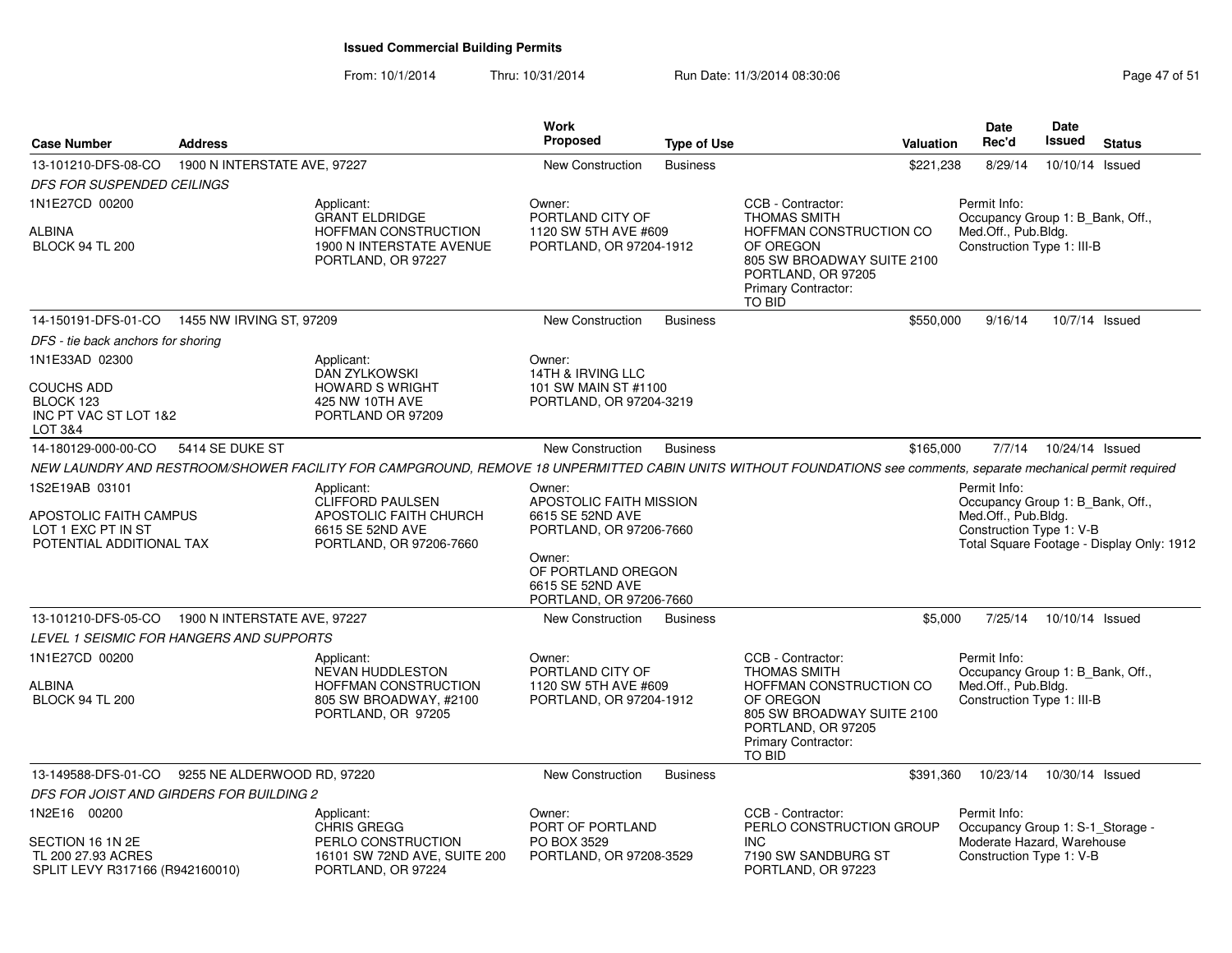From: 10/1/2014

| <b>Case Number</b>                                       | <b>Address</b>                                |                                                                                                                   | Work<br>Proposed                                                                       | <b>Type of Use</b> |                                                                                                              | <b>Valuation</b> | <b>Date</b><br>Rec'd                                                     | Date<br>Issued           | <b>Status</b>                               |
|----------------------------------------------------------|-----------------------------------------------|-------------------------------------------------------------------------------------------------------------------|----------------------------------------------------------------------------------------|--------------------|--------------------------------------------------------------------------------------------------------------|------------------|--------------------------------------------------------------------------|--------------------------|---------------------------------------------|
| 14-114252-REV-01-CO                                      | 6511 N PORTSMOUTH AVE, 97203                  |                                                                                                                   | <b>New Construction</b>                                                                | Educational        |                                                                                                              | \$               | 10/10/14                                                                 | 10/10/14 Issued          |                                             |
|                                                          |                                               | revision - revised special inspections and observation list; added SFRS notation at each brace frame location     |                                                                                        |                    |                                                                                                              |                  |                                                                          |                          |                                             |
| 1N1E18AB 02800                                           |                                               | Applicant:<br><b>ISAAC HARRIS</b><br>SODERSTROM ARCHITECTURE<br>1200 NW NAITO PKWY SUITE 410<br>PORTLAND OR 97209 | Owner:<br>UNIVERSITY OF PORTLAND<br>5000 N WILLAMETTE BLVD<br>PORTLAND, OR 97203-5798  |                    | CCB - Contractor:<br><b>SKANSKA USA</b><br>222 SW Columbia St., Suite 300<br>Portland, OR 97201              |                  | Permit Info:<br>General<br>Construction Type 1: II-A                     |                          | Occupancy Group 1: A-3_Assembly -           |
| 14-114252-DFS-04-CO                                      | 6511 N PORTSMOUTH AVE, 97203                  |                                                                                                                   | New Construction                                                                       | Educational        |                                                                                                              | \$230,640        | 9/4/14                                                                   | 10/8/14 Issued           |                                             |
| <b>DFS FOR JOISTS</b>                                    |                                               |                                                                                                                   |                                                                                        |                    |                                                                                                              |                  |                                                                          |                          |                                             |
| 1N1E18AB 02800                                           |                                               | Applicant:<br><b>KIRK FANDREM</b><br>2718 SW WATER AVE<br>PORTLAND OR 97201                                       | Owner:<br>UNIVERSITY OF PORTLAND<br>5000 N WILLAMETTE BLVD<br>PORTLAND, OR 97203-5798  |                    | CCB - Contractor:<br><b>SKANSKA USA</b><br>222 SW Columbia St., Suite 300<br>Portland, OR 97201              |                  | Permit Info:<br>General<br>Construction Type 1: II-A                     |                          | Occupancy Group 1: A-3_Assembly -           |
| 14-114252-DFS-05-CO                                      | 6511 N PORTSMOUTH AVE, 97203                  |                                                                                                                   | New Construction                                                                       | Educational        |                                                                                                              | \$225,000        |                                                                          | 9/4/14  10/13/14  Issued |                                             |
| DFS FOR COLD FORMED METAL FRAMING                        |                                               |                                                                                                                   |                                                                                        |                    |                                                                                                              |                  |                                                                          |                          |                                             |
| 1N1E18AB 02800                                           |                                               | Applicant:<br><b>BRETT MCCOY</b><br>222 SW COLUMBIA ST SUITE 300<br>PORTLAND OR 97201                             | Owner:<br>UNIVERSITY OF PORTLAND<br>5000 N WILLAMETTE BLVD<br>PORTLAND, OR 97203-5798  |                    | CCB - Contractor:<br>SKANSKA USA<br>222 SW Columbia St., Suite 300<br>Portland, OR 97201                     |                  | Permit Info:<br>General<br>Construction Type 1: II-A                     |                          | Occupancy Group 1: A-3_Assembly -           |
|                                                          | 13-115738-DFS-03-CO 11800 NE SHAVER ST, 97220 |                                                                                                                   | New Construction                                                                       | Educational        |                                                                                                              |                  | \$117,000  10/29/14  10/29/14  Issued                                    |                          |                                             |
| DFS 03 - Brick veneer concealed lintel system            |                                               |                                                                                                                   |                                                                                        |                    |                                                                                                              |                  |                                                                          |                          |                                             |
| 1N2E22DD 00200<br>SECTION 22 1N 2E<br>TL 200 14.53 ACRES |                                               | Applicant:<br><b>RUSS KAUFMAN</b><br><b>TODD CONSTRUCTION</b><br>PO BOX 949<br>TUALATIN OR 97062                  | Owner:<br>SCHOOL DISTRICT NO 3 M CO<br>10636 NE PRESCOTT ST<br>PORTLAND, OR 97220-2648 |                    | CCB - Contractor:<br><b>LARRY KENNEBECK</b><br>TODD CONSTRUCTION INC<br>PO BOX 949<br>TUALATIN, OR 970620949 |                  | Permit Info:<br>Occupancy Group 1: E_School<br>Construction Type 1: II-B |                          | Construction Type 2 (formerly Type 1): II-B |
| 14-117981-DFS-01-CO                                      | 6363 SW CAPITOL HWY, 97201                    |                                                                                                                   | <b>New Construction</b>                                                                | Mercantile         |                                                                                                              | \$159,000        | 9/2/14                                                                   | 10/29/14 Issued          |                                             |
| DFS FOR TRUSSES AND JOISTS                               |                                               |                                                                                                                   |                                                                                        |                    |                                                                                                              |                  |                                                                          |                          |                                             |
| 1S1E16CD 01800                                           |                                               | Applicant:<br><b>ROB YORKE</b><br>YORKE & CURTIS INC<br>4480 SW 101 ST AVE<br>BEAVERTON, OR 970053427             | Owner:<br>WARDIN INVESTMENT CO<br>PO BOX 80885<br>PORTLAND, OR 97280-1885              |                    | CCB - Contractor:<br><b>ROB YORKE</b><br>YORKE & CURTIS INC<br>4480 SW 101 ST AVE<br>BEAVERTON, OR 970053427 |                  | Permit Info:<br><b>Station</b><br>Construction Type 1: V-B               |                          | Occupancy Group 1: M_Store, Service         |
| 14-117981-DFS-02-CO                                      | 6363 SW CAPITOL HWY, 97201                    |                                                                                                                   | <b>New Construction</b>                                                                | Mercantile         |                                                                                                              | \$89,648         | 9/19/14                                                                  | 10/27/14 Issued          |                                             |
| <b>DFS FOR STOREFRONT</b>                                |                                               |                                                                                                                   |                                                                                        |                    |                                                                                                              |                  |                                                                          |                          |                                             |
| 1S1E16CD 01800                                           |                                               | Applicant:<br>MARSHALL URIST<br>YORKE & CURTIS<br>4480 SW 101ST AVE<br>BEAVERTON, OR 97005                        | Owner:<br><b>WARDIN INVESTMENT CO</b><br>PO BOX 80885<br>PORTLAND, OR 97280-1885       |                    | CCB - Contractor:<br><b>ROB YORKE</b><br>YORKE & CURTIS INC<br>4480 SW 101 ST AVE<br>BEAVERTON, OR 970053427 |                  | Permit Info:<br>Station<br>Construction Type 1: V-B                      |                          | Occupancy Group 1: M_Store, Service         |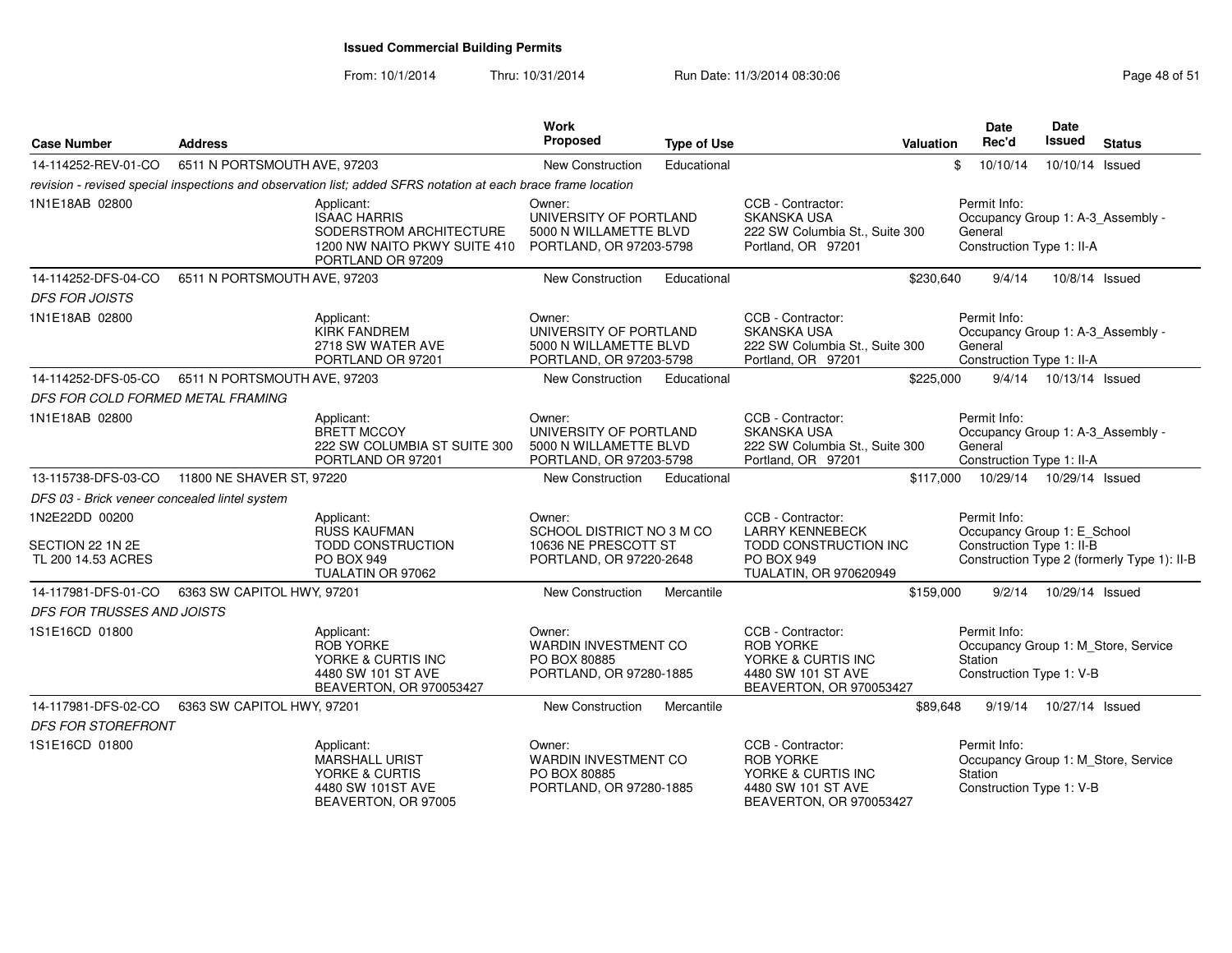From: 10/1/2014

| <b>Case Number</b>                                      | <b>Address</b>                                      |                                                                                                                                                  | Work<br>Proposed                                                                               | <b>Type of Use</b> |                                                                                                                                      | Valuation   | Date<br>Rec'd                                                                                    | Date<br><b>Issued</b>     | <b>Status</b>                            |
|---------------------------------------------------------|-----------------------------------------------------|--------------------------------------------------------------------------------------------------------------------------------------------------|------------------------------------------------------------------------------------------------|--------------------|--------------------------------------------------------------------------------------------------------------------------------------|-------------|--------------------------------------------------------------------------------------------------|---------------------------|------------------------------------------|
| 14-223146-000-00-CO                                     | 4207 SE MILWAUKIE AVE, 97202                        |                                                                                                                                                  | <b>New Construction</b>                                                                        | Storage            |                                                                                                                                      | \$31,250    | 10/17/14                                                                                         | 10/17/14 Issued           |                                          |
|                                                         |                                                     | NEW FREE STANDING OPEN SIDED STORAGE STRUCTURE, 3 SIDES, RATED WALL ALONG PROPERTY LINE                                                          |                                                                                                |                    |                                                                                                                                      |             |                                                                                                  |                           |                                          |
| 1S1E11CD 04100                                          |                                                     | Applicant:<br><b>KEELEY O'BRIEN</b>                                                                                                              | Owner:                                                                                         |                    | CCB - Contractor:<br>4207 SE MILWAUKIE AVENUE LLC OBRIEN & COMPANY LLC                                                               |             | Permit Info:                                                                                     |                           | Occupancy Group 1: S-2_Storage - Low     |
| GOODWOOD<br><b>BLOCK1</b><br>LOT 1&2<br>E 25' OF LOT 10 |                                                     | O'BRIEN BUILDERS, LLC<br>PO BOX 4008<br>WILSONVILLE, OR 9770                                                                                     | 15819 NW FAIR ACRES DR<br>VANCOUVER, WA 98685-1666                                             |                    | PO BOX 4008<br>WILSONVILLE, OR 97070                                                                                                 |             | Hazard, Parking Garage<br>Construction Type 1: V-B                                               |                           | Total Square Footage - Display Only: 748 |
| 14-153377-FND-01-CO                                     | 4559 N CHANNEL AVE                                  |                                                                                                                                                  | <b>New Construction</b>                                                                        | Storage            |                                                                                                                                      | \$3,040,078 | 5/19/14                                                                                          |                           | 10/6/14 Under Inspection                 |
|                                                         |                                                     | partial - stone columns, first floor slab, under slab utilities (see 14-13330 FND 01 CO and 14-153330 CO for all site work)                      |                                                                                                |                    |                                                                                                                                      |             |                                                                                                  |                           |                                          |
| 1N1E20 00110                                            |                                                     | Applicant:<br><b>KARL SCHULZ</b><br>inici Group, Inc.<br>3030 SW MOODY AVE, STE 104<br>PORTLAND OR 97201                                         | Owner:<br>PORT OF PORTLAND (LEASED<br>PO BOX 3820<br>PORTLAND, OR 97208-3849                   |                    |                                                                                                                                      |             |                                                                                                  |                           |                                          |
|                                                         |                                                     |                                                                                                                                                  | Owner:<br>DAIMLER TRUCKS NORTH<br><b>AMERICA LLC</b><br>PO BOX 3820<br>PORTLAND, OR 97208-3849 |                    |                                                                                                                                      |             |                                                                                                  |                           |                                          |
| 14-222798-000-00-CO                                     | 1515 NW 21ST AVE, 97210                             |                                                                                                                                                  | New Construction                                                                               | Utility            |                                                                                                                                      | \$39,719    | 10/10/14                                                                                         | 10/10/14 Issued           |                                          |
| pedestrian canopy                                       |                                                     |                                                                                                                                                  |                                                                                                |                    |                                                                                                                                      |             |                                                                                                  |                           |                                          |
| 1N1E28CD 02500                                          |                                                     | Applicant:<br><b>BRUCE BROWN</b><br><b>GBD ARCHITECTS</b><br>1120 NW Couch St. Ste 300<br>Portland OR 97209                                      | Owner:<br>BLOCK 296 SLABTOWN LLC<br>1015 NW 11TH AVE #243<br>PORTLAND, OR 97209                |                    | CCB - Contractor:<br><b>JOHN RESIDENTIAL</b><br><b>CONSTRUCTION GROUP LLC</b><br>1701 SE COLUMBIA RIVER DRIVE<br>VANCOUVER, WA 98661 |             | Permit Info:<br>Occupancy Group 1: U_Private<br>Garage\Utility Misc.<br>Construction Type 1: V-B |                           | Total Square Footage - Display Only: 935 |
| 14-182224-000-00-CO                                     | 4110 NE ELROD RD, 97218                             |                                                                                                                                                  | <b>New Construction</b>                                                                        | Utility            |                                                                                                                                      | \$82,500    |                                                                                                  | 7/10/14  10/24/14  Issued |                                          |
|                                                         |                                                     | NEW CONSTRUCTION 1 OF 2 NEW RAIL CAR BRIDGES AND REMOVE FOUR CULVERTS                                                                            |                                                                                                |                    |                                                                                                                                      |             |                                                                                                  |                           |                                          |
| 1N1E12 00200                                            |                                                     | Applicant:<br><b>JEAN OCHSNER</b><br><b>ENVIRONMENTAL SCIENCE &amp;</b><br>ASSESSMENT, LLC<br>107 SE WASHINGTON ST, STE 249<br>PORTLAND OR 97214 | Owner:<br>PORT OF PORTLAND<br>PO BOX 3529<br>PORTLAND, OR 97208-3529                           |                    |                                                                                                                                      |             |                                                                                                  |                           |                                          |
| 14-186057-000-00-CO                                     | 3610 NE ELROD RD, 97218                             |                                                                                                                                                  | <b>New Construction</b>                                                                        | Utility            |                                                                                                                                      | \$82,500    | 10/24/14                                                                                         | 10/24/14 Issued           |                                          |
|                                                         | <i>NEW CONSTRUCTION 2 OF 2 NEW RAIL CAR BRIDGES</i> |                                                                                                                                                  |                                                                                                |                    |                                                                                                                                      |             |                                                                                                  |                           |                                          |
| 1N1E12 00200                                            |                                                     | Applicant:<br><b>JEAN OCHSNER</b><br><b>ENVIRONMENTAL SCIENCE &amp;</b><br>ASSESSMENT, LLC<br>107 SE WASHINGTON ST, STE 249<br>PORTLAND OR 97214 | Owner:<br>PORT OF PORTLAND<br>PO BOX 3529<br>PORTLAND, OR 97208-3529                           |                    |                                                                                                                                      |             |                                                                                                  |                           |                                          |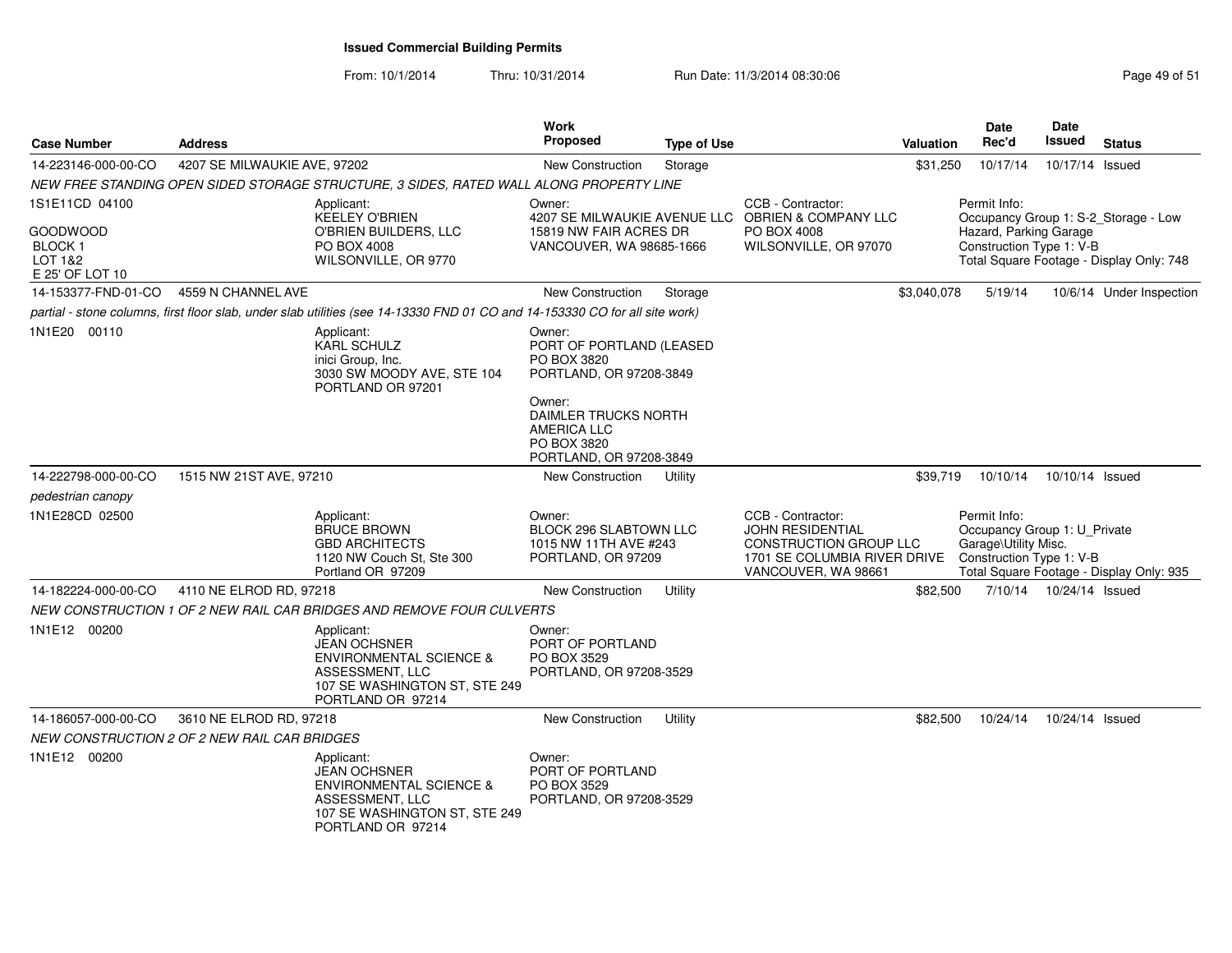From: 10/1/2014

Thru: 10/31/2014 Run Date: 11/3/2014 08:30:06 Research 2010 12:00 Page 50 of 51

| <b>Case Number</b>                                                                                                                                                                                           | <b>Address</b>                |                                                                                                                                                                   | Work<br><b>Proposed</b>                                                          | <b>Type of Use</b> |                                                                             | <b>Valuation</b> | <b>Date</b><br>Rec'd                                                              | Date<br><b>Issued</b> | <b>Status</b>                       |
|--------------------------------------------------------------------------------------------------------------------------------------------------------------------------------------------------------------|-------------------------------|-------------------------------------------------------------------------------------------------------------------------------------------------------------------|----------------------------------------------------------------------------------|--------------------|-----------------------------------------------------------------------------|------------------|-----------------------------------------------------------------------------------|-----------------------|-------------------------------------|
| 13-213247-DFS-01-CO                                                                                                                                                                                          | 4001 SW CANYON RD, 97221      |                                                                                                                                                                   | New Construction                                                                 | Utility            |                                                                             | \$24,000         | 9/24/14                                                                           |                       | 10/28/14 Issued                     |
| <b>DFS FOR PRECAST BRIDGE PLANKS</b>                                                                                                                                                                         |                               |                                                                                                                                                                   |                                                                                  |                    |                                                                             |                  |                                                                                   |                       |                                     |
| 1S1E05 01400                                                                                                                                                                                                 |                               | Applicant:                                                                                                                                                        | Owner:                                                                           |                    |                                                                             |                  | Permit Info:                                                                      |                       |                                     |
| SECTION 05 1S 1E<br>TL 1400 60.69 ACRES                                                                                                                                                                      |                               | Glenn Whitefield<br>LEASE CRUTCHER LEWIS<br>550 SW 12th Ave<br>Portland, OR 97205                                                                                 | <b>METRO</b><br>600 NE GRAND AVE<br>PORTLAND, OR 97232-2736                      |                    |                                                                             |                  | Occupancy Group 1: U Private<br>Garage\Utility Misc.<br>Construction Type 1: II-B |                       |                                     |
| 14-178767-000-00-CO                                                                                                                                                                                          | 3640 NW ST HELENS RD, 97210   |                                                                                                                                                                   | New Construction                                                                 | Utility            |                                                                             | \$20,000         | 7/7/14                                                                            | 10/10/14 Issued       |                                     |
|                                                                                                                                                                                                              |                               | NEW EXTERIOR 16' TALL OVERHEAD CONDUIT PIPE RACK ADJACENT TO 45' X 37' SYSTEMS CONTROL BUILDING                                                                   |                                                                                  |                    |                                                                             |                  |                                                                                   |                       |                                     |
| 1N1E19DD 01000                                                                                                                                                                                               |                               | Applicant:<br>DAVE DUHAIME                                                                                                                                        | Owner:<br><b>EQUILON ENTERPRISES LLC</b>                                         |                    | CCB - Contractor:<br>MCKINSTRY ELECTRICAL LLC                               |                  | Permit Info:<br>Occupancy Group 1: U Private                                      |                       |                                     |
| SECTION 19 1N 1E<br>TL 1000 12.91 ACRES<br>LAND & IMPS SEE R646354 (R941190331)<br>FOR MACH & EQUIP                                                                                                          |                               | WORLEYPARSONS GROUP, INC<br>201 NE PARK PLAZA DR, SUITE 10 HOUSTON, TX 77210-4369<br>VANCOUVER, WA 98684                                                          | PO BOX 4369                                                                      |                    | PO BOX 24567<br>SEATTLE, WA 98124                                           |                  | Garage\Utility Misc.<br>Construction Type 1: II-B                                 |                       |                                     |
| 14-219299-000-00-CO                                                                                                                                                                                          | 14400 N RIVERGATE BLVD, 97203 |                                                                                                                                                                   | New Construction                                                                 | Utility            |                                                                             | \$20,000         | 10/6/14                                                                           |                       | 10/6/14 Under Inspection            |
| CONSTRUCT 3 NEW BLAST WALLS                                                                                                                                                                                  |                               |                                                                                                                                                                   |                                                                                  |                    |                                                                             |                  |                                                                                   |                       |                                     |
| 2N1W26 00800                                                                                                                                                                                                 |                               | Applicant:<br>NW WATERWORK/NEWBERRY                                                                                                                               | Owner:<br>EVRAZ INC NA                                                           |                    | CCB - Contractor:<br>NW WATERWORK/NEWBERRY                                  |                  |                                                                                   |                       |                                     |
| PARTITION PLAT 1997-108<br>LOT 1 TL 800<br><b>LAND &amp; IMPS</b><br>SEE R505060 (R649774293) & R586411<br>(R649774294) & R607247 (R649774295) FOR<br>OTHER IMPS & R646145 (R649774296)&<br>R646149 (R649774 |                               | <b>ENTERPRISES INC</b><br>40110 SE MEADOW SONG RD<br><b>SANDY, OR 97055</b>                                                                                       | 200 E RANDOLPH STE 7800<br>CHICAGO, IL 60601                                     |                    | <b>ENTERPRISES INC</b><br>40110 SE MEADOW SONG RD<br><b>SANDY, OR 97055</b> |                  |                                                                                   |                       |                                     |
| 13-240721-REV-01-CO 4718 SE 82ND AVE, 97266                                                                                                                                                                  |                               |                                                                                                                                                                   | New Construction                                                                 | Utility            |                                                                             |                  | \$ 10/21/14 10/21/14 Issued                                                       |                       |                                     |
|                                                                                                                                                                                                              |                               | REVISION TO CHANGE LOCATION OF RP BACKFLOW DEVICE AND UPSIZE WATER LINE: A DOUBLE CHECK VLACE HAS BEEN ADDED TO THE IRRIGATION ONLY LINE TO THE SITE AT THE PROPE |                                                                                  |                    |                                                                             |                  |                                                                                   |                       |                                     |
| 1S2E16BB 13900                                                                                                                                                                                               |                               | Applicant:<br><b>JAKE TATE</b>                                                                                                                                    | Owner:<br>FRED MEYER STORES INC                                                  |                    | CCB - Contractor:<br>JOE HALL CONSTRUCTION INC                              |                  | Permit Info:                                                                      |                       | Occupancy Group 1: M Store, Service |
| <b>ELMIRA</b><br><b>BLOCK 1 TL 13900</b>                                                                                                                                                                     |                               | <b>GREAT BASIN ENGINEERING</b><br><b>SOUTH</b><br>2010 NORTH REDWOOD RD<br>SALT LAKE CITY UT 84116                                                                | 1014 VINE ST #1000<br>CINCINNATI, OH 45202-1119                                  |                    | 1317 54TH AVE EAST<br>FIFE, WA 98424-1226                                   |                  | Station<br>Construction Type 1: II-B                                              |                       |                                     |
| 14-116130-DFS-01-CO                                                                                                                                                                                          | 7140 SW MACADAM AVE, 97219    |                                                                                                                                                                   | New Construction                                                                 | Utility            |                                                                             | \$20,000         | 10/13/14                                                                          | 10/13/14 Issued       |                                     |
| DFS - SCREEN WALL STRUCTURAL DESIGN                                                                                                                                                                          |                               |                                                                                                                                                                   |                                                                                  |                    |                                                                             |                  |                                                                                   |                       |                                     |
| 1S1E22AC 00200                                                                                                                                                                                               |                               | Applicant:<br>MICHELLE STARTT                                                                                                                                     | Owner:<br>OREGON PUBLIC                                                          |                    | CCB - Contractor:<br>TICE* ELECTRIC CO                                      |                  | Permit Info:<br>Occupancy Group 1: U_Private                                      |                       |                                     |
| SECTION 22 1S 1E<br>TL 200 1.24 ACRES                                                                                                                                                                        |                               | LRS ARCHITECTS INC<br>720 NW DAVIS ST STE 300<br>PORTLAND OR 97209                                                                                                | <b>BROADCASTING FOUNDATION</b><br>7140 SW MACADAM AVE<br>PORTLAND, OR 97219-3013 |                    | 5405 North Lagoon Ave<br>PORTLAND, OR 97217                                 |                  | Garage\Utility Misc.<br>Construction Type 1: V-B                                  |                       |                                     |
| 14-219742-000-00-CO                                                                                                                                                                                          | 5429 NE 42ND AVE, 97211       |                                                                                                                                                                   | New Construction                                                                 | Utility            |                                                                             | \$10,000         | 10/6/14                                                                           |                       | 10/6/14 Issued                      |
|                                                                                                                                                                                                              |                               | EXTERIOR SITE IMPROVEMENTS FOR FUTURE FOOD CART PODS, 90 SF COVERED TRASH ENCLOSURE (NEXT TO, BUT NOT ATTACHED TO EXISTING RESTAURANT), ACCESSIBLE RAMP WITH (    |                                                                                  |                    |                                                                             |                  |                                                                                   |                       |                                     |
| 1N1E24AA 00200                                                                                                                                                                                               |                               | Applicant:<br>PAUL WOLFE                                                                                                                                          | Owner:<br>NE 42ND LLC                                                            |                    | CCB - Contractor:<br>ANDREW NATHAN BLISS                                    |                  | Permit Info:<br>Occupancy Group 1: U Private                                      |                       |                                     |
| KILLINGSWORTH AVE ADD<br><b>BLOCK1</b><br><b>LOT 3&amp;4</b>                                                                                                                                                 |                               | DOMINEK ARCHITECTURE<br>330 SE MLK BLVD, SUITE 350<br>PORTLAND, OR 97214                                                                                          | 211 NE WEIDLER ST<br>PORTLAND, OR 97232                                          |                    | PO BOX 2053<br>PORTLAND, OR 97208                                           |                  | Garage\Utility Misc.                                                              |                       |                                     |